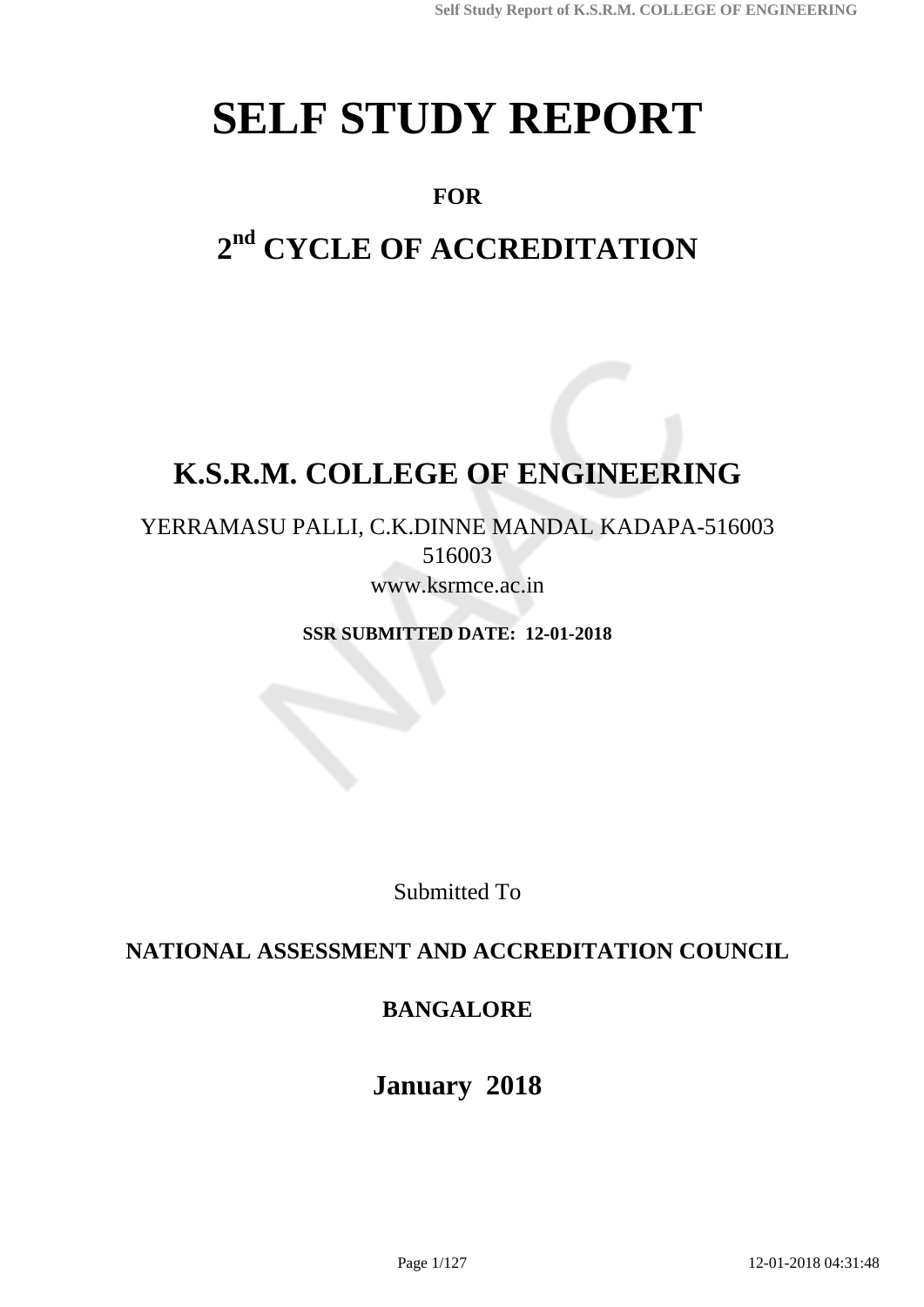## **1. EXECUTIVE SUMMARY**

## **1.1 INTRODUCTION**

#### **INTRODUCTION:**

KSRM College of Engineering, **Autonomous**, **established in 1980**, is one of the premier technical educational institutions in AP with an intake of 948(840+108)including B. Tech and M. Tech. The institution is Approved by AICTE, New Delhi & Affiliated to JNTUA, Ananthapuramu. Accredited by NBA of AICTE & NAAC of UGC. An ISO 9001:2008 & 14001:2004 Certified Institution.

Our commitment to technical education focuses on building a deep understanding of concepts, teaching with skill and passion, and communicating ideas that have power in practice. Our students are trained to be proactive individuals who make a difference to the world around them, in their own unique ways. We train and develop world - class leaders, not merely technocrats. In the process of reaching the corporate we train the students accordingly to acquire employable skills by eminent trainers. We are offering CSE/EEE/ECE/MECH/CIVIL courses in our college.

 Further it is to bring to your kind notice that most of the teaching staff working in the departments are possessing doctorates and some of them are pursuing their Doctorates at present. The Mechanical Department has undertaken a Project worth rupees 1,00,00,000/- Titled "**DEVELOPMENT OF DUAL FUEL ENGINE**" funded by UGC, New Delhi. The Institution is successful in grooming the students to the level of securing **first rank in all India GATE-2006** Examination and 4th, 8th, 18th and 30th Ranks in the Subsequent GATE Examinations.

#### **Vision**

#### **Vision of the college**

To be an internationally renowned centre for excellence in technical education with value-driven quality standards and to contribute our might in realizing India's dream of becoming economic super power.

#### **Mission**

#### **Mission of the college**

To impart quality education in engineering and technology at undergraduate and post-graduate levels, aiming to achieve the status of best engineering college, thereby cherish the dreams of the founder chairman and the aspirations of the student's community in the region to become world class professionals and technocrats.

## **1.2 Strength, Weakness, Opportunity and Challenges(SWOC)**

#### **Institutional Strength**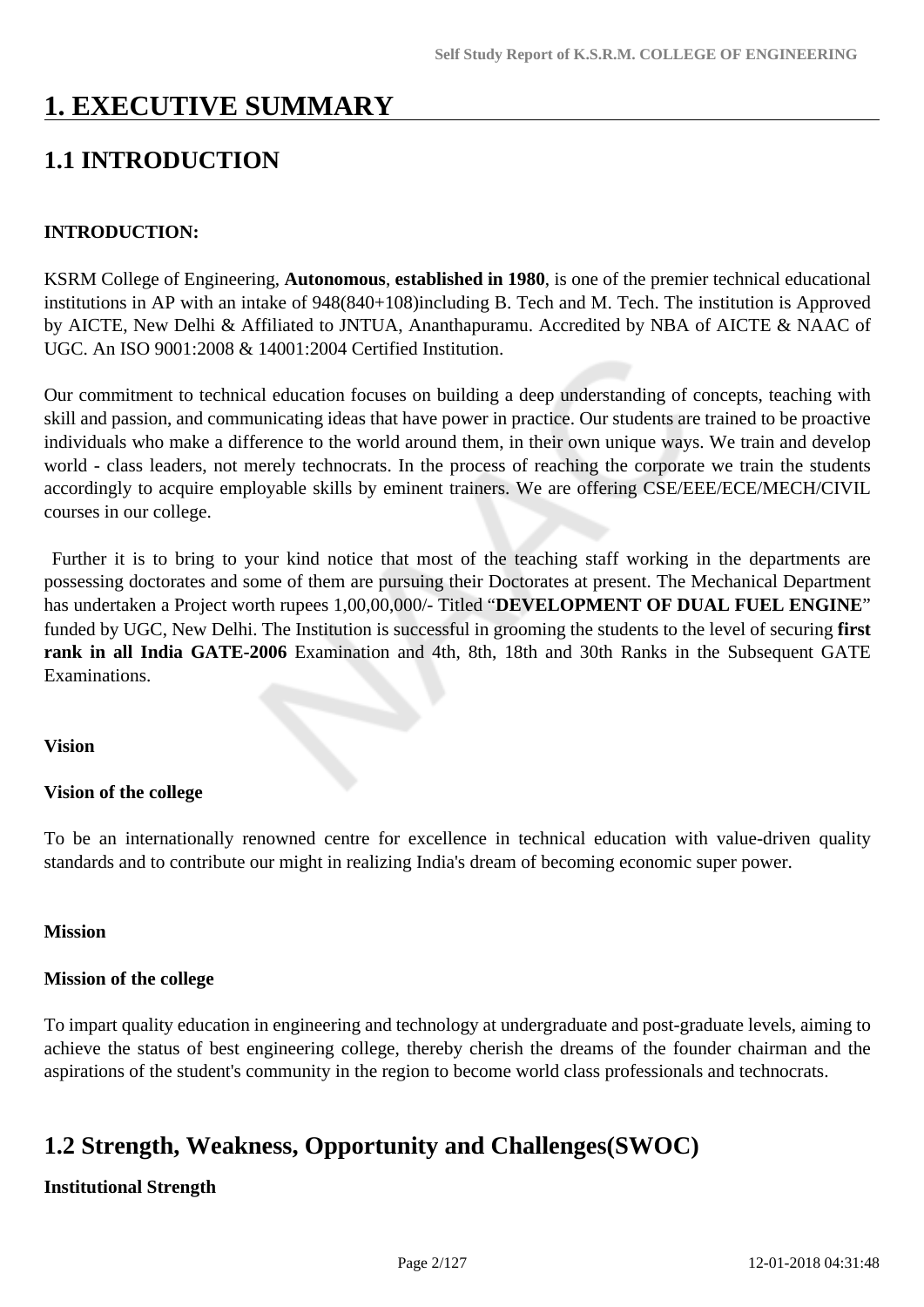#### **Institutional Strength:**

#### **Well defined organizational structure**

The college has a defined organization structure with statutory Bodies, cells and committees for translation of the college strategy.

#### **Outstanding Human Resources Management**

17% of total faculty are PhD and 21% of its faculty strength are pursuing PhD.

#### **Well defined Processes**

The college has processes critical for the operation and administration of the college to ensure accuracy, efficiency and results.

#### **Wide Academic linkages**

There are linkages with institutions/industries for internship, on-the-job training, project work, sharing of research facilities; 20 MoU s with institutions of national, importance and other colleges, industries, corporate houses**.**

#### **Comprehensive Care System for the Students**

A Comprehensive Care System for Students is integral for inculcation of human values, peaceful living in a multicultural society and preparation to be good citizens of our country and the world community.

#### **Vibrant Research Climate**

The college has fostered a vibrant research climate with a Research Policy including an incentive for Professional Development Allowance Fund.

#### **Dynamic Academic Environment**

Workshops, conferences, departmental organized internships, seminars, symposia and colloquia are interspersed through the year

#### **Social Commitment and Extension work**

Social involvement instinctively drives faculty and students of the college to respond to social issues in the society.

#### **An attractive work environment**

The college ensures an inclusive workplace by fostering a community spirit at work.

#### **Institutional Weakness**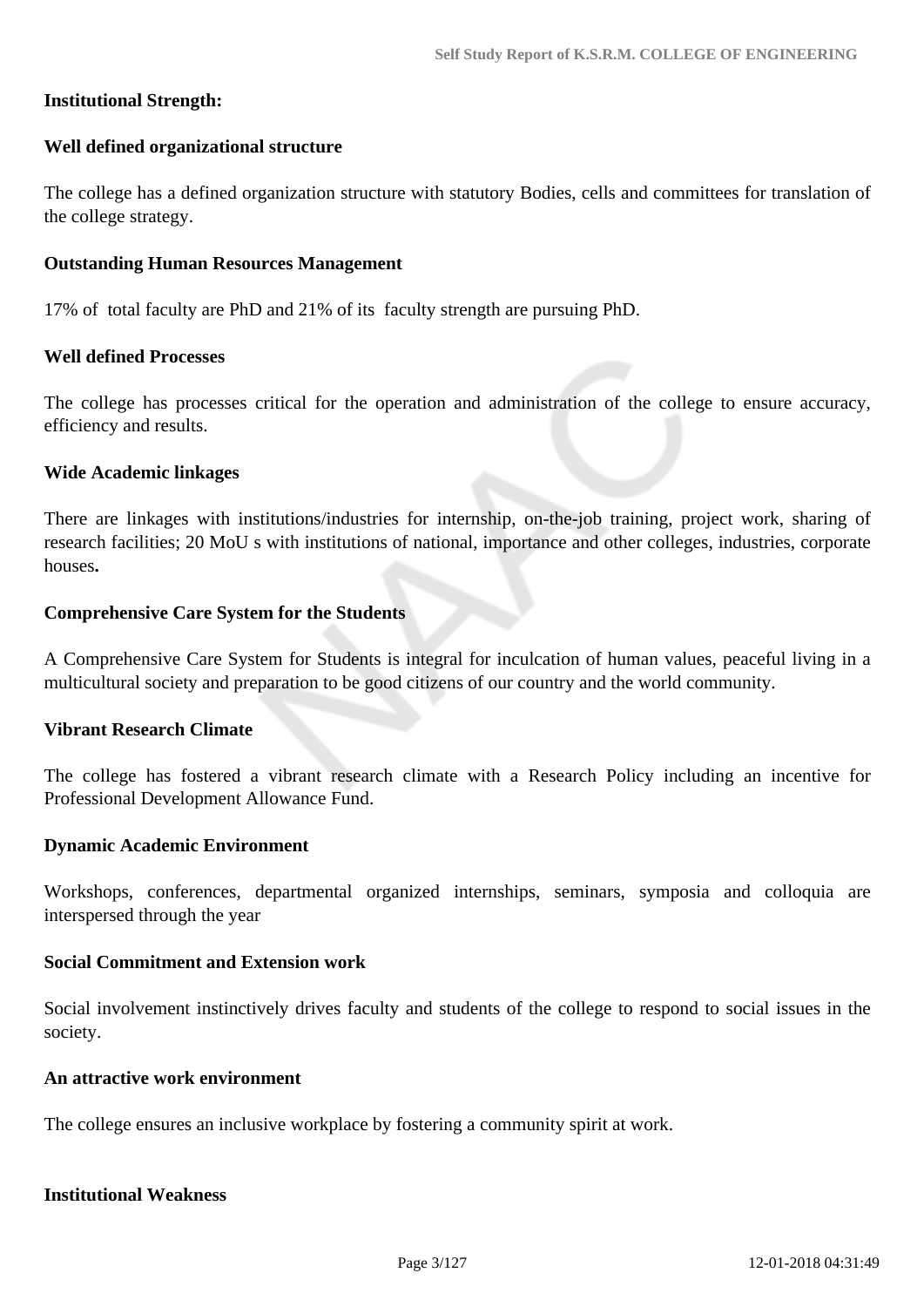#### **Institutional Weakness**

The perception of the region as being remote persists and this has impeded attracting faculty and students from other states in the country. However, the college has improved its overall faculty representation from other states in recent years and currently around 5% of regular faculty members are from other states.

#### **Limited Financial Resources**

The college is dependent on the income from tuition fees and struggles to build adequate reserves. However, the college growth has been carefully calibrated to the funds available, ensuring a sustained momentum while ensuring a prudent use of the available resources. This weakness has been mitigated by a robust fund-raising campaign over the years to meet the capital expenditures of the college.

#### **Institutional Opportunity**

#### **Institutional Opportunity:**

#### **The global presence of KSRM College of engineering and its alumni network**

The Alumni network of KSRM spread in various countries over 37 years and is a valuable resource enabling the college in its networking and branding initiatives.

#### **Opportunity to contribute to development**

The college has the unique opportunity of contributing effectively to the development of the region through research, development and extension activities.

**Wonderful Campus of the college:** The college campus sustainability at the core of its operations, through ecofriendly research and development initiatives for piloting sustainability solutions and extension work in the neighboring villages. The college provides the students experience in planning and executing participatory development projects. The college also has a Memorandum of Understanding with various industries. There is limited exposure opportunities for students in the **Rayalaseema** region. However, collaborations with industries such as TCS, IBM, Amazon, Satyam , Infosys and other premier employers of the country for summer training/internships have led to placement opportunities. The college encourages the participation of the students in national level workshops.

#### **Institutional Challenge**

#### **INSTITUTIONAL CHALLENGE:**

#### **Limited accessibility to funds as a private college**

As a private college there are challenges to acquire funding in comparison to Central and State Government institutions. Though the college has 2f and 12B status the funding by the UGC is mostly restricted to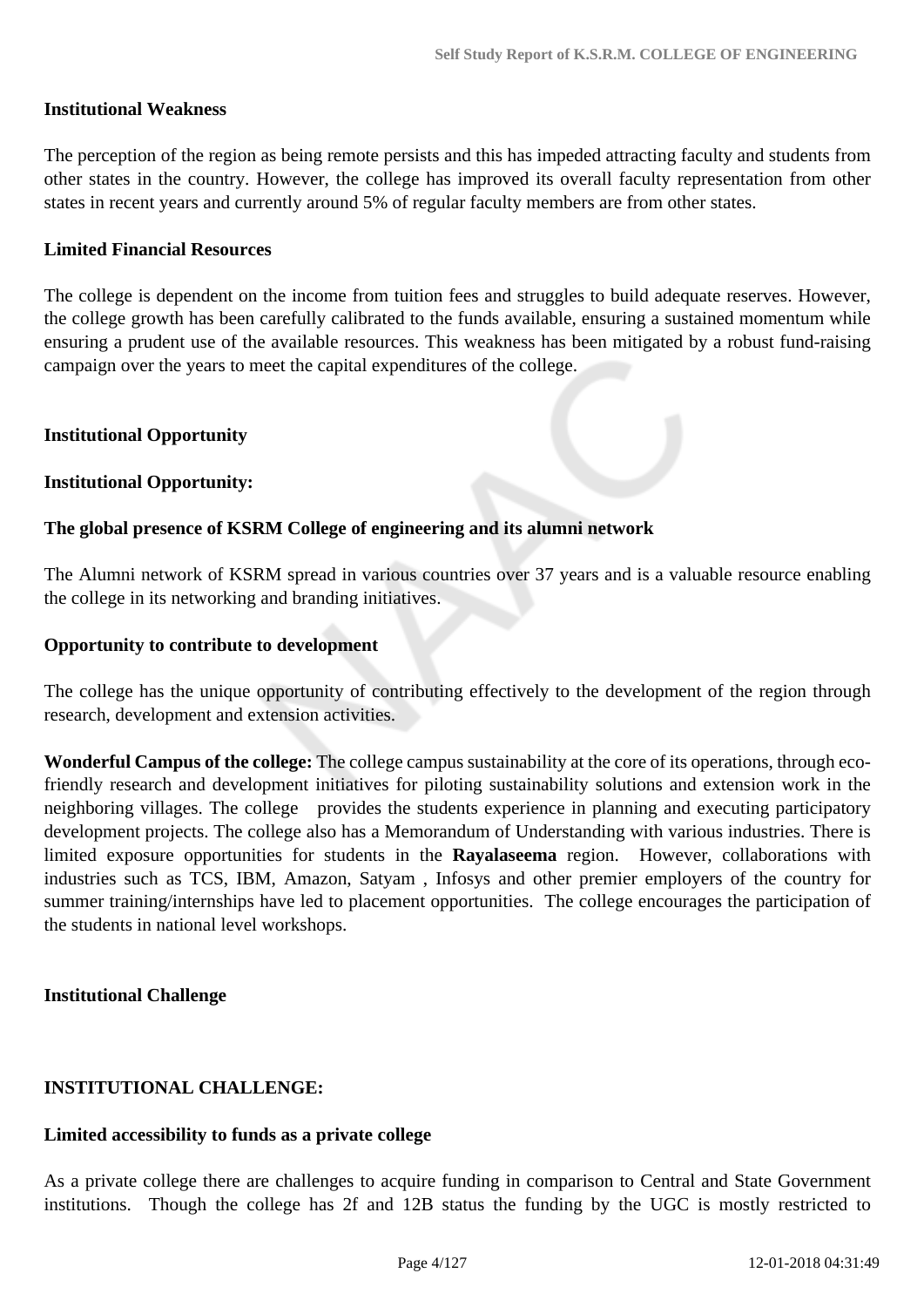government institutions.

#### **Exodus of Students from the region**

The perception that one can avail of better quality education outside the State persists in spite of many such students ending up in substandard institutions paying exorbitant fees.

#### **Stagnation in the job market**

The current stagnation in the job market has depressed placement opportunities for students. However, the Entrepreneurship Development and Incubation Centre continue to network with potential employers for recruitment opportunities and schemes for incubation of business ideas.

#### **Retention of qualified faculty**

Though the attrition rate of the college among staff is relatively low between 2%-5%, the aspiration to work in government Institutions prevails overall.

### **1.3 CRITERIA WISE SUMMARY**

#### **Curricular Aspects**

**Curricular Aspects** :

#### **Design and Development of the Curriculum**

The college is guided by its strategic plan concentrating on teaching-learning and research-consultancy activities in three areas: Technology, Service and Social Sectors. These have been chosen to ensure: ample academic flexibility, the employability of our graduates, catering to the needs of the knowledge economy, providing the capacity to impact and transform society, and promoting values and ethics.

#### **Feedback Mechanism:**

The college regularly collects feed-back on its Courses of Study and the syllabi from various stakeholders:

- 1. The Governing Body and the Board of Management evaluate the roll-out and acceptance or otherwise of these academic programmmes.
- 2. The faculty and experts put together the Course Structures, the detailed syllabi and objectives for every course of study. Twice a year, they review the syllabi, propose revision to the Academic Council, and notify the students accordingly.
- 3. Each student is given the Handbook containing the detailed syllabi of every course of study, their objectives and evaluation patterns. The student feedback is taken off line twice a year.
- 4. Course wise regular student feedback is collected on teaching and learning and is communicated to the respective faculty members so that they assess themselves to improve and contribute to teaching learning process in a positive way.

Field trips and internships enrich intramural learning with life situations and industrial exposure. It also ensures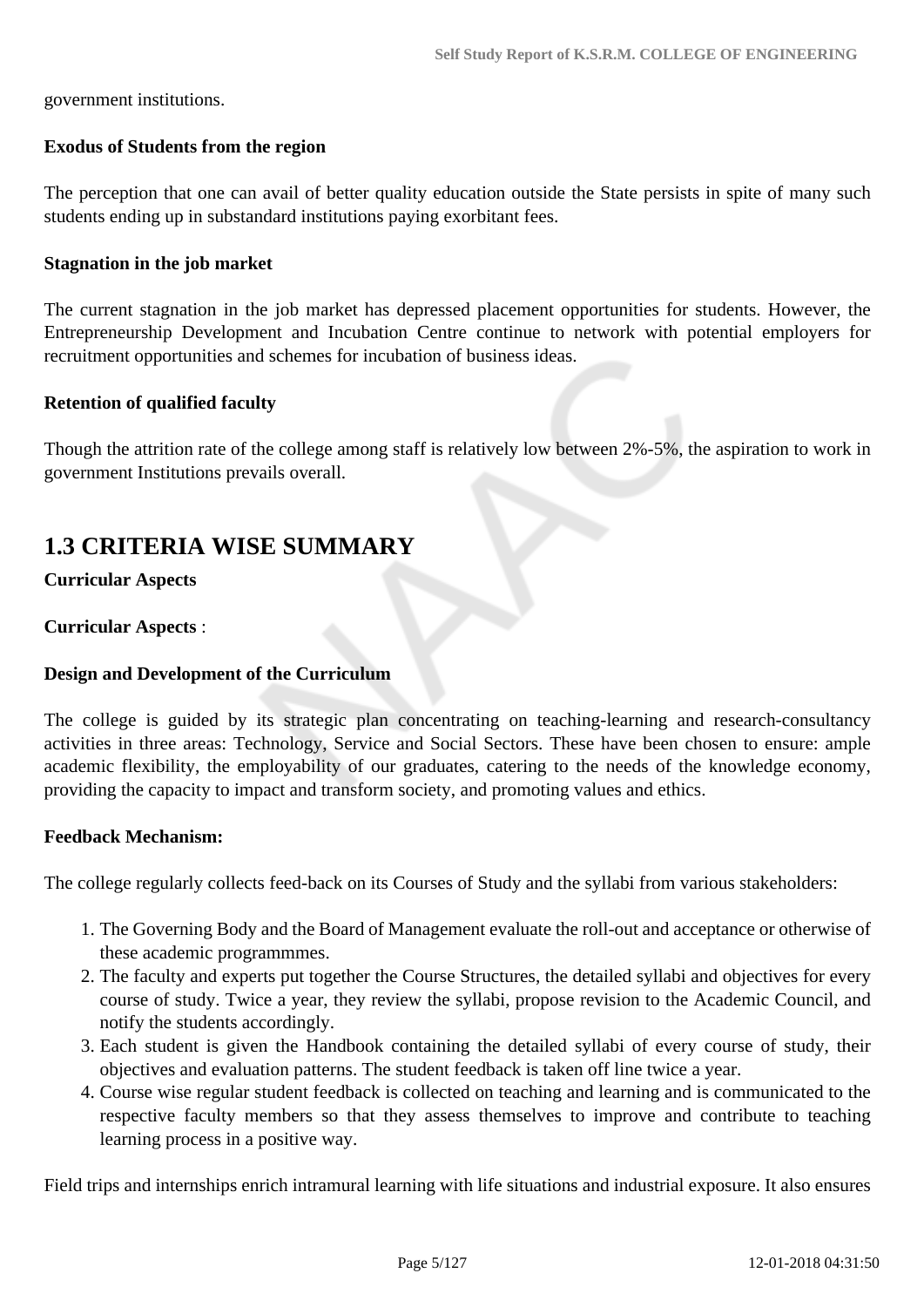the implementation of the Choice Based Credit System (CBCS) and Elective Course System including options for credits from On-Line Courses.

#### **Teaching-learning and Evaluation**

#### **Teaching-learning and Evaluation***:*

The Teaching-Learning-Evaluation process in the college is given the meticulous attention as indicated below:

**Preparing Clear Course Plans/Course Schedules:** There are prepared by the faculty and are made available to the students of the college through ERP.

**Academic Calendar and the detailed Syllabus and Regulations**: published annually – these contain the curriculum, the method of teaching and evaluation, and the plans for co-curricular and extra-curricular activities, seminars, workshops, conferences, training programs, etc.

**Use of e-resources and ICT:** Large number of classrooms and laboratory is having LCD projectors and access to the campus intranet giving access to the repository of lectures by experts.

**Encouragement of Cooperative learning** through projects, presentations and group work.

**Conducting Orientation programmes** for the first-year students familiarizes them with the opportunities available at the college and its expectations from them.

**Internal assessment**: 40% for it motivates the students to study continuously.

**Student Feedback** is collected on teaching and learning and is communicated by the Director to the respective faculty members.

**Faculty development programmes** targeting the personal and professional growth of the faculty are Faculty development programmes organized every semester.

**Providing Remedial Courses** in language and communication skills are provided to students from telugu medium.

**Automation of the examination processes and timely declaration of results:** Results have always been published within a month of the close of the examinations. 100% automation of the examination division, with an approved set of regulations and operating procedures, is in place.

#### **Research, Innovations and Extension**

**Research, Innovations and Extension :**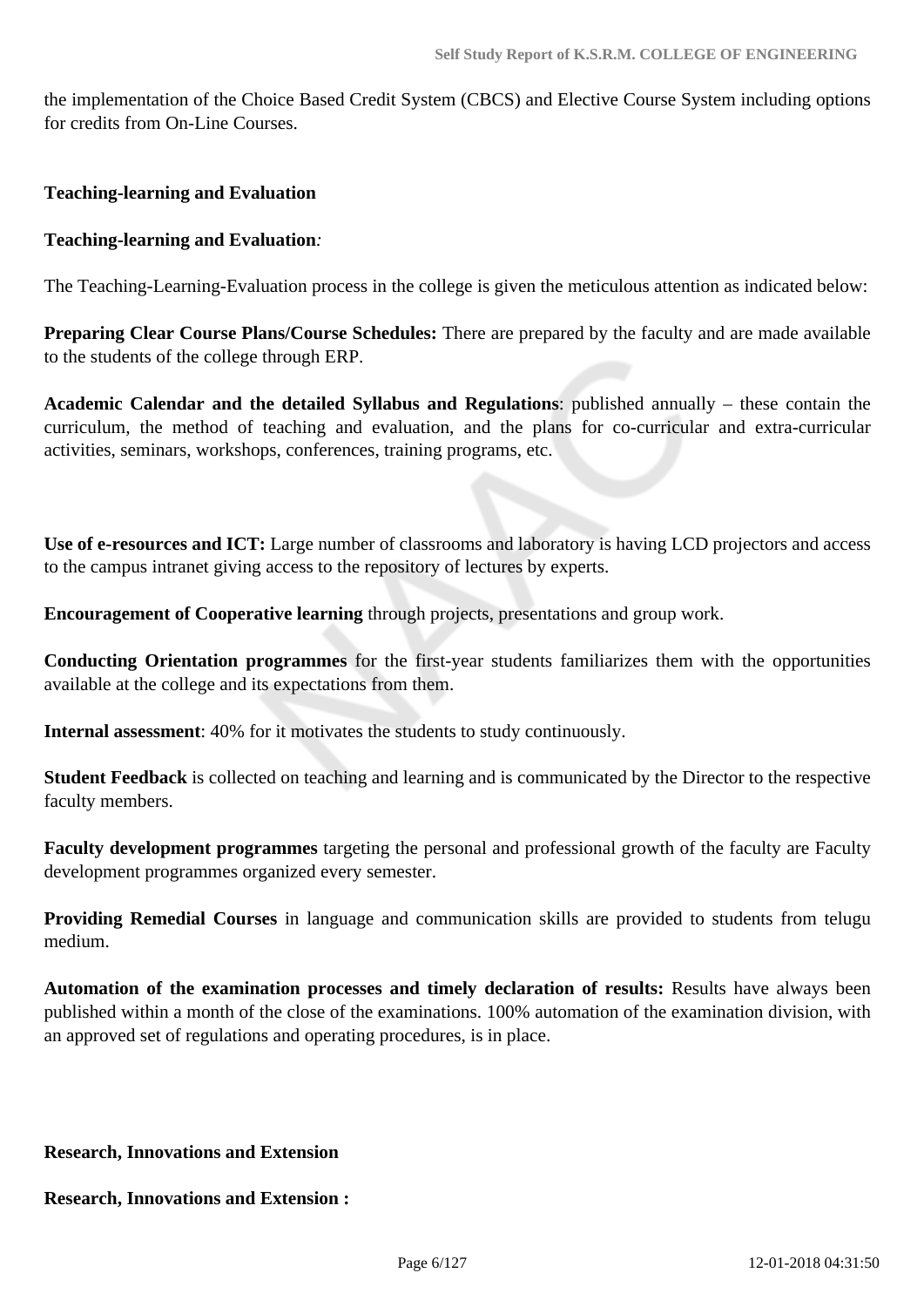Research Journals and Publications: Most of college Journals are published in reputed journals, some of them are UGC approved. There is 1 publication per 12 faculty over the last 5 years. The h index of the college period is satisfactory from Scopus and Web of Science.

**Centre of Excellence:** Centre of Excellence in innovation and systems laboratory to create a research environment and culture by promoting research activities such as research projects, publications, consultancy and training.

**Green Research Methods in Life Sciences** are applied in research relating to fermentation, Green synthesis, analysis and biological studies of novel hybrids.

**Professional Development Allowance Fund and Fee Waivers** motivate the faculty to pursue research and participate in the administrative work.

**A BOARD for Research, Innovation and Consultancy** support research and innovation, protect intellectual property rights, promote filing of patents and advocate consultancy by experts.

**Mandatory Major Projects:** All final year students have to complete a credited major project.

**A Consultancy Policy** facilitates projects with various institutes.

**Incubation Centre** has incubated several projects by the engineering students.

**Extension Activities:** The college has NSS unit through which we adopt nearby villages and participate in clean and green programmes and organize blood donation camps.

**Collaborations** 20 MoU s with institutions of national, importance and other colleges, industries, corporate houses institutions/industries for internship, sharing of research facilities

#### **Infrastructure and Learning Resources**

#### **Infrastructure and Learning Resources :**

**Physical Infrastructure**: With a campus area of 35.23 Acers and built up area of 28,583 Square Metres the college has an impressive array of facilities, classrooms, and laboratories. Put together, the campuses have ample provision for academic and administrative areas, student residences, recreational and sports facilities, utilities and services, plantations and orchards, parks and quiet corners, cycle paths and jogging trails, Auditorium, several performance areas and a health centre.

**Classrooms and Labs:** In all the college has 45 classrooms 40 laboratories and 05 seminar halls.

**Internet and ICT resources**: All administrative offices of the college are computerized and the offices have LAN and WiFi connectivity. The internet capability of the college includes Global Netlinks online 64 Mbps leased line with several servers for internet and intranet, and also having 10 LCD class rooms.

**ERP and Intranet Facilities:** All aspects of college administration are computerized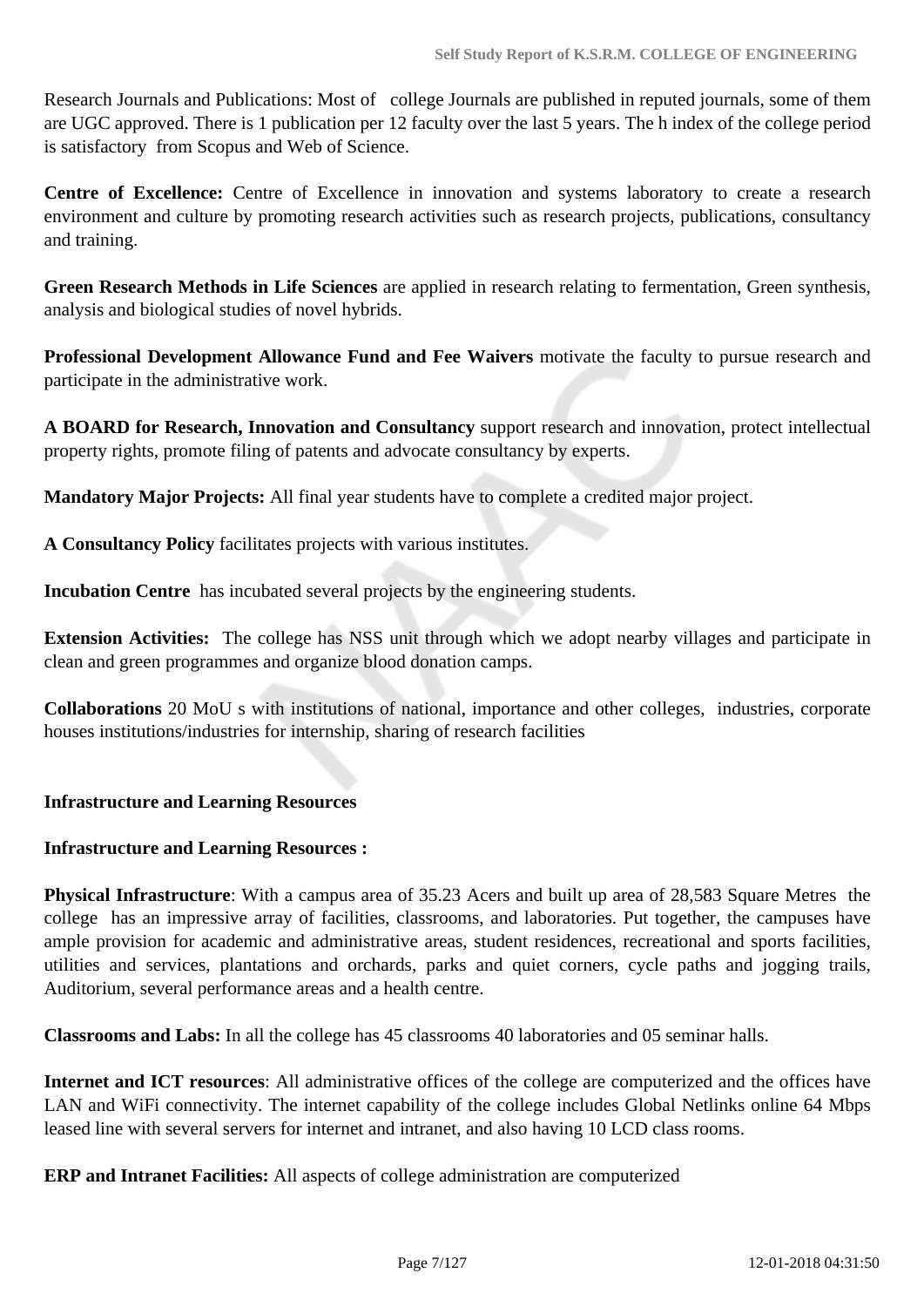**Library Resources:** The libraries of the campus are virtually centralized and offer access to 56,653 books and thousands of e-Journals and reference books.

**Web OPAC** makes all subscribed databases, consortium materials, E-resources, and in-house publications accessible on campus and remotely.

**Maintenance of Campus Infrastructure**: The college is highly appreciated for the sheer beauty and cleanliness of its campuses with two turf wicket cricket grounds, and the sense of ownership and commitment of its maintenance staff.

**Development with Eco-Consciousness and Sustainability** is resulting in a truly Green Campus.

#### **Student Support and Progression**

#### **Student Support and Progression:**

**A comprehensive Care System,** designed to provide a 'holding environment', provides for the holistic development of the students.

**Multi-pronged Capability Enhancement and Development Schemes** include Individual Mentoring, Student development programmes, and programmes designed to learn to live and work together with achieving excellence in personal and academic areas.

**Student activity clubs** create interest in both technical and non-technical activities. and talent promotion.

**Career Guidance Cell** create awareness on career opportunities in emerging fields. Coaching classes in competitive exam such as GATE,CAT, UPSC are also organized by the cell.

**Training and Placement Cell** provides training in aptitude, technical and personal competencies and facilitates job placements.

**Entrepreneurship Development and Incubation**: The institute has ED Cell and Incubation centre on the campus to train the students to become good entrepreneurs.

**Continuing education using ICT:** The college has been chosen a Remote Centres for Spoken Tutorials, NPTEL online courses and certification, MOOC courses are also arranged.

**Counselling services** are available for students to address the pressures of family expectations, personal expectations, academic pressure, social pressure, psychological adjustments and identity formation.

**College Associations:** comprising of representatives from Administration, Faculty and Students nurture a sense of leadership and ownership among students.

**Health Care Unit:** campus infirmaries, annual medical camps, health services supported by "Project Child", Yoga Clinics etc take care of health issues on campus.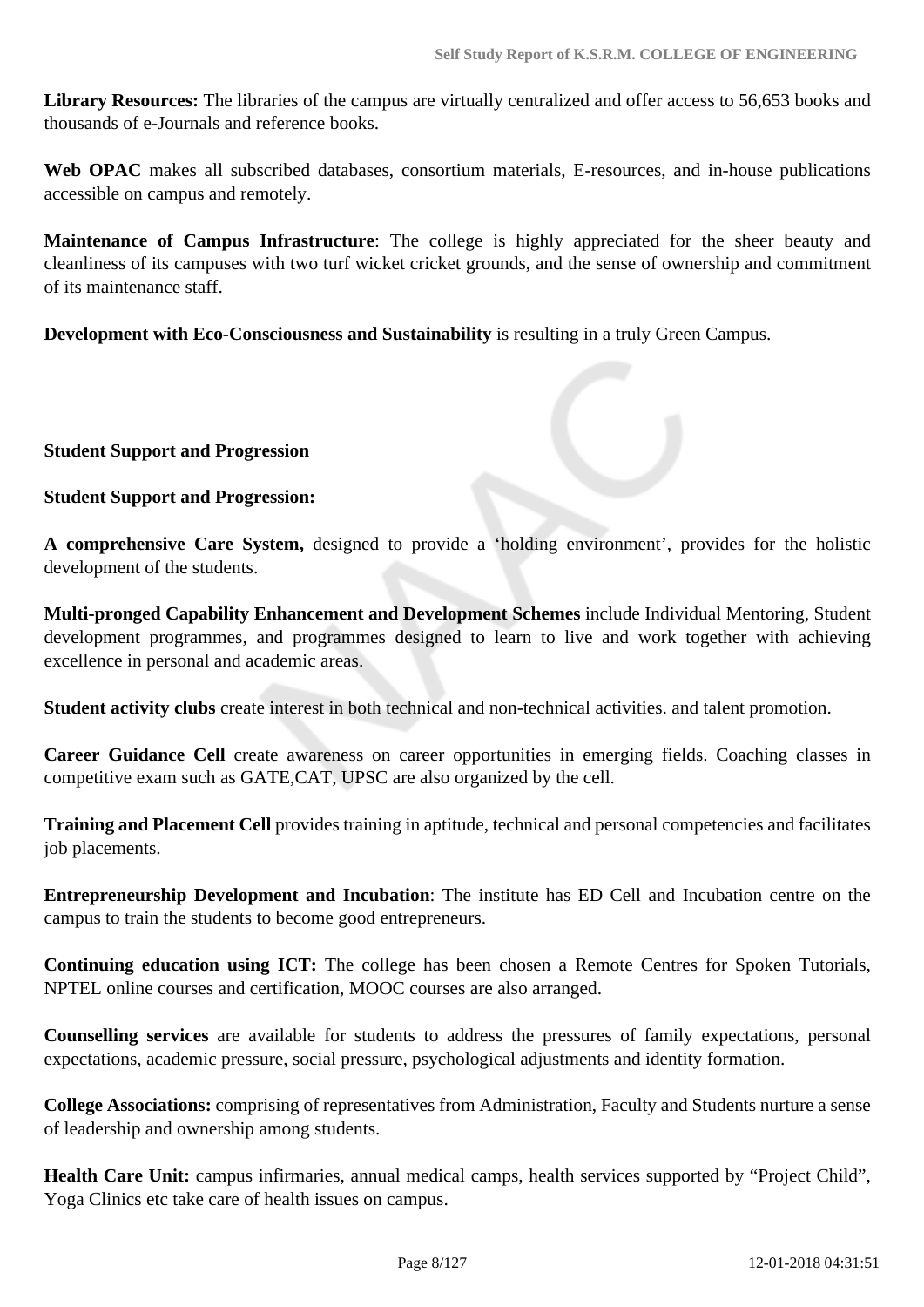#### **Grievance Redressal Mechanism** is functional right from inception.

**Scholarships Scheme**: The college provides merit-cum-means scholarships out of a dedicated corpus fund.

#### **Governance, Leadership and Management**

#### **Governance, Leadership and Management:**

**Conceptualization of the college** took place over 36 months of consultations on vision and mission, choice of study programmes, human resource requirements, networking, fund raising and sustainability.

#### **Consultancy in Strategic Planning:**

**Major Decision Making Bodies:** Governing Body, the Board of Management, and the Academic Council meetings and departmental board of studies meetings.

**Organizational Structure** is defined in an Organogram.

**Decentralisation of Decision Making** is done at every level: Controller of Examinations, HODs, principals Directors, the Registrar and the Vice Chancellor.

**Human Resource Management** is under Director with clear service rules, job descriptions and an employee manual.

**Process Mapping and Standard Operating Procedures** for all systems in the college ensure excellence in every field.

**Smaller Structures of Governance,** namely Committees for various purposes, are built in to ensure involvement and participation.

**Faculty Empowerment Strategies** include Staff Development Programmes, Professional Development Allowance, Induction and Orientation Programmes, Performance Appraisal and Feedback, Refresher Courses.

**Management of Financial Resources**: a Finance Committee for budgets and internal audits, external auditors for final audit, an investment firm to manage the investment of any surplus fund.

**The Role of the IQAC:** The IQAC is involved in planning, auditing performance, vetting strategic issues and in maintaining quality parameters.

**Accessibility of the Leadership** afforded to everyone in the college to interact with all officials is an outstanding characteristic of the college.

#### **Institutional Values and Best Practices**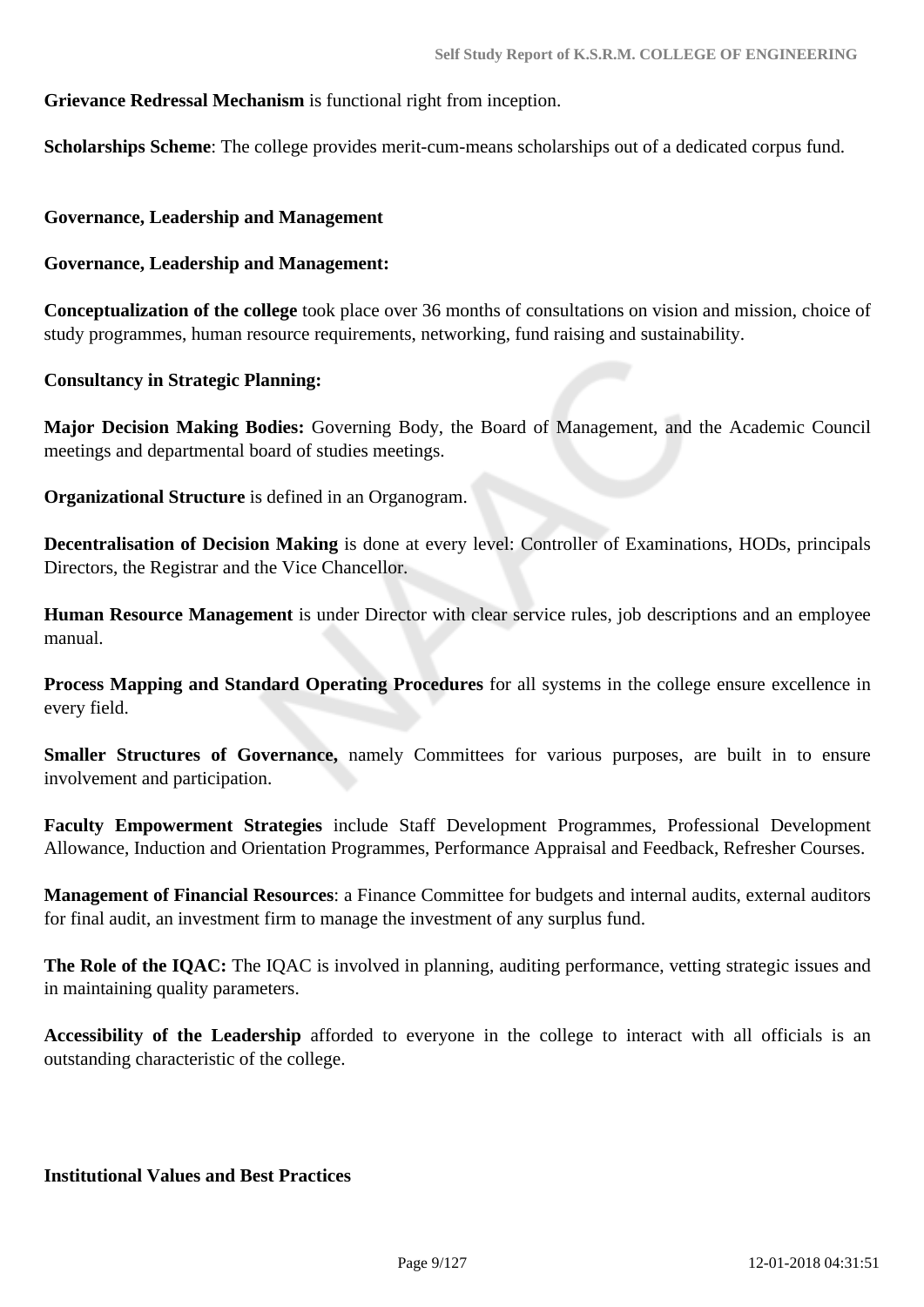#### **Institutional Values and Best Practices**:

**Institutional Values:** This is an area of that is deeply ingrained in the foundational principles of the college and are expressed in all related parameters

#### *Best Practice – 1*

#### **Framework for instruction delivery fostering effective knowledge transfer**

In this context, developing a framework for instruction delivery and benchmarks for measuring the attainment of the outcomes quantitatively and qualitatively are essential. Appropriate remedial steps are taken for continuous improvement.

#### *Best Practice – 2*

#### **Harnessing Research and Innovation ecosystem for Student Empowerment (H-RISE)**

An essential component of the mandate of KSRM College of Engineering is created and sustained an atmosphere of intellectual excitement, for innovation among students and faculty. Faculty are trained and emancipated to undertake scholarly activity at CRI. The CRI mimics the corporate industry work culture and ethics.

#### *Best Practice – 3*

#### **Creation and maintenance of an Eco-friendly Campus:**

Since college is located in drought area, plantation of trees leads to increase in rainfall. To maintain pollution free environment in the college premises.

#### *Best Practice – 4*

#### **Improving Teaching and Learning Process**

The college improved teaching and learning in the following ways.

- curiosity of a student to question the obvious and to increase the interaction in the class
- An Academic Calendar is prepared.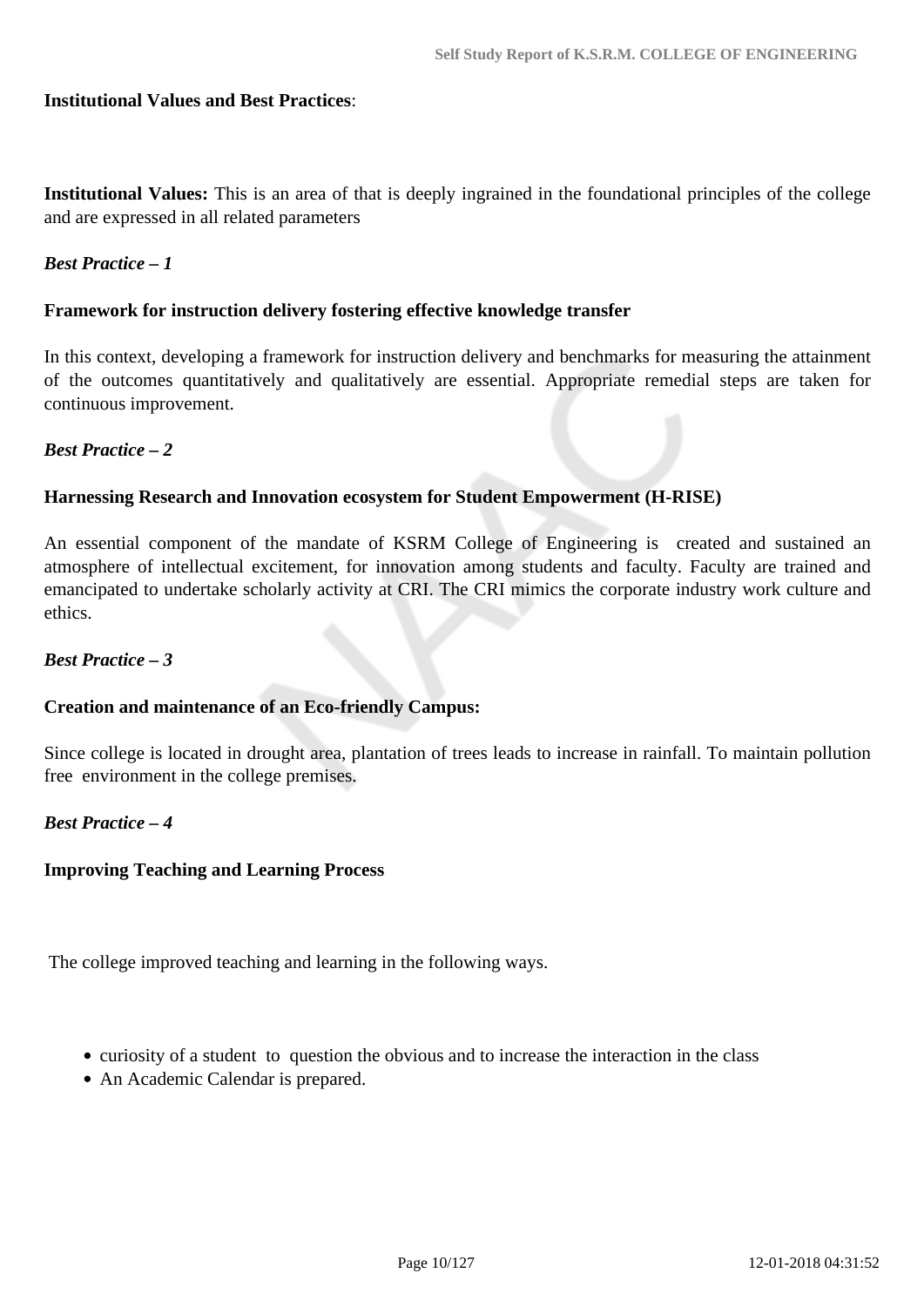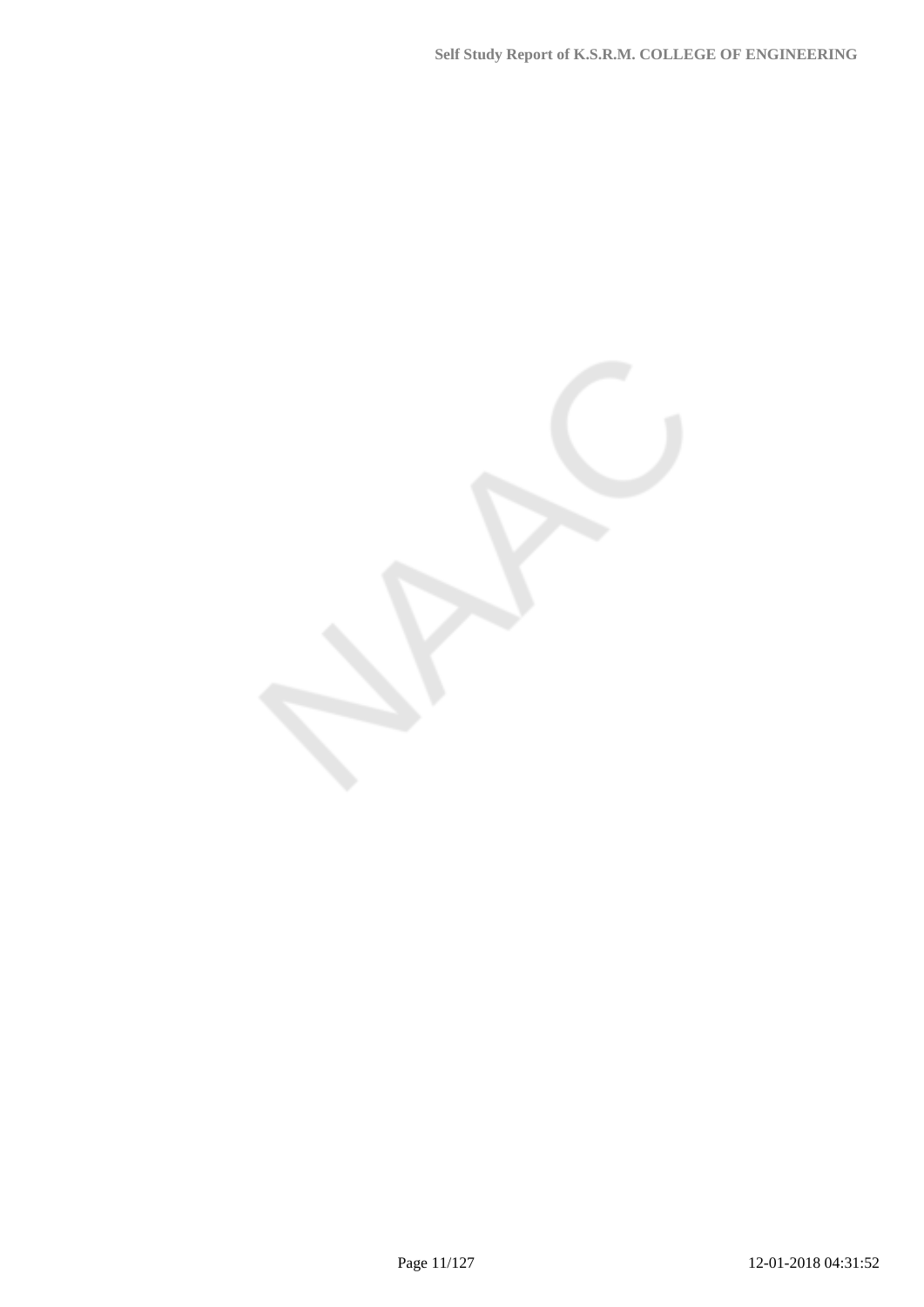## **2. PROFILE**

## **2.1 BASIC INFORMATION**

| Name and Address of the College |                                                    |  |  |
|---------------------------------|----------------------------------------------------|--|--|
| Name                            | K.S.R.M. COLLEGE OF ENGINEERING                    |  |  |
| Address                         | YERRAMASU PALLI, C.K.DINNE MANDAL<br>KADAPA-516003 |  |  |
| City                            | <b>KADAPA</b>                                      |  |  |
| <b>State</b>                    | Andhra Pradesh                                     |  |  |
| Pin                             | 516003                                             |  |  |
| Website                         | www.ksrmce.ac.in                                   |  |  |

| <b>Contacts for Communication</b> |                                |                                          |               |                  |                            |
|-----------------------------------|--------------------------------|------------------------------------------|---------------|------------------|----------------------------|
| <b>Designation</b>                | <b>Name</b>                    | <b>Telephone with</b><br><b>STD Code</b> | <b>Mobile</b> | Fax              | <b>Email</b>               |
| Professor                         | D.<br><b>RAVIKANT</b><br>H     | 08562-273972                             | 9440506828    | 08562-24416      | ravikanth@ksrmce.<br>ac.in |
| Principal                         | <b>V.S.S.MURT</b><br><b>HY</b> | 08562-201488                             | 9885230680    | 08562-24882<br>9 | principal@ksrmce.<br>ac.in |

| <b>Status of the Institution</b> |         |
|----------------------------------|---------|
| <b>Institution Status</b>        | Private |

| Type of Institution |              |  |
|---------------------|--------------|--|
| By Gender           | Co-education |  |
| $\perp$ By Shift    | Day          |  |

| <b>Establishment Details</b>                 |            |
|----------------------------------------------|------------|
| Date of Establishment, Prior to the Grant of | 04-09-1980 |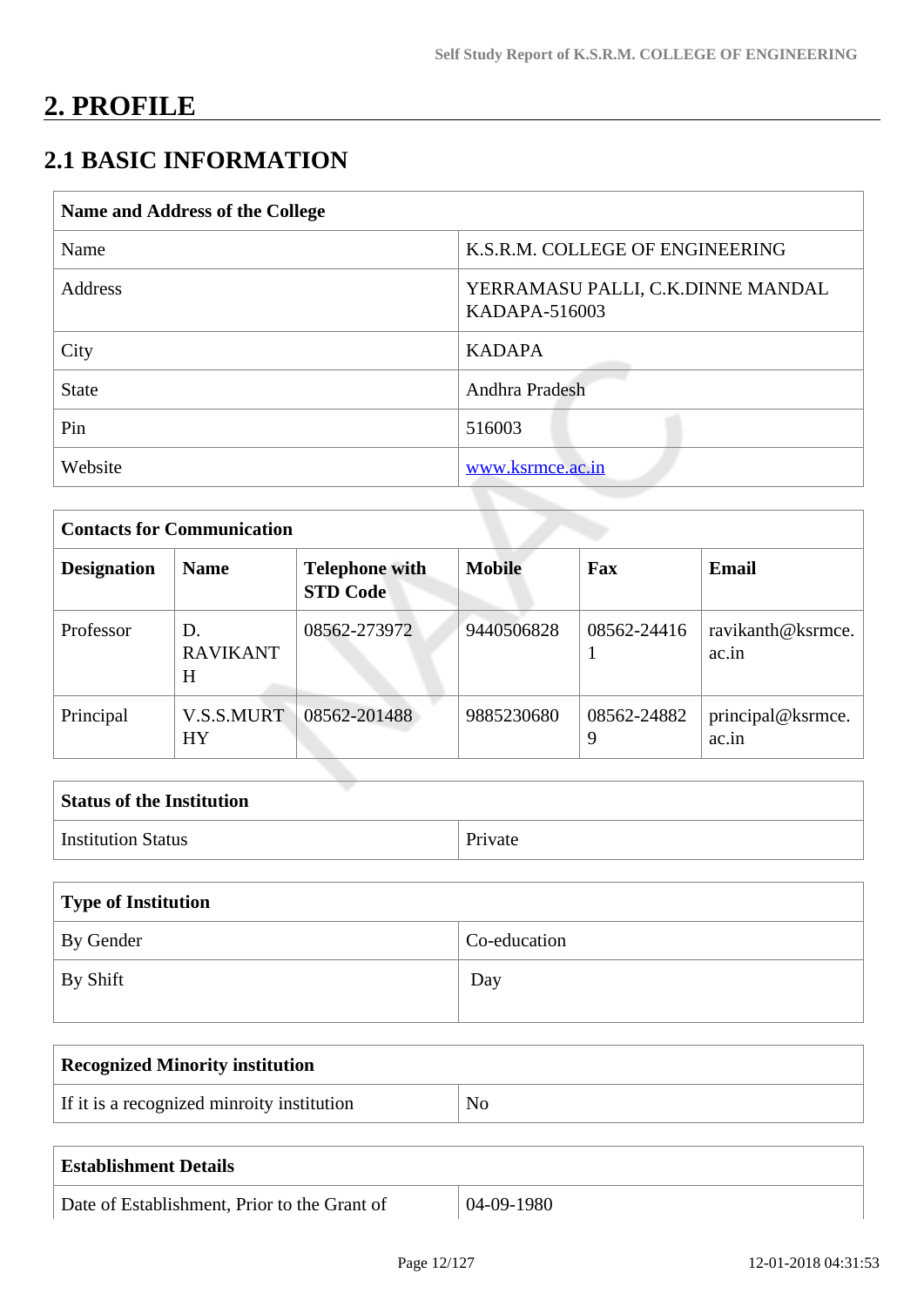| 'Autonomy'                                                     |  |
|----------------------------------------------------------------|--|
| Date of grant of 'Autonomy' to the College by UGC   19-06-2014 |  |

| University to which the college is affiliated |                                                        |                      |  |
|-----------------------------------------------|--------------------------------------------------------|----------------------|--|
| <b>State</b>                                  | University name                                        | <b>Document</b>      |  |
| Andhra Pradesh                                | Jawaharlal Nehru Technological<br>University, Anantpur | <b>View Document</b> |  |

| <b>Details of UGC recognition</b> |            |  |
|-----------------------------------|------------|--|
| <b>Under Section</b>              | Date       |  |
| 2f of UGC                         | 25-02-2013 |  |
| 12B of UGC                        | 25-02-2013 |  |

| Details of recognition/approval by stationary/regulatory bodies like<br>AICTE, NCTE, MCI, DCI, PCI, RCI etc(other than UGC)                                                                                                               |                      |            |    |  |  |
|-------------------------------------------------------------------------------------------------------------------------------------------------------------------------------------------------------------------------------------------|----------------------|------------|----|--|--|
| Day, Month and<br><b>Validity in</b><br><b>Recognition/App</b><br><b>Remarks</b><br><b>Statutory</b><br>roval details Inst<br>year(dd-mm-<br><b>Regulatory</b><br>months<br><b>Authority</b><br>itution/Departme<br>yyyy)<br>nt programme |                      |            |    |  |  |
| <b>AICTE</b>                                                                                                                                                                                                                              | <b>View Document</b> | 10-04-2017 | 12 |  |  |

| <b>Recognitions</b>                                                                   |    |
|---------------------------------------------------------------------------------------|----|
| Is the College recognized by UGC as a College<br>with Potential for Excellence (CPE)? | No |
| Is the College recognized for its performance by<br>any other governmental agency?    | No |

| <b>Location and Area of Campus</b> |                                                              |           |                                |                             |
|------------------------------------|--------------------------------------------------------------|-----------|--------------------------------|-----------------------------|
| <b>Campus Type</b>                 | <b>Address</b>                                               | Location* | <b>Campus Area</b><br>in Acres | Built up Area in<br>sq.mts. |
| Main campus<br>area                | YERRAMASU PALLI,<br><b>C.K.DINNE MANDAL</b><br>KADAPA-516003 | Rural     | 35.23                          | 37144                       |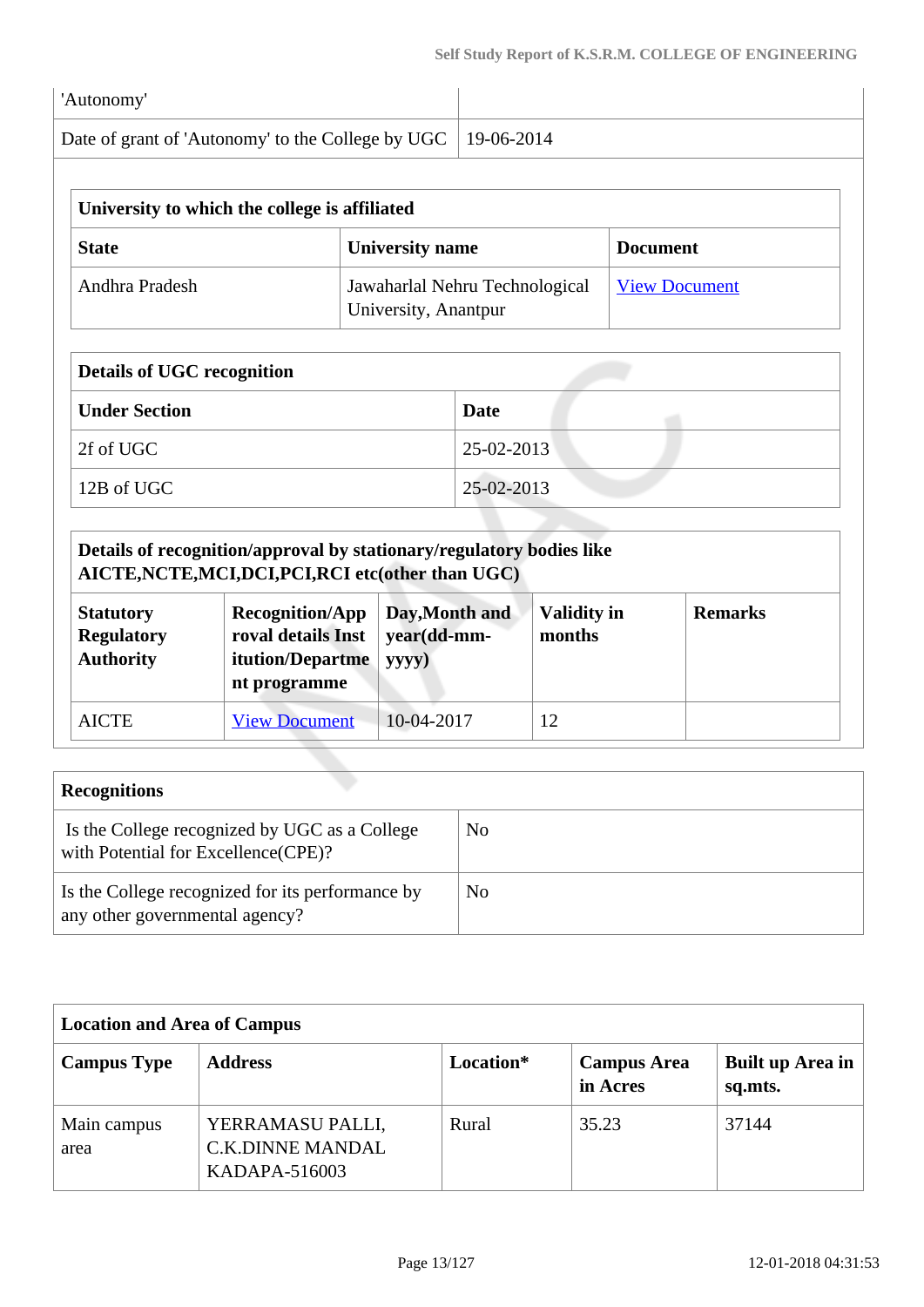## **2.2 ACADEMIC INFORMATION**

| Details of Programmes Offered by the College (Give Data for Current Academic year) |                                                                         |                                     |                                   |                                        |                                      |                                             |  |  |
|------------------------------------------------------------------------------------|-------------------------------------------------------------------------|-------------------------------------|-----------------------------------|----------------------------------------|--------------------------------------|---------------------------------------------|--|--|
| Programme<br>Level                                                                 | <b>Name of Pr</b><br>ogramme/C<br>ourse                                 | <b>Duration</b> in<br><b>Months</b> | <b>Entry</b><br>Qualificatio<br>n | <b>Medium of</b><br><b>Instruction</b> | <b>Sanctioned</b><br><b>Strength</b> | No.of<br><b>Students</b><br><b>Admitted</b> |  |  |
| <b>UG</b>                                                                          | BTech, Civil<br>Engineering                                             | 48                                  | Intermediate<br>Diploma<br>Degree | English                                | 180                                  | 110                                         |  |  |
| <b>UG</b>                                                                          | BTech, Electr<br>ical And<br>Electronics<br>Engineering                 | 48                                  | Intermediate<br>Diploma<br>Degree | English                                | 120                                  | 30                                          |  |  |
| <b>UG</b>                                                                          | BTech, Mech<br>anical<br>Engineering                                    | 48                                  | Intermediate<br>Diploma<br>Degree | English                                | 180                                  | 71                                          |  |  |
| <b>UG</b>                                                                          | <b>BTech, Electr</b><br>onics And C<br>ommunicatio<br>ns<br>Engineering | 48                                  | Intermediate<br>Diploma<br>Degree | English                                | 180                                  | 146                                         |  |  |
| <b>UG</b>                                                                          | BTech, Comp<br>uter Science<br>Engineering                              | 48                                  | Intermediate<br>Diploma<br>Degree | English                                | 180                                  | 153                                         |  |  |
| PG                                                                                 | Mtech, Civil<br>Engineering                                             | 24                                  | Engineering                       | English                                | 18                                   | 14                                          |  |  |
| PG                                                                                 | Mtech, Electr<br>ical And<br>Electronics<br>Engineering                 | 24                                  | Engineering                       | English                                | 18                                   | 5                                           |  |  |
| PG                                                                                 | Mtech, Mech<br>anical<br>Engineering                                    | 24                                  | Engineering                       | English                                | 18                                   | 3                                           |  |  |
| PG                                                                                 | Mtech, Electr<br>onics And C<br>ommunicatio<br>ns<br>Engineering        | 24                                  | Engineering                       | English                                | 18                                   | $\overline{4}$                              |  |  |
| PG                                                                                 | Mtech, Comp<br>uter Science                                             | 24                                  | Engineering                       | English                                | 18                                   | 3                                           |  |  |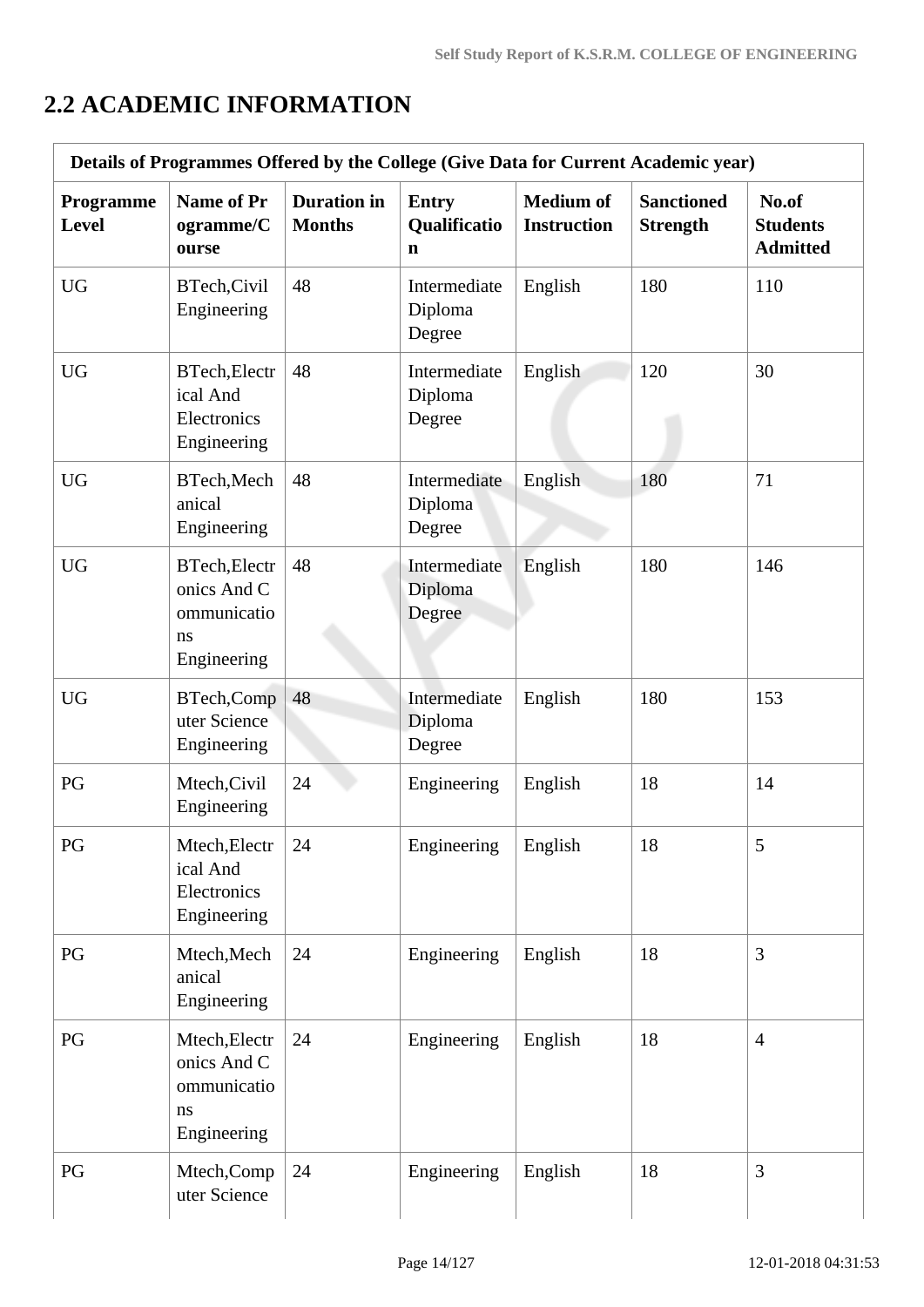|                    | Engineering                                                            |    |    |         |                |                |
|--------------------|------------------------------------------------------------------------|----|----|---------|----------------|----------------|
| Doctoral<br>(Ph.D) | PhD or<br>DPhil, Civil<br>Engineering                                  | 36 | PG | English | $\overline{2}$ | $\overline{2}$ |
| Doctoral<br>(Ph.D) | PhD or DPhi<br>l, Mechanical<br>Engineering                            | 36 | PG | English | $\overline{2}$ | $\overline{2}$ |
| Doctoral<br>(Ph.D) | PhD or DPhi<br>l, Electronics<br>And Commu<br>nications<br>Engineering | 36 | PG | English | $\mathbf{1}$   | $\bf{l}$       |
| Doctoral<br>(Ph.D) | PhD or DPhi<br>l,Computer<br>Science<br>Engineering                    | 36 | PG | English | $\mathbf{1}$   | $\mathbf{1}$   |

## **Position Details of Faculty & Staff in the College**

|                                                                                     | <b>Teaching Faculty</b> |              |                |                            |                |                |                            |                |                |                |                |                  |
|-------------------------------------------------------------------------------------|-------------------------|--------------|----------------|----------------------------|----------------|----------------|----------------------------|----------------|----------------|----------------|----------------|------------------|
|                                                                                     | <b>Professor</b>        |              |                | <b>Associate Professor</b> |                |                | <b>Assistant Professor</b> |                |                |                |                |                  |
|                                                                                     | Male                    | Female       | Others         | Total                      | Male           | Female         | Others                     | Total          | Male           | Female         | Others         | Total            |
| Sanctioned by the<br>UGC /University<br><b>State</b><br>Government                  |                         |              |                | $\overline{0}$             |                |                |                            | $\overline{0}$ |                |                |                | $\Omega$         |
| Recruited                                                                           | $\overline{0}$          | $\mathbf{0}$ | $\theta$       | $\overline{0}$             | $\overline{0}$ | $\overline{0}$ | $\overline{0}$             | $\overline{0}$ | $\overline{0}$ | $\overline{0}$ | $\overline{0}$ | $\boldsymbol{0}$ |
| Yet to Recruit                                                                      |                         |              |                | $\overline{0}$             |                |                |                            | $\overline{0}$ |                |                |                | $\theta$         |
| Sanctioned by the<br>Management/Soci<br>ety or Other<br>Authorized<br><b>Bodies</b> |                         |              |                | 34                         |                |                |                            | 68             |                |                |                | 245              |
| Recruited                                                                           | 32                      | $\mathbf{1}$ | $\overline{0}$ | 33                         | 25             | 3              | $\overline{0}$             | 28             | 177            | 68             | $\overline{0}$ | 245              |
| Yet to Recruit                                                                      |                         |              |                | $\mathbf{1}$               |                |                |                            | 40             |                |                |                | $\Omega$         |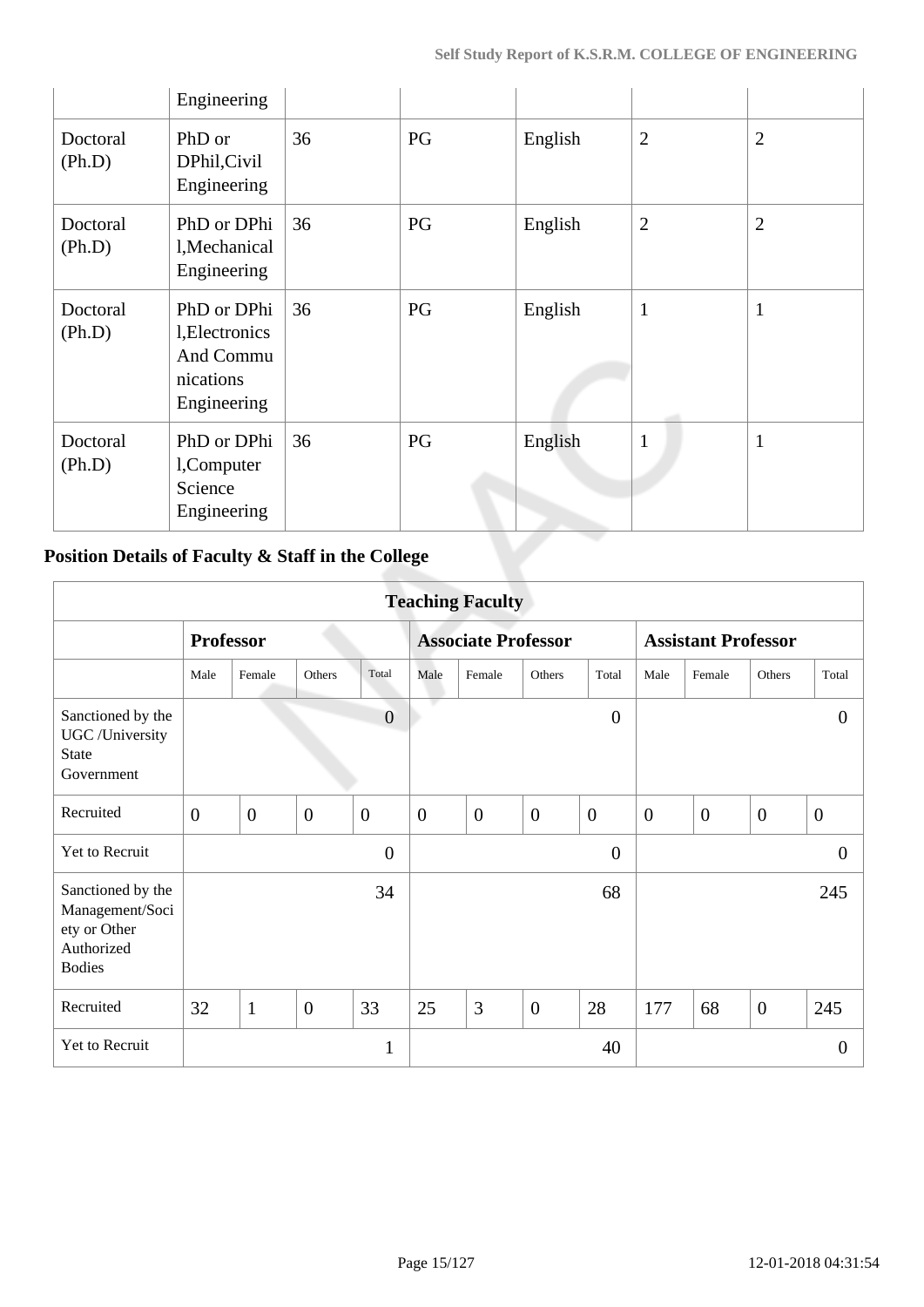| <b>Non-Teaching Staff</b>                                                       |             |                |                |                |  |  |  |  |
|---------------------------------------------------------------------------------|-------------|----------------|----------------|----------------|--|--|--|--|
|                                                                                 | <b>Male</b> | Female         | <b>Others</b>  | <b>Total</b>   |  |  |  |  |
| Sanctioned by the<br><b>UGC</b> / University State<br>Government                |             |                |                | 10             |  |  |  |  |
| Recruited                                                                       | 10          | $\overline{0}$ | $\overline{0}$ | 10             |  |  |  |  |
| Yet to Recruit                                                                  |             |                |                | $\overline{0}$ |  |  |  |  |
| Sanctioned by the<br>Management/Society<br>or Other Authorized<br><b>Bodies</b> |             |                |                | 10             |  |  |  |  |
| Recruited                                                                       | 10          | $\overline{0}$ | $\overline{0}$ | 10             |  |  |  |  |
| Yet to Recruit                                                                  |             |                |                | $\overline{0}$ |  |  |  |  |

|                                                                                 | <b>Technical Staff</b> |                |                |                |  |  |  |  |  |
|---------------------------------------------------------------------------------|------------------------|----------------|----------------|----------------|--|--|--|--|--|
|                                                                                 | <b>Male</b>            | <b>Female</b>  | <b>Others</b>  | <b>Total</b>   |  |  |  |  |  |
| Sanctioned by the<br><b>UGC</b> / University State<br>Government                |                        |                |                | 10             |  |  |  |  |  |
| Recruited                                                                       | 10                     | $\overline{0}$ | $\overline{0}$ | 10             |  |  |  |  |  |
| Yet to Recruit                                                                  |                        |                |                | $\overline{0}$ |  |  |  |  |  |
| Sanctioned by the<br>Management/Society<br>or Other Authorized<br><b>Bodies</b> |                        |                |                | 10             |  |  |  |  |  |
| Recruited                                                                       | 10                     | $\overline{0}$ | $\overline{0}$ | 10             |  |  |  |  |  |
| Yet to Recruit                                                                  |                        |                |                | $\overline{0}$ |  |  |  |  |  |

### **Qualification Details of the Teaching Staff**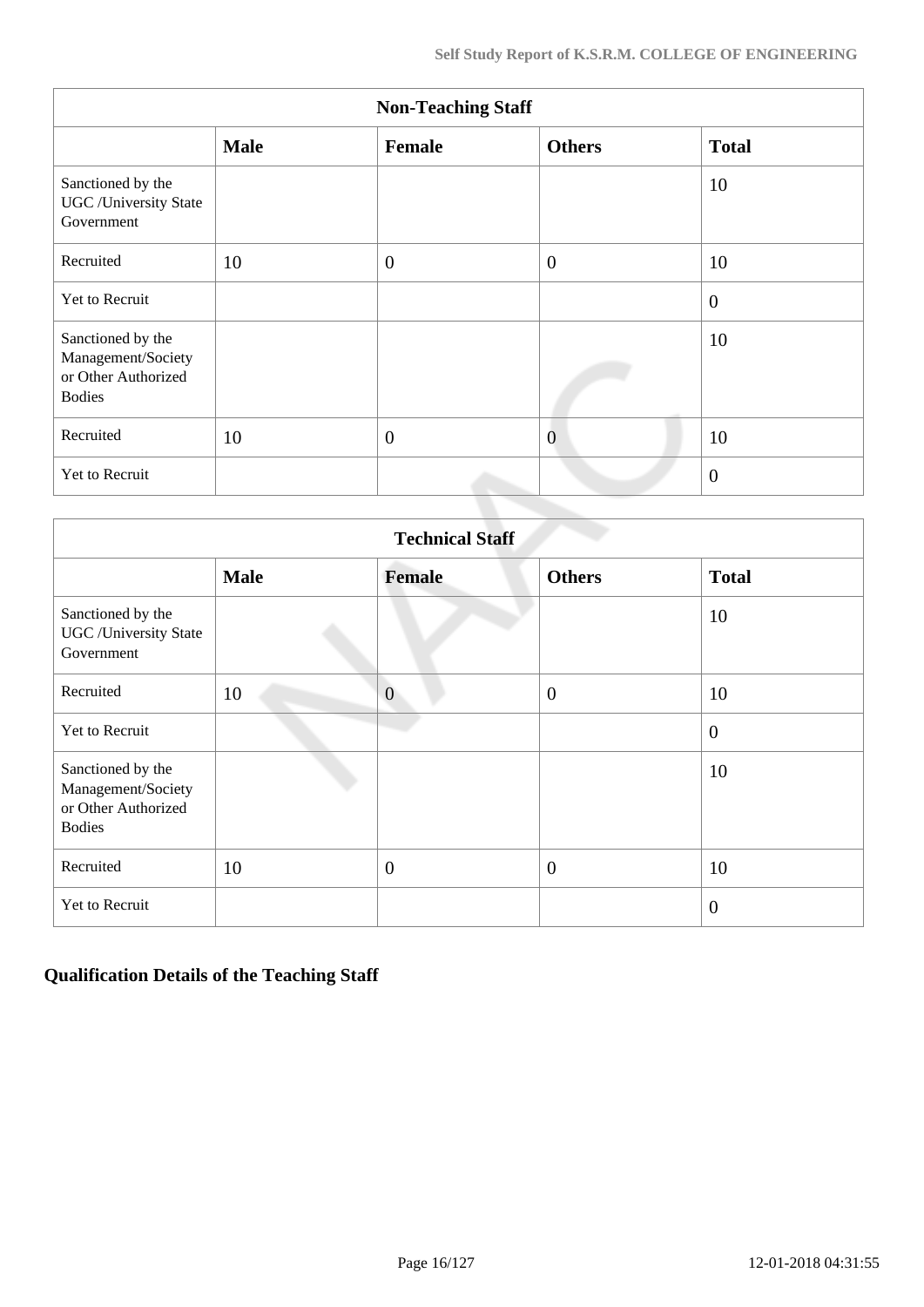| <b>Permanent Teachers</b>                     |                  |                |                            |                |                  |                            |                |                |                |                |
|-----------------------------------------------|------------------|----------------|----------------------------|----------------|------------------|----------------------------|----------------|----------------|----------------|----------------|
| <b>Highest</b><br>Qualificatio<br>$\mathbf n$ | <b>Professor</b> |                | <b>Associate Professor</b> |                |                  | <b>Assistant Professor</b> |                |                |                |                |
|                                               | Male             | Female         | Others                     | Male           | Female           | Others                     | Male           | Female         | Others         | Total          |
| D.sc/D.Litt.                                  | $\Omega$         | $\overline{0}$ | $\overline{0}$             | $\overline{0}$ | $\boldsymbol{0}$ | $\overline{0}$             | $\overline{0}$ | $\overline{0}$ | $\overline{0}$ | $\overline{0}$ |
| Ph.D.                                         | 30               | $\mathbf{1}$   | $\overline{0}$             | 14             | $\mathbf{1}$     | $\theta$                   | 3              | $\overline{4}$ | $\overline{0}$ | 53             |
| M.Phil.                                       | $\overline{0}$   | $\overline{0}$ | $\overline{0}$             | $\overline{0}$ | $\overline{0}$   | $\overline{0}$             | 8              | $\overline{0}$ | $\overline{0}$ | 8              |
| PG                                            | $\overline{2}$   | $\theta$       | $\overline{0}$             | 13             | $\mathbf{1}$     | $\overline{0}$             | 166            | 64             | $\overline{0}$ | 246            |

|                                     | <b>Temporary Teachers</b> |                |                            |                  |                  |                            |                |                |                  |              |  |
|-------------------------------------|---------------------------|----------------|----------------------------|------------------|------------------|----------------------------|----------------|----------------|------------------|--------------|--|
| <b>Highest</b><br>Qualificatio<br>n | <b>Professor</b>          |                | <b>Associate Professor</b> |                  |                  | <b>Assistant Professor</b> |                |                |                  |              |  |
|                                     | Male                      | Female         | Others                     | Male             | Female           | Others                     | Male           | Female         | Others           | Total        |  |
| D.sc/D.Litt.                        | $\boldsymbol{0}$          | $\overline{0}$ | $\overline{0}$             | $\boldsymbol{0}$ | $\overline{0}$   | $\overline{0}$             | $\overline{0}$ | $\overline{0}$ | $\mathbf{0}$     | $\mathbf{0}$ |  |
| Ph.D.                               | $\boldsymbol{0}$          | $\overline{0}$ | $\overline{0}$             | $\overline{0}$   | $\overline{0}$   | $\overline{0}$             | $\overline{0}$ | $\overline{0}$ | $\overline{0}$   | $\theta$     |  |
| M.Phil.                             | $\mathbf{0}$              | $\overline{0}$ | $\overline{0}$             | $\overline{0}$   | $\overline{0}$   | $\overline{0}$             | $\overline{0}$ | $\overline{0}$ | $\overline{0}$   | $\theta$     |  |
| PG                                  | $\mathbf{0}$              | $\mathbf{0}$   | $\overline{0}$             | $\overline{0}$   | $\boldsymbol{0}$ | $\mathbf{0}$               | $\overline{0}$ | $\theta$       | $\boldsymbol{0}$ | $\theta$     |  |

|                                     | <b>Part Time Teachers</b> |                  |                            |                |                  |                            |                |                |                |                |  |
|-------------------------------------|---------------------------|------------------|----------------------------|----------------|------------------|----------------------------|----------------|----------------|----------------|----------------|--|
| <b>Highest</b><br>Qualificatio<br>n | <b>Professor</b>          |                  | <b>Associate Professor</b> |                |                  | <b>Assistant Professor</b> |                |                |                |                |  |
|                                     | Male                      | Female           | Others                     | Male           | Female           | Others                     | Male           | Female         | Others         | Total          |  |
| D.sc/D.Litt.                        | $\overline{0}$            | $\overline{0}$   | $\overline{0}$             | $\overline{0}$ | $\overline{0}$   | $\overline{0}$             | $\overline{0}$ | $\overline{0}$ | $\theta$       | $\overline{0}$ |  |
| Ph.D.                               | $\overline{0}$            | $\overline{0}$   | $\overline{0}$             | $\overline{0}$ | $\overline{0}$   | $\theta$                   | $\overline{0}$ | $\theta$       | $\theta$       | $\overline{0}$ |  |
| M.Phil.                             | $\mathbf{0}$              | $\boldsymbol{0}$ | $\overline{0}$             | $\overline{0}$ | $\boldsymbol{0}$ | $\overline{0}$             | $\overline{0}$ | $\overline{0}$ | $\overline{0}$ | $\overline{0}$ |  |
| PG                                  | $\theta$                  | $\overline{0}$   | $\overline{0}$             | $\overline{0}$ | $\overline{0}$   | $\theta$                   | $\overline{0}$ | $\theta$       | $\overline{0}$ | $\overline{0}$ |  |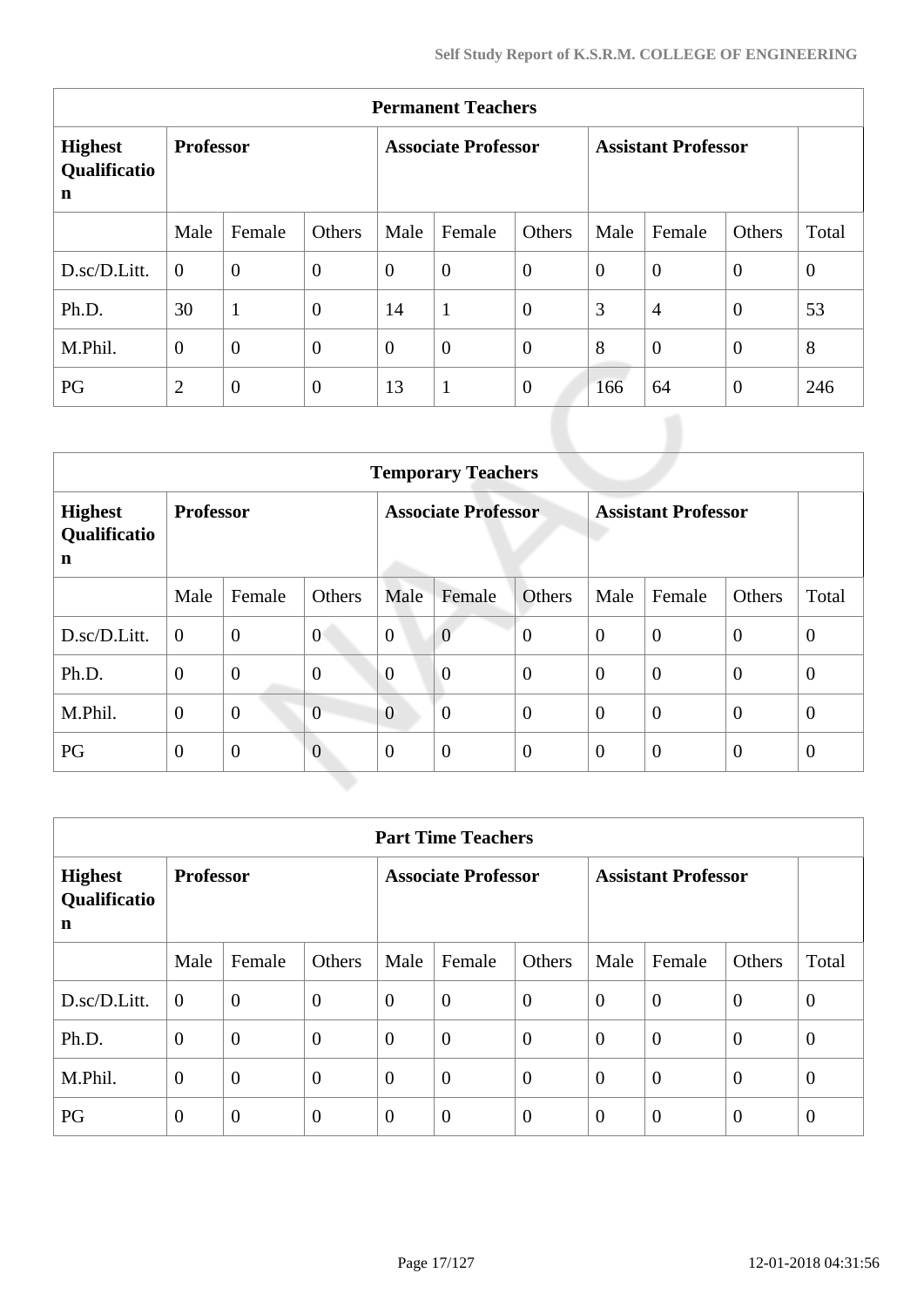| <b>Details of Visting/Guest Faculties</b> |             |               |               |              |  |  |  |
|-------------------------------------------|-------------|---------------|---------------|--------------|--|--|--|
| <b>Number of Visiting/Guest Faculty</b>   | <b>Male</b> | <b>Female</b> | <b>Others</b> | <b>Total</b> |  |  |  |
| engaged with the college?                 |             |               |               |              |  |  |  |

#### **Provide the Following Details of Students Enrolled in the College During the Current Academic Year**

| Programme       |        | <b>From the State</b><br><b>Where College</b><br>is Located | <b>From Other</b><br><b>States of India</b> | <b>NRI Students</b> | Foreign<br><b>Students</b> | <b>Total</b>   |
|-----------------|--------|-------------------------------------------------------------|---------------------------------------------|---------------------|----------------------------|----------------|
| PG              | Male   | 28                                                          | 5                                           | $\mathbf{0}$        | $\theta$                   | 33             |
|                 | Female | 36                                                          | $\overline{0}$                              | $\overline{0}$      | $\overline{0}$             | 36             |
|                 | Others | $\mathbf{0}$                                                | $\overline{0}$                              | $\overline{0}$      | $\overline{0}$             | $\overline{0}$ |
| <b>UG</b>       | Male   | 2035                                                        | 30                                          | $\overline{0}$      | $\overline{0}$             | 2065           |
|                 | Female | 598                                                         | 12                                          | $\overline{0}$      | $\overline{0}$             | 610            |
|                 | Others | $\overline{0}$                                              | $\overline{0}$                              | $\mathbf{0}$        | $\overline{0}$             | $\overline{0}$ |
| Doctoral (Ph.D) | Male   | 5                                                           | $\overline{0}$                              | $\overline{0}$      | $\overline{0}$             | 5              |
|                 | Female | $\mathbf{1}$                                                | $\overline{0}$                              | $\theta$            | $\overline{0}$             | $\mathbf{1}$   |
|                 | Others | $\mathbf{0}$                                                | $\overline{0}$                              | $\mathbf{0}$        | $\overline{0}$             | $\mathbf{0}$   |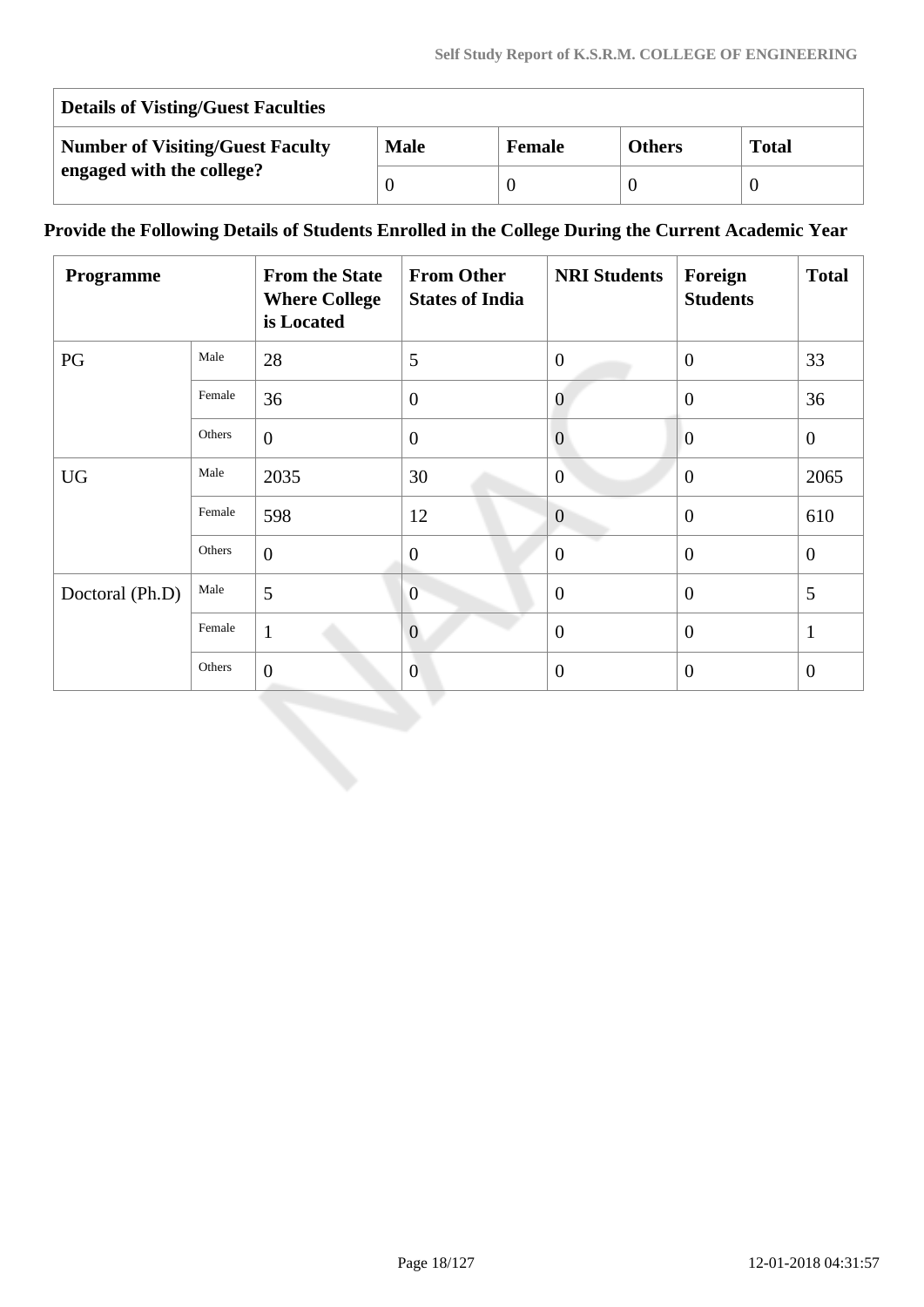| Programme |        | Year 1         | Year 2           | Year 3           | Year 4           |
|-----------|--------|----------------|------------------|------------------|------------------|
| <b>SC</b> | Male   | 46             | 50               | 54               | 68               |
|           | Female | 12             | 9                | 5                | 22               |
|           | Others | $\overline{0}$ | $\boldsymbol{0}$ | $\overline{0}$   | $\mathbf{0}$     |
| <b>ST</b> | Male   | $\overline{7}$ | 11               | 11               | 12               |
|           | Female | $\overline{3}$ | $\mathbf{1}$     | 3                | $\overline{2}$   |
|           | Others | $\overline{0}$ | $\boldsymbol{0}$ | $\overline{0}$   | $\mathbf{0}$     |
| OBC       | Male   | 123            | 184              | 217              | 171              |
|           | Female | 29             | 57               | 24               | 30               |
|           | Others | $\overline{0}$ | $\mathbf{0}$     | $\overline{0}$   | $\mathbf{0}$     |
| General   | Male   | 194            | 278              | 293              | 251              |
|           | Female | 67             | 145              | 149              | 135              |
|           | Others | $\overline{0}$ | $\overline{0}$   | $\boldsymbol{0}$ | $\boldsymbol{0}$ |
| Others    | Male   | $\overline{0}$ | $\overline{0}$   | $\overline{0}$   | $\mathbf{0}$     |
|           | Female | $\overline{0}$ | $\boldsymbol{0}$ | $\overline{0}$   | $\theta$         |
|           | Others | $\overline{0}$ | $\overline{0}$   | $\overline{0}$   | $\mathbf{0}$     |
| Total     |        | 481            | 735              | 756              | 691              |

**Provide the Following Details of Students admitted to the College During the last four Academic Years**

## **2.3 EVALUATIVE REPORT OF THE DEPARTMENTS**

| <b>Department Name</b>                        | <b>Upload Report</b> |
|-----------------------------------------------|----------------------|
| Civil Engineering                             | <b>View Document</b> |
| <b>Computer Science Engineering</b>           | <b>View Document</b> |
| <b>Electrical And Electronics Engineering</b> | <b>View Document</b> |
| Electronics And Communications Engineering    | <b>View Document</b> |
| <b>Mechanical Engineering</b>                 | <b>View Document</b> |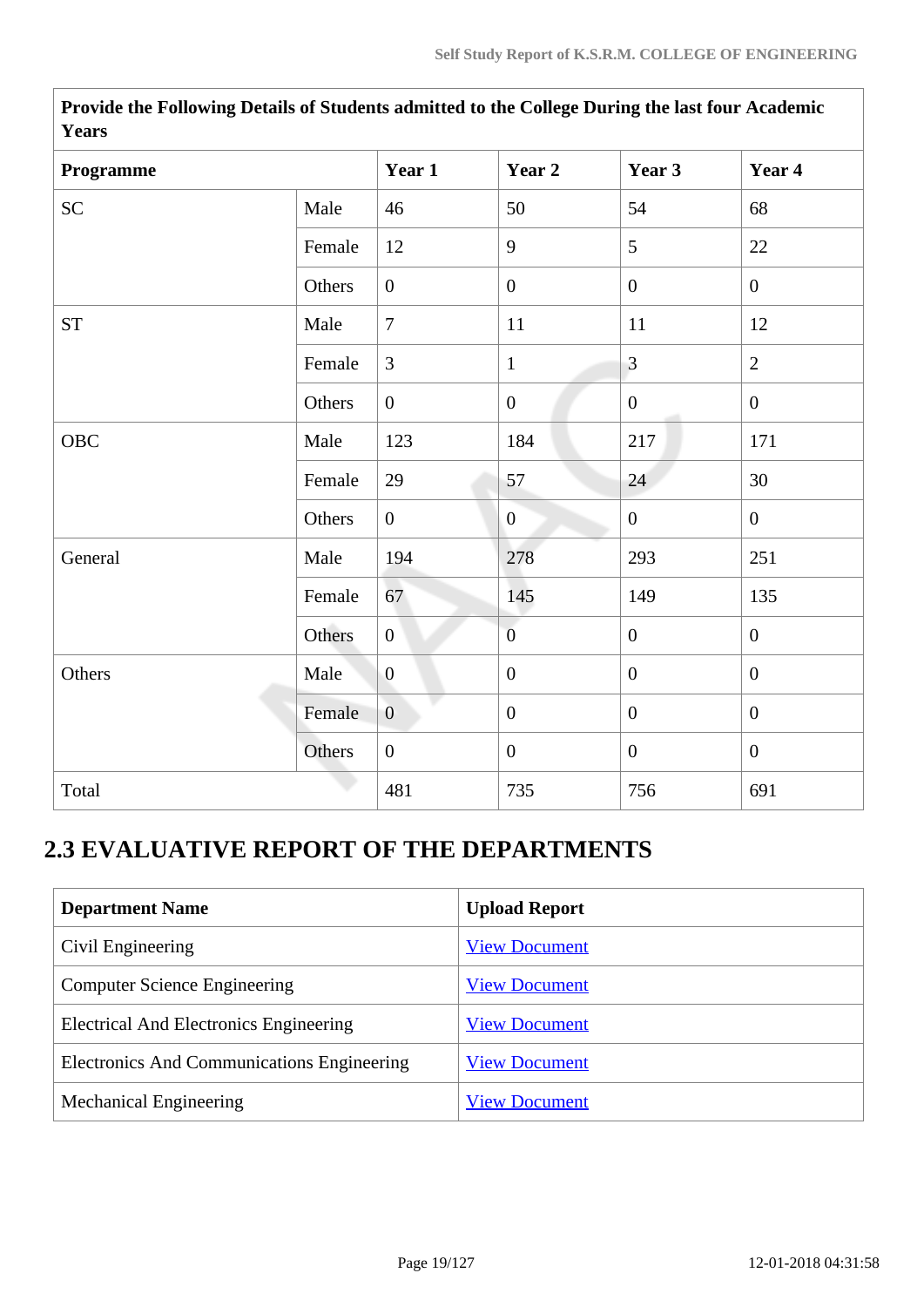## **3. Extended Profile**

## **3.1 Programme**

**Number of programs offered year wise for last five years**

| 2016-17 | 2015-16        | 2014-15 | 2013-14 | 2012-13 |
|---------|----------------|---------|---------|---------|
| 03      | $\Omega$<br>UZ | 02      | 02      | 02      |

**Number of all programs offered by the institution during the last five years**

**Response : 03**

**How many self-financed Programmes does the institution offer**

**Response : 0**

**Number of new programmes introduced during the last five years, if any**

**Response : 02**

**Number of UG programmes offered by the College, which are not covered under the Autonomous status of UGC**

**Response : 0**

**Number of PG programmes offered by the College, which are not covered under Autonomous status of UGC**

**Response : 0**

**Whether the College is offering professional programme**

**Response : Yes**

### **3.2 Student**

**Number of students year wise during the last five years**

| 2016-17 | 2015-16 | 2014-15 | 2013-14 | 2012-13 |
|---------|---------|---------|---------|---------|
| 2704    | 2870    | 2999    | 2822    | 2541    |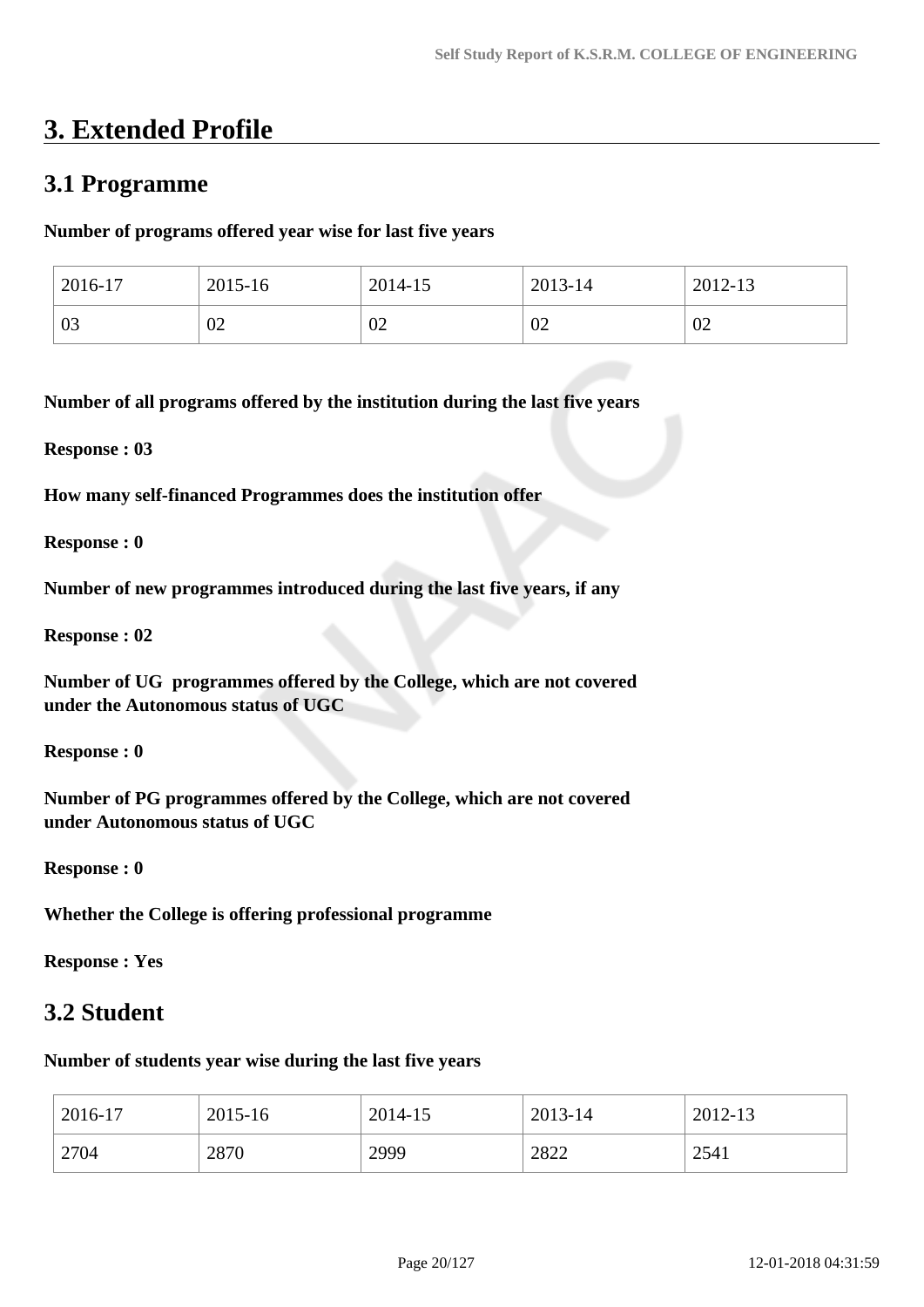| 2016-17 | 2015-16 | 2014-15 | 2013-14 | 2012-13 |
|---------|---------|---------|---------|---------|
| 704     | 683     | 680     | 649     | 625     |

#### **Number of outgoing / final year students year wise during the last five years**

#### **Total number of outgoing / final year students**

#### **Response : 750**

#### **Number of students appeared in the University examination year wise during the last five years**

| 2016-17 | 2015-16 | 2014-15 | 2013-14 | 2012-13 |
|---------|---------|---------|---------|---------|
| 2748    | 2881    | 2860    | 2774    | 2699    |

#### **Number of revaluation applications year wise during the last 5 years**

| $2016-17$ | 2015-16 | 2014-15 | 2013-14 | 2012-13 |
|-----------|---------|---------|---------|---------|
| OІ        | 301     | 86      | 50      | 50      |

## **3.3 Academic**

#### **Number of courses in all programs year wise during the last five years**

| 2016-17 | 2015-16 | 2014-15 | 2013-14 | 2012-13      |
|---------|---------|---------|---------|--------------|
| 14      | 10      | . .     | T T     | $\mathbf{r}$ |

#### **Number of courses offered by the institution across all programs during the last five years**

#### **Response : 16**

#### **Number of full time teachers year wise during the last five years**

| 2016-17 | 2015-16 | 2014-15 | 2013-14          | 2012-13 |
|---------|---------|---------|------------------|---------|
| 299     | 270     | 254     | $\bigcap$<br>221 | 170     |

#### **Number of full time teachers worked in the institution during the last 5 years**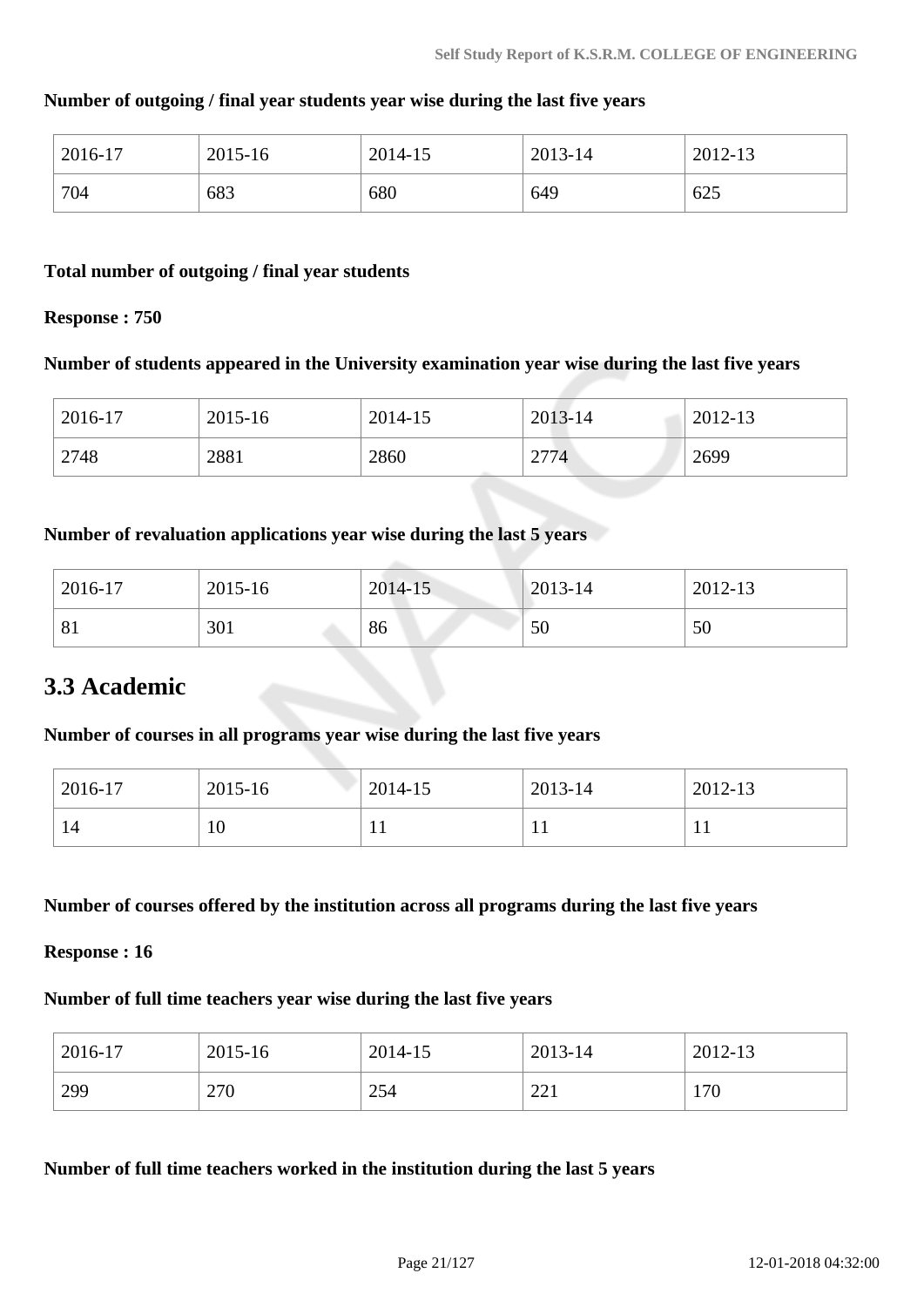#### **Response : 361**

#### **Number of teachers recognized as guides during the last five years**

#### **Response : 317**

#### **Number of sanctioned posts year wise during the last five years**

| 2016-17 | 2015-16 | 2014-15 | 2013-14    | 2012-13 |
|---------|---------|---------|------------|---------|
| 300     | 270     | 254     | nn.<br>441 | 170     |

**Total number of publications during the last 5 years, which are included in online databases such as SCOPUS, web of science or PubMed/ Indian Citation Index**

**Response : 48**

### **3.4 Institution**

**Number of eligible applications received for admissions to all the programs year wise during the last five years**

| 2016-17 | 2015-16 | $2014 - 15$ | 2013-14 | 2012-13   |
|---------|---------|-------------|---------|-----------|
| 481     | 735     | 756         | 691     | 700<br>∠∠ |

**Number of seats earmarked for reserved category as per GOI/State Govt rule year wise during the last five years**

| 2016-17 | 2015-16 | 2014-15 | 2013-14 | 2012-13 |
|---------|---------|---------|---------|---------|
| 416     | 416     | 416     | 346     | 336     |

#### **Total number of classrooms and seminar halls**

**Response : 50**

**Total number of computers in the campus for academic purpose**

#### **Response : 791**

**Total Expenditure excluding salary year wise during the last five years ( INR in Lakhs)**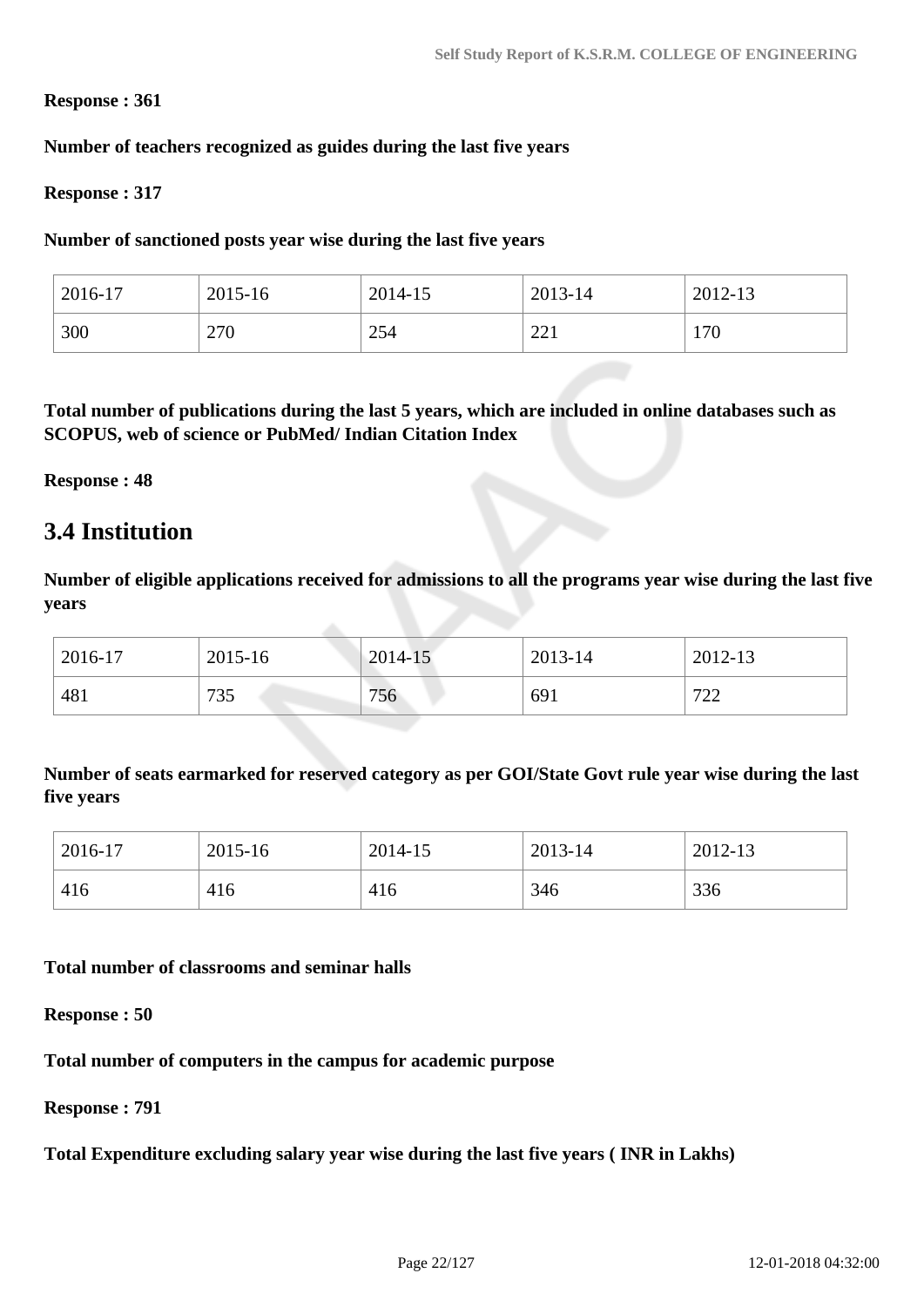| 2016-17 | 2015-16 | 2014-15 | 2013-14 | 2012-13 |
|---------|---------|---------|---------|---------|
| 484.1   | 545.6   | 550     | 570     | 396.7   |

#### **Annual lighting power requirement (in KWH)**

**Response : 36000**

**Annual power requirement of the institution (in KWH)**

**Response : 370568**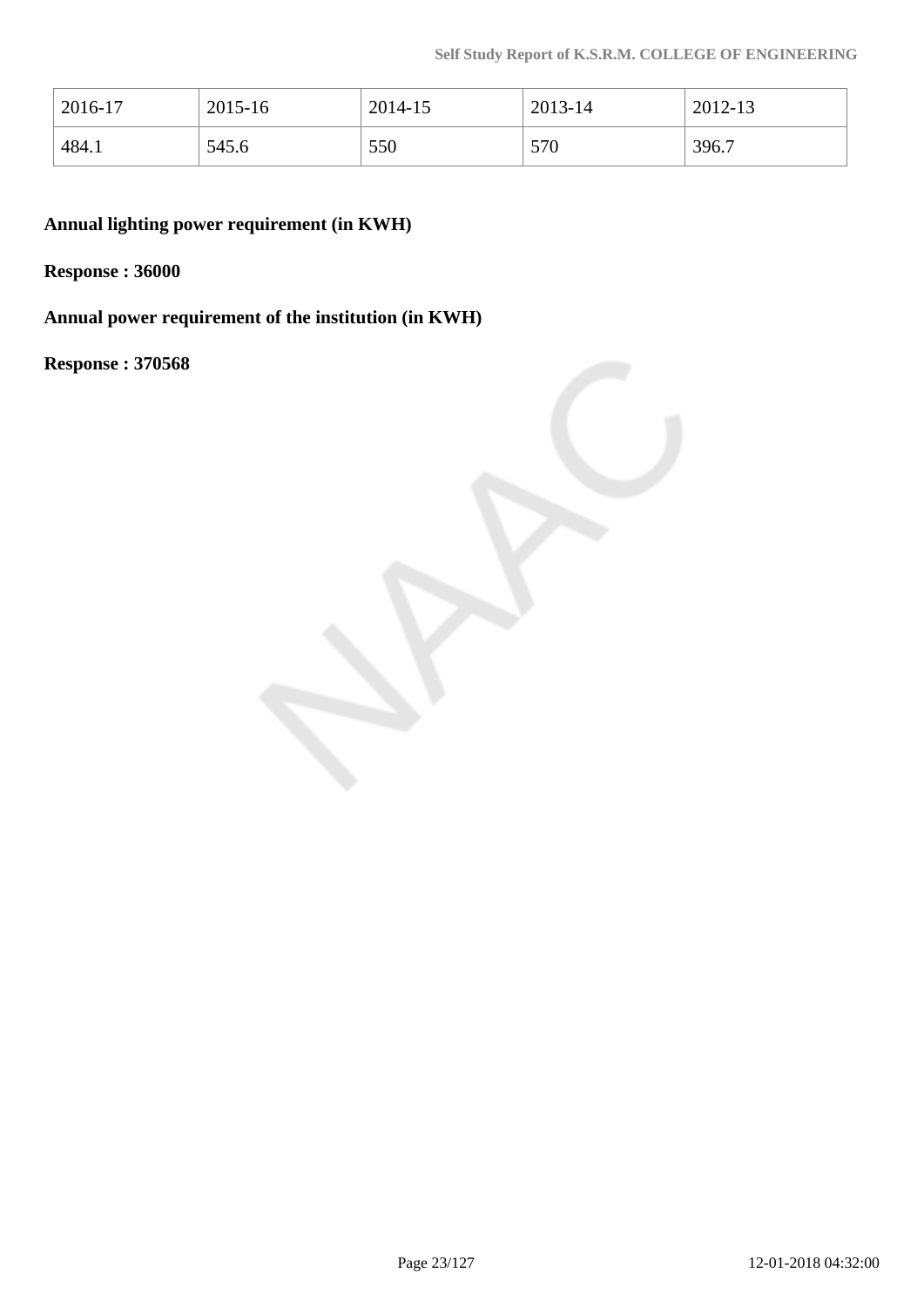## **4. Quality Indicator Framework(QIF)**

## **Criterion 1 - Curricular Aspects**

### **1.1 Curriculum Design and Development**

 **1.1.1 Curricula developed /adopted have relevance to the local/ national / regional/global developmental needs with learning objectives including program outcomes, program specific outcomes and course outcomes of all the program offered by the Institution**

#### **Response:**

K.S.R.M. College of Engineering has an ambitious vision of transforming the young minds into competent technocrats and managers to practice their profession in a boundary less world. Towards the attainment of this vision, the Institute is to be recognized as one of the premier institution in engineering education, research and transfer of knowledge for the benefit of local as well as global society. It intends to be world class institute creative in character, with innovation high on agenda. The Institution dreams big, think great and intends to be heading towards world class education by using autonomy effectively and contribute to the industrial/social development of the area. The trustees of the society and the Board of Governors are visionaries, imaginative and committed to the cause. They are fully conscious about the changes that are happening at the global level and motivate and guide to set the institute in to dynamic responsive to the changing techno economic scenario.

All the programs are designed based on the Graduate Attributes (GAs) recommended by National Board of Accreditation (NBA). These GAs are the knowledge and skill sets to be possessed by the engineering graduates to become a competent engineer to face global challenges. These GAs cover the technical knowledge of science and engineering, ability to solve the engineering problems, design and conduct the experiments, analyze the results using research methodology. These GAs also cover the professional skills like working in a team, communication, use of modern tools, societal and environmental requirements.

At KSRMCE, Outcome based curriculum design mechanism has been implemented. For each program of study, program educational objectives (PEOs) are formulated. These PEOs reflect the career and professional accomplishment of the graduates passed out from the program are formulated. Next program outcomes (POs) are formulated. POs are the narrower statements which reflect, what knowledge and abilities students should gain upon completion of the program. These POs are established in line with the PEOs of the program and graduate attributes (GAs) recommended by National Board of Accreditation (NBA). Curriculum structure and detailed curriculum is then prepared which collectively satisfies all the POs In addition programme specific outcomes(PSO) are also framed. Curriculum is set of theory courses, laboratory courses, seminars, projects etc. Experiential learning is the theme of the curriculum. While switching from university affiliation to autonomous status number of mini projects have been added. Professional skills development courses have been added to improve the soft skills of the students.

Each department in KSRM has established Departmental Board of Studies(DBS).Industry experts, Parents,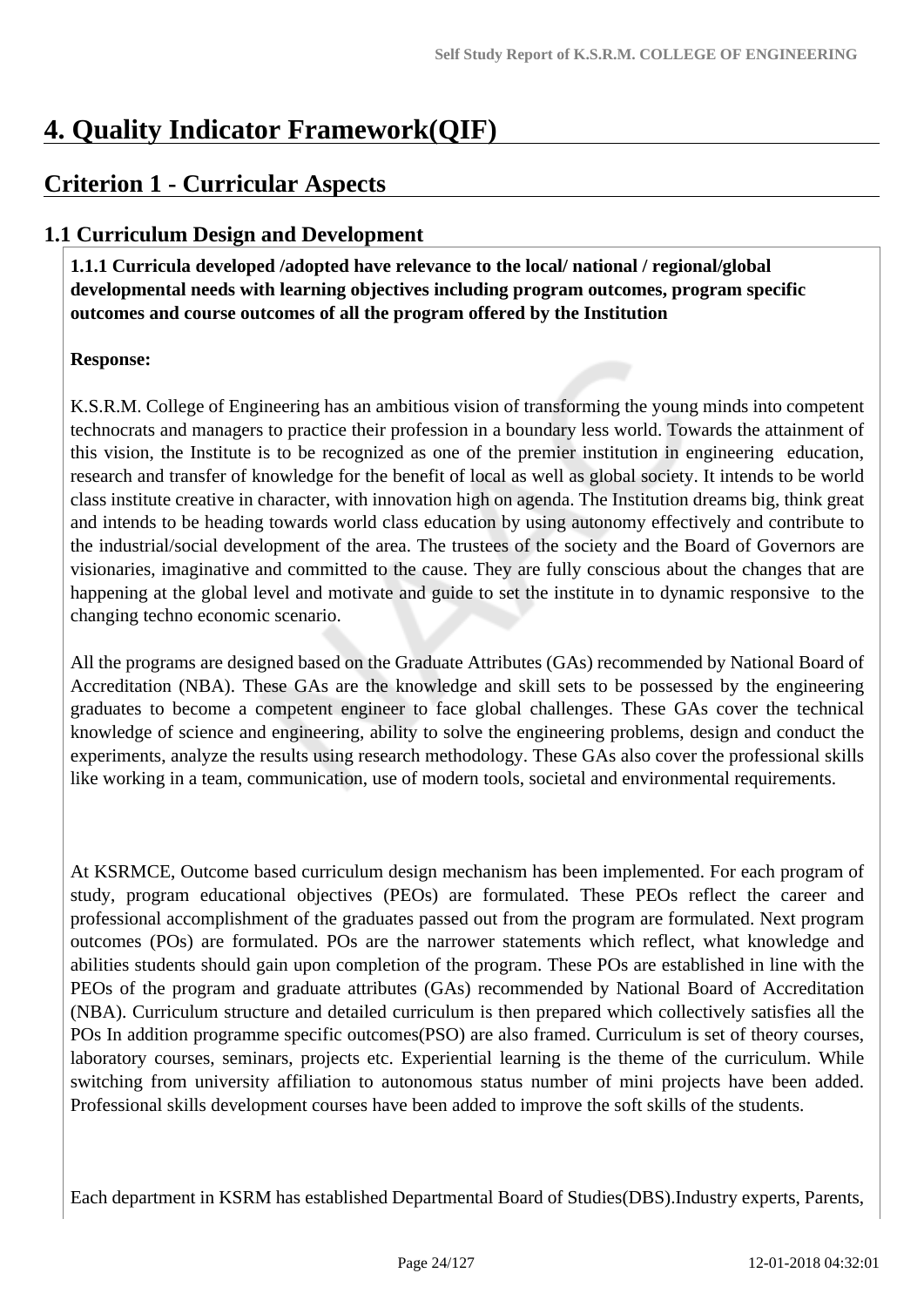Alumni and senior faculty of the department are the members of DBS. Meetings of the DBS are held at least twice in a year. The various matters which are discussed in the DBS meetings are defining and redefining PEOs, PSOs and POs, curriculum design based on the recommendation of Board of Studies (BOS). Feedback on curriculum is also collected through the alumni survey and employer survey which is considered while designing the curriculum by the BOS.

#### **The following aspects are ensured through curriculum design and development**

- Employability
- Innovation
- Research

Curriculum is designed with the following GAs

- 1. Engineering knowledge
- 2. Problem analysis
- 3. Design/development of solutions
- 4. Conduct investigations of complex problems
- 5. Modern tool usage
- 6. The engineer and society
- 7. Environment and sustainability
- 8. Ethics
- 9. Individual and team work
- 10. Communication
- 11. Project management and finance
- 12. Life-long learning

GA numbers 1 to 5 are based on the technical competency while the GA numbers 6 to 12 are based on the professional development. If the curriculum is based on all of this GAs, it ensures employability, innovation and research. Technical events like Tantricmela,Enfeu etc. are organized by the student's organization to provide the platform to showcase the research of the students. Students are encouraged to take industry sponsored projects based on the real life problems.

**KSRMCE ensures that the curriculum developed addresses the needs of the society and have relevance to the regional / national development needs**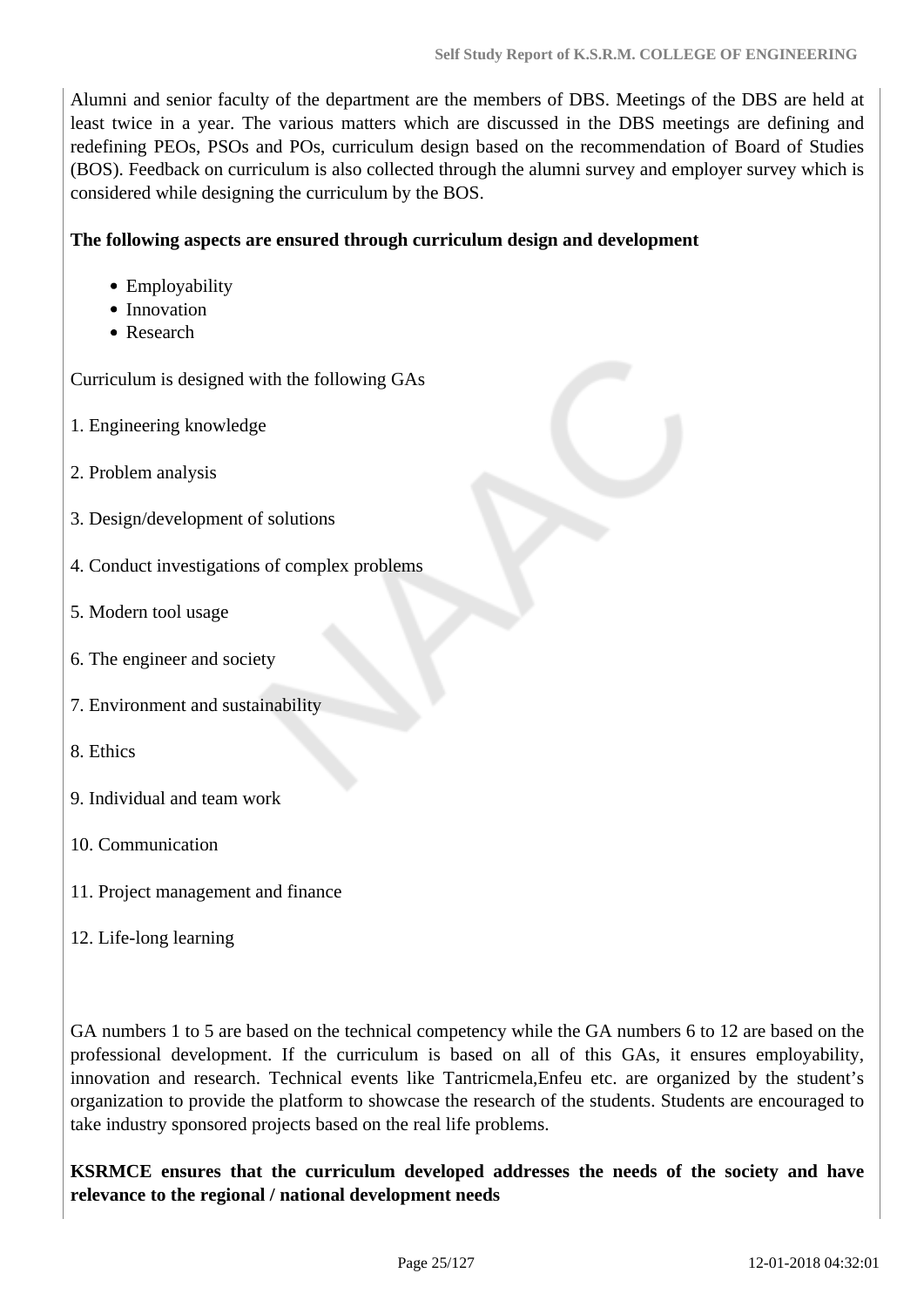GA number six isabout the engineer and society. While designing the curriculum care is taken that this GA is satisfied. Environment Science is introduced as a core course in all the programs. Students undertake a mini project based on the environment science. In fact number of mini projects are included in the curriculum. Through these projects, students undertake the problems related to society, regional and national development needs.

#### **1.1.2 Percentage of programs where syllabus revision was carried out during the last five years**

#### **Response:** 66.67

1.1.2.1 How many programs were revised out of total number of programs offered during the last five years

Response: 2

| <b>File Description</b>                              | <b>Document</b>      |
|------------------------------------------------------|----------------------|
| Minutes of relevant Academic Council/BOS<br>meeting  | <b>View Document</b> |
| Details of program syllabus revision in last 5 years | <b>View Document</b> |

#### **1.1.3 Average percentage of courses having focus on employability/ entrepreneurship/ skill development**

#### **Response:** 100

1.1.3.1 Number of courses having focus on employability/ entrepreneurship/ skill development year wise during the last five years

| 2016-17 | 2015-16 | 2014-15 | 2013-14 | 2012-13      |
|---------|---------|---------|---------|--------------|
| 14      | 1 V     | T T     | T T     | $\mathbf{r}$ |

| <b>File Description</b>                                                                        | <b>Document</b>      |
|------------------------------------------------------------------------------------------------|----------------------|
| Minutes of the Boards of Studies/Academic<br>Council meetings with approvals for these courses | <b>View Document</b> |
| Average percentage of courses having focus on<br>employability/entrepreneurship                | <b>View Document</b> |

#### **1.2 Academic Flexibility**

**1.2.1 Percentage of new courses introduced of the total number of courses across all programs**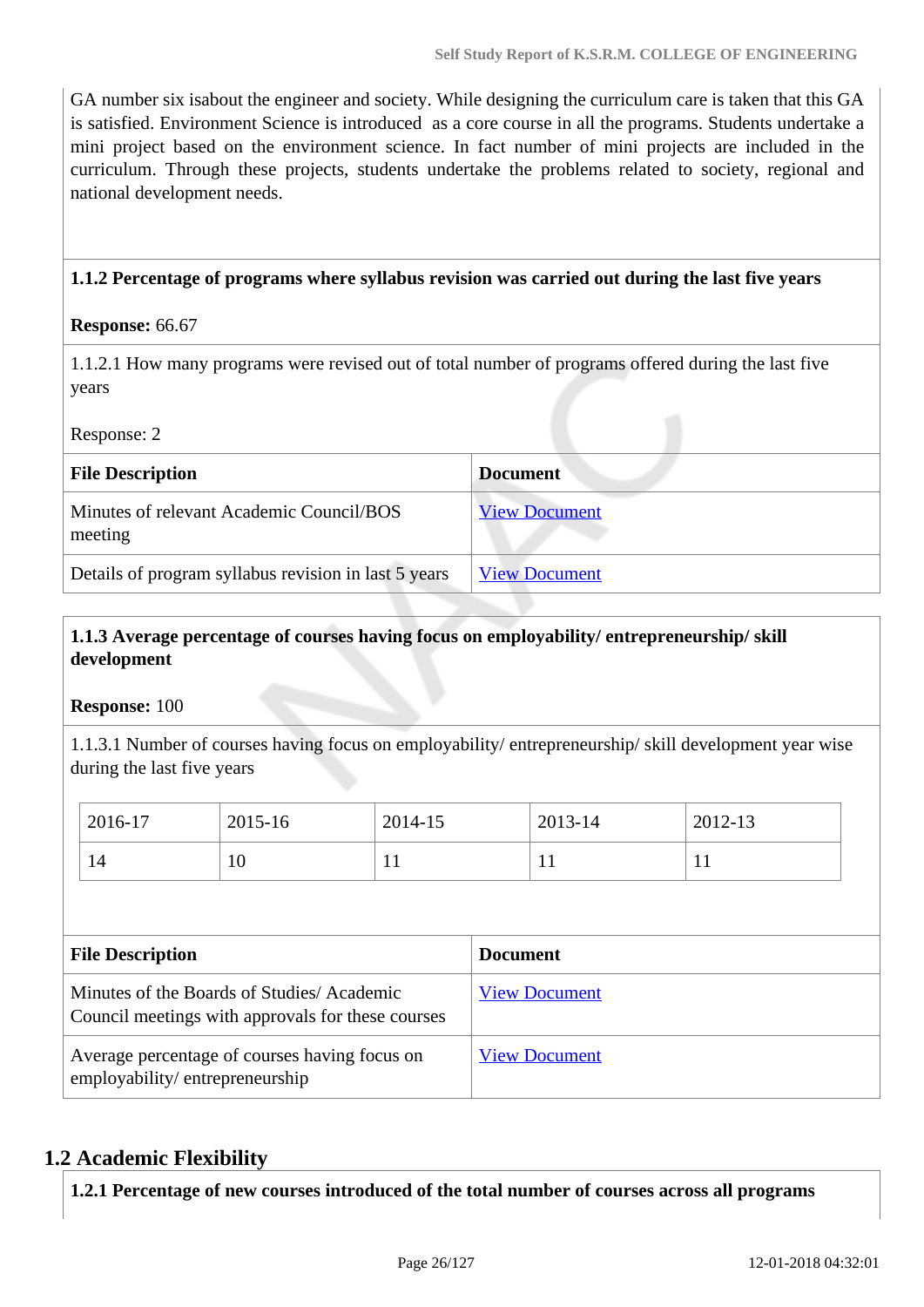| offered during the last five years                                     |  |  |  |
|------------------------------------------------------------------------|--|--|--|
| <b>Response: 31.25</b>                                                 |  |  |  |
| 1.2.1.1 How many new courses are introduced within the last five years |  |  |  |
| Response: 5                                                            |  |  |  |
| <b>File Description</b><br><b>Document</b>                             |  |  |  |
| Institutional data in prescribed format<br><b>View Document</b>        |  |  |  |

## **1.2.2 Percentage of programs in which Choice Based Credit System (CBCS)/Elective course system has been implemented Response:** 71.43 1.2.2.1 Number of programs in which CBCS/ Elective course system implemented. Response: 10 **File Description Document** Institutional data in prescribed format [View Document](https://assessmentonline.naac.gov.in/storage/app/hei/SSR/100585/1.2.2_1514006406_564.xls)

### **1.3 Curriculum Enrichment**

 **1.3.1 Institution integrates cross cutting issues relevant to Gender, Environment and Sustainability, Human Values and Professional Ethics into the Curriculum**

#### **Response:**

The cross–cutting issues like Gender, Environmental sustainability, Human Values and Professional Ethics etc., find an ample space when it comes to applying them positively into the curriculum. Institute believes in maintaining healthy environment for all its students. The curriculum is designed by the university itself, includes many of these aspects such as the subjects namely Professional Ethics and Human Values and Environmental Studies in the First Year.

**On Gender:** From the most fundamental concept of Gender to feminist philosophy and feminist thoughts, from understanding of basic concepts of gender to application of feminist research methodology, gender and its inter sectionality with the social phenomenon. These elements are incorporated at varying levels in different disciplines.

**On Environment and Sustainability**: The multi dimension of environment and sustainability as a cross cutting issue is carefully placed. Various themes that are focused on are: green Technology in engineering and life sciences; environmental laws; pollution; low cost housing; natural resource management; waste management; environment sustainability, rural development etc.

The college vision explicitly mentions **human values, social commitment and ethics:** intellectual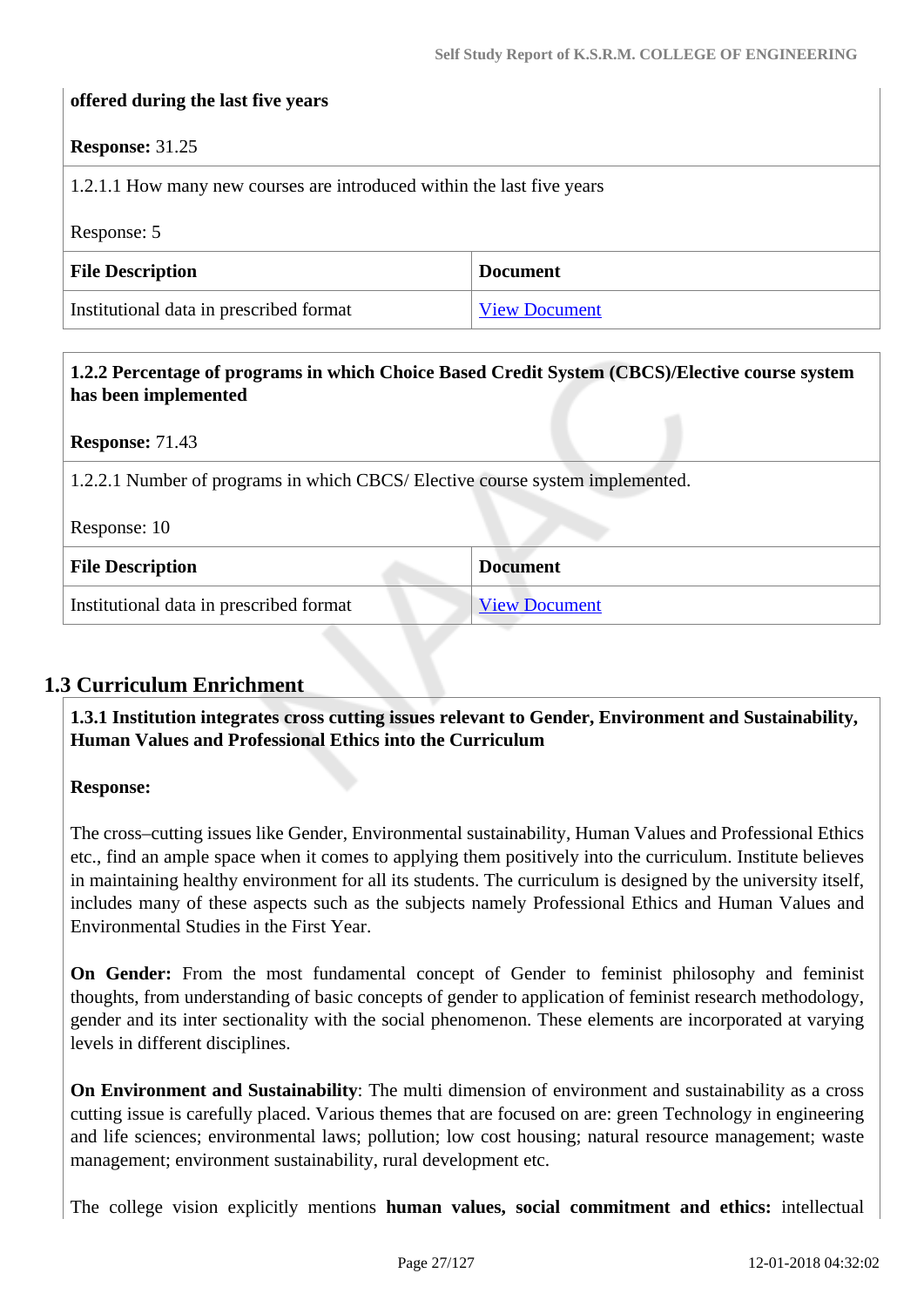competence, moral uprightness, social commitment, spiritual orientation service to society. These elements are inculcated in the value system of the college community, learners on one hand and staff and faculty on the other side. Some of the human values that are integrated into the curriculum are: justice, dignity of life, peace, harmony, acceptance and respect for diversity in religion, ethnicity, culture and gender, discipline and hard work, honesty and integrity of life, commitment to society, especially the less privileged, etc..

Thus, the curriculum including the pedagogy is designed integrating these cross cutting issues pertaining to gender, environment and sustainability Human values and professional ethics in varying disciplines in all the departments..

All the branches have a course in Communication skills (using English), having both theory and practice in the first and second semesters.

| <b>Issue</b>                                         |  | <b>Name of the Program</b> | Name of the Subject       |                                |                                 |   |
|------------------------------------------------------|--|----------------------------|---------------------------|--------------------------------|---------------------------------|---|
| Gender                                               |  |                            | <b>B.Tech All courses</b> |                                | All courses are gender neutral. |   |
| <b>Environment and Sustainability</b>                |  |                            |                           | <b>B.Tech All courses</b>      | <b>Environmental Studies</b>    |   |
| Values and Professional B. Tech All courses<br>Human |  |                            |                           |                                | Human Values and Professional E |   |
| Ethics                                               |  |                            |                           | <b>B.Tech Mechanical Engg.</b> | Management,<br>Industrial       | W |
|                                                      |  |                            |                           |                                | <b>Estimation and Costing</b>   |   |
|                                                      |  |                            |                           | <b>B.Tech Civil Engg.</b>      | <b>Estimation and Costing</b>   |   |

| <b>File Description</b>                                                                                                                                                                         | <b>Document</b> |
|-------------------------------------------------------------------------------------------------------------------------------------------------------------------------------------------------|-----------------|
| Upload the list and description of the courses which <u>View Document</u><br>address the Gender, Environment and Sustainability,<br>Human Values and Professional Ethics into the<br>Curriculum |                 |

#### **1.3.2 Number of value-added courses imparting transferable and life skills offered during the last five years**

#### **Response:** 26

1.3.2.1 How many new value-added courses are added within the last 5 years

Response: 26

| <b>File Description</b>     | <b>Document</b>      |
|-----------------------------|----------------------|
| List of value added courses | <b>View Document</b> |

#### **1.3.3 Average percentage of students enrolled in the courses under 1.3.2 above**

#### **Response:** 20.16

1.3.3.1 Number of students enrolled in value-added courses imparting transferable and life skills offered year wise during the last five years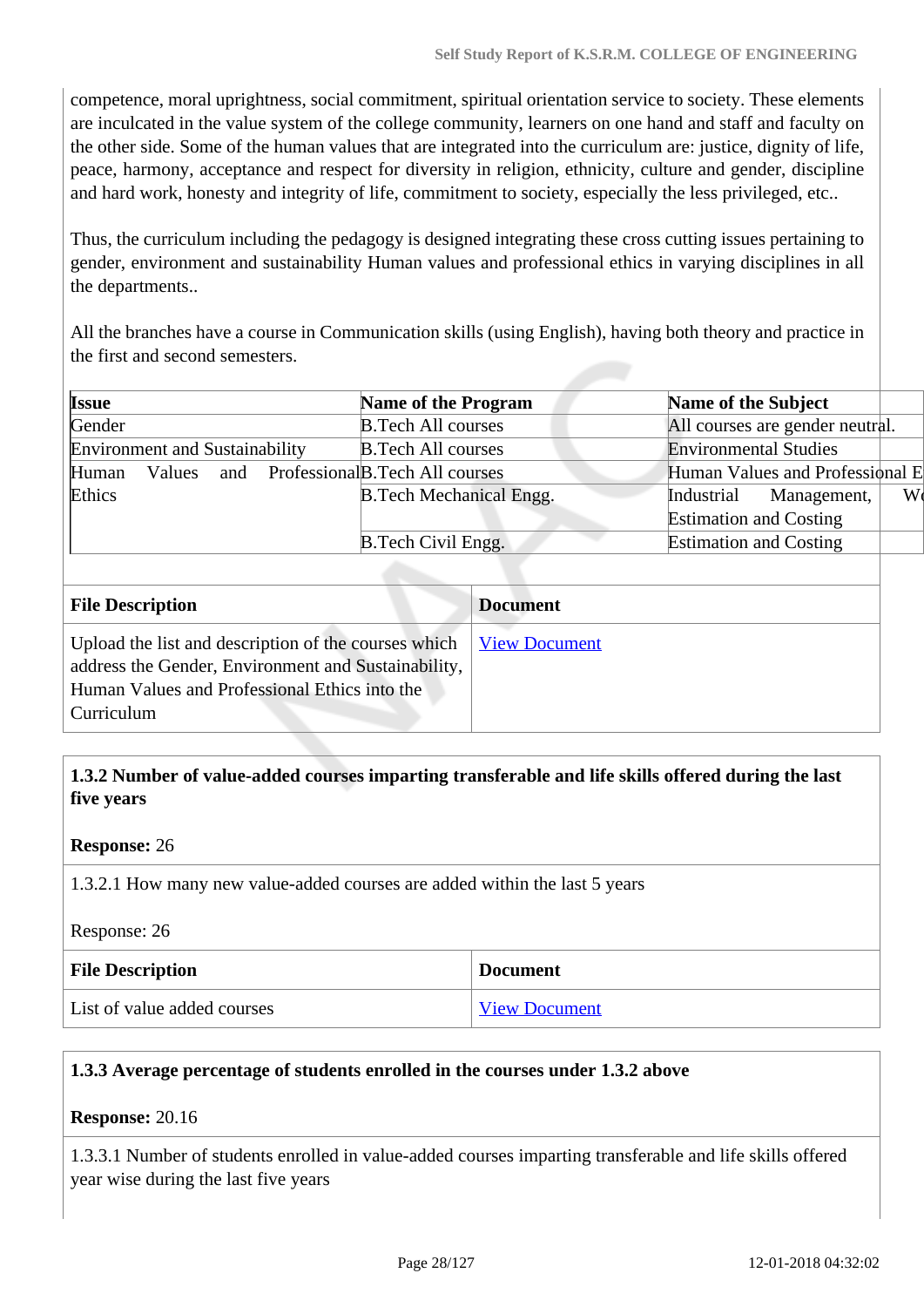| <b>File Description</b> |         |         | <b>Document</b> |         |  |
|-------------------------|---------|---------|-----------------|---------|--|
|                         |         |         |                 |         |  |
| 560                     | 560     | 560     | 560             | 560     |  |
| 2016-17                 | 2015-16 | 2014-15 | 2013-14         | 2012-13 |  |

| 1.3.4 Percentage of students undertaking field projects / internships               |                      |  |
|-------------------------------------------------------------------------------------|----------------------|--|
| <b>Response: 20.56</b>                                                              |                      |  |
| 1.3.4.1 Number of students undertaking field projects or internships                |                      |  |
| Response: 550                                                                       |                      |  |
| <b>File Description</b>                                                             | <b>Document</b>      |  |
| List of programs and number of students<br>undertaking field projects / internships | <b>View Document</b> |  |

### **1.4 Feedback System**

| 1.4.1 Structured feedback received from 1) Students, 2) Teachers, 3) Employers, 4) Alumni 5)<br>Parents for design and review of syllabus Semester wise /year wise<br>A. Any 4 of above<br><b>B.</b> Any 3 of above<br>C. Any 2 of above<br>D. Any 1 of above |                      |  |  |
|---------------------------------------------------------------------------------------------------------------------------------------------------------------------------------------------------------------------------------------------------------------|----------------------|--|--|
| <b>Response:</b> A. Any 4 of above<br><b>Document</b><br><b>File Description</b>                                                                                                                                                                              |                      |  |  |
| URL for stakeholder feedback report                                                                                                                                                                                                                           | <b>View Document</b> |  |  |

### **1.4.2 Feedback processes of the institution may be classified as follows:**

**A. Feedback collected, analysed and action taken and feedback available on website**

#### **B. Feedback collected, analysed and action has been taken**

**C. Feedback collected and analysed**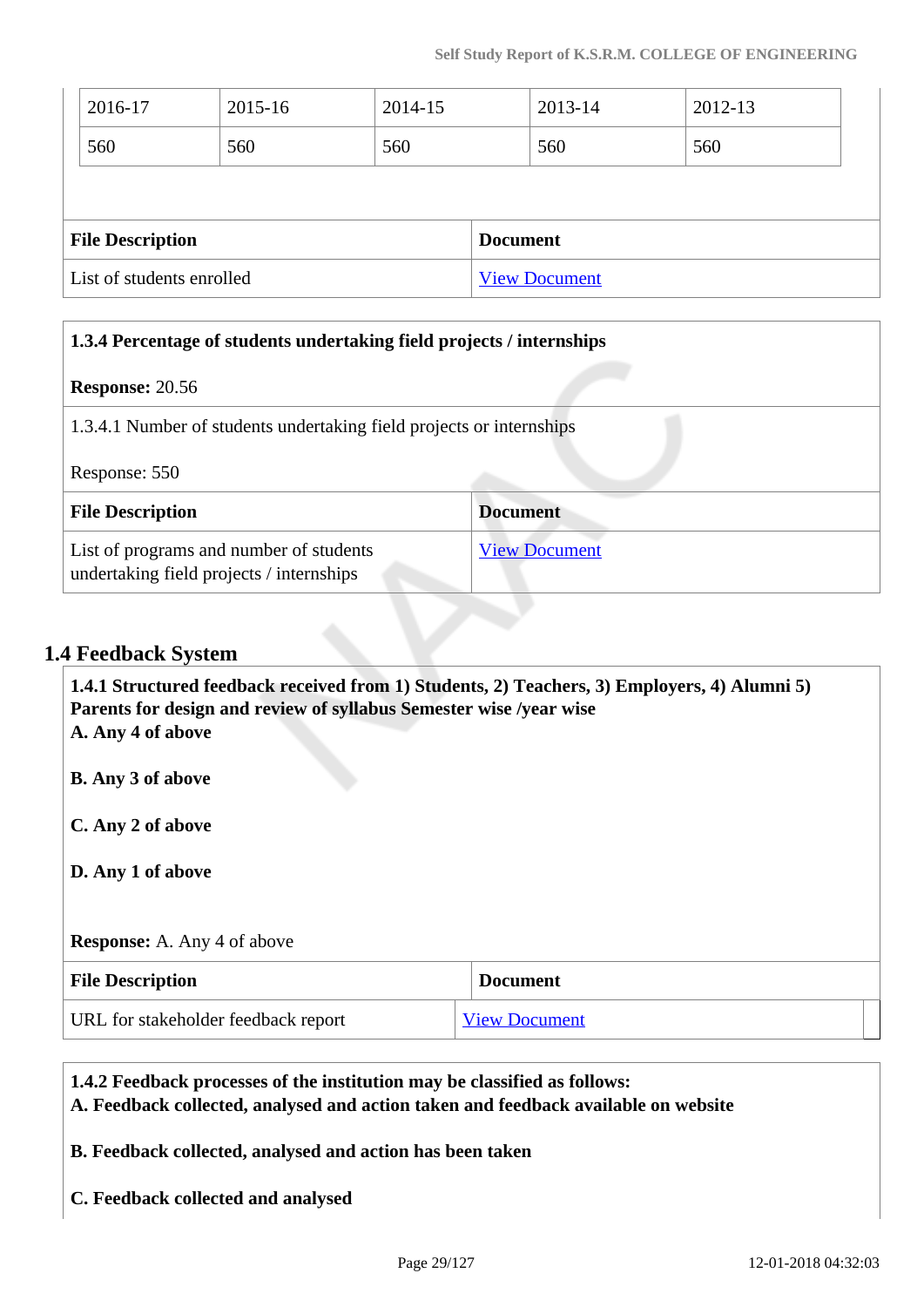## **D. Feedback collected**

**Response:** A. Feedback collected, analysed and action taken and feedback available on website

| <b>File Description</b> | <b>Document</b>      |  |
|-------------------------|----------------------|--|
| URL for feedback report | <b>View Document</b> |  |

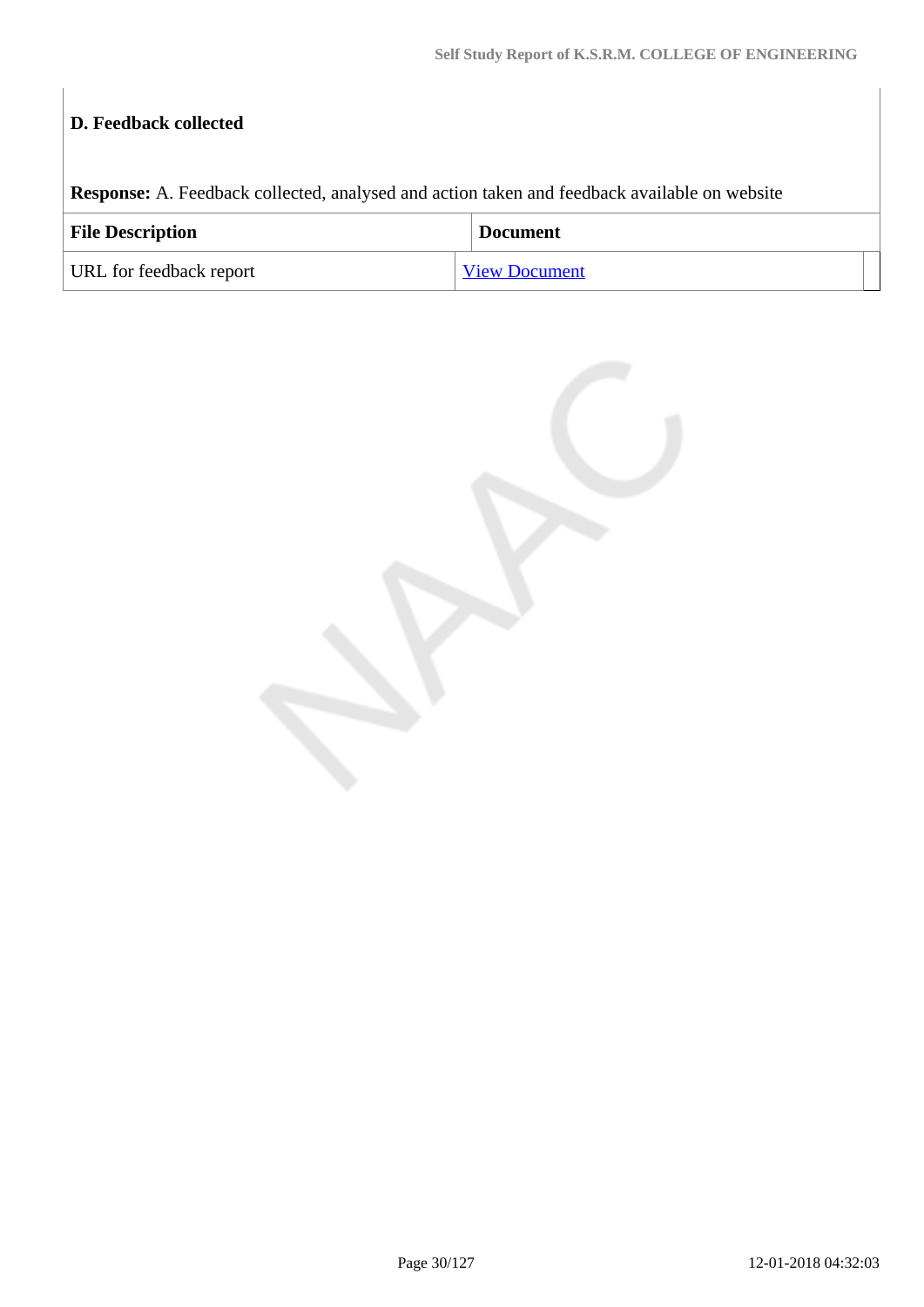## **Criterion 2 - Teaching-learning and Evaluation**

#### **2.1 Student Enrolment and Profile**

**2.1.1 Average percentage of students from other States and Countries during the last five years**

#### **Response:** 0.47

2.1.1.1 Number of students from other states and countries year wise during the last five years

| 2016-17 | 2015-16 | 2014-15       | 2013-14 | 2012-13 |
|---------|---------|---------------|---------|---------|
|         | . .     | $\sim$<br>1 J | 20      | 14      |

| <b>File Description</b>                       | <b>Document</b>      |
|-----------------------------------------------|----------------------|
| List of students (other states and countries) | <b>View Document</b> |
| Institutional data in prescribed format       | <b>View Document</b> |

# **2.1.2 Demand Ratio(Average of last five years) Response:** 0.62 2.1.2.1 Number of seats available year wise during the last five years 2016-17 2015-16 2014-15 2013-14 2012-13 1188 1188 1188 990 960 **File Description Document** Demand Ratio (Average of Last five years) [View Document](https://assessmentonline.naac.gov.in/storage/app/hei/SSR/100585/2.1.2_1514099111_564.xlsx)

#### **2.1.3 Average percentage of seats filled against seats reserved for various categories as per applicable reservation policy during the last five years**

#### **Response:** 77.65

2.1.3.1 Number of actual students admitted from the reserved categories year wise during the last five years

| 2016-17 | 2015-16    | 2014-15 | 2013-14 | 2012-13 |
|---------|------------|---------|---------|---------|
| 220     | 212<br>ے د | 314     | 305     | 325     |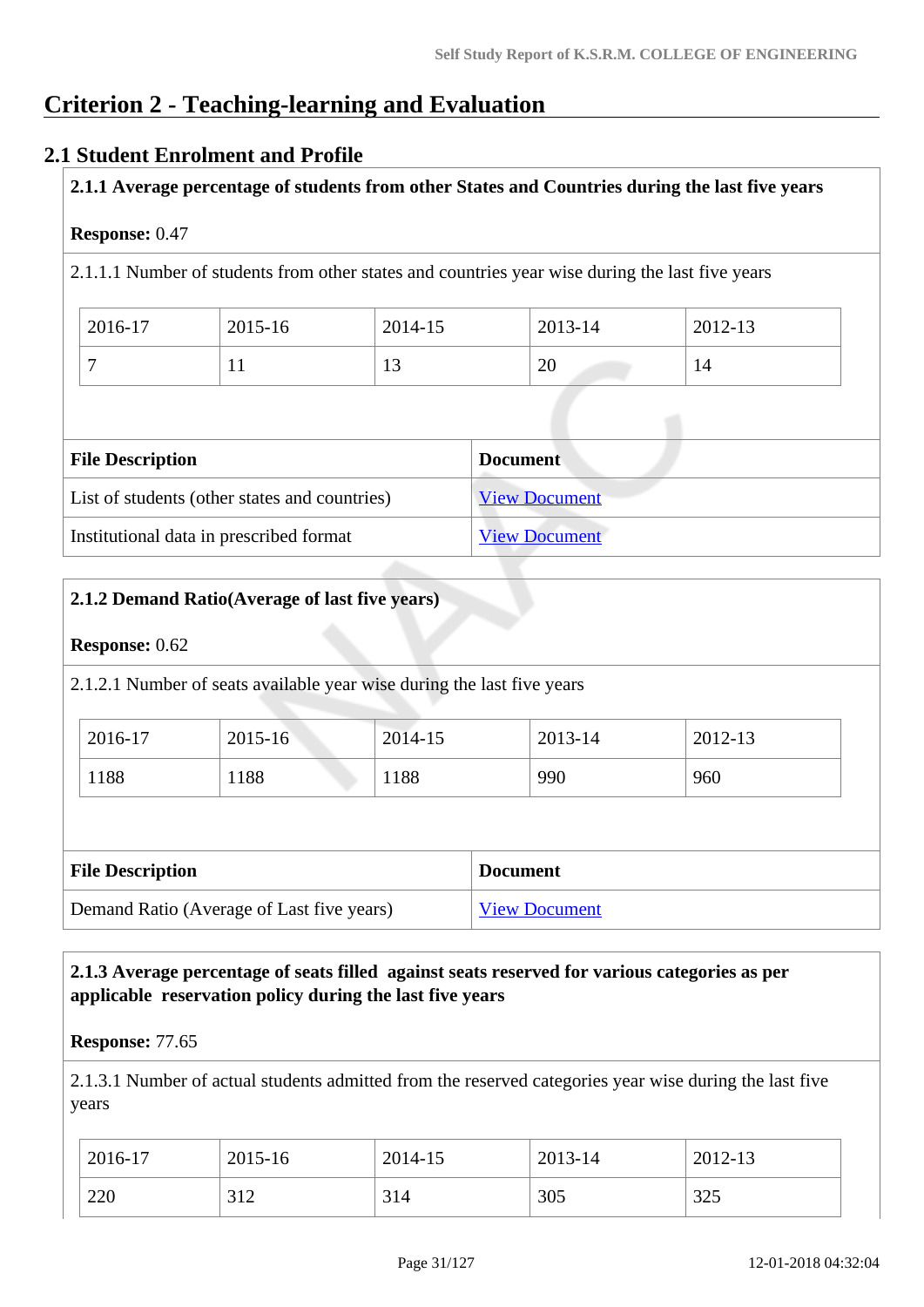| <b>File Description</b>                                      | <b>Document</b>      |
|--------------------------------------------------------------|----------------------|
| Average percentage of seats filled against seats<br>reserved | <b>View Document</b> |

### **2.2 Catering to Student Diversity**

 **2.2.1 The institution assesses the learning levels of the students, after admission and organises special programs for advanced learners and slow learners**

#### **Response:**

Advanced learners and slow learners are formally identified through the marks they score in the internal and end semester exams, and less formally identified through their attentiveness in class, their interest in their subject, their English language skills, etc.

The Faculty Advisors, who are in charge of a class for all years of the students, are fully aware of and closely monitors the progress of each student in class. There is a counseling session in each semester, where teachers interact with the students. Parents are given specific feedback on the progress of their wards. This has a palpable impact on the performance of students not only in academics but also in encouraging positive behavioral changes in them.

 The Students whose performance is not up to the mark are given remedial education. They are given additional learning material and extra coaching. Coaching classes are conducted for the slow learners after the completion of the syllabus in a regular manner. Remedial Classes are conducted on working days during 4 P.M to 5 P.M and on Saturdays from 9 A.M to 4 P.M for slow learners.

 Advanced students are encouraged to present papers at national seminars and to participate in techfests that are conducted by various institutions. They are also supported to take competitive examinations for admission to national institutes and awareness is created on competitive exams like GATE, GRE, TOFEL, CAT, IES etc.

 Advanced learners are encouraged to utilize the online courses and resources provided by NPTEL, National Digital Library and SWAYAM.

#### **2.2.2 Student - Full time teacher ratio**

**Response:** 8.71

| <b>File Description</b>                 | Document             |
|-----------------------------------------|----------------------|
| Institutional data in prescribed format | <b>View Document</b> |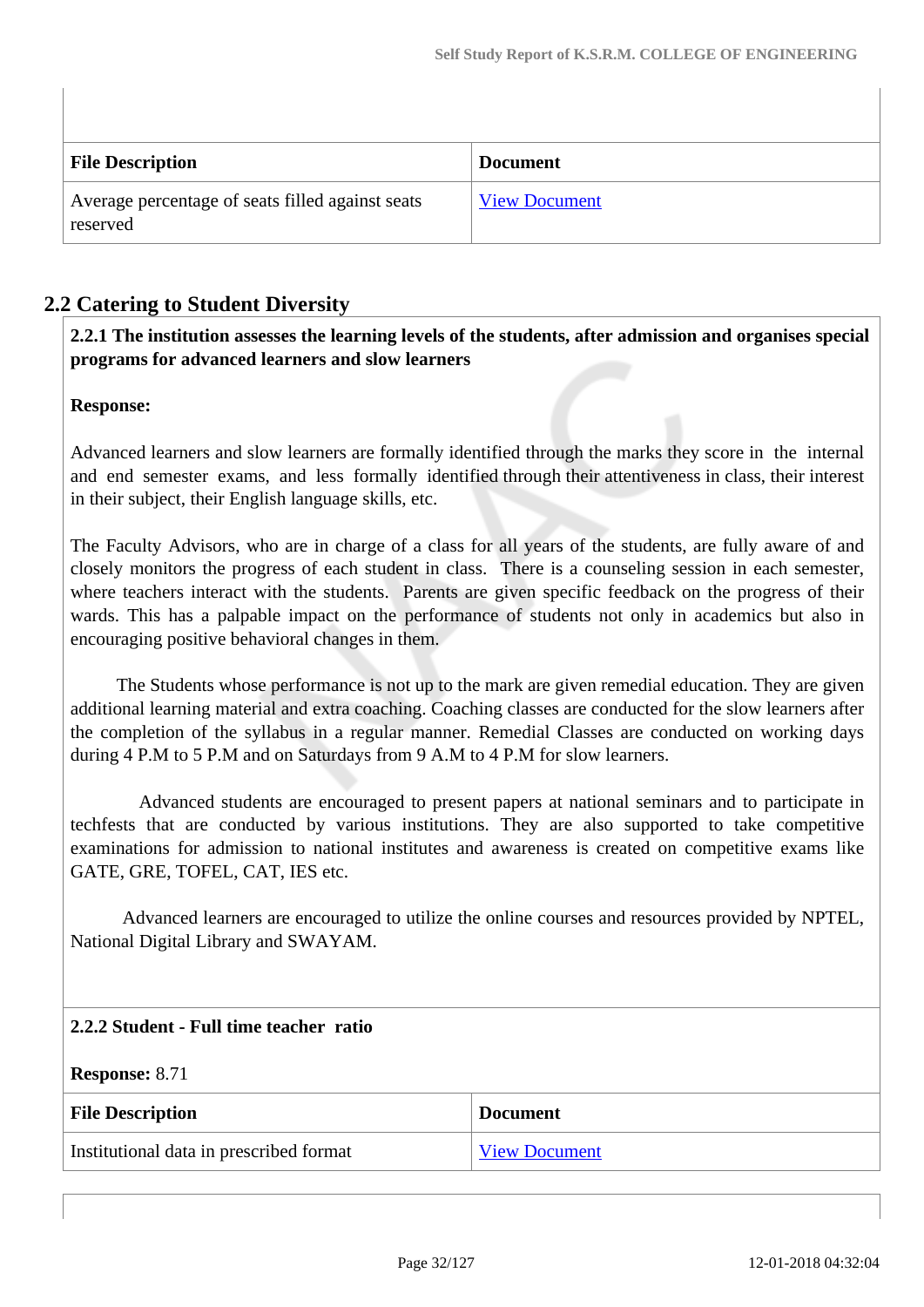#### **2.2.3 Percentage of differently abled students (Divyangjan) on rolls**

| <b>Response:</b> 0                                    |                      |  |
|-------------------------------------------------------|----------------------|--|
| 2.2.3.1 Number of differently abled students on rolls |                      |  |
| <b>File Description</b>                               | <b>Document</b>      |  |
| Institutional data in prescribed format               | <b>View Document</b> |  |

#### **2.3 Teaching- learning Process**

 **2.3.1 Student centric methods, such as experiential learning, participative learning and problem solving methodologies are used for enhancing learning experiences**

#### **Response:**

Student centered methods are an integral part of the pedagogy adopted by the faculty. The institution has made a conscious effort to shift from the traditional teacher–centric approach to a student-centric one. Experiential learning, participative learning, and problem solving methodologies are used for enhancing learning experiences. The teacher's role is that of a facilitator who promotes self management of knowledge, holistic development and skill formation through participatory learning activities such as: Individualized activities: Internships, Mini-projects, Seminars, paper presentations, internet research etc. Group activities: Project Work, Tutorials, Group discussion, Model making, organizing exhibitions, Intercollegiate and interdepartmental competitions, Interactive guest lectures, Brainstorming, app development, Role play, short film-making, Field survey/Field work/Field trips, Debates, Quizzes, industrial visits etc., Student club of the college organize activities to facilitate the creative academic pursuits of the students individually and collectively. It also promotes collaborative learning, team spirit and organization skills. Inculcation of book reading habits makes the student a lifelong learner. Free access to the internet and DELNET (e-journals) make them self-reliant and independent learners. The objective of these programmes is to use knowledge as a tool and create a globalised-vision to transform them into lifelong learners and innovators.

#### **2.3.2 Percentage of teachers using ICT for effective teaching with Learning Management Systems (LMS), E-learning resources etc.**

**Response:** 91.21

2.3.2.1 Number of teachers using ICT

Response: 280

| <b>File Description</b>                   | <b>Document</b>      |
|-------------------------------------------|----------------------|
| List of teachers (using ICT for teaching) | <b>View Document</b> |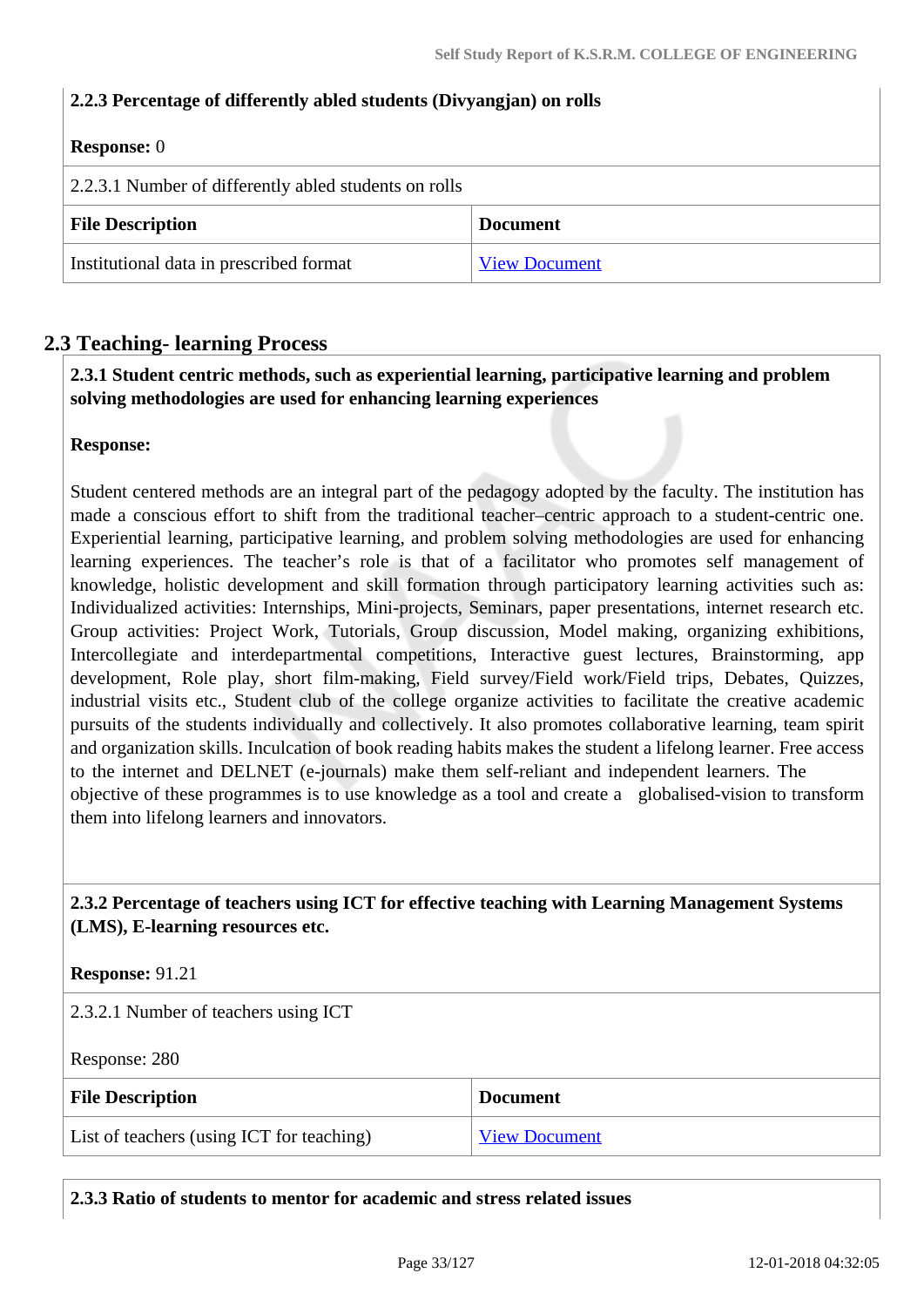#### **Response:** 9.98

| 2.3.3.1 Number of mentors                                                           |                      |
|-------------------------------------------------------------------------------------|----------------------|
| Response: 268                                                                       |                      |
| <b>File Description</b>                                                             | <b>Document</b>      |
| Year wise list of number of students, full time<br>teachers and mentor/mentee ratio | <b>View Document</b> |

#### **2.3.4 Preparation and adherence to Academic Calendar and Teaching plans by the institution**

#### **Response:**

The college has an academic schedule which is strictly followed by all the departments. The first semester is organized with a total working days of 90 days, which comprises of theory sessions and six days for first & second session examinations each. Syllabus for each subject is completed before the commencement of second session examination. For lab examinations there will be a time span of six days after completion of last working day for theory sessions, following which the end examinations will commence and will be completed within 12 days. There will be a semester break of 10 days in between the first and second semester. After the semester break classes for second semester will start and will have 90 days theory session, 6days for first and second session each, 6 days for lab examinations and 12 days for end examination. After completion of second semester there will be summer break of about 6 weeks following which commencement of class work for next academic year first semester. The academic calendar along with department activities calendar are published in Google Calendar and shared with all stake holders. The academic calendars are displayed in college website http://www.ksrmce.ac.in/examportal.html

The entire faculties in this organization are well qualified with much experience. Everyone will be having lesson plan for each and every subject they taught in the past and present semester, which they follow perfectly. They complete 50% of syllabus before the first session examination and the remaining 50% is completed before second session examination. Based on the necessity explanation will be given in off board mode and on board mode. Assignments will be given for every student on every unit and the same will be discussed along with the previous examination question papers.

### **2.4 Teacher Profile and Quality**

**2.4.1 Average percentage of full time teachers against sanctioned posts during the last five years**

#### **Response:** 99.93

| <b>File Description</b>                           | <b>Document</b>      |
|---------------------------------------------------|----------------------|
| Year wise full time teachers and sanctioned posts | <b>View Document</b> |
| for 5 years                                       |                      |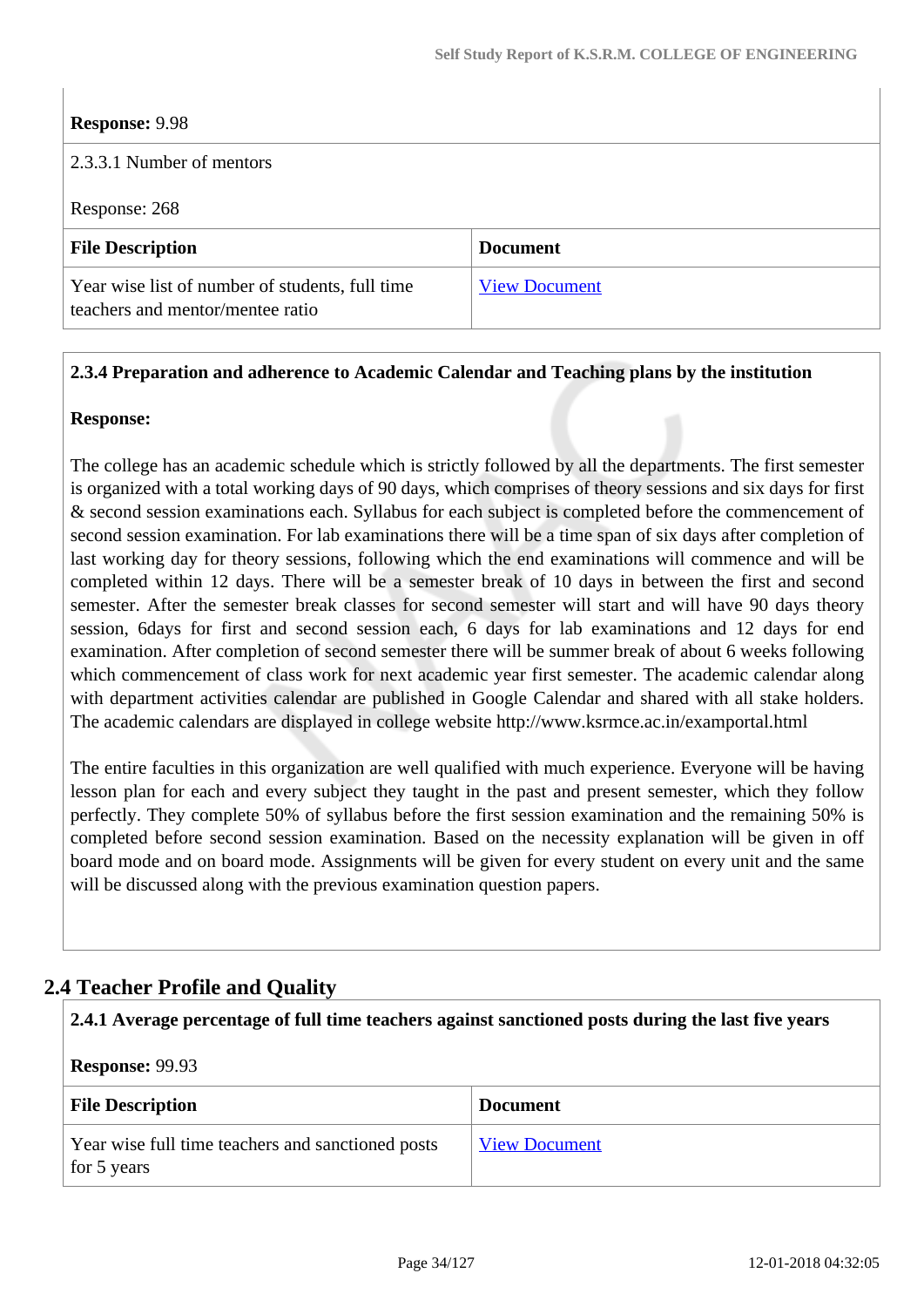| <b>Response: 15.72</b>  |                                                                                               |         |                                                                                      |         |
|-------------------------|-----------------------------------------------------------------------------------------------|---------|--------------------------------------------------------------------------------------|---------|
|                         |                                                                                               |         | 2.4.2.1 Number of full time teachers with Ph.D. year wise during the last five years |         |
| 2016-17                 | $2015 - 16$                                                                                   | 2014-15 | 2013-14                                                                              | 2012-13 |
| 53                      | 50                                                                                            | 43      | 38                                                                                   | 14      |
|                         |                                                                                               |         | <b>Document</b>                                                                      |         |
| <b>File Description</b> |                                                                                               |         |                                                                                      |         |
|                         | List of number of full time teachers with PhD and<br>number of full time teachers for 5 years |         | <b>View Document</b>                                                                 |         |

#### **Response:** 7.83

2.4.3.1 Total experience of full-time teachers

Response: 2403

| <b>File Description</b>                                                           | <b>Document</b>      |
|-----------------------------------------------------------------------------------|----------------------|
| List of Teachers including their PAN,<br>designation, dept and experience details | <b>View Document</b> |

 **2.4.4 Average percentage of full time teachers who received awards, recognition, fellowships at State, National, International level from Government, recognised bodies during the last five years**

**Response:** 0.16

2.4.4.1 Number of full time teachers receiving awards from state /national /international level from Government recognised bodies year wise during the last five years

| 2016-17 | 2015-16 | 2014-15 | 2013-14 | 2012-13 |
|---------|---------|---------|---------|---------|
|         | v       | υ       |         | ິ       |

| <b>File Description</b>                          | <b>Document</b>      |
|--------------------------------------------------|----------------------|
| Institutional data in prescribed format          | <b>View Document</b> |
| e-copies of award letters (scanned or soft copy) | <b>View Document</b> |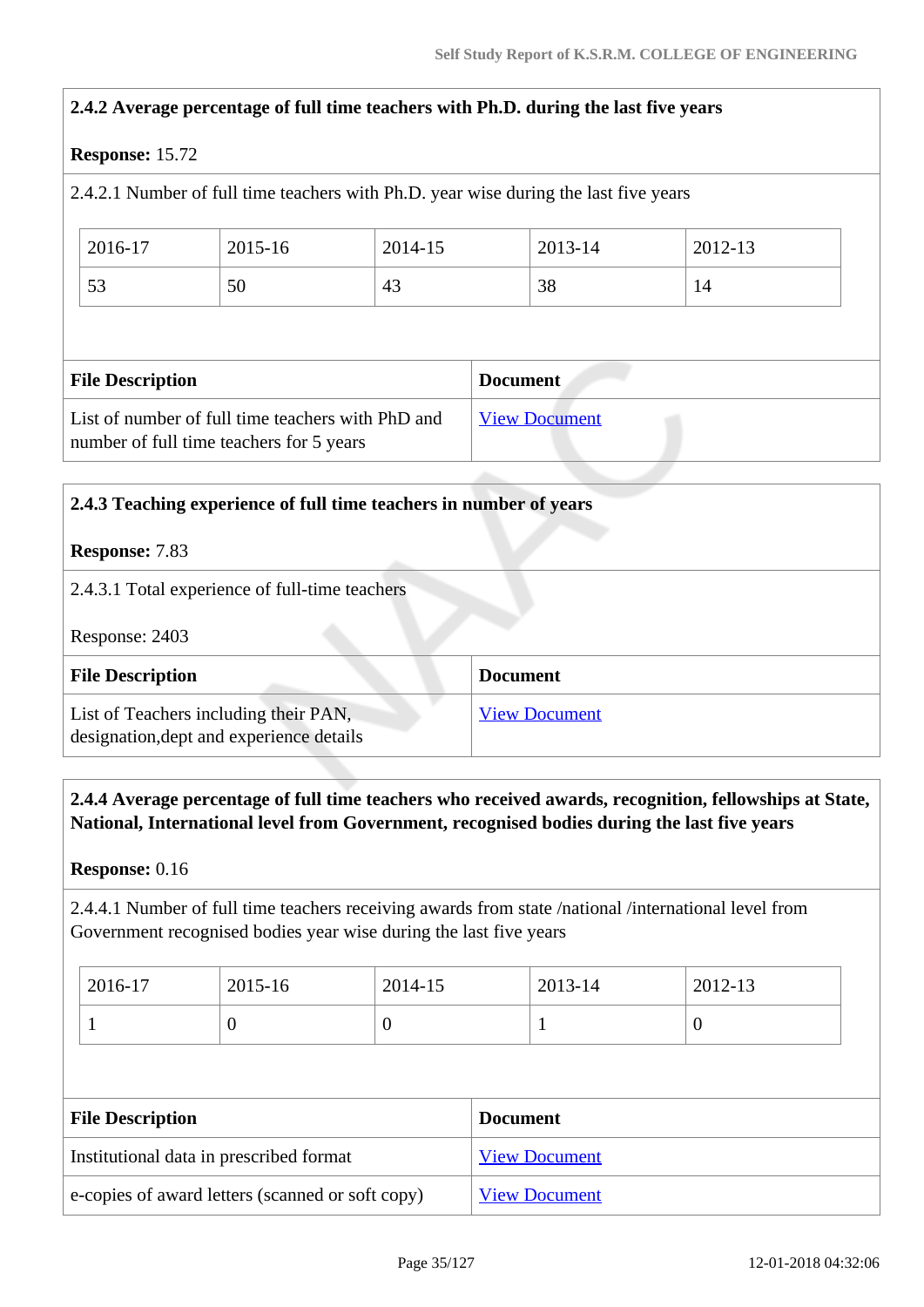**2.4.5 Average percentage of full time teachers from other States against sanctioned posts during the last five years**

#### **Response:** 19.32

2.4.5.1 Number of full time teachers from other states year wise during the last five years

| 2016-17 | 2015-16   | 2014-15        | 2013-14 | 2012-13 |
|---------|-----------|----------------|---------|---------|
| 78      | 70<br>' V | 0 <sub>1</sub> | 43      | ∼       |

| <b>File Description</b>                                                                            | <b>Document</b>      |
|----------------------------------------------------------------------------------------------------|----------------------|
| List of full time teachers from other state and state<br>from which qualifying degree was obtained | <b>View Document</b> |

#### **2.5 Evaluation Process and Reforms**

 **2.5.1 Average number of days from the date of last semester-end/ year- end examination till the declaration of results during the last five years**

#### **Response:** 68.4

2.5.1.1 Number of days from the date of last semester-end/ year- end examination till the declaration of results year wise during the last five years

| 2016-17 | 2015-16 | 2014-15 | 2013-14 | 2012-13 |
|---------|---------|---------|---------|---------|
| 49      | 61      | 60      | 78      | 94      |

| <b>File Description</b>                                                         | <b>Document</b>      |
|---------------------------------------------------------------------------------|----------------------|
| List of programs and date of last semester and date<br>of declaration of result | <b>View Document</b> |
| Any additional information                                                      | <b>View Document</b> |

#### **2.5.2 Average percentage of student complaints/grievances about evaluation against total number appeared in the examinations during the last five years**

#### **Response:** 0

2.5.2.1 Number of complaints/grievances about evaluation year wise during the last five years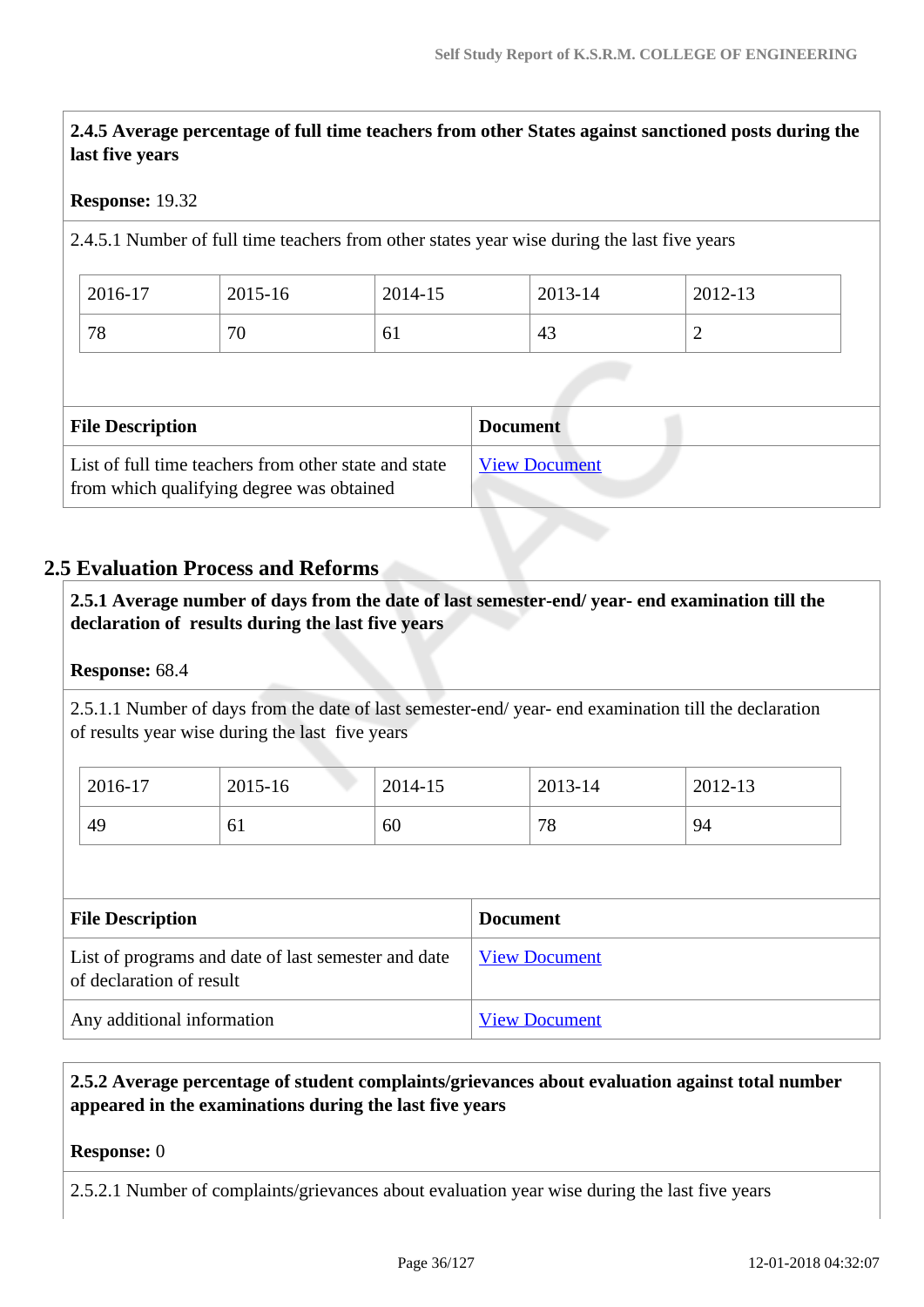| 2016-17                                                                 | 2015-16          | 2014-15 | 2013-14              | 2012-13          |  |
|-------------------------------------------------------------------------|------------------|---------|----------------------|------------------|--|
| $\boldsymbol{0}$                                                        | $\boldsymbol{0}$ | O       | 0                    | $\boldsymbol{0}$ |  |
|                                                                         |                  |         |                      |                  |  |
| <b>File Description</b>                                                 |                  |         | <b>Document</b>      |                  |  |
| Number of complaints and total number of students<br>appeared year wise |                  |         | <b>View Document</b> |                  |  |

# **2.5.3 Average percentage of applications for revaluation leading to change in marks**

#### **Response:** 8.43

2.5.3.1 Number of applications for revaluation leading to change in marks year wise during the last five years

| 2016-17   | 2015-16  | 2014-15              | $2013 - 14$ | 2012-13 |
|-----------|----------|----------------------|-------------|---------|
| 12<br>1 J | ററ<br>∠∪ | $\cdot$ $\sim$<br>⊥J |             | ◡       |

| <b>File Description</b>                                             | <b>Document</b>      |
|---------------------------------------------------------------------|----------------------|
| Year wise number of applications, students and<br>revaluation cases | <b>View Document</b> |

 **2.5.4 Positive impact of reforms on the examination procedures and processes including IT integration and continuous internal assessment on the examination management system**

#### **Response:**

This section describes the positive impacts of examination reforms under autonomous regulations.

#### **Positive impact on Examination procedures**

- All the internal examinations are made compulsory.
- For the revaluation, the script will be revaluated by an examiner. The maximum of revaluation and regular end examination marks will be awarded for that subject.
- The final year results are declared within one month from the last day of examination to ensure that the students do not miss any opportunity in their professional career.
- Apart from the regular examinations, special examinations for final year second semester students are conducted immediately after declaration of the results which helps the students who missed the regular exams due to reasons like health issues etc.
- The visit of lightning squad to examination halls with Head of the departments and senior faculty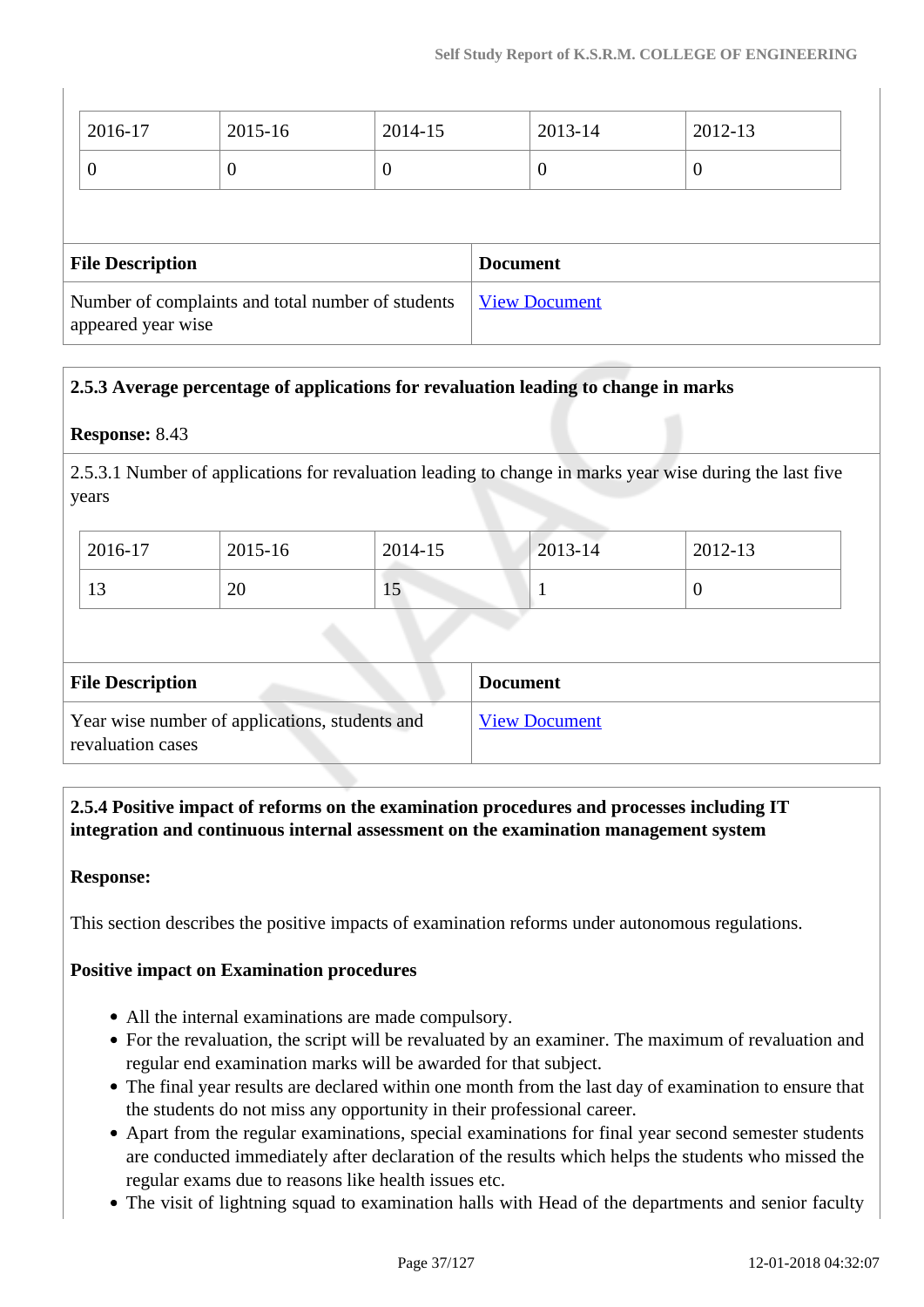has a positive impact in minimizing the number of malpractices.

- The seating arrangement in the examination hall for only 24 candidates to an invigilator arranging in 4 rows, each row accommodating 6 candidates has added beauty and quality to invigilation.
- The Tatkal Scheme which has been introduced to issue degree certificate, marks statement of any semester which the candidate has passed within 24 hours after applying has a positive impact and no student will be denied of any opportunity since there will be no delay in getting certificates.
- A suggestion/complaint box is placed at the Office of the controller of the examinations so that the students might lodge their comments/opinions in the box on their examination question paper and these comments will be immediately taken into consideration.
- Jumbling system has been introduced which has a positive impact and lessened the number of copying cases and made the examination system effective.

#### **Positive impact on IT integration**

- Computerization of Examination system ensures a centralized functioning of the overall examination process (entry of marks for internal and external evaluations, attendance etc.)
- Two separate excel sheets are provided for checking. One file having coding number and corresponding student register number and second file having student register number and his/her corresponding subject marks. These two files can be compared with the software, so that mismatch can be avoided.
- E-CAP system helps the parents/teachers to check the progress of the student on a regular basis.
- Quiz, Assignments using Google classrooms and spoken tutorial are the forms of online examinations that the students appear which creates IT based awareness in the students.

#### **Continuous internal assessment**

- Continuous internal assessment system is conducted through class tests, presentations, assignments, quizzes, tutorials, two internal and one End examination. This assessment gives enough scope to the students to improve their performance and analyze their progress on a time to time basis.
- To ensure a more comprehensive and continuous evaluation, the college adheres to a precise and clear process of internal evaluation. For theory subjects, including audit subjects, the internal assessment shall be done by two midterm tests. Earlier, the better marks of the two midterm-tests of the in-semester assessment were taken; Now, Internal assessment marks in a subject will be calculated as weighted sum of the two midterm test marks in that subject. The weights are: 20% for the minimum midterm marks and 80% for the maximum midterm marks. Any fractional mark after adding all contributions is rounded up to next integer mark. If any student absents for any midterm test, she/he will be awarded zero marks for that midterm test.
- Shift from year wise scheme to semester system for I B. Tech students gave scope for continuous internal assessments.

 **2.5.5 Status of automation of Examination division along with approved Examination Manual A. 100% automation of entire division & implementation of Examination Management System (EMS)**

**B. Only student registration, Hall ticket issue & Result Processing**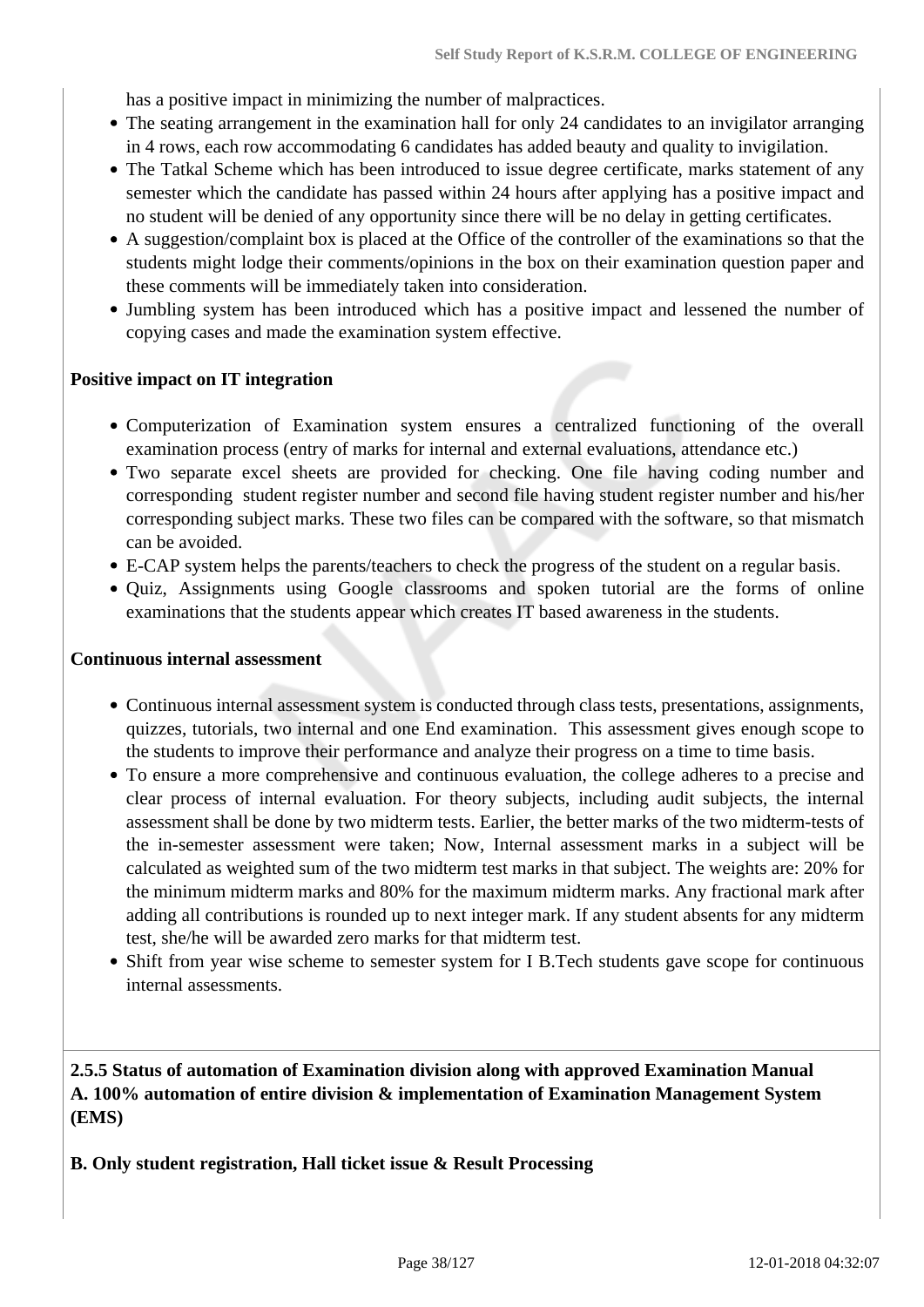#### **C. Only student registration and result processing**

#### **D. Only result processing**

**Response:** A. 100% automation of entire division & implementation of Examination Management System (EMS)

| <b>File Description</b>                                                                                                            | <b>Document</b>      |
|------------------------------------------------------------------------------------------------------------------------------------|----------------------|
| Annual reports of examination including the present<br>status of automation                                                        | <b>View Document</b> |
| Current Manual of examination automation system                                                                                    | <b>View Document</b> |
| Current manual of examination automation system<br>and Annual reports of examination including the<br>present status of automation | <b>View Document</b> |

# **2.6 Student Performance and Learning Outcomes**

 **2.6.1 Program outcomes, program specific outcomes and course outcomes for all programs offered by the Institution are stated and displayed on website and communicated to teachers and students**

#### **Response:**

The Program Outcomes(POs), Program Specific Outputs(PSOs) and Course Outcomes (COs) are published in college website, at department display boards. The POs are disseminated during the Faculty Development Programs, seminars, workshops and other activities conducted by the department. The POs of the institute are presented to the newly joined students and their parents during orientation program conducted at the time of joining during the 1st year of B.Tech. Awareness is created among all the senior students through interactive sessions conducted during the academic year.

The PO's, PSO's and CO's are published at

- College Website [www.ksrmce.ac.in](http://www.ksrmce.ac.in)
- Display Boards
- Laboratories
- Department Library
- Course File

The PO's PSO's and CO's are disseminated through

- Staff meetings
- Student Orientation programme
- Class Teachers to the respective classes at the beginning of every Semester course.
- College Website [www.ksrmce.ac.in](http://www.ksrmce.ac.in)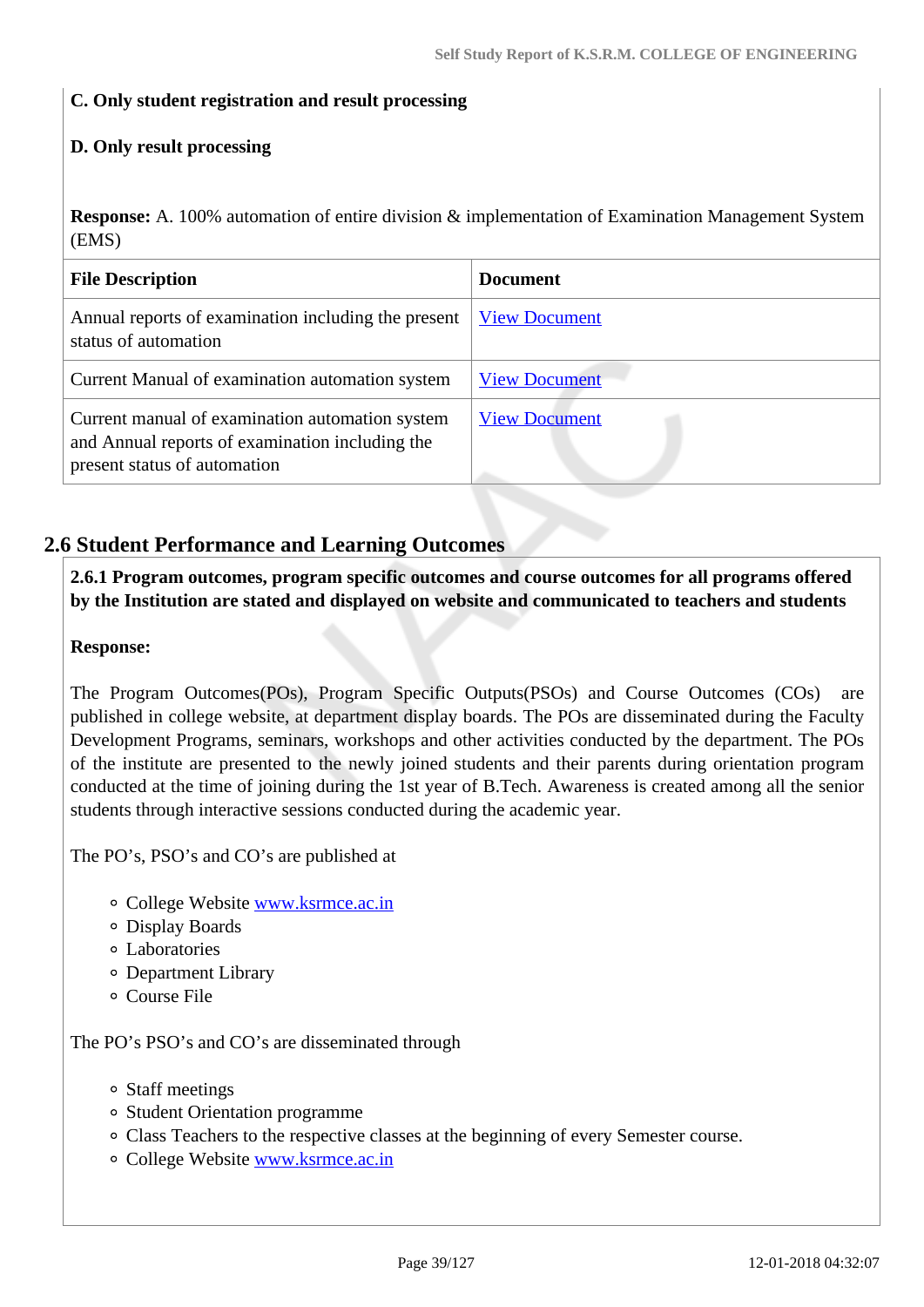| <b>File Description</b>                       | <b>Document</b>      |
|-----------------------------------------------|----------------------|
| COs for all courses (exemplars from Glossary) | <b>View Document</b> |

# **2.6.2 Attainment of program outcomes, program specific outcomes and course outcomes are evaluated by the institution**

**Response:** 

| Subject Teache  |                                                           |
|-----------------|-----------------------------------------------------------|
|                 |                                                           |
|                 |                                                           |
| Subject Teache  |                                                           |
| Placement offic |                                                           |
|                 |                                                           |
|                 |                                                           |
|                 |                                                           |
|                 |                                                           |
|                 | Placement offic<br>Department<br>Department<br>Department |

#### **Overall POs, PSOs and COs assessment:**

The POs, PSOs and COs are assesed on a 5 point scale. If the value is greater than 4.5, it is considered as excellent, between 3.5 and 4.5 it is considered as Very Good, 3 to 3.5 is considered as Good, 2 to 3 is Fair and less than 2 is Poor.

The average attainment levels of POs: 4.1

PSOs: 3.9

COs: 4.3

#### **2.6.3 Average pass percentage of Students**

**Response:** 80.78

2.6.3.1 Total number of final year students who passed the university examination

Response: 2926

2.6.3.2 Total number of final year students who appeared for the examination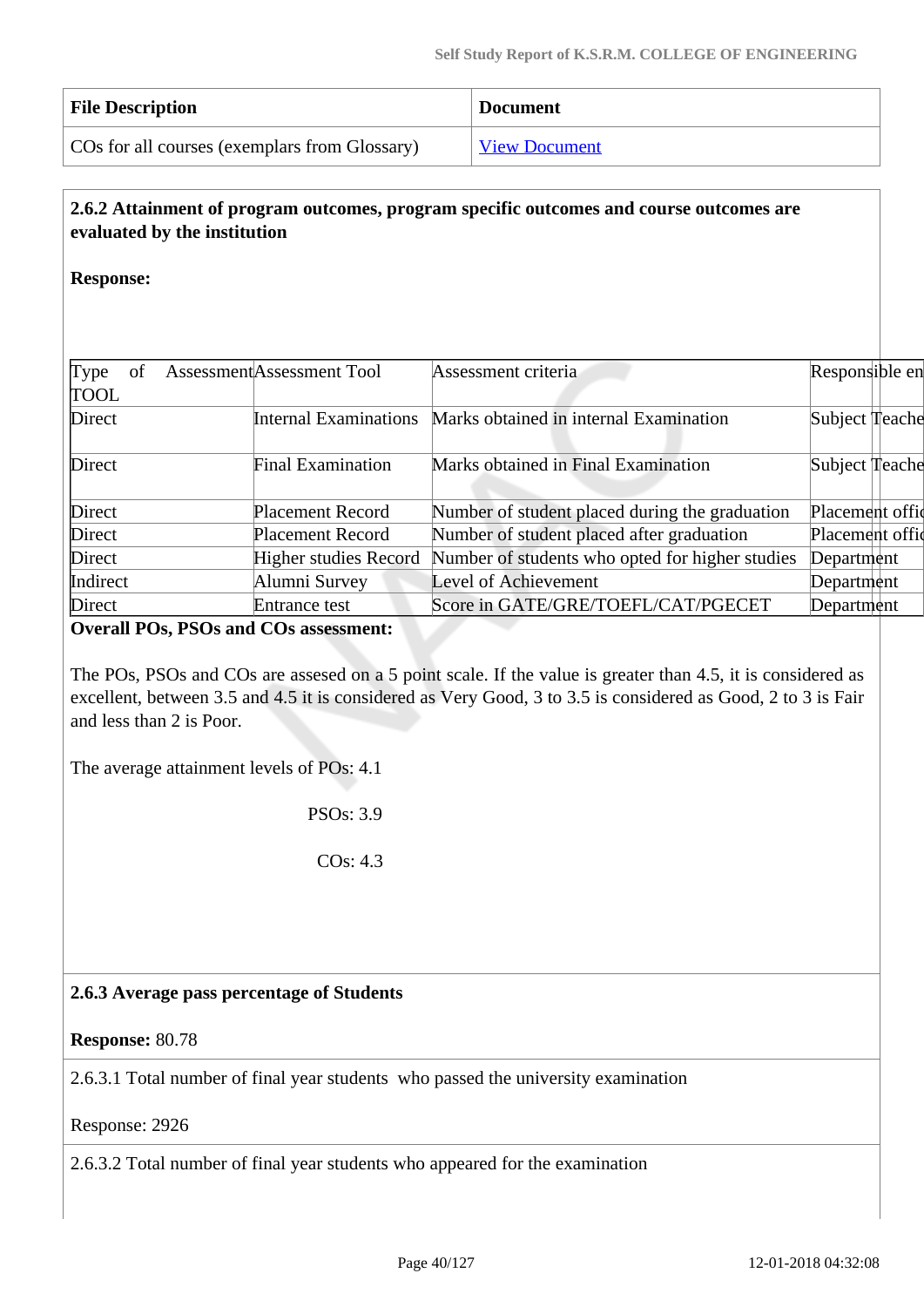| Response: 3622          |  |
|-------------------------|--|
| <b>File Description</b> |  |

| <b>File Description</b>                                                                                           | <b>Document</b> |
|-------------------------------------------------------------------------------------------------------------------|-----------------|
| List of programs and number of students passed and <u>View Document</u><br>appeared in the final year examination |                 |

# **2.7 Student Satisfaction Survey**

|                  | 2.7.1 Online student satisfaction survey regarding teaching learning process |                      |
|------------------|------------------------------------------------------------------------------|----------------------|
| <b>Response:</b> |                                                                              |                      |
|                  | <b>File Description</b>                                                      | <b>Document</b>      |
|                  | Database of all currently enrolled students                                  | <b>View Document</b> |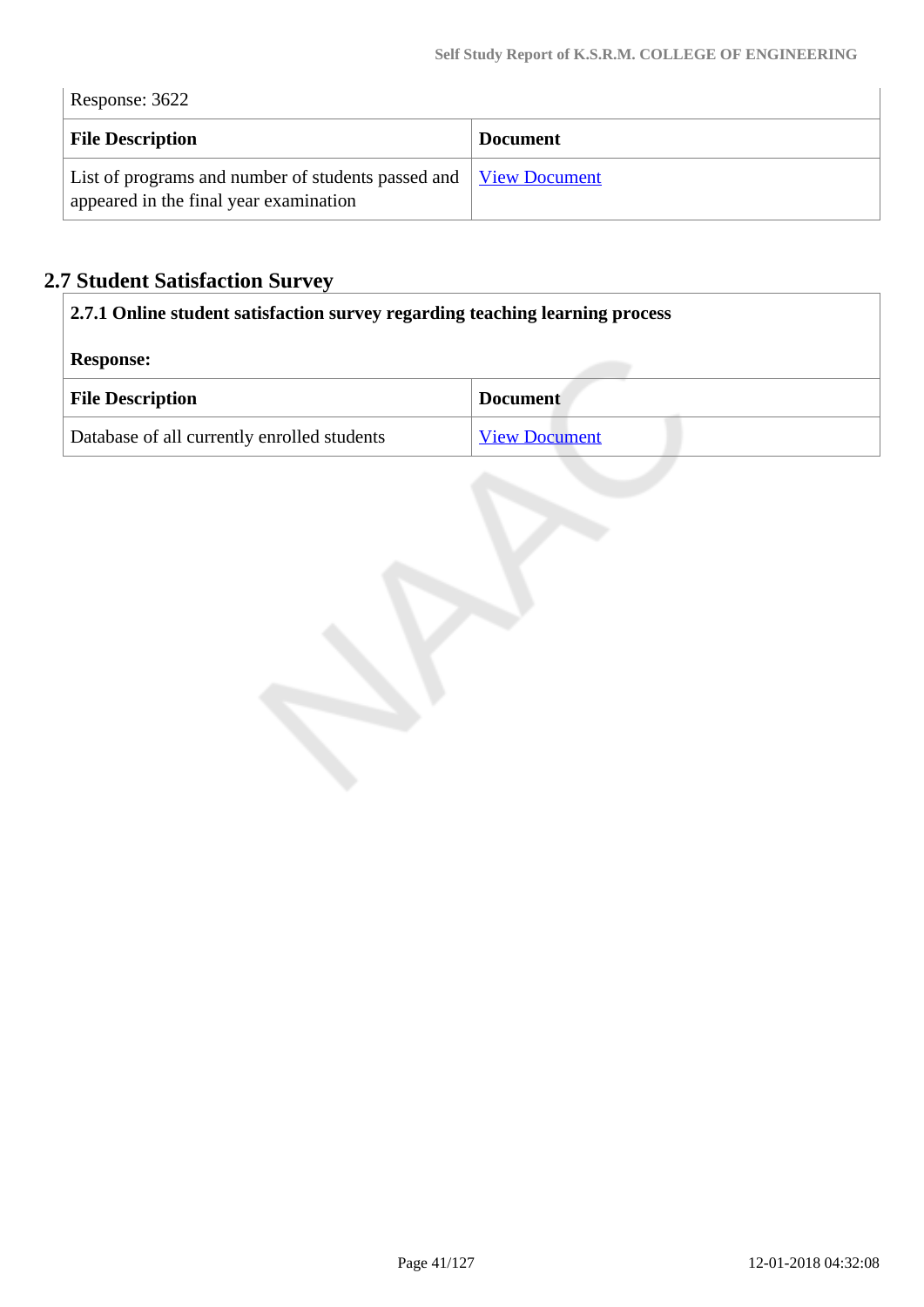# **Criterion 3 - Research, Innovations and Extension**

# **3.1 Promotion of Research and Facilities**

 **3.1.1 The institution has a well defined policy for promotion of research and the same is uploaded on the institutional website**

#### **Response:** Yes

| <b>File Description</b>                                                                                            | <b>Document</b>      |
|--------------------------------------------------------------------------------------------------------------------|----------------------|
| Minutes of the Governing Council/Syndicate/Board<br>of Management related to research promotion policy<br>adoption | <b>View Document</b> |
| URL of Policy document on promotion of<br>research uploaded on website                                             | <b>View Document</b> |

#### **3.1.2 The institution provides seed money to its teachers for research (average per year)**

#### **Response:** 8.2

3.1.2.1 The amount of seed money provided by institution to its faculty year wise during the last five years(INR in lakhs)

| 2016-17 | 2015-16 | $2014 - 15$ | 2013-14 | 2012-13 |
|---------|---------|-------------|---------|---------|
| 7.00    | 10.00   | 10.00       | 10.00   | 4.00    |

| <b>File Description</b>                                           | <b>Document</b>      |
|-------------------------------------------------------------------|----------------------|
| List of teachers receiving grant and details of grant<br>received | <b>View Document</b> |

# **3.1.3 Number of teachers awarded international fellowship for advanced studies/ research during the last five years**

#### **Response:** 0

3.1.3.1 The number of teachers awarded international fellowship for advanced studies / research year wise during the last five years

| 2016-17 | 2015-16 | 2014-15 | 2013-14 | 2012-13 |
|---------|---------|---------|---------|---------|
|         | ν       |         |         | v       |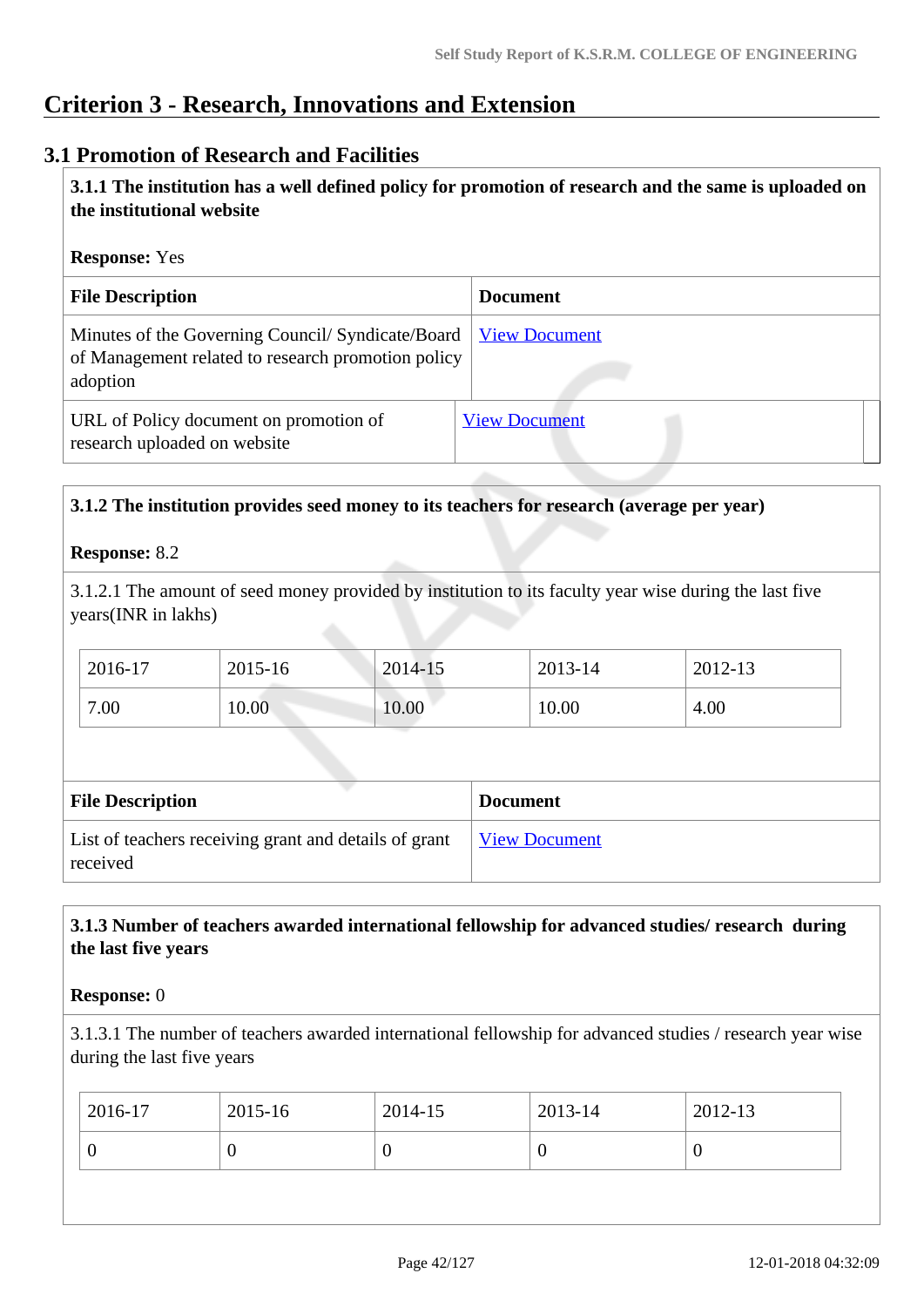| <b>File Description</b>                                        | <b>Document</b>      |
|----------------------------------------------------------------|----------------------|
| List of teachers and their international fellowship<br>details | <b>View Document</b> |

| 3.1.4 Institution has the following facilities    |                      |
|---------------------------------------------------|----------------------|
| <b>1. Central Instrumentation Centre</b>          |                      |
| 2. Animal House/Green House / Museum              |                      |
| <b>3. Central Fabrication facility</b>            |                      |
| 4. Media laboratory/Business Lab/Studios          |                      |
| <b>5. Research / Statistical Databases</b>        |                      |
| A. Any four facilities exist                      |                      |
| <b>B.</b> Three of the facilities exist           |                      |
| C. Two of the facilities exist                    |                      |
| D. One of the facilities exist                    |                      |
|                                                   |                      |
|                                                   |                      |
| <b>Response:</b> B. Three of the facilities exist |                      |
| <b>File Description</b>                           | <b>Document</b>      |
| Link to videos and photographs geotagged          | <b>View Document</b> |

# **3.2 Resource Mobilization for Research**

 **3.2.1 Grants for research projects sponsored by the government/non-government sources such as industry, corporate houses, international bodies, endowments, Chairs in the institution during the last five years(INR in lakhs)**

#### **Response:** 130.93

3.2.1.1 Total Grants for research projects sponsored by the government/non-government sources such as industry, corporate houses, international bodies, endowments, Chairs in the institution year wise during the last five years(INR in lakhs)

| 2016-17 | 2015-16 | 2014-15 | 2013-14 | 2012-13          |
|---------|---------|---------|---------|------------------|
| ر. ر    | 4.8     | 8.5     | 110.13  | $\boldsymbol{0}$ |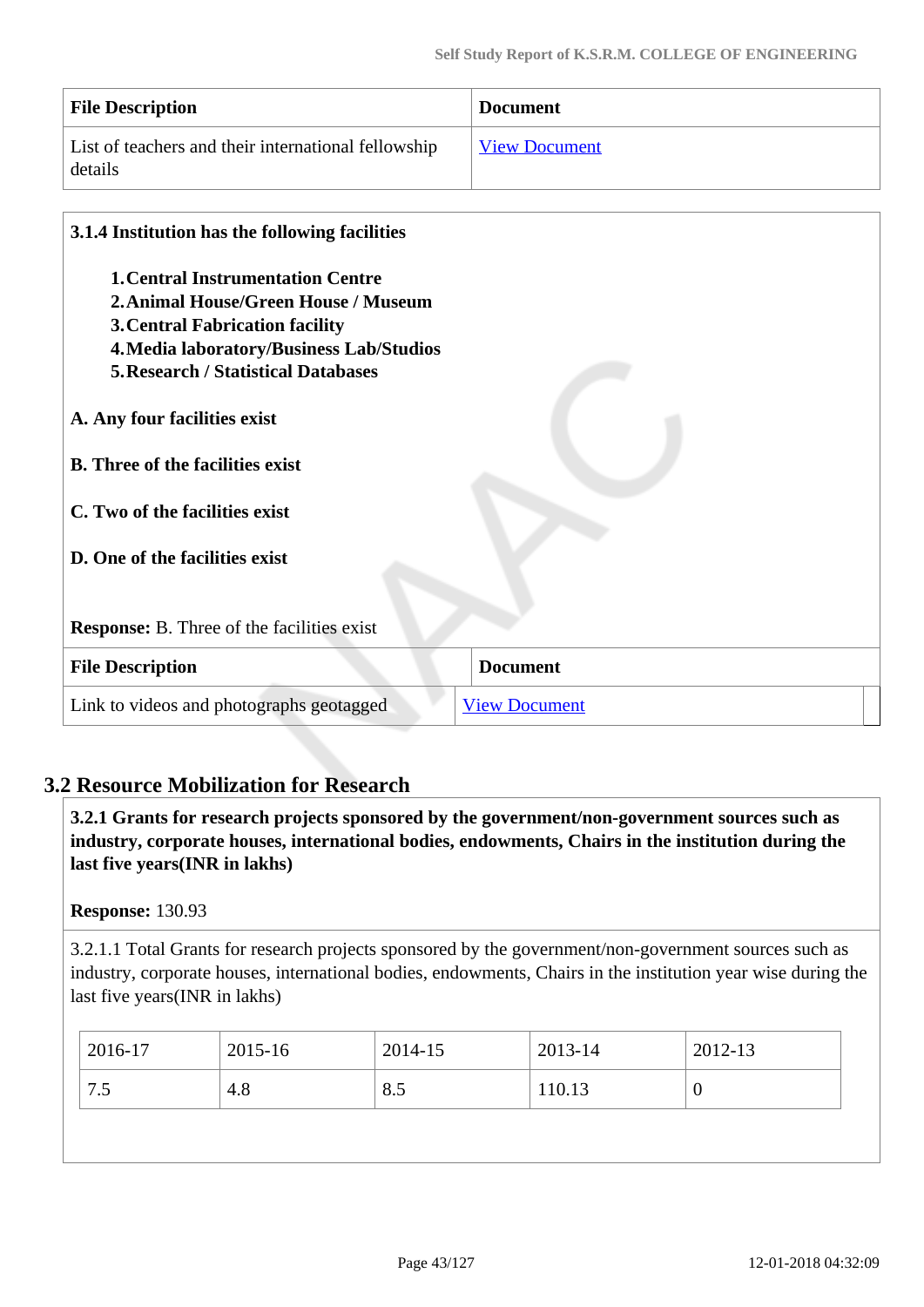| <b>File Description</b>           | <b>Document</b>      |
|-----------------------------------|----------------------|
| List of project and grant details | <b>View Document</b> |

# **3.2.2 Number of research centres recognised by University and National/ International Bodies**

#### **Response:** 4

3.2.2.1 **Number of research centres recognised by University and National/ International Bodies**

Response: 4

| <b>File Description</b>   | <b>Document</b>      |
|---------------------------|----------------------|
| Names of research centres | <b>View Document</b> |

| 3.2.3 Percentage of teachers recognised as research guides |                      |  |
|------------------------------------------------------------|----------------------|--|
| <b>Response: 14.66</b>                                     |                      |  |
| 3.2.3.1 Number of teachers recognised as research guides   |                      |  |
| Response: 45                                               |                      |  |
| <b>File Description</b><br><b>Document</b>                 |                      |  |
| Details of teachers recognized as research guide           | <b>View Document</b> |  |

#### **3.2.4 Average number of research projects per teacher funded by government and non-government agencies during the last five years**

**Response:** 0.03

3.2.4.1 Number of research projects funded by government and non-government agencies during the last five years

Response: 10

| <b>File Description</b>                       | <b>Document</b>      |
|-----------------------------------------------|----------------------|
| List of research projects and funding details | <b>View Document</b> |

#### **3.3 Innovation Ecosystem**

 **3.3.1 Institution has created an eco system for innovations including Incubation centre and other initiatives for creation and transfer of knowledge**

**Response:**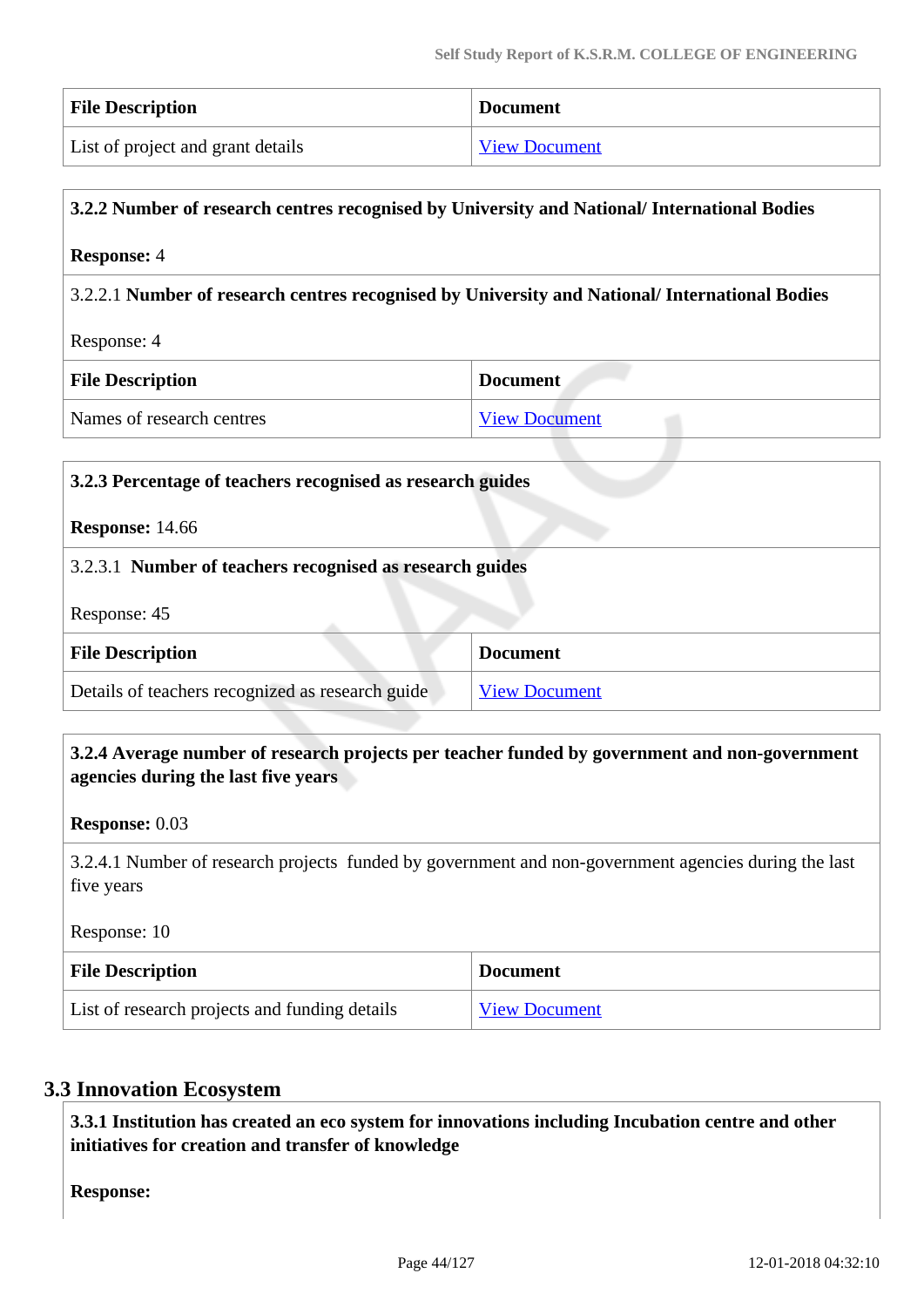| <b>Category</b>         | Research and Innovation                         |  |
|-------------------------|-------------------------------------------------|--|
| Approved by             | College Academic Council                        |  |
| Approval date           | 25-08-2014                                      |  |
| <b>Effective date</b>   | 25-08-2014                                      |  |
| <b>Next review date</b> | $24 - 08 - 2018$                                |  |
| Policy administrator    | Coordinator, Center for Research and Innovation |  |
| <b>Version</b>          | $1.0\,$                                         |  |
| <sub>n</sub>            |                                                 |  |

#### CENTER FOR RESEARCH AND INNOVATION POLICY DOCUMENT

Purpose

An essential component of the mandate of KSRM College of Engineering (College) is to create and sustain an atmosphere of intellectual excitement, a climate of inquiry and innovation among students and faculty. The Center for Research and Innovation is the vehicle for establishing procedures for the conduct of research and scholarly activity and to promote applied research and innovation

#### Scope and Limits

This policy applies to all persons participating and conducting research and innovation activities under the auspices of the College

#### Policy Statements

- 1.**Establishment**: The Governing Body of the College authorized the College Academic Council to establish and manage Center for Research and Innovation (CRI). CRI will prepare and implement policies for research and innovation activities within the College
- 2.**Governing**: CRI will be governed by a committee consisting of the following members:
	- 1.Principal of College, Chairman of committee
	- 2.Director of College, ex officio Member
	- 3.Coordinator, CRI, ex officio Member and Secretary of the committee
	- 4.Heads of all Academic Departments, ex officio Members
	- 5.Faculty nominated by Principal, Members
	- 6.Expert from Industry nominated by Principal, Member
	- 7.Expert from Academics nominated by Principal, Member
	- 8.Student nominated by Principal, non-voting Member
- All members have equal voting rights except the nominated student member
	- 1.**Responsibilities**: The primary responsibility is to create and nurture the research and innovation ecosystem in the College. The responsibilities are, but not limited to:
		- 1.Sponsor and administer research promotion policies reflecting the Vision and the College
		- 2.Network with industries and research institutions for funding and cooperation
		- 3.Enable faculty and students to contribute to research and innovation activities
		- 4.Establish and maintain infrastructure required for research and innovation
		- 5.Promote emerging areas of research and innovation
		- 6.Promote product development and assist in monetization of research
		- 7.Promote and administer consultancy works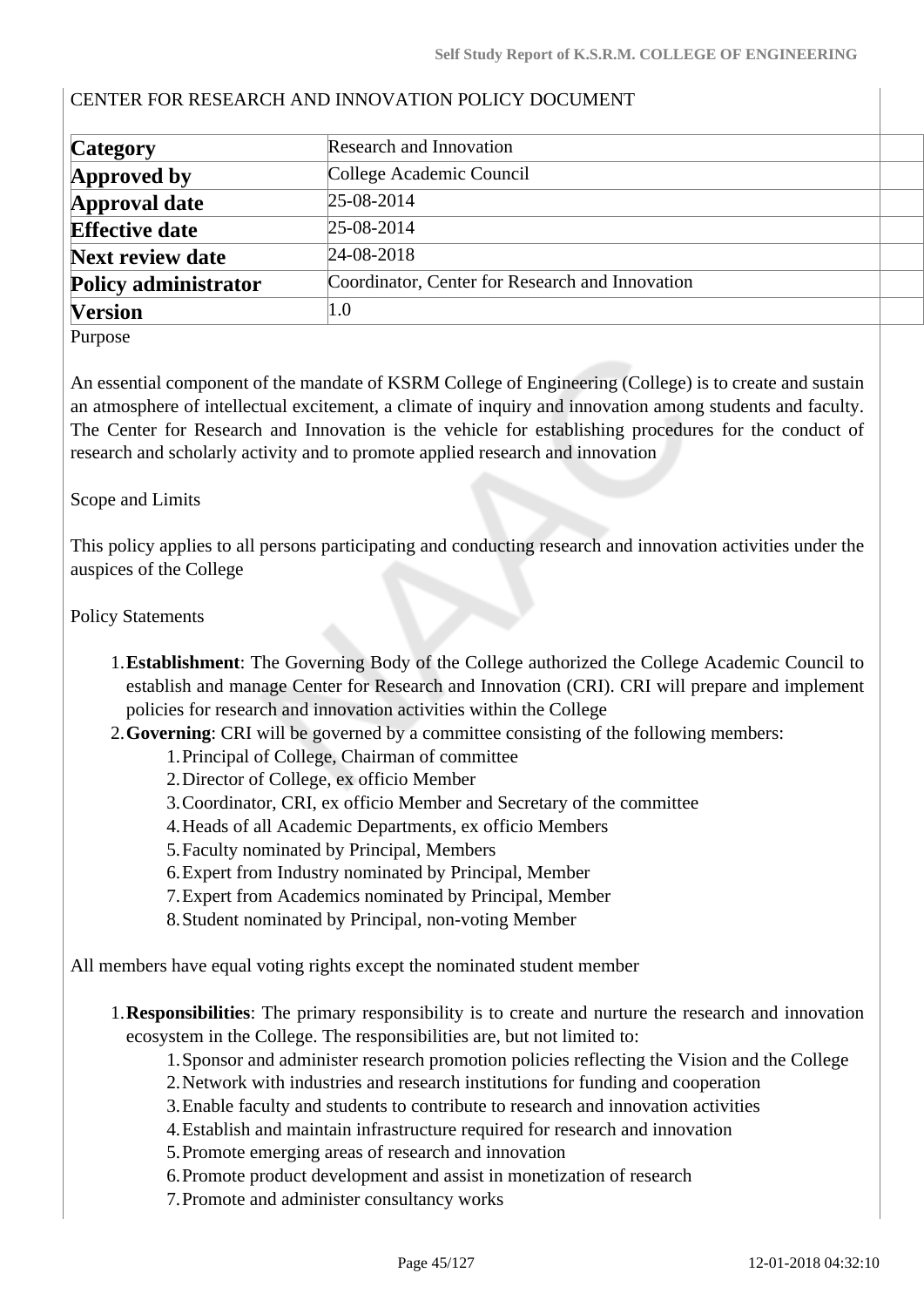8.Sensitize the stakeholders to adhere to Code of Ethics in Research

- 2.**Tenure of Members**: The tenure of ex officio members shall be two years
- 3.**Quorum**: The quorum for all meetings of the committee is 50%, rounded to next higher integer number, of the members with voting rights
- 4.**Meeting Schedule**: The committee shall meet at least two times each semester. The Coordinator shall prepare the agenda and convene the meetings as appropriate
- 5.**Reporting**: The CRI shall report to College Academic Council
- 6.**Review and Feedback**: Coordinator, CRI, will propose modifications and improvements to this policy document based on experiences, and feedback from stakeholders and others. College Academic Council will review the proposed modifications and incorporate them into the policy. Any questions and feedback may be directed to cri@ksrmce.ac.in

| <b>File Description</b>    | <b>Document</b> |
|----------------------------|-----------------|
| Any additional information | View Document   |

#### **3.3.2 Number of workshops/seminars conducted on Intellectual Property Rights (IPR) and Industry - Academia Innovative practices during the last five years**

#### **Response:** 14

3.3.2.1 Total number of workshops/seminars conducted on Intellectual Property Rights (IPR) and Industry-Academia Innovative practices year wise during the last five years

| 2016-17 | $2015 - 16$ | 2014-15 | $2013 - 14$ | 2012-13 |
|---------|-------------|---------|-------------|---------|
|         | -           |         |             |         |

| <b>File Description</b>                            | <b>Document</b>      |
|----------------------------------------------------|----------------------|
| List of workshops/seminars during the last 5 years | <b>View Document</b> |
| Report of the event                                | <b>View Document</b> |

#### **3.3.3 Number of awards for innovation won by institution/ teachers/ research scholars/students during the last five years**

#### **Response:** 10

3.3.3.1 Total number of awards for innovation won by institution/teachers/research scholars/students year wise during the last five years

| $2016-17$ | 2015-16 | 2014-15 | 2013-14 | 2012-13 |
|-----------|---------|---------|---------|---------|
|           |         |         |         | υ       |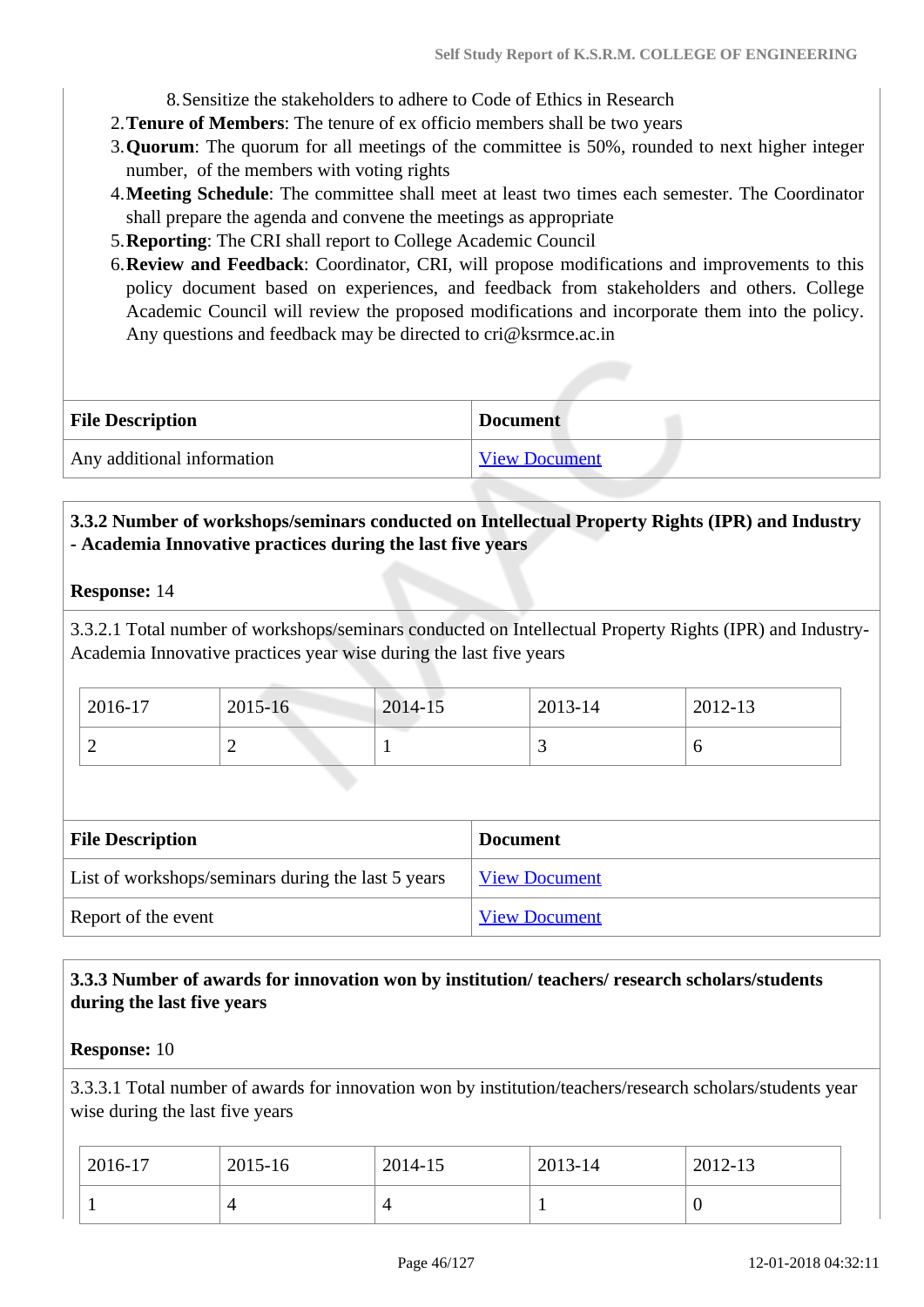| <b>File Description</b>              | <b>Document</b>      |
|--------------------------------------|----------------------|
| List of innovation and award details | <b>View Document</b> |

#### **3.3.4 Number of start-ups incubated on campus during the last five years**

#### **Response:** 7

3.3.4.1 Total number of start-ups incubated on campus year wise during the last five years

| 2016-17                  | 2015-16                                                | 2014-15 | 2013-14              | 2012-13 |
|--------------------------|--------------------------------------------------------|---------|----------------------|---------|
| $\theta$                 | 4                                                      |         |                      |         |
|                          |                                                        |         |                      |         |
| <b>File Description</b>  |                                                        |         | <b>Document</b>      |         |
| year of commencement etc | List of startups details like name of startup, nature, |         | <b>View Document</b> |         |

# **3.4 Research Publications and Awards**

| 3.4.1 The institution has a stated Code of Ethics to check malpractices and plagiarism in Research |                      |
|----------------------------------------------------------------------------------------------------|----------------------|
| <b>Response:</b> Yes                                                                               |                      |
| <b>File Description</b>                                                                            | <b>Document</b>      |
| Any additional information                                                                         | <b>View Document</b> |
| Institutional data in prescribed format                                                            | <b>View Document</b> |

#### **3.4.2 The institution provides incentives to teachers who receive state, national and international recognition/awards**

**Response:** Yes

| <b>File Description</b>            | <b>Document</b>      |
|------------------------------------|----------------------|
| List of Awardees and Award details | <b>View Document</b> |

#### **3.4.3 Number of Patents published/awarded during the last five years**

**Response:** 0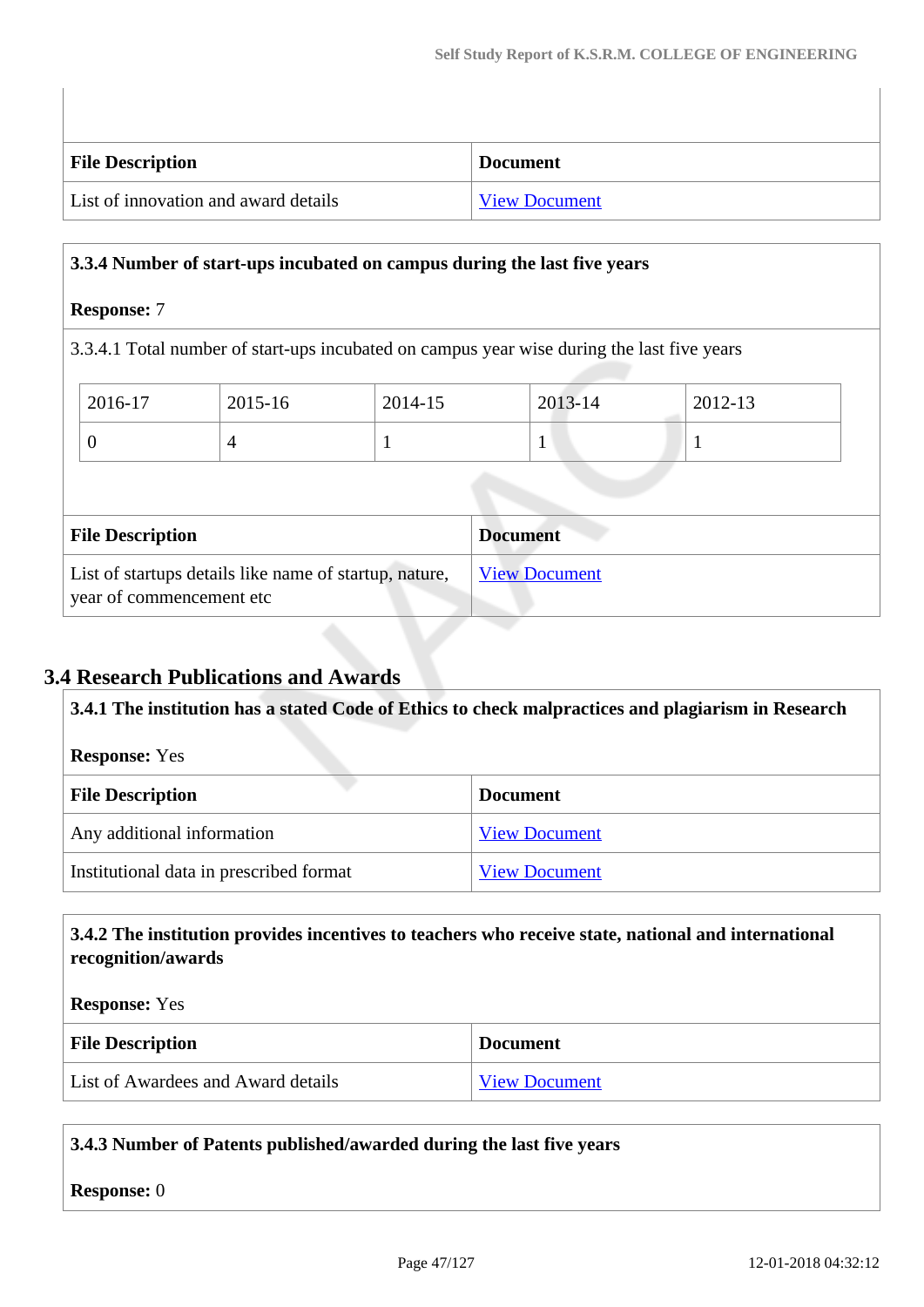|                         | 3.4.3.1 Total number of Patents published/awarded year wise during the last five years |                |                 |                      |                  |  |
|-------------------------|----------------------------------------------------------------------------------------|----------------|-----------------|----------------------|------------------|--|
| 2016-17                 | 2015-16                                                                                | 2014-15        |                 | 2013-14              | 2012-13          |  |
| $\boldsymbol{0}$        | $\boldsymbol{0}$                                                                       | $\overline{0}$ |                 | $\theta$             | $\boldsymbol{0}$ |  |
|                         |                                                                                        |                |                 |                      |                  |  |
| <b>File Description</b> |                                                                                        |                | <b>Document</b> |                      |                  |  |
|                         | List of patents and year it was awarded                                                |                |                 | <b>View Document</b> |                  |  |
|                         |                                                                                        |                |                 |                      |                  |  |

| 3.4.4 Number of Ph.D.s awarded per teacher during the last five years                                |                      |
|------------------------------------------------------------------------------------------------------|----------------------|
| <b>Response:</b> 0                                                                                   |                      |
| 3.4.4.1 How many Ph.Ds are awarded within last 5 years<br>Response: 1                                |                      |
| <b>File Description</b>                                                                              | <b>Document</b>      |
| List of PhD scholars and their details like name of<br>the guide, title of thesis, year of award etc | <b>View Document</b> |

# **3.4.5 Number of research papers per teacher in the Journals notified on UGC website during the last five years**

#### **Response:** 0.25

3.4.5.1 Number of research papers in the Journals notified on UGC website during the last five years

| 2016-17                 | 2015-16 | 2014-15 |                 | 2013-14 | 2012-13 |  |
|-------------------------|---------|---------|-----------------|---------|---------|--|
| 81                      | 75      | 48      |                 | 71      | 36      |  |
|                         |         |         |                 |         |         |  |
|                         |         |         |                 |         |         |  |
| <b>File Description</b> |         |         | <b>Document</b> |         |         |  |

 **3.4.6 Number of books and chapters in edited volumes / books published, and papers in national/international conference-proceedings per teacher during the last five years**

**Response:** 0.06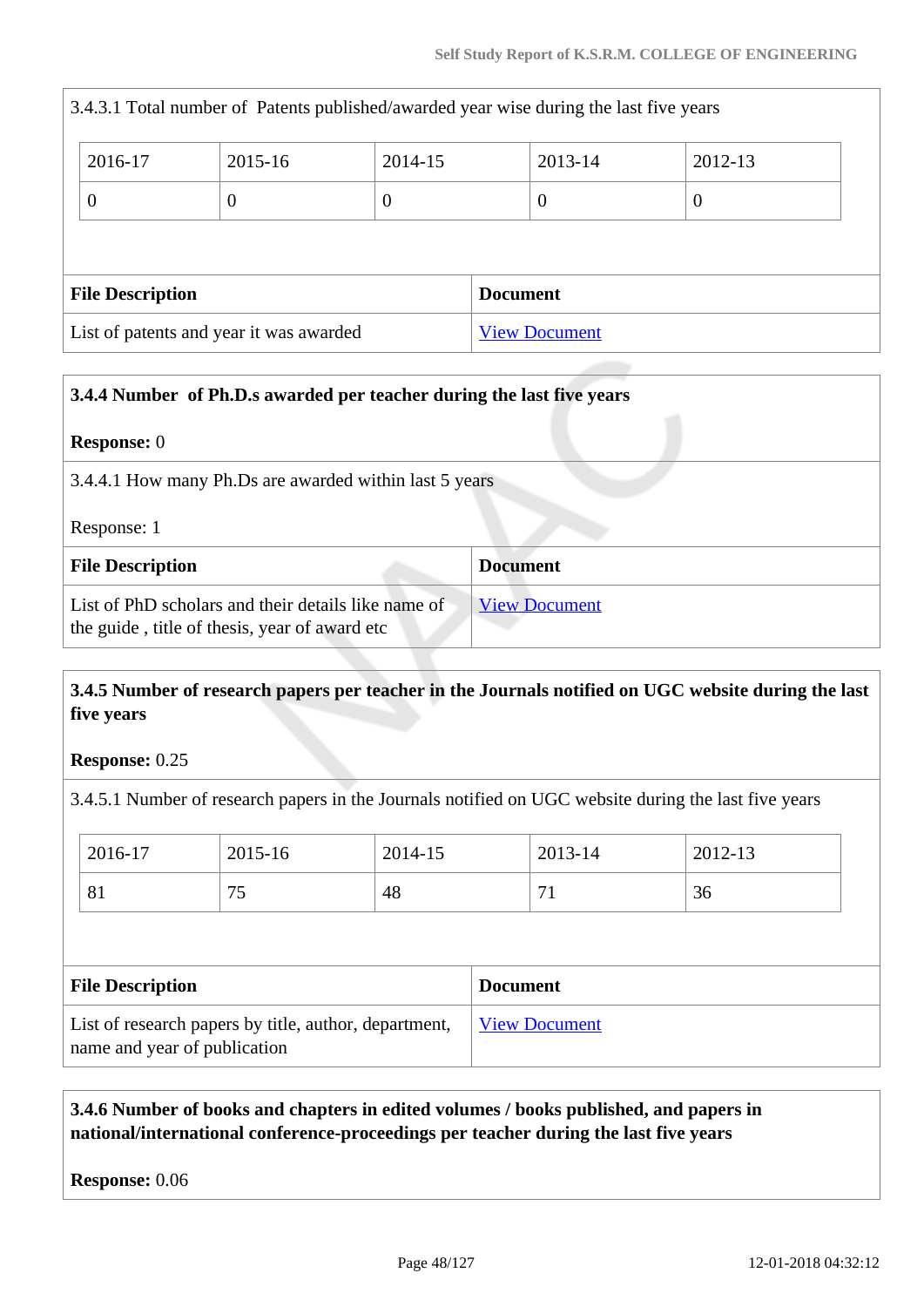| 2016-17                 | 2015-16                                                                                                      | 2014-15 | 2013-14                                                                   | 2012-13                                                                                                      |
|-------------------------|--------------------------------------------------------------------------------------------------------------|---------|---------------------------------------------------------------------------|--------------------------------------------------------------------------------------------------------------|
| 18                      | 13                                                                                                           | 5       | 6                                                                         | 25                                                                                                           |
| <b>File Description</b> |                                                                                                              |         | <b>Document</b>                                                           |                                                                                                              |
|                         |                                                                                                              |         |                                                                           |                                                                                                              |
| published               | List books and chapters in edited volumes / books<br>Scopus/ Web of Science or PubMed/ Indian Citation Index |         | <b>View Document</b>                                                      | 3.4.7 Bibliometrics of the publications during the last five years based on average citation index in        |
| Response: 1.06          |                                                                                                              |         | databases such as SCOPUS, web of science or PubMed/ Indian Citation Index | 3.4.7.1 Total number of citations received by publications in the last 5 years, which are included in online |
| Response: 51            |                                                                                                              |         |                                                                           |                                                                                                              |
| <b>File Description</b> |                                                                                                              |         | <b>Document</b>                                                           |                                                                                                              |

**Response:** 0.18

3.4.8.1 Number of citations received by individual research publications in the last 5 years

Response: 5

3.4.8.2 Number of publications receiving proportionately maximum number of citation in the last five years

Response: 28

| <b>File Description</b>                                                                        | <b>Document</b>      |
|------------------------------------------------------------------------------------------------|----------------------|
| Bibiliometrics of publications based on Scopus/<br>Web of Science - h-index of the Institution | <b>View Document</b> |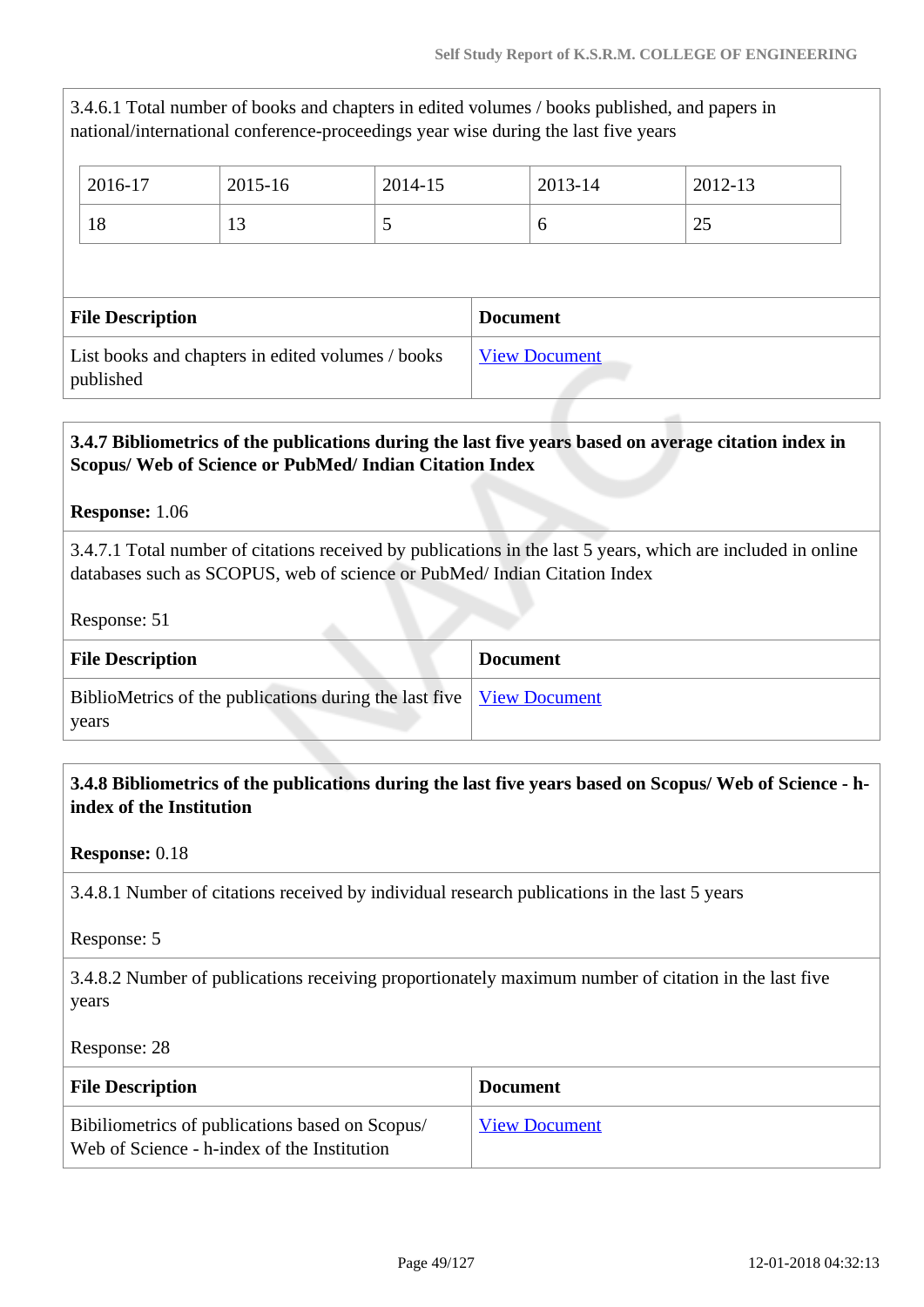# **3.5 Consultancy**

 **3.5.1 Institution has a policy on consultancy including revenue sharing between the institution and the individual**

#### **Response:** Yes

| <b>File Description</b>                | <b>Document</b>      |
|----------------------------------------|----------------------|
| URL of the consultancy policy document | <b>View Document</b> |

|                         | 3.5.2 Revenue generated from consultancy during the last five years |         |                                                                                                     |         |
|-------------------------|---------------------------------------------------------------------|---------|-----------------------------------------------------------------------------------------------------|---------|
| <b>Response: 68.16</b>  |                                                                     |         |                                                                                                     |         |
|                         |                                                                     |         | 3.5.2.1 Total amount generated from consultancy year wise during the last five years (INR in lakhs) |         |
| 2016-17                 | $2015 - 16$                                                         | 2014-15 | $2013 - 14$                                                                                         | 2012-13 |
| 18.2                    | 14.16                                                               | 13.6    | 12.2                                                                                                | 10      |
|                         |                                                                     |         |                                                                                                     |         |
|                         |                                                                     |         |                                                                                                     |         |
| <b>File Description</b> |                                                                     |         | <b>Document</b>                                                                                     |         |
|                         | List of consultants and revenue generated by them                   |         | <b>View Document</b>                                                                                |         |

#### **3.5.3 Revenue generated from corporate training by the institution during the last five years**

#### **Response:** 1

3.5.3.1 Total amount generated from corporate training by the institution year wise during the last five years (INR in lakhs)

| 2016-17                                                      | 2015-16  | 2014-15 |                      | 2013-14  | 2012-13  |
|--------------------------------------------------------------|----------|---------|----------------------|----------|----------|
|                                                              | $\theta$ | 1.0     |                      | $\theta$ | $\theta$ |
|                                                              |          |         |                      |          |          |
| <b>File Description</b>                                      |          |         | <b>Document</b>      |          |          |
| List of teacher consultants and revenue generated by<br>them |          |         | <b>View Document</b> |          |          |

#### **3.6 Extension Activities**

**3.6.1 Extension activities in the neighbourhood community in terms of impact and sensitising**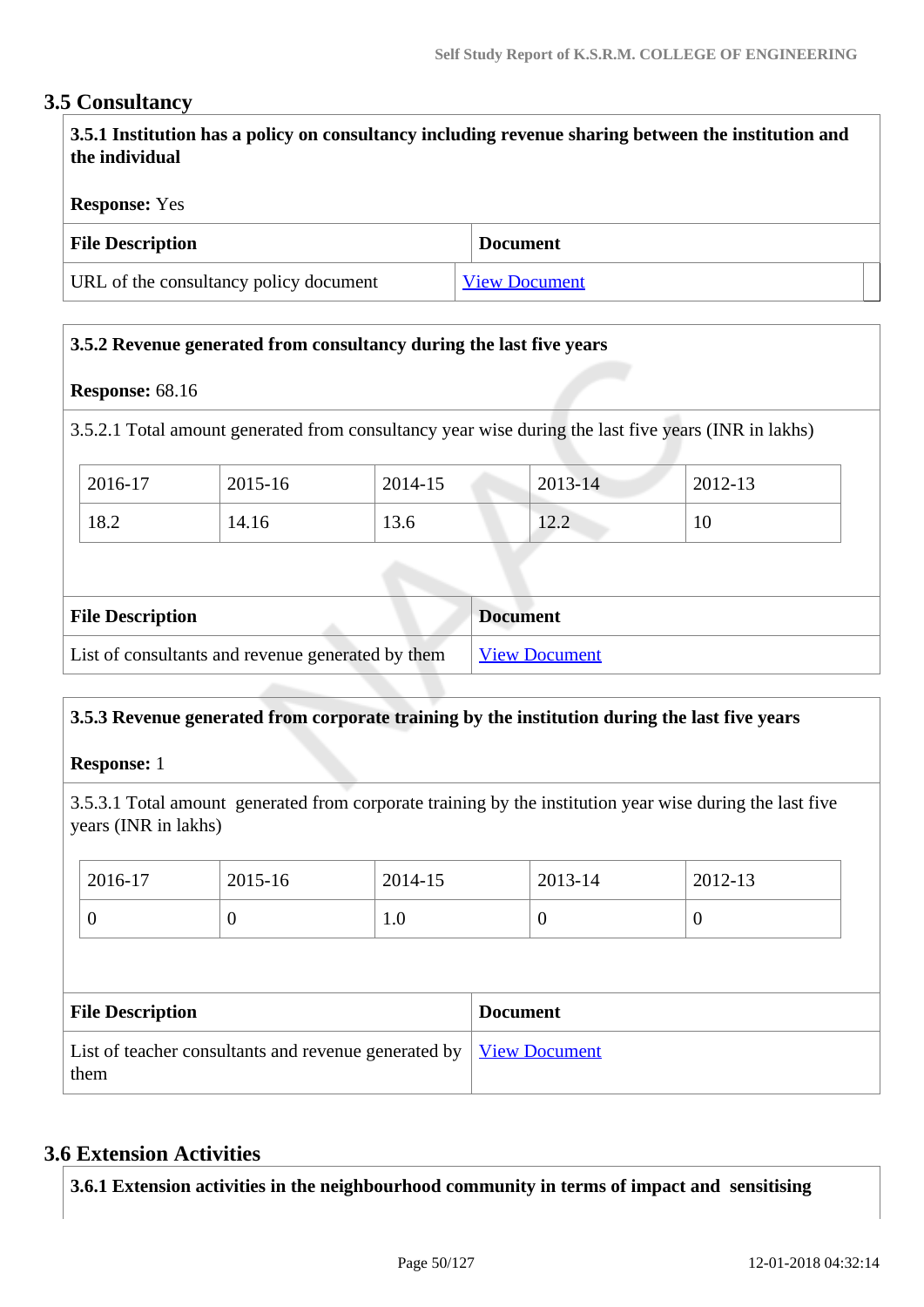#### **students to social issues and holistic development during the last five years**

#### **Response:**

K.S.R.M. College of Engineering actively involved in extension activities in the adjacent villages. Some of the activities during the last five years are listed below:

- A free skill development training program was introduced.The objective of this program is to train educated unemployed youth with skills to earn a livelihood.
- One day sensitization program was organized by the school of humanities and social sciences on participatory photography among the various community members of nearby villages. The purpose of this activity was to exploit the accessibility of photography where community members take pictures of them.
- The women empowerment cell of the department of CSE has organized one-day training by giving a one-day hands-on training on "Basic Computer Fundamentals" to women in November 2015.The primary objective was to carry out a drive towards social commitment by providing basic computer literacy in remote area to school teachers so as to make them able to use computers and related technology efficiently.
- The civil Engineering department organized an event on green world to create awareness about environment on the occasion of world earth day.
- A program was started which was mainly aimed at providing the children with tutorials in subjects like Mathematics, Science, Social Sciences and English, besides taking care of their growth and developmental need as adolescents in a climate of rapidly changing and often hostile environments.
- The college hosted a tree plantation drive in the surrounding community of the college.

# **3.6.2 Number of awards and recognitions received for extension activities from Government /recognised bodies during the last five years**

#### **Response:** 7

3.6.2.1 Total number of awards and recognition received for extension activities from Government /recognised bodies year wise during the last five years

| 2016-17 | 2015-16 | 2014-15 | 2013-14 | 2012-13 |
|---------|---------|---------|---------|---------|
| ∼       | ∸       |         |         |         |

| <b>File Description</b>                                      | <b>Document</b>      |
|--------------------------------------------------------------|----------------------|
| Number of awards for extension activities in last 5<br>years | <b>View Document</b> |

# **3.6.3 Number of extension and outreach programs conducted in collaboration with industry, community and Non-Government Organisations through NSS/NCC/Red cross/YRC etc., during the**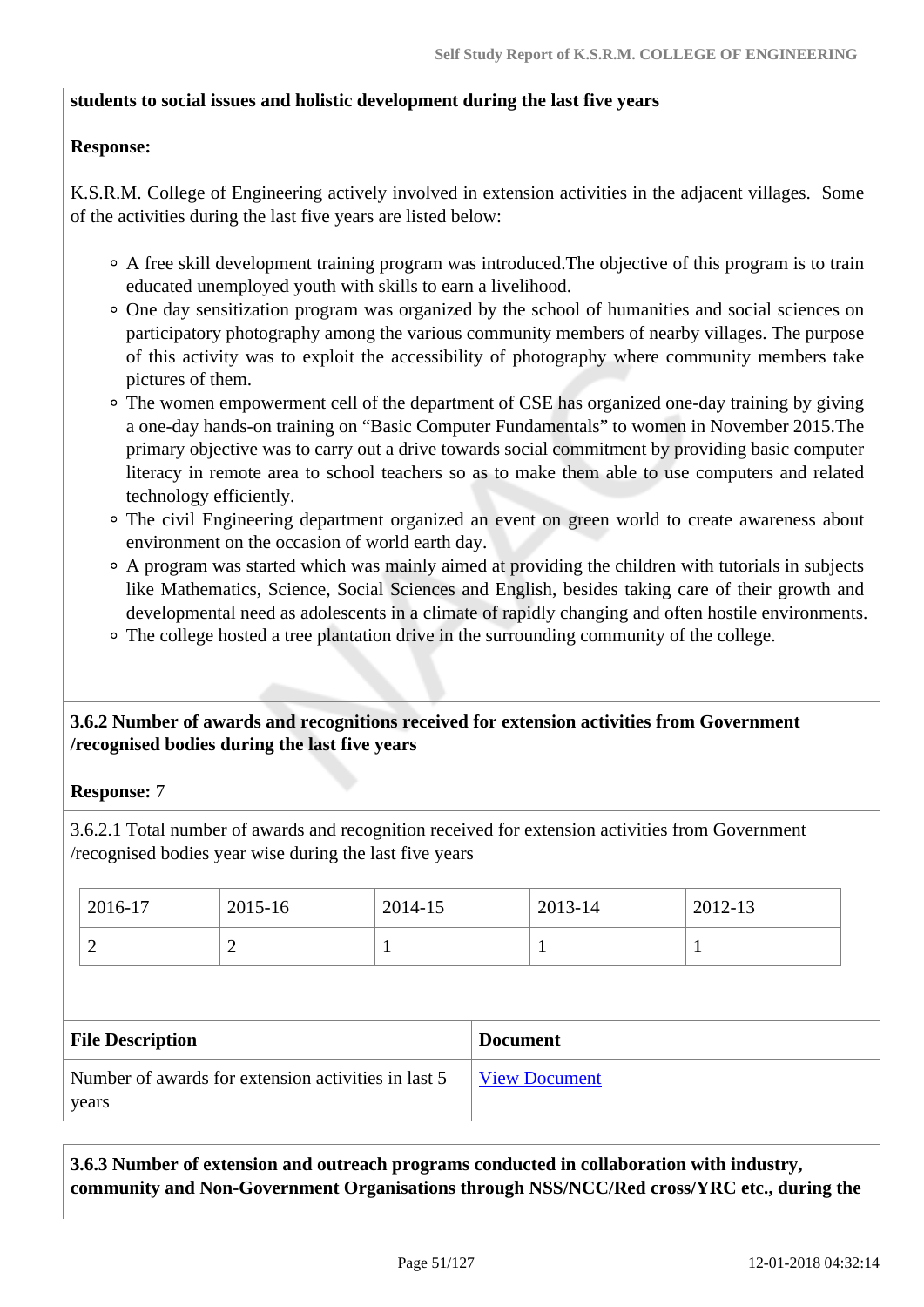#### **last five years**

#### **Response:** 24

3.6.3.1 Number of extension and outreach programs conducted in collaboration with industry,community and Non-Government Organisations through NSS/NCC/Red cross/YRC etc.,year wise during the last five years

| 2016-17 | 2015-16 | 2014-15 | 2013-14 | 2012-13 |
|---------|---------|---------|---------|---------|
|         | U       |         | ັ       | ັ       |

| <b>File Description</b>                                                                                        | <b>Document</b>      |
|----------------------------------------------------------------------------------------------------------------|----------------------|
| Number of extension and outreach programs<br>conducted with industry, community etc for the last<br>five years | <b>View Document</b> |

# **3.6.4 Average percentage of students participating in extension activities with Government Organisations, Non-Government Organisations and programs such as Swachh Bharat, Aids Awareness, Gender Issue, etc. during the last five years**

#### **Response:** 79.01

3.6.4.1 Total number of students participating in extension activities with Government Organisations, Non-Government Organisations and programs such as Swachh Bharat, Aids Awareness, Gender Issue, etc. year wise during the last five years

| 2016-17 | 2015-16 | 2014-15 | 2013-14 | 2012-13 |
|---------|---------|---------|---------|---------|
| 2200    | 2500    | 2000    | 2180    | 2100    |

| <b>File Description</b>                                                                        | <b>Document</b>      |
|------------------------------------------------------------------------------------------------|----------------------|
| Average percentage of students participating in<br>extension activities with Govt. or NGO etc. | <b>View Document</b> |

#### **3.7 Collaboration**

**3.7.1 Number of Collaborative activities for research, faculty exchange, student exchange per year**

#### **Response:** 4.2

3.7.1.1 Total number of Collaborative activities for research, faculty exchange, student exchange year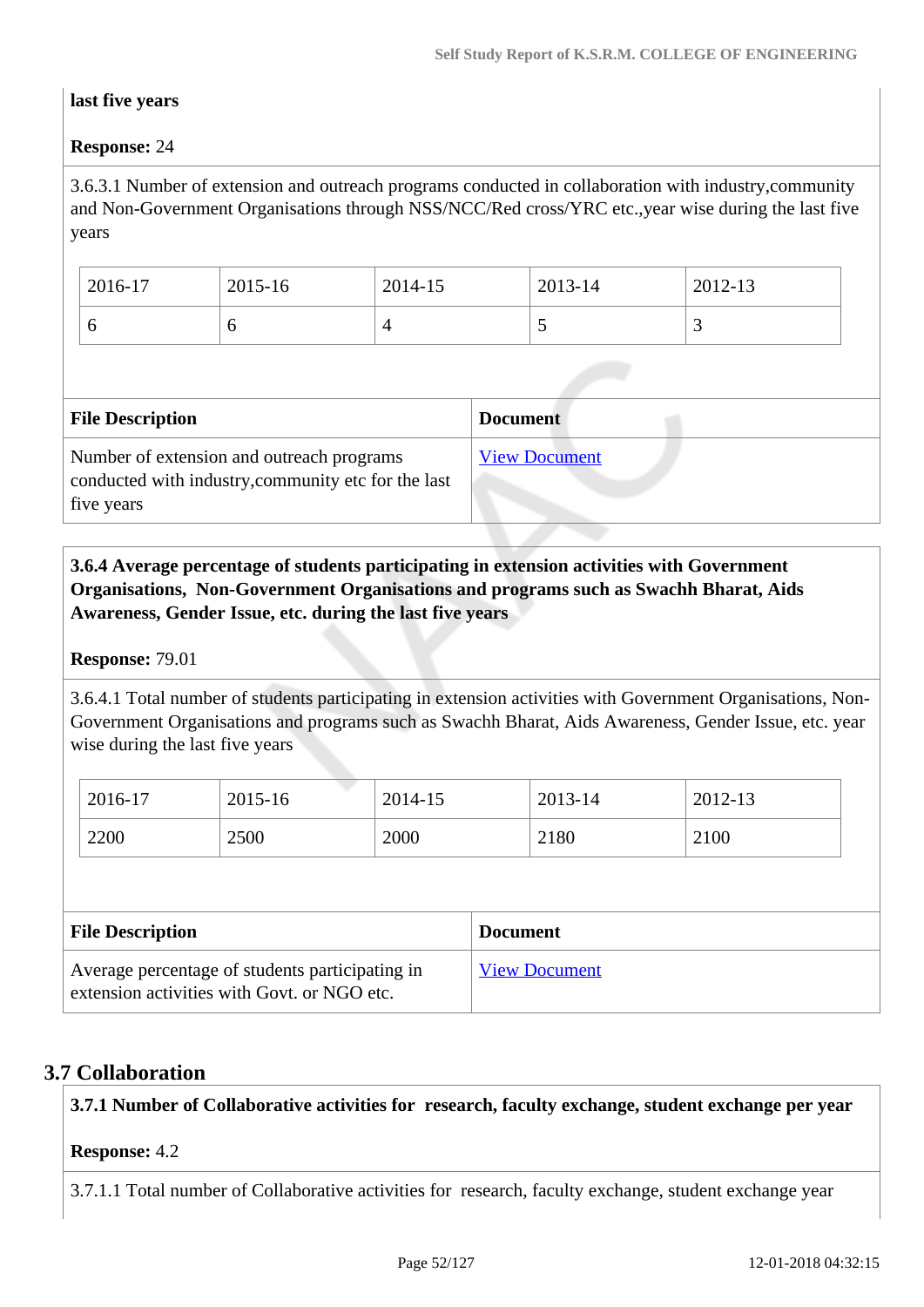#### wise during the last five years

| $12016-17$ | 2015-16 | 2014-15 | 2013-14 | 2012-13 |
|------------|---------|---------|---------|---------|
|            |         |         |         |         |

| <b>File Description</b>                                          | <b>Document</b>      |
|------------------------------------------------------------------|----------------------|
| Number of Collaborative activities for research,<br>faculty etc. | <b>View Document</b> |

# **3.7.2 Number of linkages with institutions/industries for internship, on-the-job training, project work, sharing of research facilities etc. during the last five years**

#### **Response:** 21

3.7.2.1 Number of linkages for faculty exchange, student exchange, internship, field trip, on-the-job training, research, etc year-wise during the last five years

| 2016-17                  | 2015-16 | 2014-15 | 2013-14 | 2012-13 |
|--------------------------|---------|---------|---------|---------|
| $\overline{\phantom{a}}$ |         |         | ت       |         |

| <b>File Description</b>                                            | <b>Document</b>      |
|--------------------------------------------------------------------|----------------------|
| Details of linkages with institutions/industries for<br>internship | <b>View Document</b> |

# **3.7.3 Number of functional MoUs with institutions of national, international importance, other universities, industries, corporate houses etc. during the last five years (only functional MoUs with ongoing activities to be considered)**

#### **Response:** 21

3.7.3.1 Number of functional MoUs with institutions of national, international importance, other universities, industries, corporate houses etc. year wise during the last five years

| $2016-17$ | 2015-16 | 2014-15 | 2013-14 | 2012-13                  |
|-----------|---------|---------|---------|--------------------------|
|           |         |         | ັ       | $\overline{\phantom{0}}$ |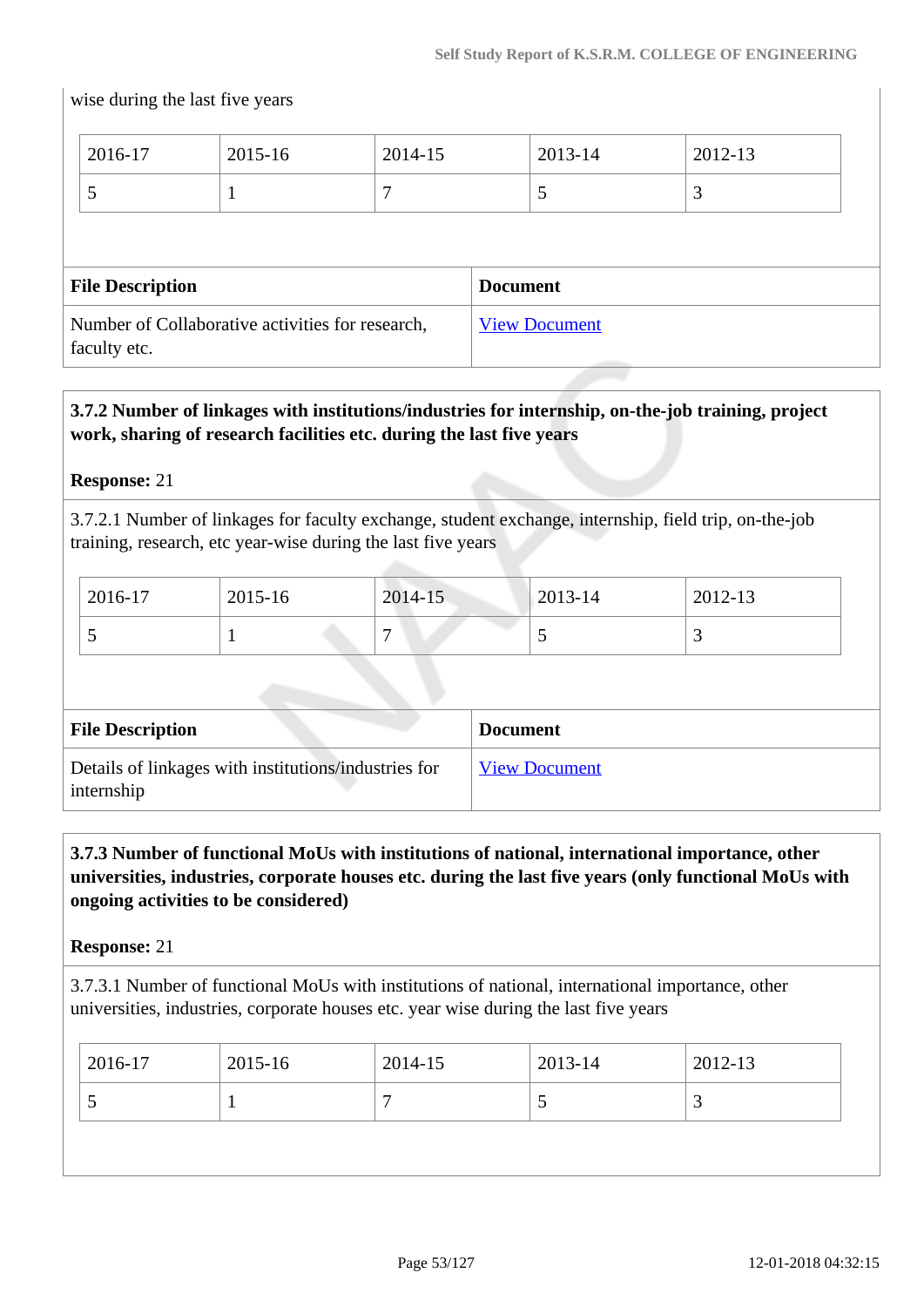| <b>File Description</b>                                                                                                                      | <b>Document</b>      |
|----------------------------------------------------------------------------------------------------------------------------------------------|----------------------|
| Details of functional MoUs with institutions of<br>national, international importance, other universities<br>etc. during the last five years | <b>View Document</b> |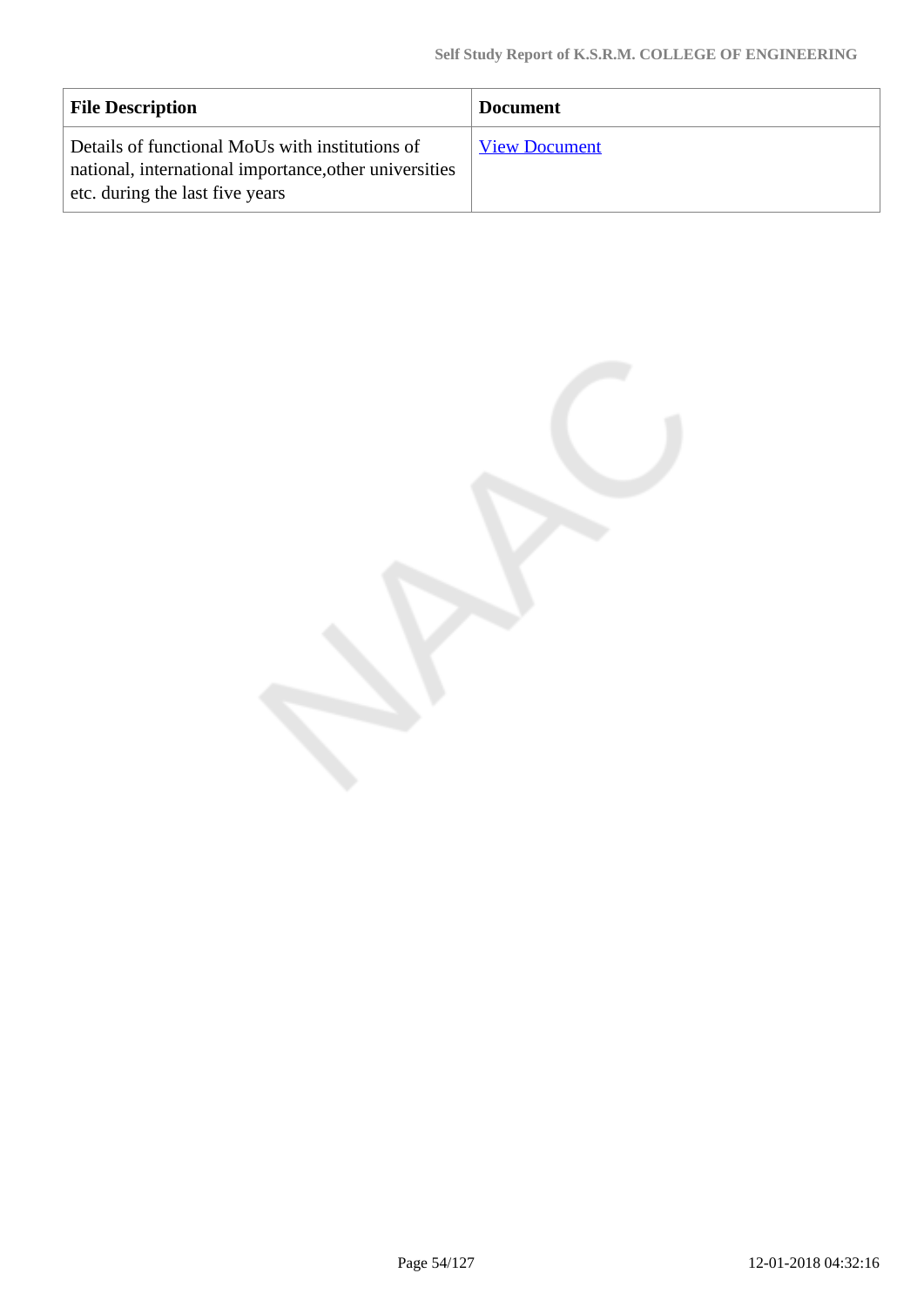# **Criterion 4 - Infrastructure and Learning Resources**

# **4.1 Physical Facilities**

 **4.1.1 The institution has adequate facilities for teaching - learning. viz., classrooms, laboratories, computing equipment, etc**

#### **Response:**

- KSRM College of Engineering has 50 Class Rooms including Seminar Halls.
- Internet facility is available in the faculty cabins with a LAN connection, in addition to the Wi-Fi enabled for all the campus.
- All the departments have well equipped laboratories with art of state facilities.
- Students can access the internet in the Internet Centre as well as the Wi-Fi available in the campus including Hostels.
- All the departments are well furnished with separate cubicles / cabins for the faculty with an atmosphere to encourage for regular interaction with the students who come for counselling, guidance and clarifications.
- In addition to the Central Library, each department has an exclusive Library holding number of Titles in their area of specialization / branch.

 **4.1.2 The institution has adequate facilities for sports, games (indoor, outdoor, gymnasium, yoga centre etc.,) and cultural activities.**

#### **Response:**

- Sports facilities for students such as Cricket ground, Basketball court, Football ground, Volleyball court, Table Tennis boards, etc., are provided. Especially cricket grounds are with turf wicket to host Inter Collegiate, Inter University, and Andhra Cricket Association (ACA) tournaments.
- Along with the sports we provide Gym facilities to our students to make them strong and brave.
- There are sufficient number of seminar halls, atrium, auditorium, and an open air auditorium for organizing cultural, literary and indoor sports events.
- Yoga classes are conducted frequently with Yoga trainers.
- Each floor is facilitated with water cooler for students and staff members.
- The campus has a separate common room for girls.
- The College has separate Infirmary for male and female with qualified healthcare coordinators and a Doctor including Ambulance service.
- Separate Hostels for boys and girls in the campus.
- Campuses are under the surveillance of CCTV cameras.

#### **Sports / Cultural Facility:**

- 1.Auditorium 1
- 2. Atrium  $-1$
- 3.Conference Hall 1
- 4.Cricket Ground 2
- 5.Basketball Courts 1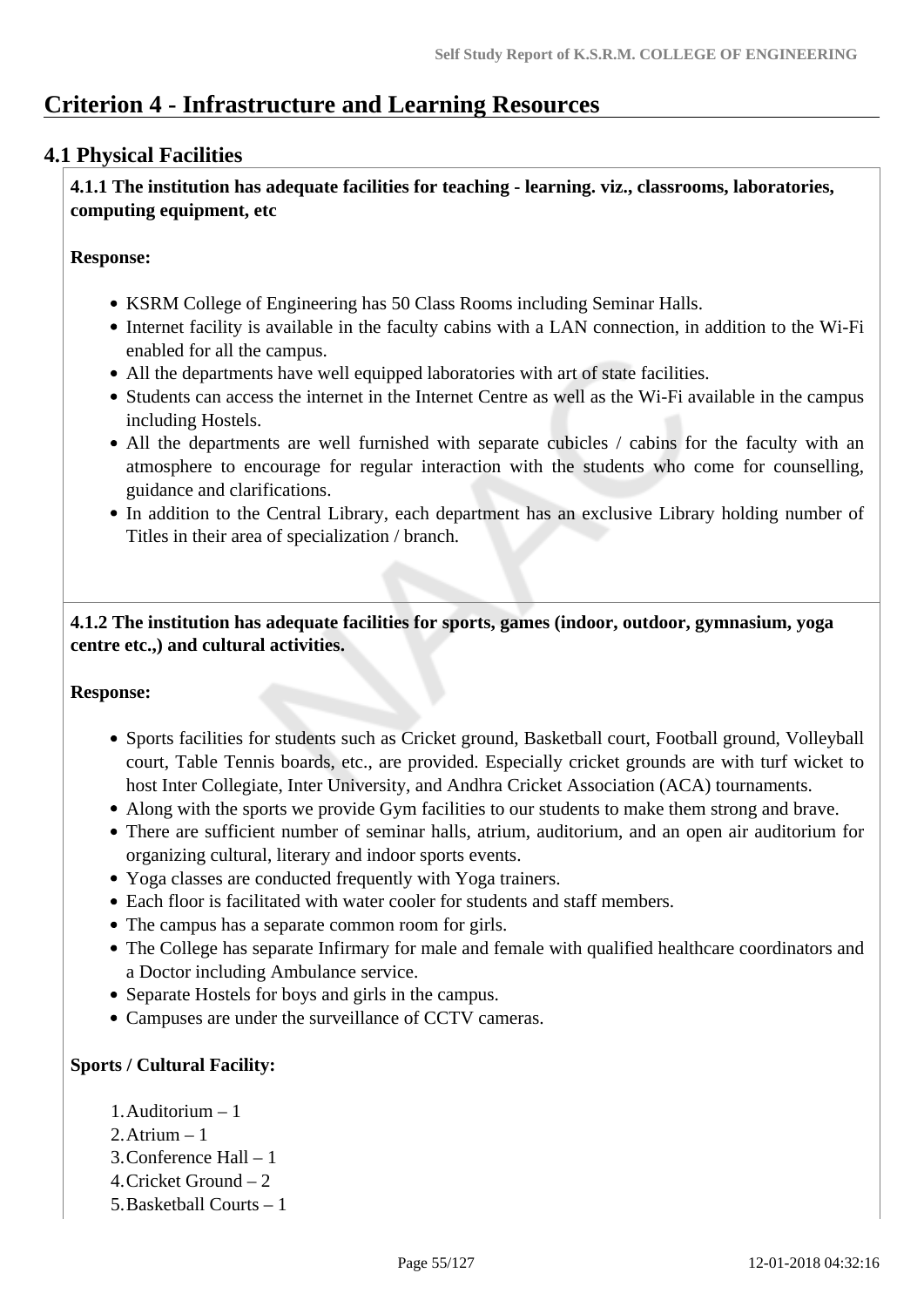- 6.Shuttle Courts 2
- 7.Football Ground 1
- 8.Gymnasium 1
- 9.Volleyball Courts 2
- 10.Kabaddi Courts 2
- 11. Throw ball Court  $-2$

 **4.1.3 Percentage of classrooms and seminar halls with ICT - enabled facilities such as smart class, LMS, etc**

#### **Response:** 30

4.1.3.1 Number of classrooms and seminar halls with ICT facilities

Response: 15

| <b>File Description</b>                                               | <b>Document</b>      |
|-----------------------------------------------------------------------|----------------------|
| Number of classrooms and seminar halls with ICT<br>enabled facilities | <b>View Document</b> |

# **4.1.4 Average percentage of budget allocation, excluding salary for infrastructure augmentation during the last five years.**

**Response:** 16.4

4.1.4.1 Budget allocation for infrastructure augmentation, excluding salary year wise during the last five years (INR in lakhs)

| 2016-17 | 2015-16 | 2014-15 | 2013-14 | 2012-13 |
|---------|---------|---------|---------|---------|
| 100     | ΟU      | 100     | ΟU      | 100     |

| <b>File Description</b>                                                                      | <b>Document</b>      |
|----------------------------------------------------------------------------------------------|----------------------|
| Audited utilization statements                                                               | <b>View Document</b> |
| Details of budget allocation, excluding salary during   View Document<br>the last five years |                      |

# **4.2 Library as a Learning Resource**

#### **4.2.1 Library is automated using Integrated Library Management System (ILMS)**

**Response:**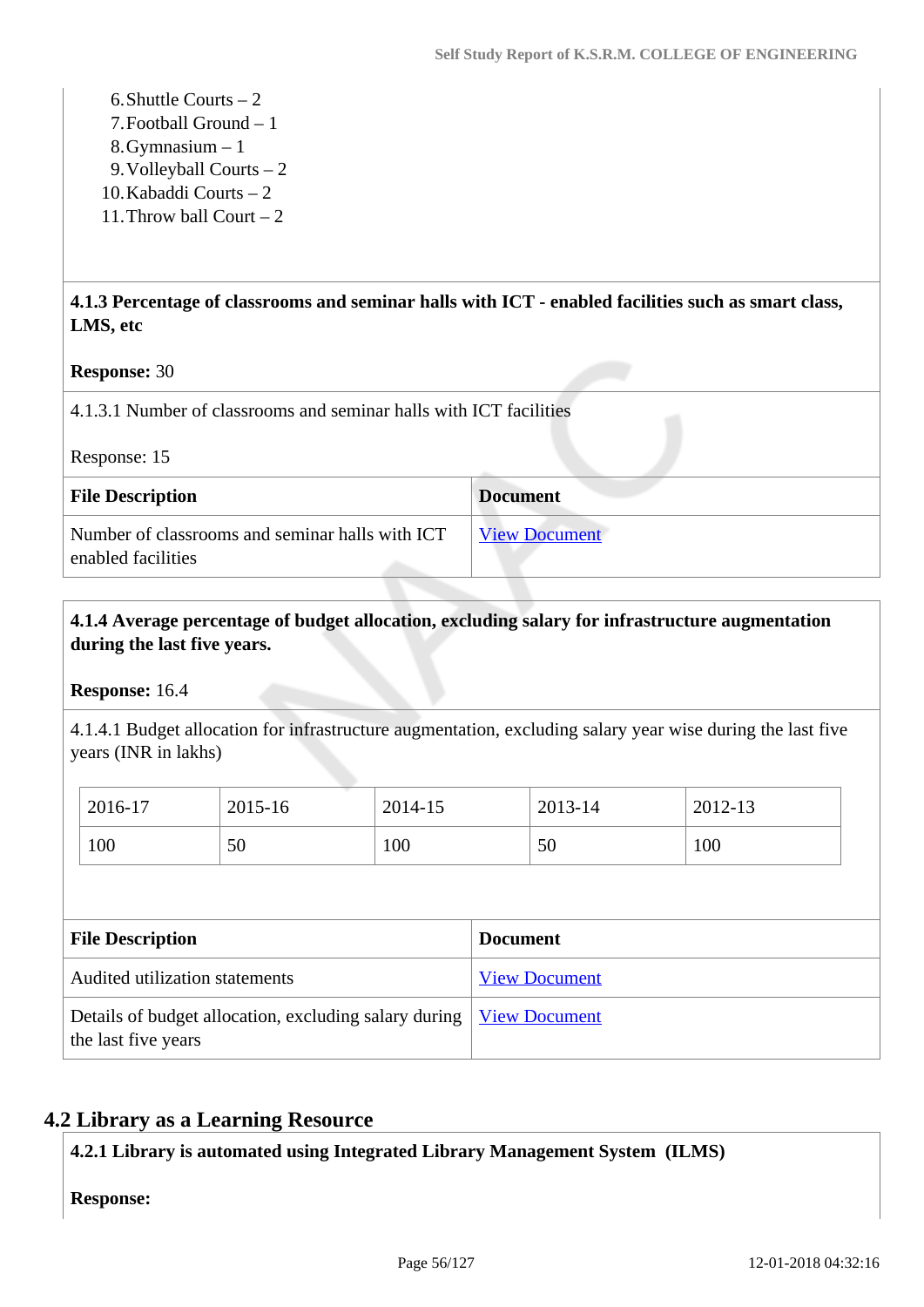| Academic Year | Name of the ILMS Software                                        | Nature of Automation (fully or Version)<br>Partially) |              |
|---------------|------------------------------------------------------------------|-------------------------------------------------------|--------------|
| $ 2012-13 $   | $E-Cap$ (Engineering College Fully<br><b>Automation Package)</b> |                                                       | $E$ -cap 2.0 |
| $ 2013-14 $   | $E-Cap$ (Engineering College Fully<br><b>Automation Package)</b> |                                                       | $E$ -cap 2.0 |
| $ 2014-15 $   | $E-Cap$ (Engineering College Fully<br><b>Automation Package)</b> |                                                       | $E$ -cap 2.0 |
| $ 2015-16 $   | E-Cap (Engineering College Fully<br><b>Automation Package)</b>   |                                                       | $E$ -cap 2.0 |
| $ 2016-17$    | E-Cap (Engineering College Fully<br><b>Automation Package)</b>   |                                                       | $E$ -cap 2.0 |

 **4.2.2 Collection of rare books, manuscripts, special reports or any other knowledge resource for library enrichment**

# **Response:**

| <b>Academic Year</b> | <b>Name of the Book/Manuscript</b>                 | <b>Name of the Publisher</b>                        | Name of the A       |  |
|----------------------|----------------------------------------------------|-----------------------------------------------------|---------------------|--|
| $2012 - 13$          | <b>NEWTON'S PRINCIPLES: National</b><br>Philosophy | Daniel Adoo, 107, Fulton<br><b>Street, New York</b> | Sir                 |  |
|                      |                                                    |                                                     | <b>Issac</b> Newt   |  |
|                      | Gita Samiksha                                      | <b>SV University</b>                                | SV Univers          |  |
|                      | The New Encyclopedia Britannica                    | Encyclopedia Britannica                             |                     |  |
|                      | Mahabharata                                        | Jaico Publishing House                              | Jaico               |  |
|                      | Cuddapah District Samachara Darshini               | Visalandra Book House                               | Visalandra Bool     |  |
|                      | It's Always Possible                               | Sterling Publishers Pvt. Ltd                        | Kiran Bed           |  |
|                      | Sangeetha Vidya Darpanamu                          | Mahalakshmi Book<br>Corporation                     | Aka Subba           |  |
|                      | Cuddapah District Vignana Vihara<br>Darshini       | Vijayawani Publishers                               | Dr. Jannumadi Hanul |  |
| $2013 - 14$          | Sri Vivekananda Sampurna Grandhavali               | Ramakrishna Mattam,<br>Mylapore                     | J Satyanaray        |  |
|                      | National Building Code of India - 1970             | ISA., New Delhi                                     | <b>ISA</b>          |  |
|                      | Summaries of Indian Standards for                  | ISA., New Delhi                                     | <b>ISA</b>          |  |
|                      | <b>Building Materials</b>                          |                                                     |                     |  |
|                      | Super Course for the GRE                           | Goyalsaab                                           | Thomas H. Ma        |  |
|                      | <b>Science of EVERY THING</b>                      | National Geographic,                                | David Pog           |  |
|                      |                                                    | <b>Washington DC</b>                                |                     |  |
| $2014 - 15$          | Funk and Wagnall's New Encyclopedia                | Funk and Wagnall's INC,                             | Leon $L$ Br         |  |
|                      |                                                    |                                                     |                     |  |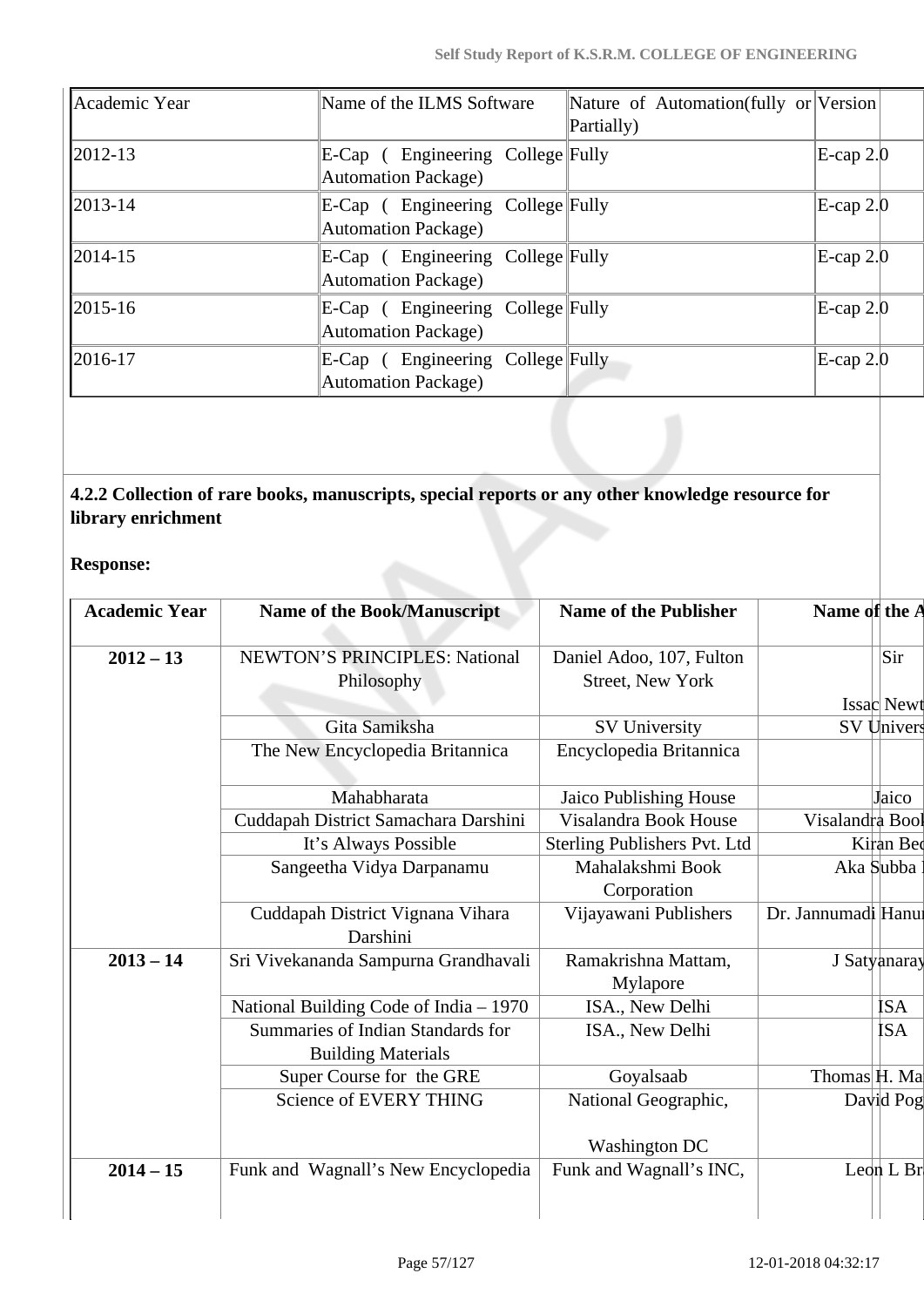|             | $(15 \text{ Volumes})$                                      | New York                         |                   |
|-------------|-------------------------------------------------------------|----------------------------------|-------------------|
|             | Sri Madandra Vachana Rugveda Samhitha<br>$Vol - 1$          | Sri Rama Publishing              | Dr. Dararadhi Rar |
|             | Sri Madandra Vachana Rugveda Samhitha<br>$Vol - 2$          | Sri Rama Publishing              | Dr. Dararadhi Rar |
|             | Sri Madandra Vachana Rugveda Samhitha<br>$Vol-3$            | Sri Rama Publishing              | Dr. Dararadhi Rar |
| $2015 - 16$ | Complete History of the World                               | <b>Harper Collins Publishers</b> | Richard Ov        |
|             | Sri Madandra Vachana Krishna Yajurveda<br>Samhita $Vol - 1$ | EMESCO, Vijayawada               | Dr. Dararadhi Rar |
|             | Sri Madandra Vachana Krishna Yajurveda<br>Samhita $Vol - 2$ | EMESCO, Vijayawada               | Dr. Dararadhi Rar |
|             | Sri Madandra Vachana Sukla Yajurveda<br>Samhita             | EMESCO, Vijayawada               | Dr. Dararadhi Rar |
| $2016 - 17$ | Survey of Indian Industry $-1989$                           | The Hindu                        | The Hind          |
|             | Sri Madandra Vachana Samaveda<br>Samhita                    | EMESCO, Vijayawada               | Dr. Dararadhi Rar |
|             | Sri Madandra Vachana Adarvaveda<br>Samhita $Vol - 1$        | EMESCO, Vijayawada               | Dr. Dararadhi Rar |
|             | Sri Madandra Vachana Adarvaveda<br>Samhita Vol - 2          | EMESCO, Vijayawada               | Dr. Dararadhi Rar |
|             |                                                             |                                  |                   |

#### **4.2.3 Does the institution have the following**

- **1.e-journals**
- **2.e-ShodhSindhu**
- **3.Shodhganga Membership**
- **4.e-books**
- **5.Databases**

**Any 4 of the above**

**Any 3 of the above**

**Any 2 of the above**

**Any 1 of the above**

#### **Response:** Any 3 of the above

| <b>File Description</b>                                                                | <b>Document</b>      |
|----------------------------------------------------------------------------------------|----------------------|
| Details of subscriptions like e-journals, e-<br>ShodhSindhu,Shodhganga Membership etc. | <b>View Document</b> |

**4.2.4 Average annual expenditure for purchase of books and journals during the last five years**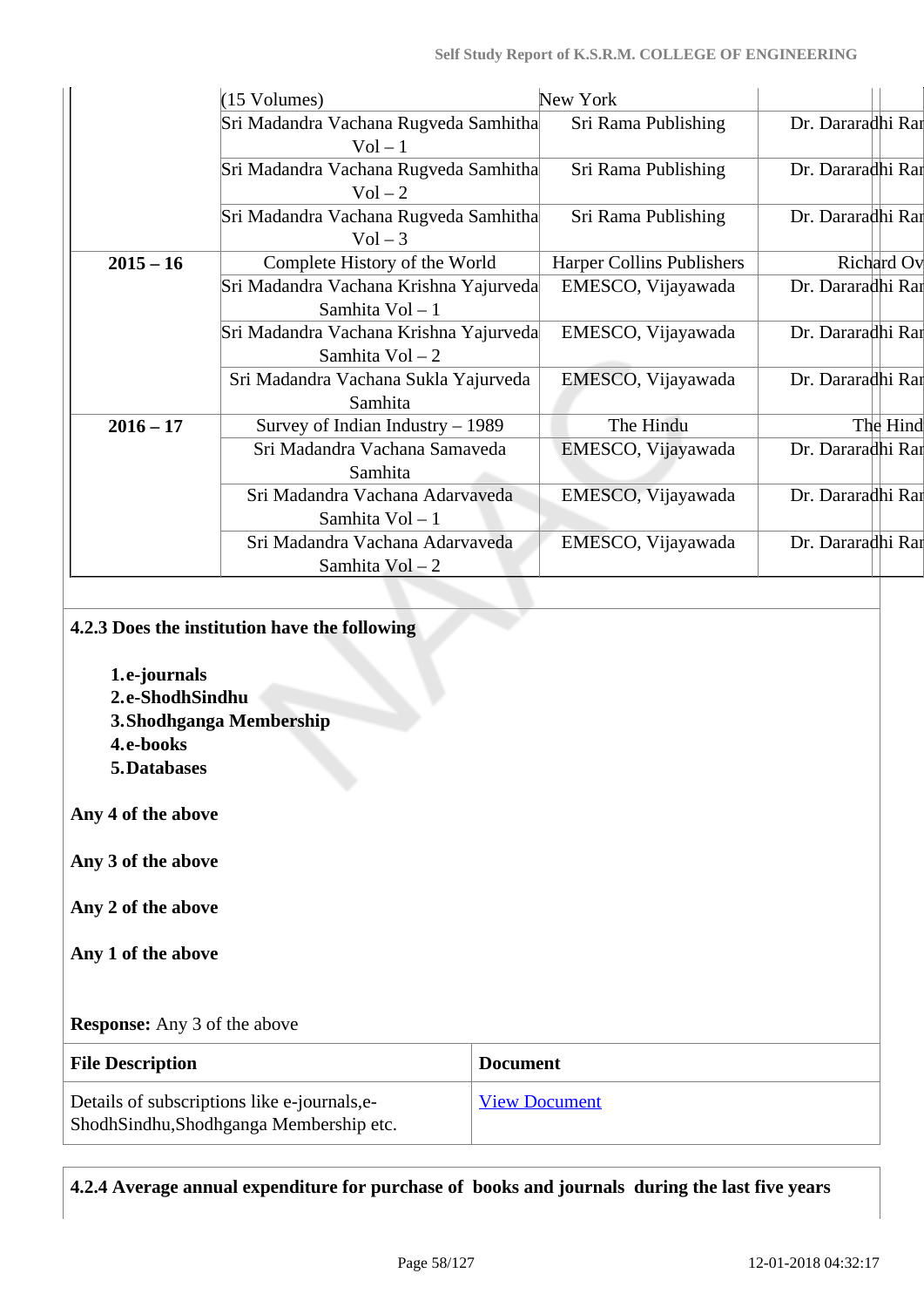# **(INR in lakhs)**

# **Response:** 26.51

4.2.4.1 Annual expenditure for purchase of books and journals year wise during the last five years (INR in lakhs)

| 2016-17 | 2015-16 | 2014-15 | 2013-14 | 2012-13 |
|---------|---------|---------|---------|---------|
| 41.83   | 17.87   | 23.60   | 36.26   | 13.00   |

| <b>File Description</b>                                                                        | <b>Document</b>      |
|------------------------------------------------------------------------------------------------|----------------------|
| Audited statements of accounts                                                                 | <b>View Document</b> |
| Details of annual expenditure for purchase of books<br>and journals during the last five years | <b>View Document</b> |

| 4.2.5 Availability of remote access to e-resources of the library             |                 |  |
|-------------------------------------------------------------------------------|-----------------|--|
| <b>Response:</b> Yes                                                          |                 |  |
| <b>File Description</b>                                                       | <b>Document</b> |  |
| Details of remote access to e-resources of the library   <u>View Document</u> |                 |  |

| 4.2.6 Percentage per day usage of library by teachers and students               |  |  |
|----------------------------------------------------------------------------------|--|--|
| <b>Response: 25.52</b>                                                           |  |  |
| 4.2.6.1 Number of teachers and students using library per day over last one year |  |  |
| Response: 761                                                                    |  |  |
| <b>File Description</b><br><b>Document</b>                                       |  |  |
| Any additional information<br><b>View Document</b>                               |  |  |
| Details of library usage by teachers and students<br><b>View Document</b>        |  |  |

#### **4.3 IT Infrastructure**

# **4.3.1 Institution frequently updates its IT facilities including Wi-Fi**

# **Response:**

The K.S.R.M. College of Engineering has well equipped computer labs to cater the needs of students and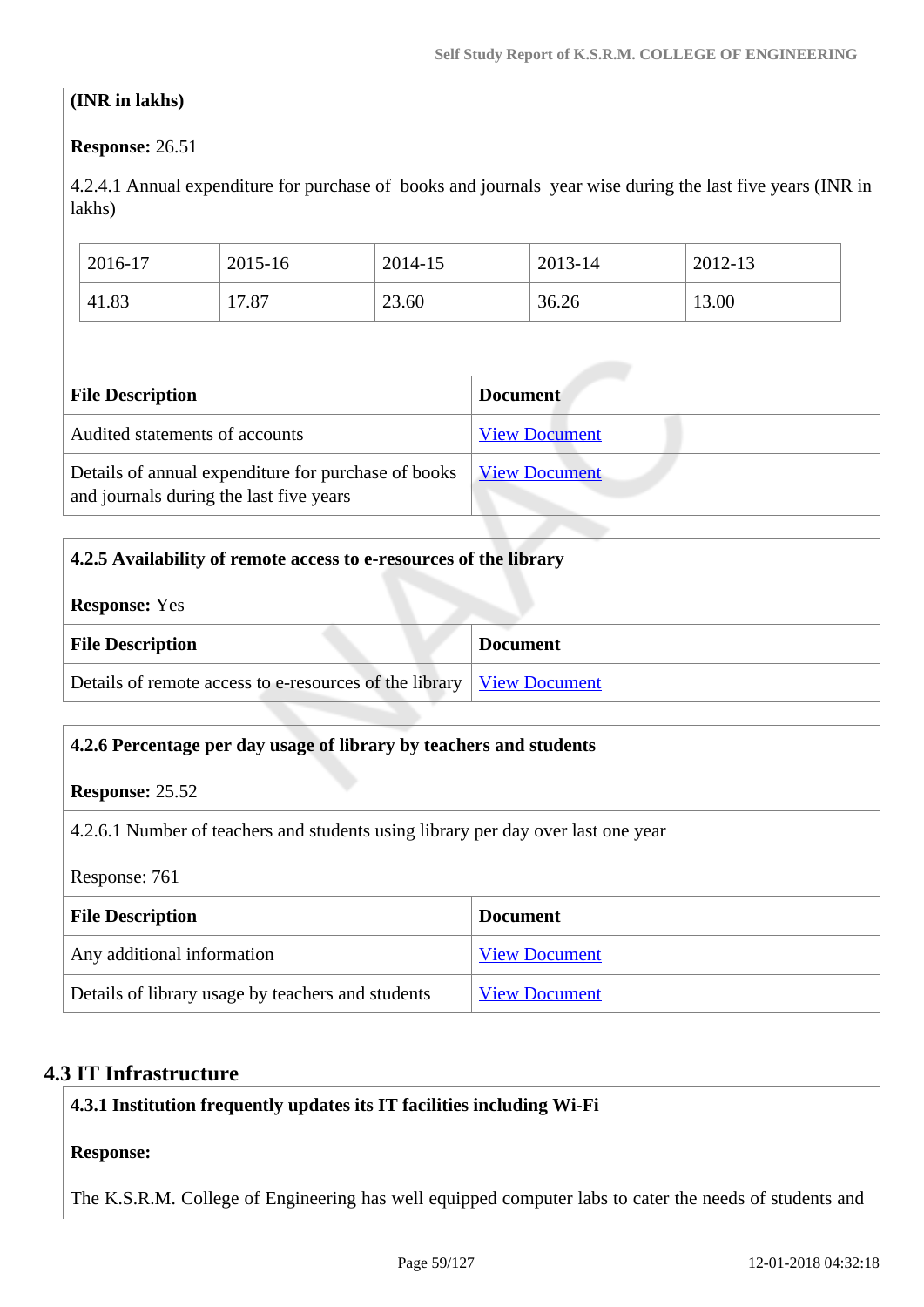faculty. Every year the College procures the latest version systems and currently there were a total of 791 computers in different computer labs in the College.

K.S.R.M. College of Engineering has dedicated Internet Leased line connected to all the terminals throughout the Campus. Every year bandwidth is gradually increasing and presently bandwidth is 64 Mbps. Students and faculty are free to access internet. This helps the students to prepare papers on the latest technologies to be presented in various symposiums and seminars. Interested students who are willing to go abroad for further studies can take up tests such as GRE and TOEFL, take up an online mock test and also browse through the websites of various universities and centers of higher education around the world. The access speed enables the Students and Staff to download and upload files at a fast rate.

The college also has Wi-Fi internet facility with Reliance high speed internet connection to allow the students to access the internet no-matter wherever they are. The coverage is not just limited to the classrooms, but also extends to all hostels within the campus premises.

# **4.3.2 Student - Computer ratio Response:** 3.38 **File Description Document** Student - Computer ratio [View Document](https://assessmentonline.naac.gov.in/storage/app/hei/SSR/100585/4.3.2_1513844520_564.xls)

| 4.3.3 Available bandwidth of internet connection in the Institution (Lease line) |                      |
|----------------------------------------------------------------------------------|----------------------|
| $<$ 5 MBPS                                                                       |                      |
|                                                                                  |                      |
| <b>5 MBPS - 20 MBPS</b>                                                          |                      |
|                                                                                  |                      |
| <b>20 MBPS - 35 MBPS</b>                                                         |                      |
|                                                                                  |                      |
| <b>35 MBPS - 50 MBPS</b>                                                         |                      |
|                                                                                  |                      |
|                                                                                  |                      |
|                                                                                  |                      |
| <b>Response: ?50 MBPS</b>                                                        |                      |
| <b>File Description</b>                                                          | <b>Document</b>      |
|                                                                                  |                      |
| Details of available bandwidth of internet                                       | <b>View Document</b> |
| connection in the Institution                                                    |                      |
|                                                                                  |                      |

# **4.3.4 Facilities for e-content development such as Media Centre, Recording facility, Lecture Capturing System (LCS)**

**Response:** Yes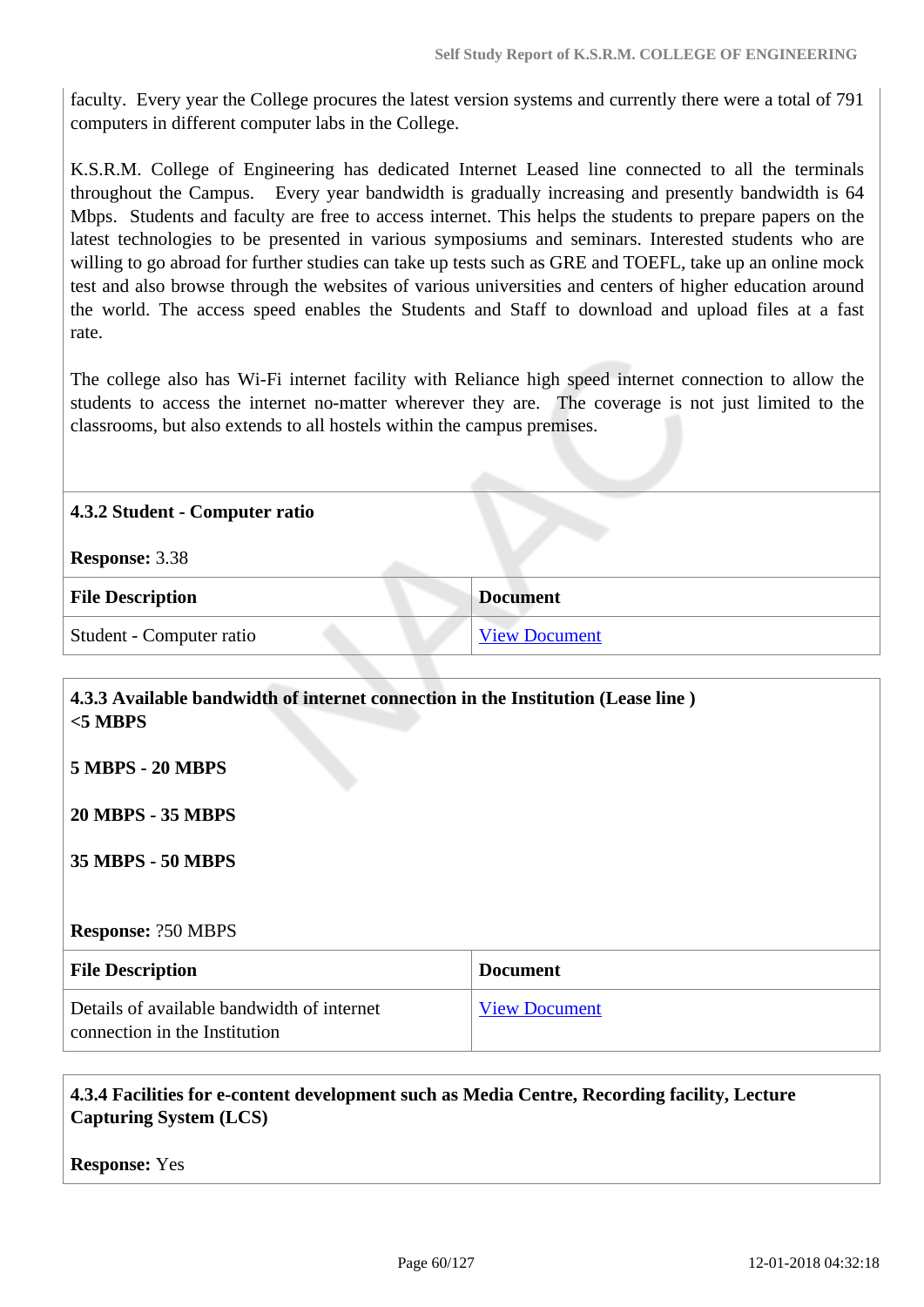| <b>File Description</b>                                                               | <b>Document</b>      |
|---------------------------------------------------------------------------------------|----------------------|
| Facilities for e-content development such as Media<br>Centre, Recording facility, LCS | <b>View Document</b> |

# **4.4 Maintenance of Campus Infrastructure**

 **4.4.1 Average Expenditure incurred on maintenance of physical facilities and academic support facilities excluding salary component, as a percentage during the last five years**

**Response:** 14.44

4.4.1.1 Expenditure incurred on maintenance of physical facilities and academic support facilities excluding salary component year wise during the last five years (INR in lakhs)

| 2016-17 | 2015-16 | 2014-15 | 2013-14 | 2012-13 |
|---------|---------|---------|---------|---------|
| 41.     | 74.9    | 91.05   | 95.1    | 65.9    |

| <b>File Description</b>                                                                         | <b>Document</b>      |
|-------------------------------------------------------------------------------------------------|----------------------|
| Details about assigned budget and expenditure on<br>physical facilities and academic facilities | <b>View Document</b> |
| Audited statements of accounts.                                                                 | <b>View Document</b> |

# **4.4.2 There are established systems and procedures for maintaining and utilizing physical, academic and support facilities - laboratory, library, sports complex, computers, classrooms etc.**

**Response:** 

The physical facilities including Laboratories, Library, Classrooms and Computers etc. are made available for the students those who are admitted in the college. The classroom boards and furniture facilities are utilized regularly by the students but sometime it is also made available for the other governmental and the non-governmental organizations for conducting the exams like APPSC, EAMCET etc. The maintenance and cleaning of the classrooms and the laboratories are done with the efforts of the non-teaching staff and in major cases the college goes for the maintenance contract to local experts. The college garden is maintained by the gardener appointed by the institute.

The college has adequate number of computers with internet connections and the utility software's distributed in different locales like office, laboratories, library, departments etc. All the stakeholders have equal opportunity to use those facilities as per the rules and the policies of the institution. The central computer laboratory connected in LAN is open for the students as time permits them, the office computers which are also connected through the LAN is consisting of the office software making work easier and systematic are restricted their use only to the appointed office staff. The library is also provided LAN facility for the computers and they are loaded with the library software. The staff can make use of the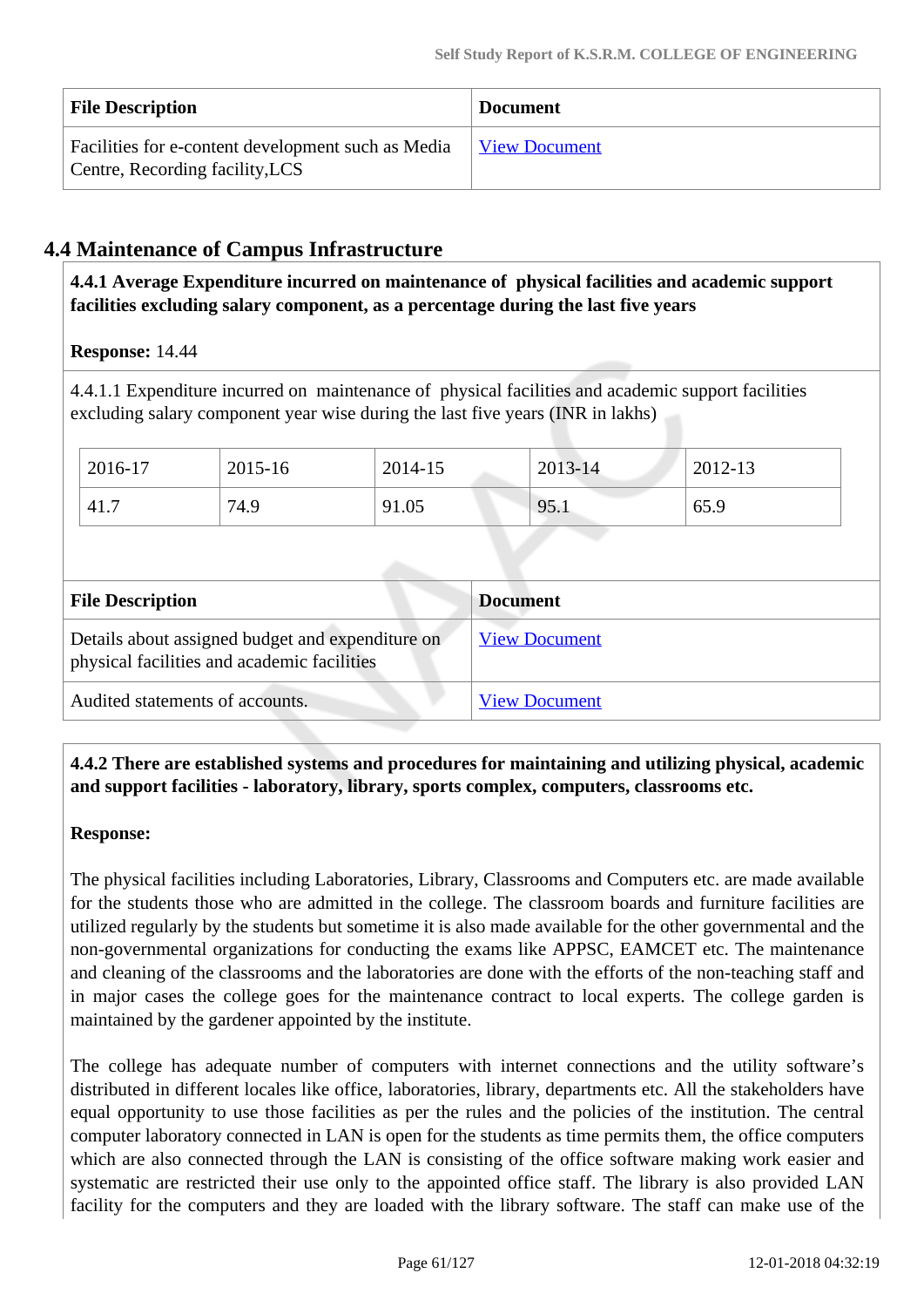computer systems with internet at their seating places. The ICT Smart Class Rooms and the related systems are maintained with AMC of the corresponding service provider. The college website has maintained regularly by Data acquisition &Maintenance committee. The maintenance of UPS and the Generator is regularly done by AMC of the corresponding service Provider.

The Central Library has developed an excellent collection of books, journals and non-book material in science, engineering, technology, humanities, social sciences and management. It maintains separate collection of Reference Books, Bound volumes of journals, Technical Reports, Theses. The library is using OPAC (Online Public Access Catalogue), wherein the users can search the Library Online Catalogue by Author's name, title, subject, and keywords available on the campus LAN. A separate wing is provided for competitive exam books. Our Central Library is so spacious that it can accommodate 300 users at a time. Our Central Library is fully automated and the data base managed by Engineering College Automation Package (E-CAP) software.

The total collection of library stands as follows:

- Current Awareness Service/(SDI) Service
- Inter Library Loan (ILL)
- Reference Service
- News Paper Clipping Service
- Internet Access
- $\bullet$  OPAC
- Audio-Video Viewing

#### **Service**

- 10 terminals are available for the users to browse the internet through 64 Mbps Broadband connectivity.
- Best Library user Awards for Students /Faculty
- Overnight Issues
- Lending of Periodicals
- User Education Program
- Resource Sharing through Intranet using Digital Library Open Source Software
- Conducting various Programs to students/Faculty /Librarian /Society
- Books / Periodicals E-Recommendation Forms for Students and Faculty
- Fully Automated Library Services
- Barcode AutoLib
- Multimedia Enabled Digital Library
- Access to E-Journals
- NPTEL/Spoken Tutorials /British Council Video Lectures and web Content
- IEEE Online
- E-course Material of Faculty
- Scanning /Writing /Printouts of Documents
- E-News Clippings
- Paper clipping services
- Conducting books exhibition
- Job opportunities display
- Project Reports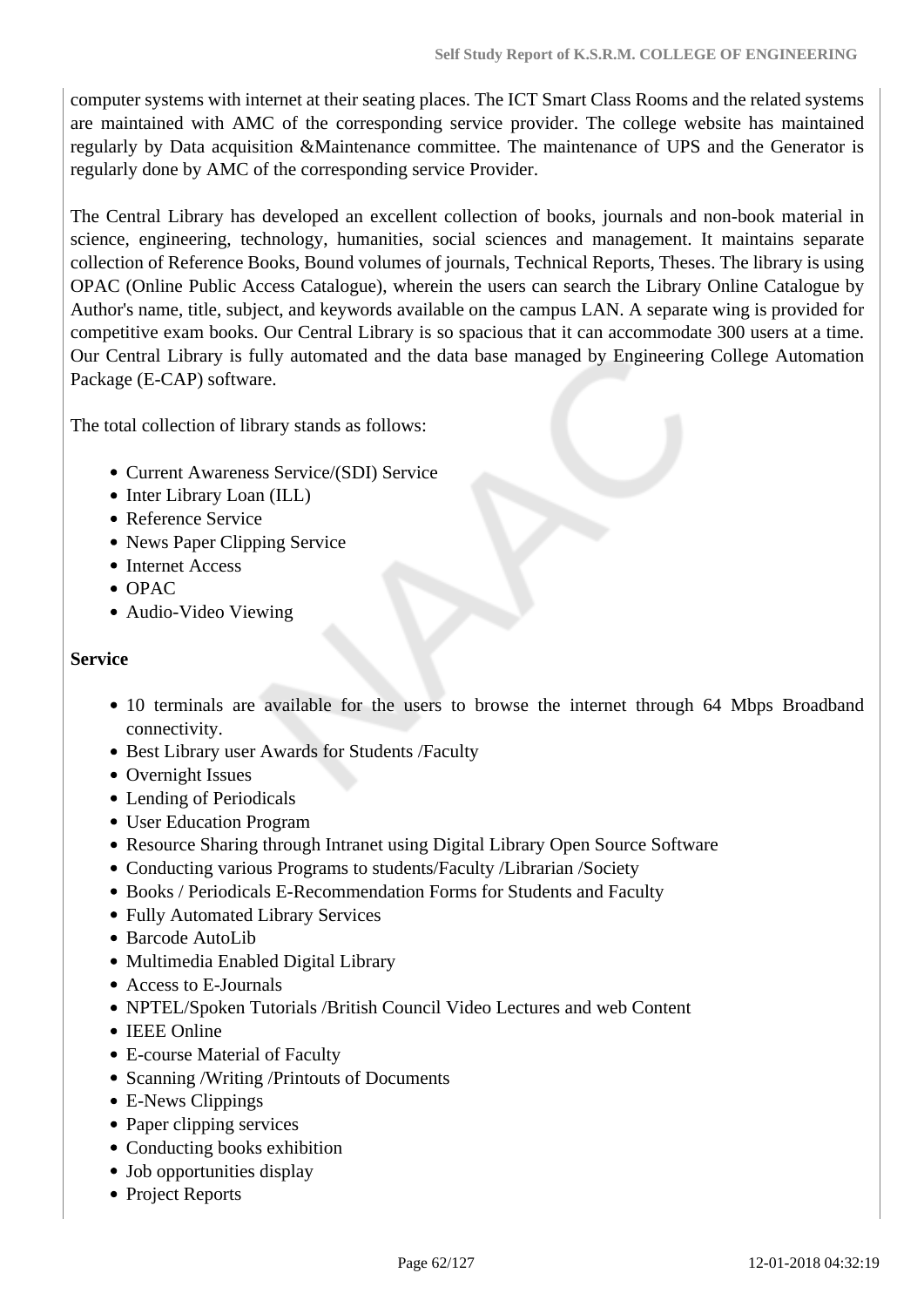• DELNET (Inter Library Loan)

#### **Sports & Games**

The institute recognizes the importance of sportsman spirit and team effort for students. This can be learned in congenial environment through sports and games. For this the Campus has adequate sports facilities and state-of-the-art infrastructure. A number of inter and intra college sports events are organized throughout the year to enable the students to develop a spirit of healthy competition and team effort. The Campus has adequate sports infrastructure e.g. Cricket, Basketball, Volleyball, Football, Badminton, Shuttle, Table Tennis, Chess and several other indoor and outdoor games. Along with the sports we provide Gym facilities to our students to make them strong and brave.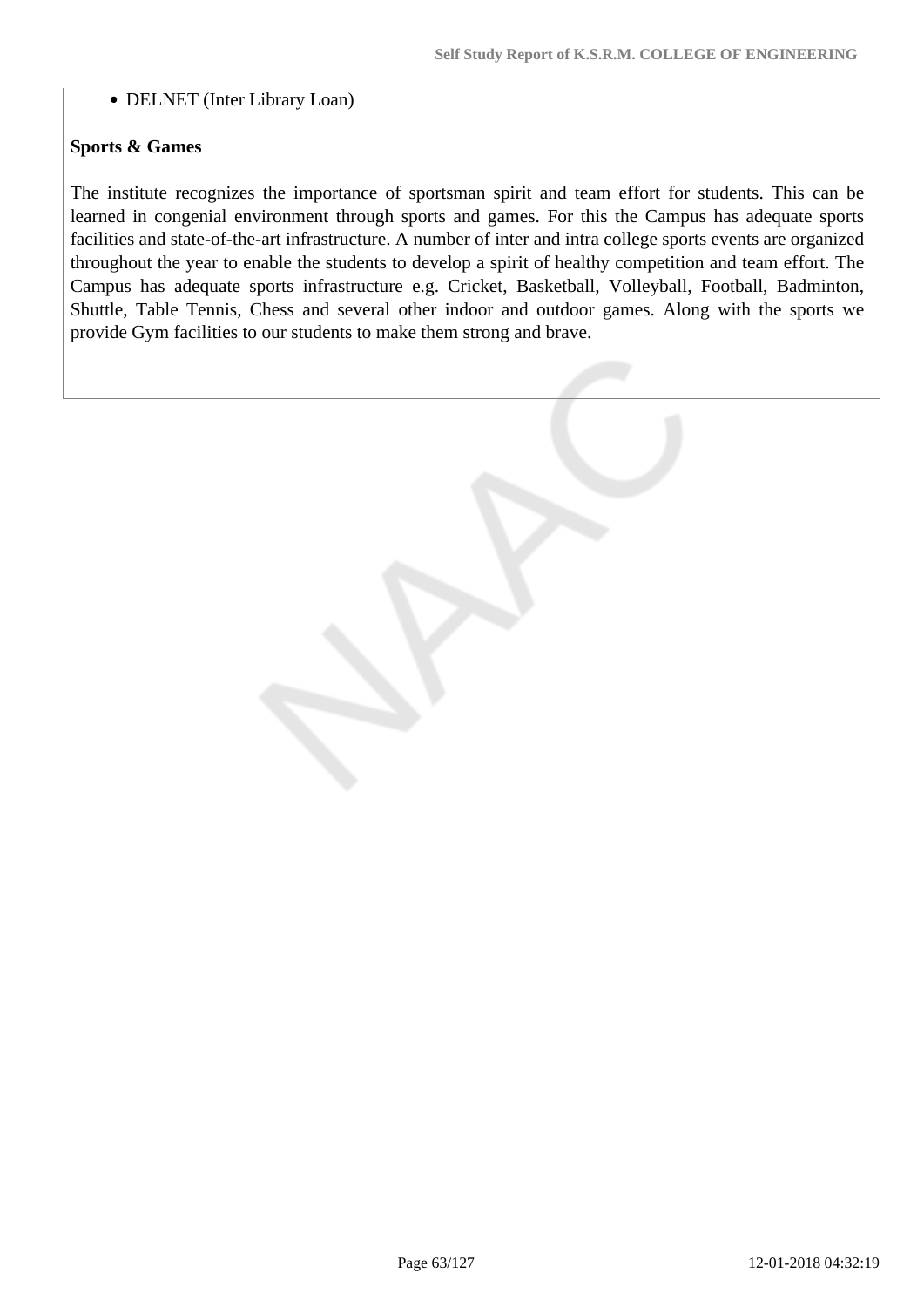# **Criterion 5 - Student Support and Progression**

# **5.1 Student Support**

# **5.1.1 Average percentage of students benefited by scholarships and freeships provided by the Government during the last five years**

# **Response:** 81.13

5.1.1.1 Number of students benefited by scholarships and freeships provided by the Government year wise during the last five years

| 2016-17 | 2015-16 | 2014-15 | 2013-14 | 2012-13 |
|---------|---------|---------|---------|---------|
| 2228    | 2309    | 2237    | 2230    | 2266    |

| <b>File Description</b>                                                                                                            | <b>Document</b>      |
|------------------------------------------------------------------------------------------------------------------------------------|----------------------|
| upload self attested letter with the list of students<br>sanctioned scholarships                                                   | <b>View Document</b> |
| Average percentage of students benefited by<br>scholarships and freeships provided by the<br>Government during the last five years | <b>View Document</b> |

# **5.1.2 Average percentage of students benefited by scholarships, freeships, etc. provided by the institution besides government schemes during the last five years**

**Response:** 5.91

5.1.2.1 Total number of students benefited by scholarships, freeships, etc provided by the institution besides government schemes year wise during the last five years

| 2016-17 | 2015-16          | 2014-15 | 2013-14 | 2012-13 |
|---------|------------------|---------|---------|---------|
| 182     | 150 <sub>1</sub> | 170     | 170     | 150     |

| <b>File Description</b>                                                                                      | <b>Document</b>      |
|--------------------------------------------------------------------------------------------------------------|----------------------|
| Number of students benefited by scholarships and<br>free ships besides government schemes in last 5<br>years | <b>View Document</b> |

**5.1.3 Number of capability enhancement and development schemes –**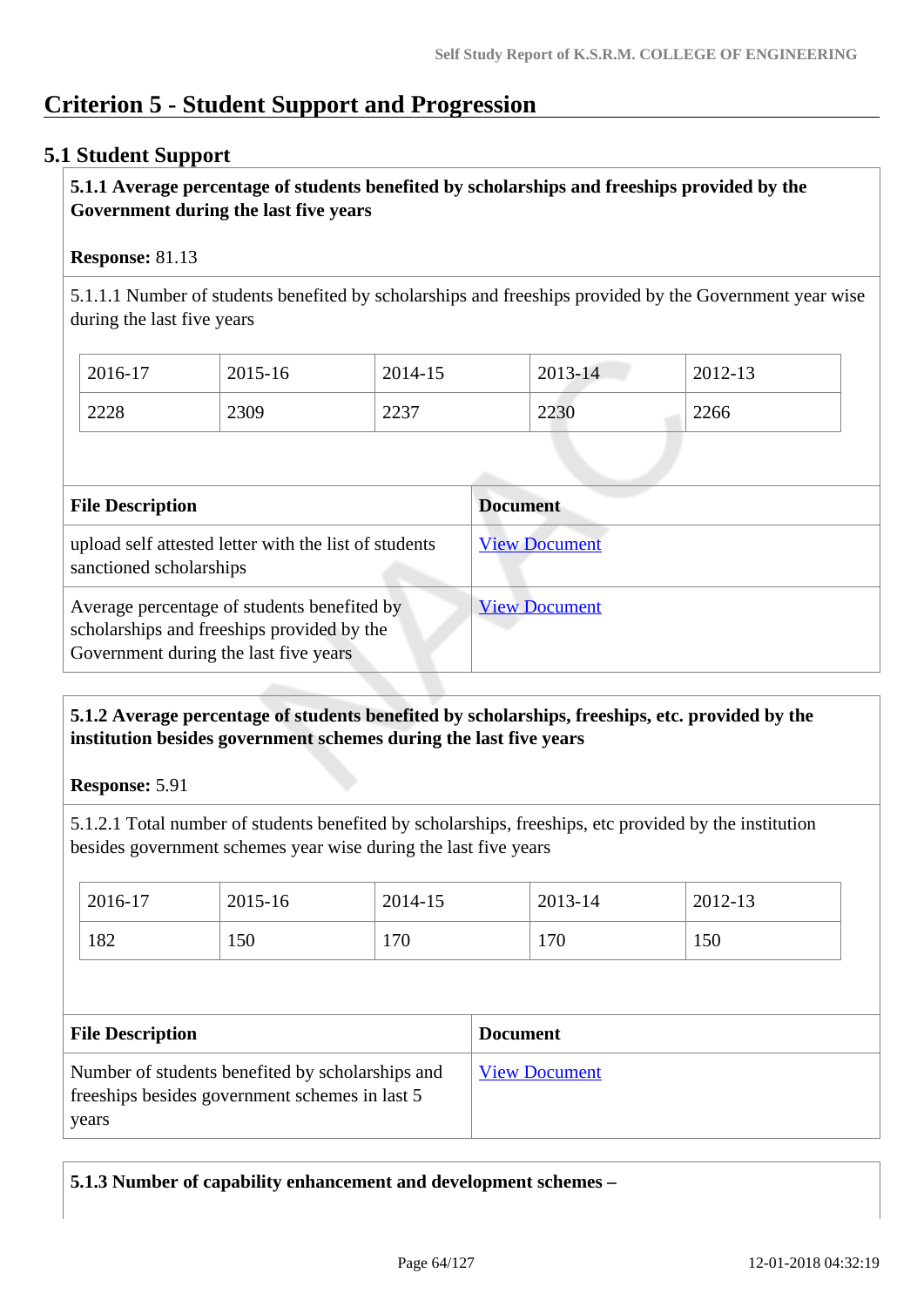| 1. Guidance for competitive examinations<br><b>2. Career Counselling</b><br>3. Soft skill development<br><b>4. Remedial coaching</b><br>5. Language lab<br><b>6. Bridge courses</b><br>7. Yoga and Meditation<br><b>8. Personal Counselling</b> |                      |
|-------------------------------------------------------------------------------------------------------------------------------------------------------------------------------------------------------------------------------------------------|----------------------|
| 7 or more of the above                                                                                                                                                                                                                          |                      |
| Any 6 of the above                                                                                                                                                                                                                              |                      |
| Any 5 of the above                                                                                                                                                                                                                              |                      |
| Any 4 of the above                                                                                                                                                                                                                              |                      |
| <b>Response:</b> 7 or more of the above                                                                                                                                                                                                         |                      |
| <b>File Description</b>                                                                                                                                                                                                                         | <b>Document</b>      |
| Details of capability enhancement and development<br>schemes                                                                                                                                                                                    | <b>View Document</b> |

#### **5.1.4 Average percentage of students benefited by guidance for competitive examinations and career counselling offered by the institution during the last five years**

**Response:** 100

5.1.4.1 Number of students benefited by guidance for competitive examinations and career counselling offered by the institution year wise during the last five years

| $2016-17$ | 2015-16 | 2014-15 | 2013-14 | 2012-13 |
|-----------|---------|---------|---------|---------|
| 2704      | 2870    | 2999    | 2822    | 2541    |

| <b>File Description</b>                                                                                                       | <b>Document</b>      |
|-------------------------------------------------------------------------------------------------------------------------------|----------------------|
| Number of students benefited by guidance for<br>competitive examinations and career counselling<br>during the last five years | <b>View Document</b> |

 **5.1.5 Average percentage of students benefitted by Vocational Education and Training (VET) during the last five years**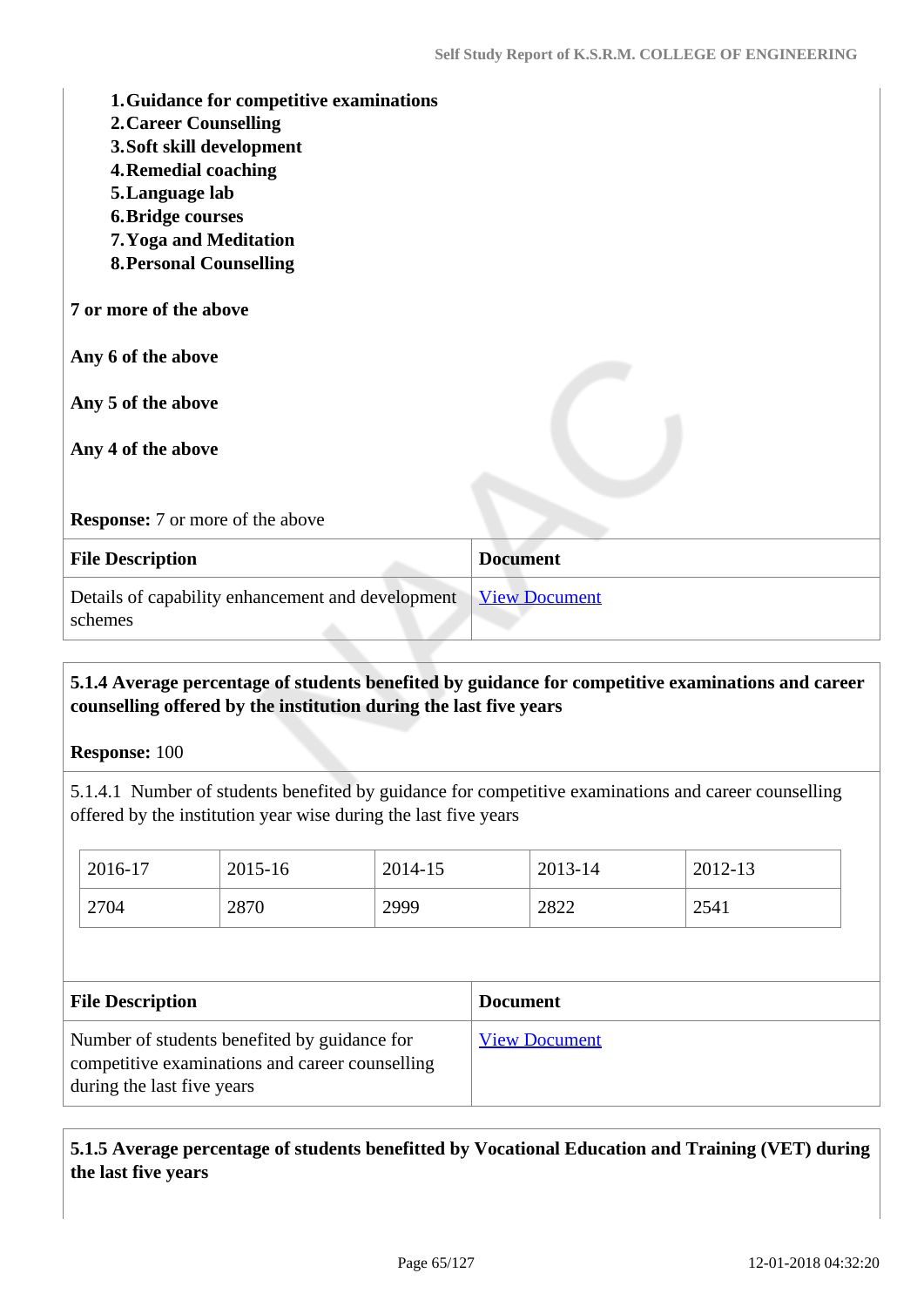# **Response:** 0.93

|                         | 5.1.5.1 Number of students attending VET year wise during the last five years  |         |                 |                      |         |
|-------------------------|--------------------------------------------------------------------------------|---------|-----------------|----------------------|---------|
| 2016-17                 | $2015 - 16$                                                                    | 2014-15 |                 | 2013-14              | 2012-13 |
| 21                      | 23<br>20                                                                       |         |                 | 27                   | 37      |
|                         |                                                                                |         |                 |                      |         |
| <b>File Description</b> |                                                                                |         | <b>Document</b> |                      |         |
|                         | Details of of students benefited by Vocational<br>Education and Training (VET) |         |                 | <b>View Document</b> |         |

# **5.1.6 The institution has a transparent mechanism for timely redressal of student grievances including sexual harassment and ragging cases**

| <b>Response: Yes</b>                                                                                                               |                      |  |
|------------------------------------------------------------------------------------------------------------------------------------|----------------------|--|
| <b>File Description</b>                                                                                                            | <b>Document</b>      |  |
| Details of student grievances including sexual<br>harassment and ragging cases                                                     | <b>View Document</b> |  |
| Minutes of the meetings of student redressal<br>committee, prevention of sexual harassment<br>committee and Anti Ragging committee | <b>View Document</b> |  |

# **5.2 Student Progression**

|                         | 5.2.1 Average percentage of placement of outgoing students during the last five years |         |                 |                      |         |  |
|-------------------------|---------------------------------------------------------------------------------------|---------|-----------------|----------------------|---------|--|
| <b>Response: 36.83</b>  |                                                                                       |         |                 |                      |         |  |
|                         | 5.2.1.1 Number of outgoing students placed year wise during the last five years       |         |                 |                      |         |  |
| 2016-17                 | $2015 - 16$                                                                           | 2014-15 |                 | 2013-14              | 2012-13 |  |
| 294                     | 340                                                                                   | 211     |                 | 196                  | 196     |  |
|                         |                                                                                       |         |                 |                      |         |  |
| <b>File Description</b> |                                                                                       |         | <b>Document</b> |                      |         |  |
| years                   | Details of student placement during the last five                                     |         |                 | <b>View Document</b> |         |  |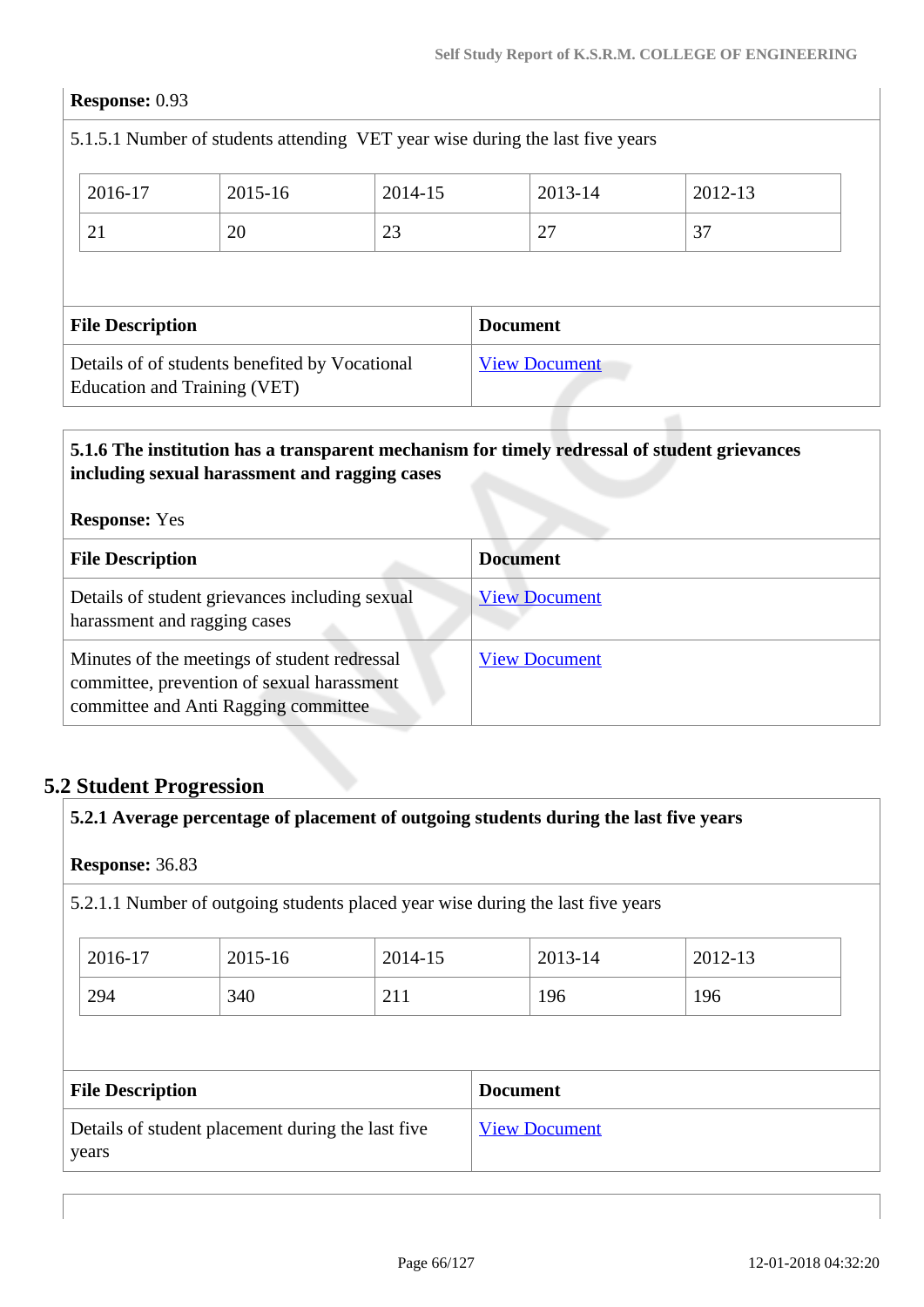## **5.2.2 Percentage of student progression to higher education (previous graduating batch)**

#### **Response:** 21.59

| 5.2.2.1 Number of outgoing students progressing to higher education |                      |
|---------------------------------------------------------------------|----------------------|
| Response: 152                                                       |                      |
| <b>File Description</b>                                             | <b>Document</b>      |
| Details of student progression to higher education                  | <b>View Document</b> |

# **5.2.3 Average percentage of students qualifying in state/ national/ international level examinations during the last five years (eg: NET/SLET/GATE/GMAT/CAT, GRE/TOFEL/Civil Services/State government examinations)**

**Response:** 16.25

5.2.3.1 Number of students qualifying in state/ national/ international level examinations (eg: NET/SLET/GATE/GMAT/CAT, GRE/TOFEL/Civil Services/State government examinations) year wise during the last five years

| 2016-17          | 2015-16 | 2014-15     | 2013-14       | 2012-13 |
|------------------|---------|-------------|---------------|---------|
| $\bigcap$<br>، ب | JI      | $\sim$<br>" | $\sim$<br>ے ر | 30      |

5.2.3.2 Number of students appearing in state/ national/ international level examinations (eg: NET/SLET/GATE/GMAT/CAT, GRE/TOFEL/Civil Services/State government examinations) year wise during the last five years

| 2016-17 | 2015-16 | 2014-15 | 2013-14 | 2012-13 |
|---------|---------|---------|---------|---------|
| 240     | 240     | 200     | 220     | 190     |

| <b>File Description</b>                                                                                            | <b>Document</b>      |
|--------------------------------------------------------------------------------------------------------------------|----------------------|
| Number of students qualifying in state/national/<br>international level examinations during the last five<br>years | <b>View Document</b> |

# **5.3 Student Participation and Activities**

 **5.3.1 Number of awards/medals for outstanding performance in sports/cultural activities at national/international level (award for a team event should be counted as one) during the last five**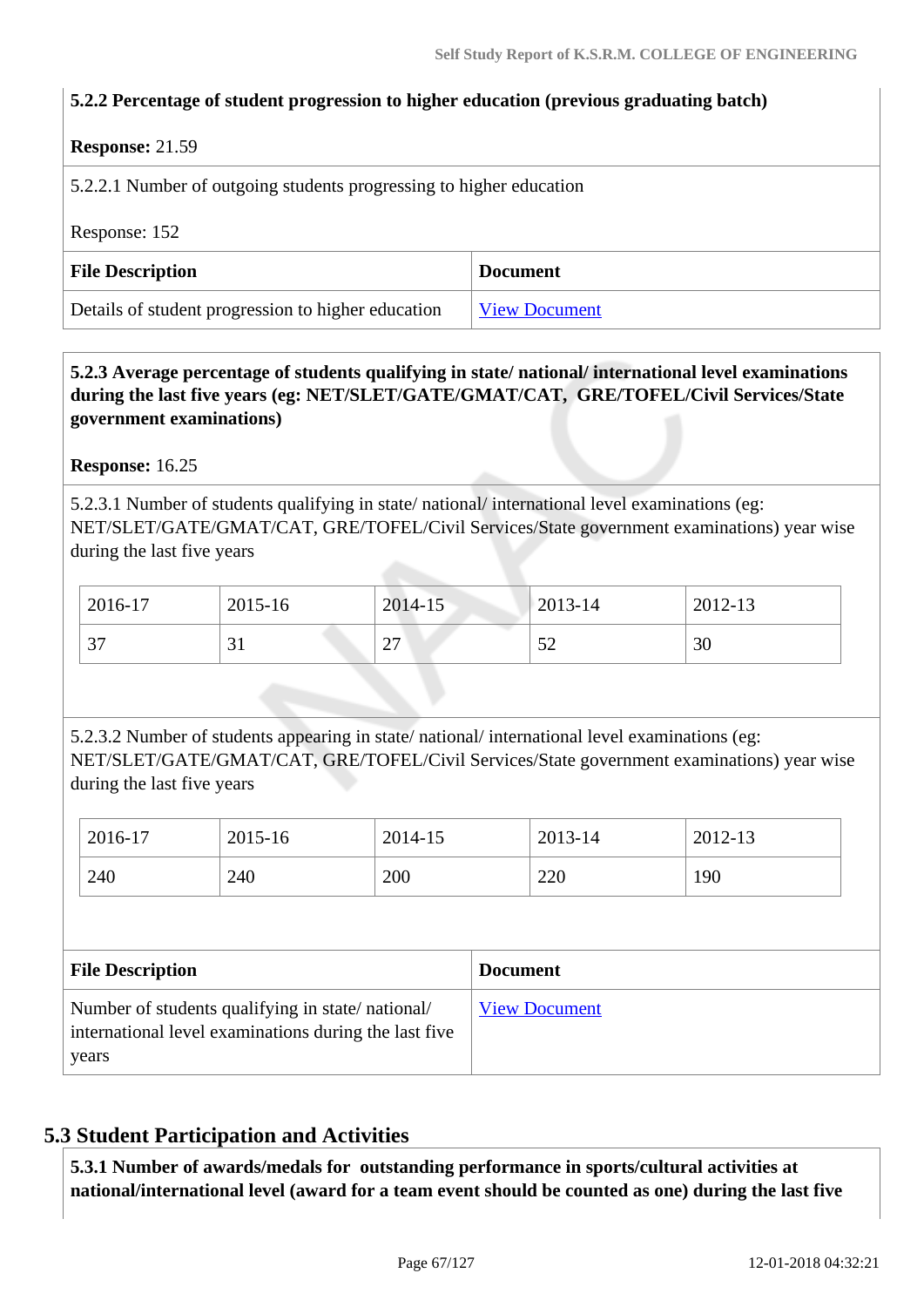## **years**

# **Response:** 0

5.3.1.1 Number of awards/medals for outstanding performance in sports/cultural activities at national/international level (award for a team event should be counted as one) year wise during the last five years

| 2016-17 | 2015-16 | 2014-15 | 2013-14 | 2012-13 |
|---------|---------|---------|---------|---------|
| ◡       | ◡       |         | ◡       | v       |

| <b>File Description</b>                                                                                                                            | <b>Document</b>      |
|----------------------------------------------------------------------------------------------------------------------------------------------------|----------------------|
| Number of awards/medals for outstanding<br>performance in sports/cultural activities at<br>national/international level during the last five years | <b>View Document</b> |

# **5.3.2 Presence of an active Student Council & representation of students on academic & administrative bodies/committees of the institution**

#### **Response:**

The Class Representative (CR) holds an important position in the structure of student council. Each class representative elected by students / nominated by the teacher from the same class. He / She represents the interests and feelings of the class in academic matters to the class teacher for decision making.

The CRs take the leading role in all the day to day activities in the class. Any matter related to academics and administrations are referred by the CRs to appropriate authority as and when it becomes necessary. The CRs are also the members of the training and placement cell of the institute.

The functions of Class Representative:

- 1.Attends all student class representative meetings.
- 2.Brings the ideas, interests, and concerns of his/her classmates to the meetings.
- 3.Reports back to the class regarding what was decided at a meeting
- 4.Serves on committees.
- 5.Encourages other students to get involved in student activities.
- 6.Provides volunteer service during select events.

The institute has an active students club, which has its own student executive body which functions or operates under the guidance of faculty members as faculty advisor and club mentor. The student club is responsible for conducting cultural activities, co-curricular activities, extra-curricular activities, technical quizzes, project exhibitions, technical student seminars, debates and GATE mock tests.

The student coordinator and assistant student coordinator are members of the disciplinary committee and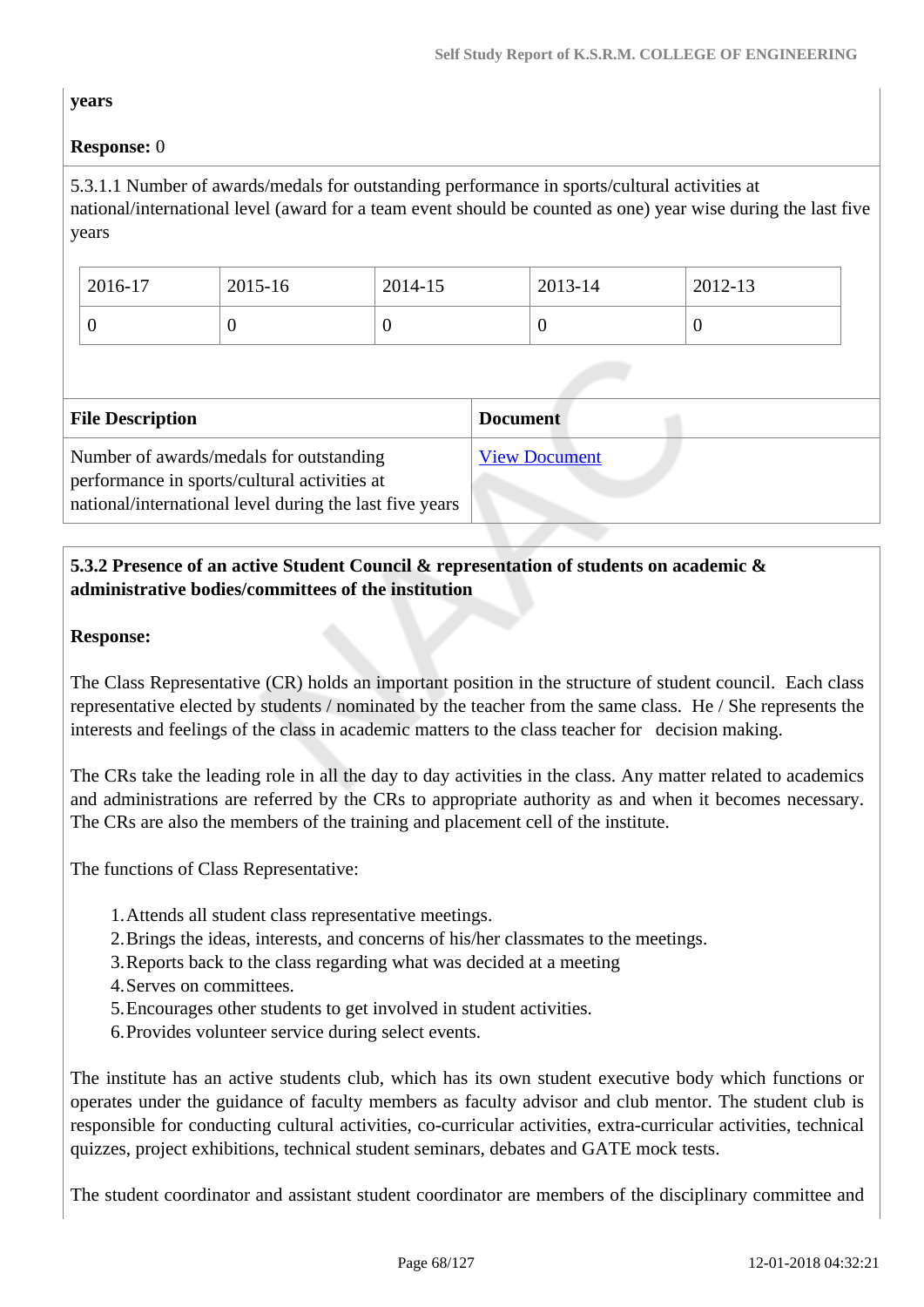the core committee of the Institution. Thus, they, on behalf of the whole student community take part in the decision making.

# **5.3.3 Average number of sports and cultural activities / competitions organised at the institution level per year**

#### **Response:** 2.4

5.3.3.1 Number of sports and cultural activities / competitions organised at the institution level year wise during the last five years

| 2016-17  | 2015-16 | 2014-15 | 2013-14 | 2012-13 |
|----------|---------|---------|---------|---------|
| <b>~</b> |         | ∽       | ⌒<br>∼  | ∼       |

| <b>File Description</b>                                                       | <b>Document</b>      |
|-------------------------------------------------------------------------------|----------------------|
| Number of sports and cultural activities /<br>competitions organised per year | <b>View Document</b> |

# **5.4 Alumni Engagement**

 **5.4.1 The Alumni Association/Chapters (registered and functional) contributes significantly to the development of the institution through financial and non financial means during the last five years**

**Response:** 

- Alumni of 1986-1990 batch donated Rs 50000/- in the year 2013 for the purpose of developing the laboratories.
- Alumni of 1999-2003 batch contributed Rs 100000/- in the year 2014 for the purpose of developing the library and placements for students.
- Alumni of 1990-1994 batch contributed Rs 180000/- in the year 2015 for the purpose of developing the infrastructure facilities.
- Alumni of KSRMCE (1985-89 batch) have formed an association "KSRMCE Friends Association" few years ago with an intent to give back to society. Some of the activities of the association

1. Financially helped few poor students.

- 2. Built a kitchen and dining facilities for tribal girls school at Araku, Vizag.
- 3. Donated a room for mentally challenged school "Anurag foundation" at

Hyderabad, etc,.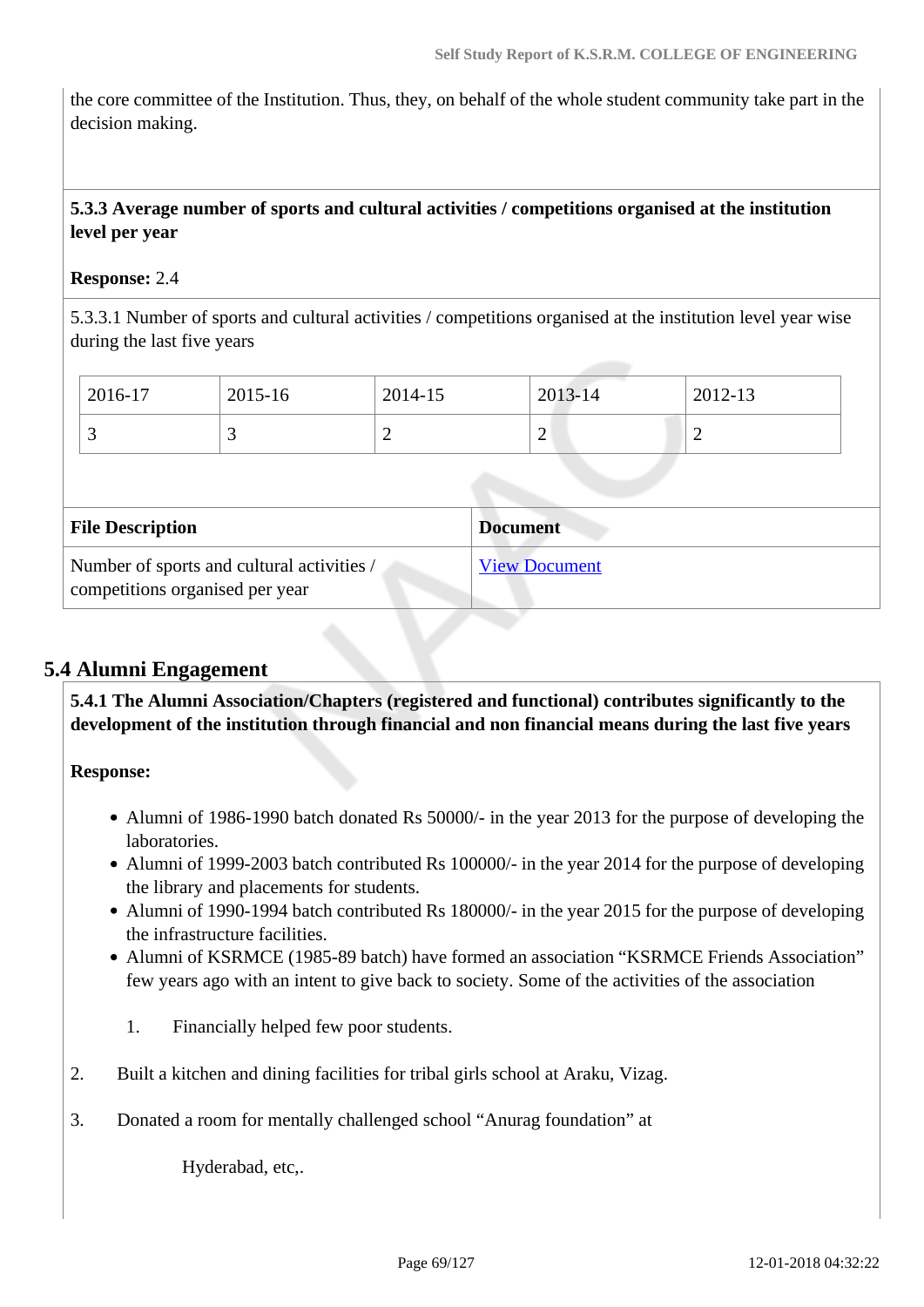#### 4. A shelter for attendants of patients at RIMS, Kadapa.

 They also strongly desire to serve our college which helped them to grow in their personality and careers and decided to constitute cash awards for meritorious students identified by the college on every Year as scholarships of Rs 5000/-.

- Alumni of 1988-1992 batch donated Rs 400000/- in the year 2017 for the purpose of developing the laboratories
- Besides financial contributions, the Alumni as and when they visit the college, interact with the students and also deliver guest lectures.
- They also provide guidelines to the students for better career and give the information about the latest industry requirements.
- Alumni provide help in placements.

 **5.4.2 Alumni contribution during the last five years (Amount in rupees) <2 Lakhs**

**2 Lakhs - 5 Lakhs**

**5 Lakhs - 10 Lakhs**

**10Lakhs - 15 Lakhs**

#### **Response:** 5 Lakhs - 10 Lakhs

| <b>File Description</b>               | <b>Document</b>      |
|---------------------------------------|----------------------|
| Alumni association audited statements | <b>View Document</b> |

#### **5.4.3 Number of Alumni Association / Chapters meetings held during the last five years**

#### **Response:** 6

5.4.3.1 Number of Alumni Association /Chapters meetings held year wise during the last five years

| 2016-17 | 2015-16 | 2014-15 | $2013 - 14$ | 2012-13 |
|---------|---------|---------|-------------|---------|
|         |         |         |             |         |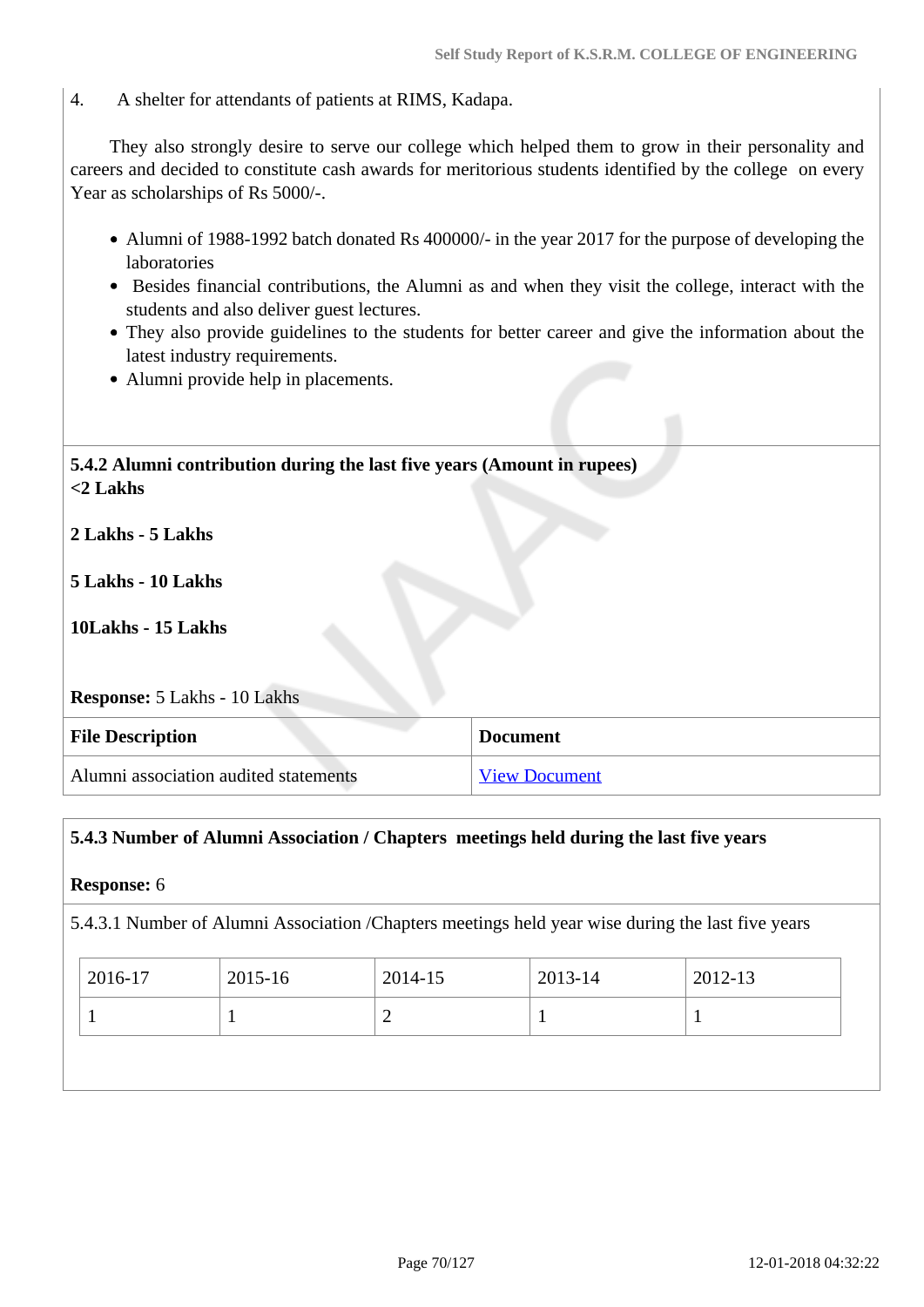| <b>File Description</b>                                                                   | <b>Document</b>      |
|-------------------------------------------------------------------------------------------|----------------------|
| Number of Alumni Association / Chapters meetings<br>conducted during the last five years. | <b>View Document</b> |
| Report of the event                                                                       | <b>View Document</b> |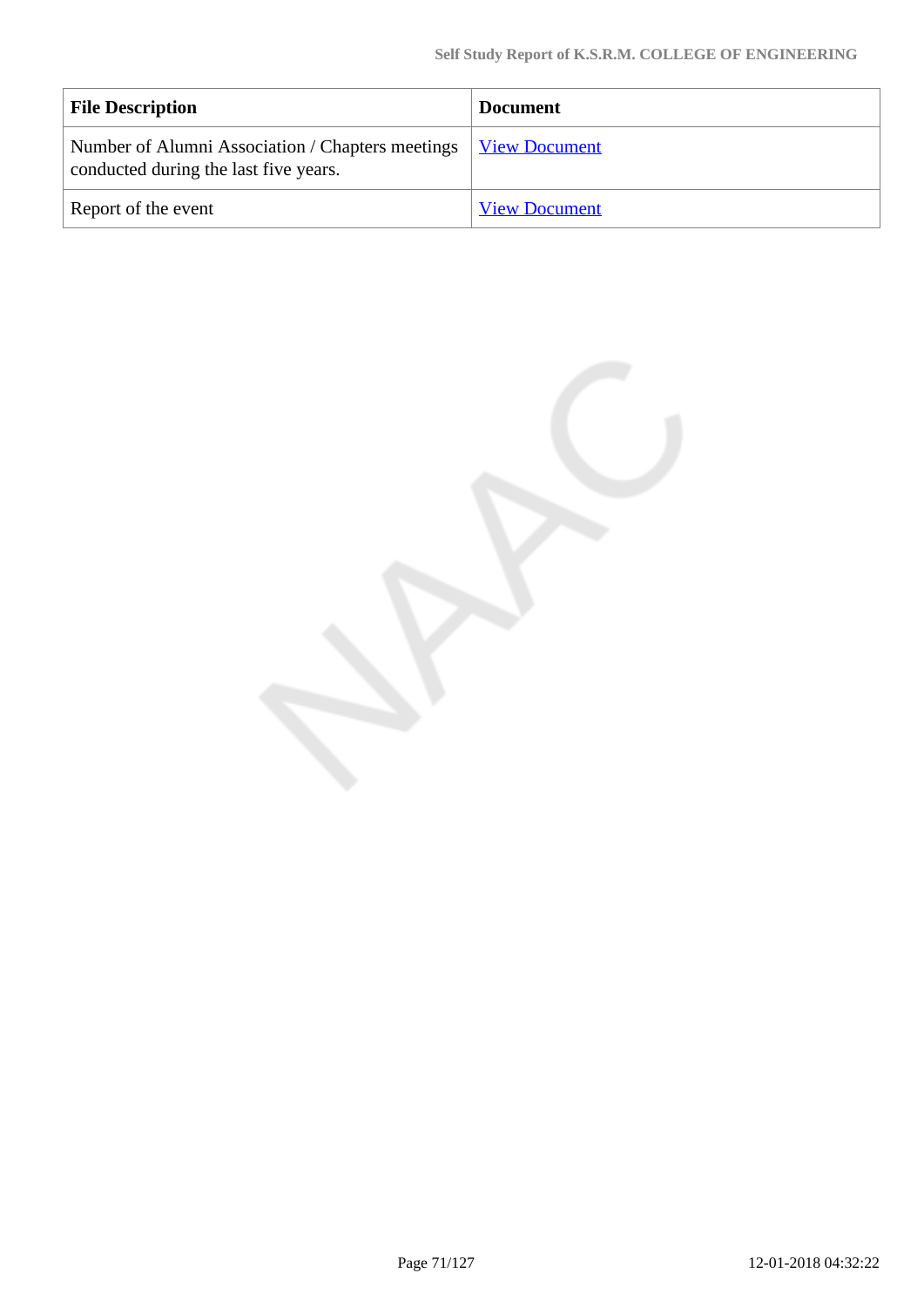# **Criterion 6 - Governance, Leadership and Management**

# **6.1 Institutional Vision and Leadership**

 **6.1.1 The governance of the institution is reflective of an effective leadership in tune with the vision and mission of the institution**

## **Response:**

# **VISION**

To be an internationally renowned centre for excellence in technical education with value-driven quality standards and to contribute our might in realizing India's dream of becoming economic super power.

# **MISSION**

To impart quality education in engineering and technology at undergraduate and post-graduate levels, aiming to achieve the status of best engineering college, thereby cherish the dreams of the founder chairman and the aspirations of the student's community in the region to become world class professionals and technocrats.

# **Quality improvement strategies adopted by the institution to meet Vision and Mision are**

# **Curriculum Development**

- Required inputs will be taken from various stake holders like companies that visit for placements, experts that visit the college on various occasions, alumni, etc. these inputs are discussed at length in BOS and finalized appropriately.
- A course end survey is conducted at the end of every course and necessary measures are taken. The results of mid exams are mapped with Course Outcomes and the achievement levels are indexed.
- Planned cycles of curriculum review.
- Linking faculty development programs to curriculum design delivery.
- Creating assessment plan and procedures to determine curriculum effectiveness.
- A frame work for optimising local, state and nation standards in curriculum.
- Monitoring curriculum delivery.

# **Teaching and Learning**

- Lesson plan will be prepared in every course and instruction will be delivered adhering to the academic plan. Lesson diary is recorded in the class student attendance register. Instead of listening to the teacher exclusively, students and teachers interact equally.
- Empowering innovation, experimentation and creativity by teachers to effectively utilise new methods of ICTs.
- Maintaining a culture of professionalism, accountability and responsibility amongst teachers.
- Workshops to share good practices involving experimentation, collaboration among faculty and students.
- Designing and conducting bridge courses to help students understand and assimilate institute teaching learning practices.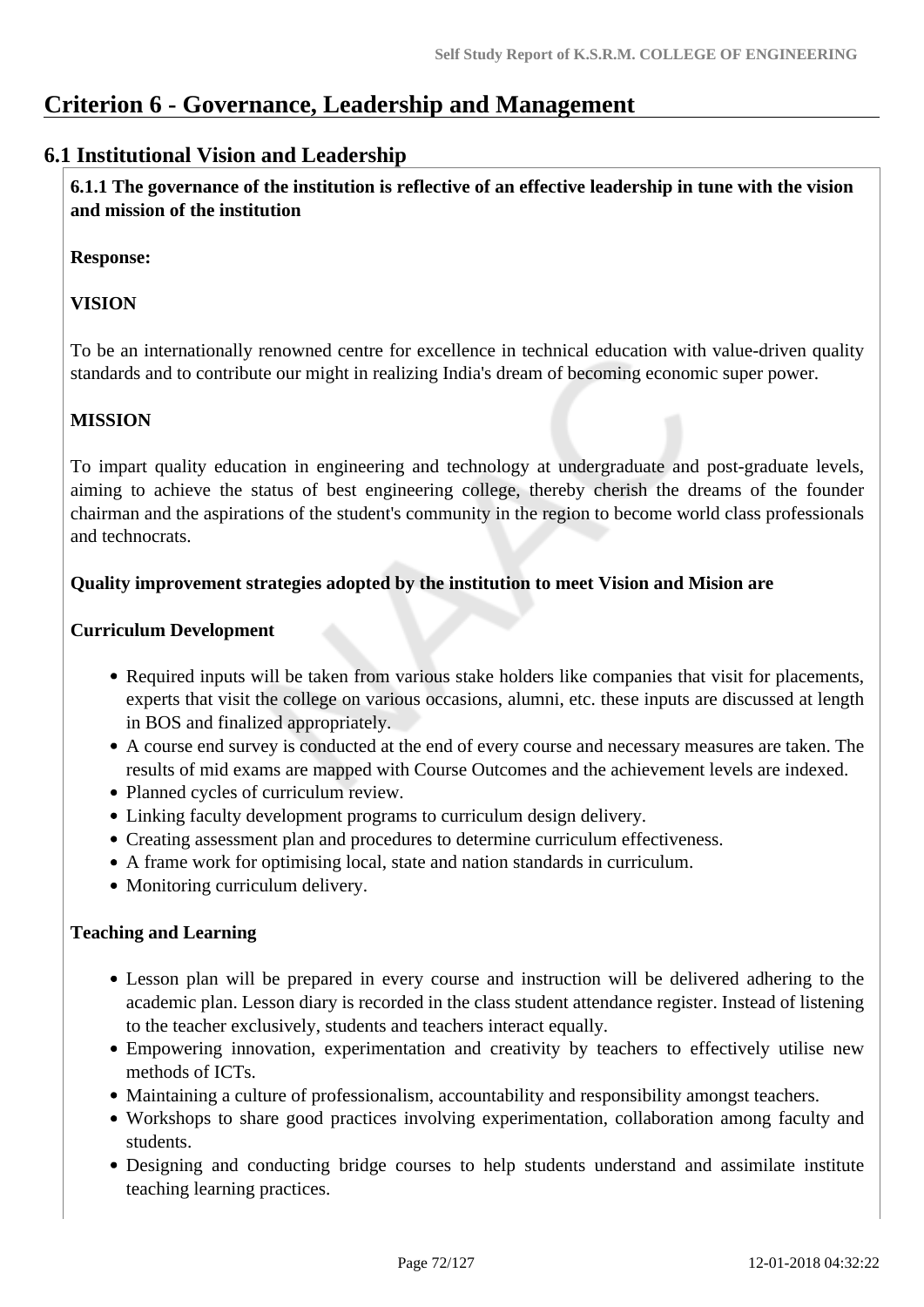#### **Research and Development**

- Periodical FDPs are organized to encourage in research work.
- Faculty members are encouraged and supported to publish papers and also present papers in conferences and journals with high impact factor through incentives like travel reimbursement, funding and awards.
- Modernising laboratories with equipments and tools needed for research and product development.
- Establishing linkage with institutes of repute and research labs.
- Reorienting and training faculty members in current research topics.
- Involving students in minor and major research projects.
- Establishing inter disciplinary research groups that work on product development.

#### **Library, ICT and physical infrastructure / instrumentation**

- The library has a collection of good number of books meeting the requirement of students and faculty. New titles and volumes of text books are added every year continuously, by allocating required budget to procure books and e-journals.
- Information and Communication Technology has been made an integral part of teaching learning process by converting some of the conventional class rooms into e-class rooms. These rooms have been equipped with LCD projectors, digital boards and audio systems.
- All the departments and divisions are continuously appended with additional physical infrastructure regularly when ever required and also based on the inputs taken from the stakeholders through feedback. Faculty chambers are provided computers with internet facility.
- Providing digital infrastructure for teaching, learning and collaboration.
- Providing physical infrastructure in laboratories with hardware and software tools for teaching, learning and research.
- Providing access to print and digital literature through library services.
- Providing congenial reading and work environment in library.
- Providing training to library staff.

#### **Industry Interaction / Collaboration**

With constant encouragement by the management, the departments constantly strive to enter into MoUs with the industries to provide summer internships, main projects for students. Industry experts are invited to give seminars on the advanced technology. Interaction with industry helps to provide industrial visits, arranging training programmes to students. Interaction with industry is providing opportunities for consultancy works and research.

#### **6.1.2 The institution practices decentralization and participative management**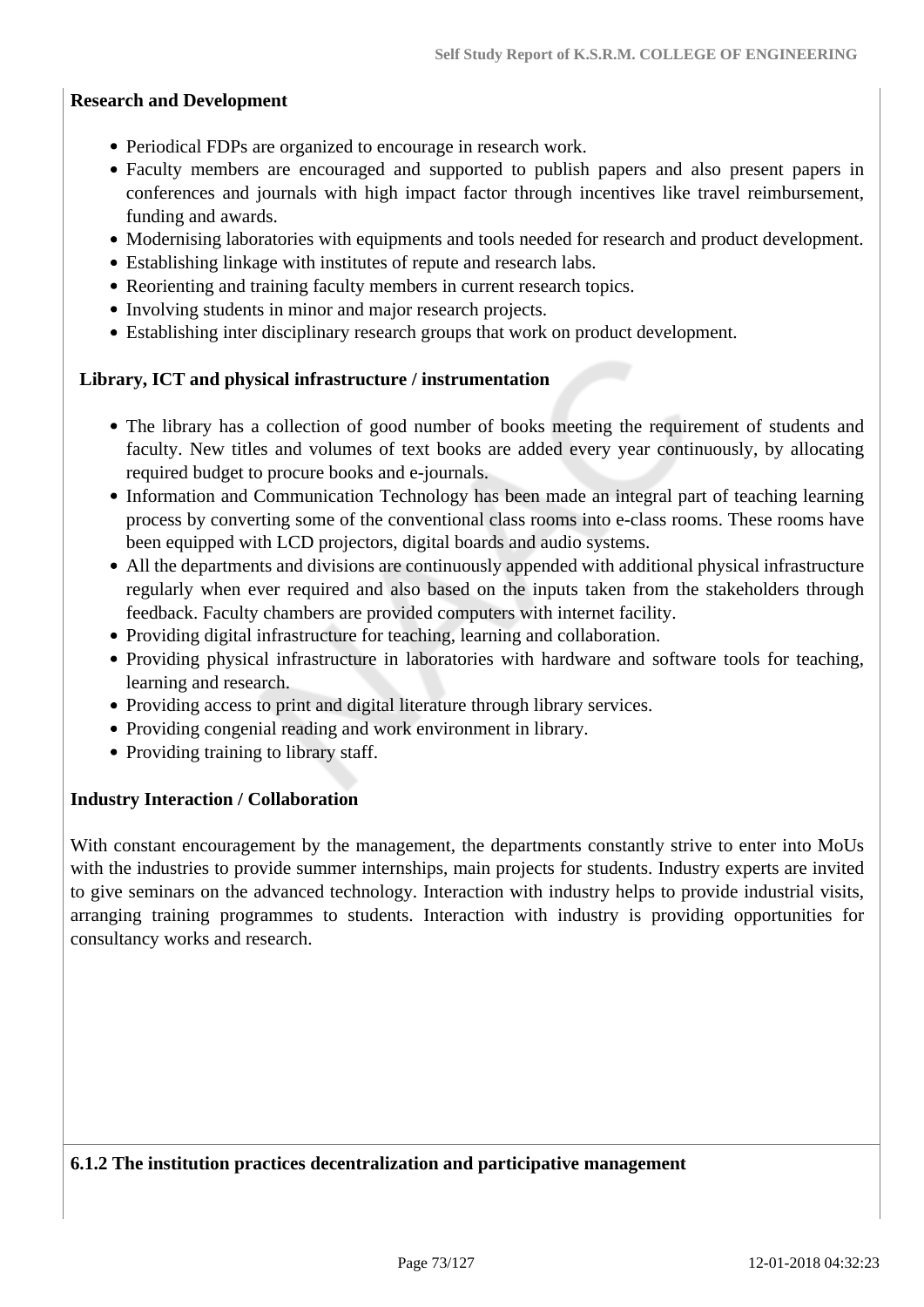## **Response:**

## **The institution practices decentralization and participative management**

The Principal of the institution collaborate with different sections/departments and personnel to improve the quality of its educational provisions using the following procedure:

The Institute is following Academic Calendar in true spirit and it is being finalized in consultation with principal, Head of Departments, Controller of Examinations, and senior faculty and physical director covering all academic activities e.g. commencement of classes, internal examinations, various committee meetings, end semester examinations, technical festival and sport activities etc. This printed academic calendar is circulated to all teaching staff, nonteaching staff and students.

The management, Principal and Head of the departments meet frequently to review plans and update academic and administrative matters. Performance of the departments is discussed in meetings of Head of Departments. The information discussed and decisions of management are communicated to the staff of the institution through departmental meetings by head of the respective departments. Principal also communicate this information to the staff using circulars.

The management get the information from Academics Branch, Examination Branch, Administration Branch, Accounts & Audit Branch, head of the departments, teaching staff and non teaching staff to review the activities of the institution.

Management encourages and supports the staff in the decision-making process for improvement of the effectiveness and efficiency of the institute. Principal of the College is the member of the governing body which is highest decision making body. The Faculty is appointed as members of various committees for the college.

# **6.2 Strategy Development and Deployment**

## **6.2.1 Perspective/Strategic plan and Deployment documents are available in the institution**

## **Response:**

Perspective / Strategic Plan and deployment documents are available in the institution

Yes, the governing body specifies the perspective plans to the administrative authorities to develop the institution in time to time. Based on this, administrative authorities developed Entrepreneur development cell is being promoted the institutional mechanism to create entrepreneur culture in science and technology of academic institutions and to foster the techno entrepreneurship for generation of wealth and employment by science and technology students.

Internal Quality Assurance Cell develops the system conscious, consistent and catalytic action to improve the academic and administrative performance of the institution committees for achieving the academic excellence in the field of technical education and personality development. Various committees are formed and given their specified targets in respective fields. The strategic plan is proposed by the College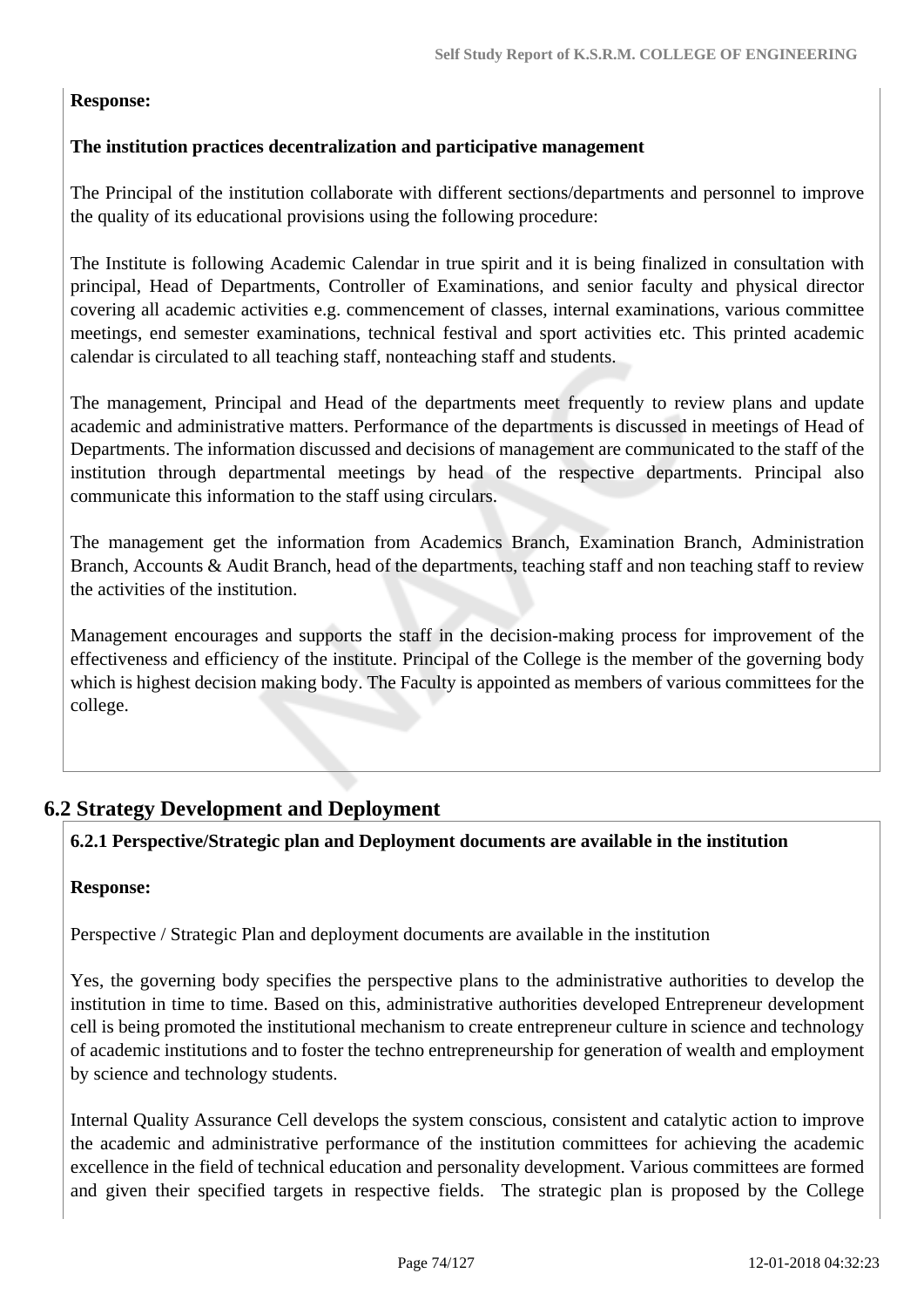Academic Council (CAC) in the fields of course programs, research projects, infrastructural development, Human relations, placements and alumni relations.

Research and Development cell promotes continuously on research work in all branches and encourage the students on publishing of papers in reputed conferences and journals. They are encouraging the staff and students to conduct conferences and workshop to cerate the awareness and opportunities in respective fields.

College Academic council advised to improve the existing facilities in laboratories, in view of this CADD lab of Civil Engg dept was purchased AUTOCADD and STRAD PRO softwares. With usage of these softwares, faculty members in civil engineering department are able to prepare architectural drawings, analysis and design of all proposed buildings. They successfully completed four new projects and one renovated project in the organization.

 **6.2.2 Organizational structure of the institution including governing body, administrative setup, and functions of various bodies, service rules, procedures, recruitment, promotional policies as well as grievance redressal mechanism**

## **Response:**

Organizational structure of the institution including governing body ,administrative setup and functions of various bodies, service rules, recruitment, promotional policies as well as grievance redressed mechanism

## **Governing Body**

| S.No.           | <b>Name and Address of the Member</b>                 | <b>Designation</b> | <b>Area of Representation</b> |  |
|-----------------|-------------------------------------------------------|--------------------|-------------------------------|--|
| $\mathbf{1}$ .  | Sri S. Sankar Reddy,                                  | Chairperson        | Trust / Management            |  |
|                 | Chairman, K.S.R.M. College of Engineering,<br>Kadapa. |                    |                               |  |
| $\mathbf{2}$ .  | Sri K. Sivananda Reddy, Correspondent,                | Member             | Trust / Management            |  |
|                 | K.S.R.M. College of Engineering, Kadapa.              |                    |                               |  |
| $\beta$ .       | Sri K. Madanmohan Reddy,                              | Member             | Trust / Management            |  |
|                 | Vice-Chairman,                                        |                    |                               |  |
|                 | K.S.R.M. College of Engineering, Kadapa.              |                    |                               |  |
| 4.              | Sri K. Raja Mohan Reddy,                              | Member             | Trust / Management            |  |
|                 | 1/398-Court Road, Kadapa.                             |                    |                               |  |
| $\mathfrak{b}.$ | Prof. A. Mohan,                                       | Member             | Trust / Management            |  |
|                 |                                                       |                    |                               |  |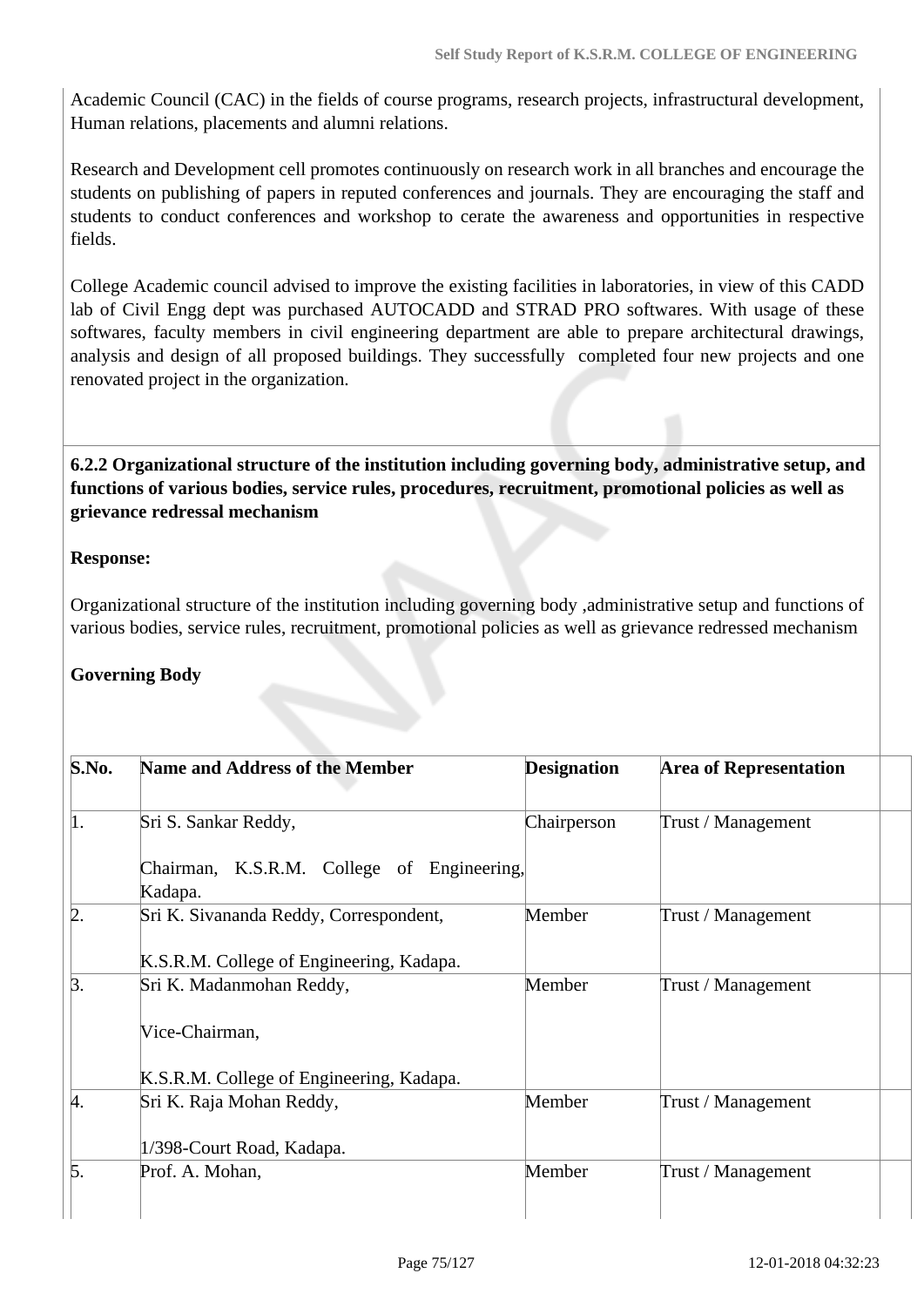|     | Director, Kandula Group of Institutions,                              |                    |                              |  |
|-----|-----------------------------------------------------------------------|--------------------|------------------------------|--|
|     | Kadapa - 516 003.                                                     |                    |                              |  |
| 6.  | Prof. P.V.S. Murali Krishna,                                          | Member             | Teacher of the College       |  |
|     | Prof. & Head of ECE Department.                                       |                    |                              |  |
| 7.  | Prof. K. Rajagopal,                                                   | Member             | Teacher of the College       |  |
|     | Prof. & Head of Mech. Engg. Dept.                                     |                    |                              |  |
| 8.  | Sri M. Rami Reddy,                                                    | Member             | Educationist / Industrialist |  |
|     | Educational<br>Chairman,<br>Society,<br>Sreerama<br>Tiruchanoor Road, |                    |                              |  |
|     | Tirupati - 517 503.                                                   |                    |                              |  |
| 9.  | Prof. N.V. Desh Pande, Director                                       | Member             | <b>UGC Nominee</b>           |  |
|     | National Institute of Technology, SILCHAR<br>Assam State.             |                    |                              |  |
| 10. | be nominated by<br>1-MEMBER-To<br>the<br>Government                   | <b>StateMember</b> | State Govt., Nominee         |  |
| 11. | Prof. S.V. Satyanarayana,<br>Director, Research & Development,        | Member             | <b>University Nominee</b>    |  |
|     | <b>JNT University Anantapur,</b>                                      |                    |                              |  |
|     | Ananthapuramu.                                                        |                    |                              |  |
| 12. | Dr. V.S.S. Murthy, Principal,<br>K.S.R.M. College of Engineering,     | Member             | Principal of the College     |  |
|     | Kadapa - 516 003.                                                     |                    |                              |  |
|     |                                                                       |                    |                              |  |
|     |                                                                       |                    |                              |  |
|     | <b>Functions of various Bodies</b>                                    |                    |                              |  |

| Members of the Body | Their memberships Functions and Responsibilities | Relation              | of | the Frequen  |  |
|---------------------|--------------------------------------------------|-----------------------|----|--------------|--|
|                     |                                                  | members               | of | suchattendan |  |
|                     |                                                  | bodies with principal |    |              |  |
|                     |                                                  | owner                 |    |              |  |
|                     |                                                  |                       |    |              |  |
|                     |                                                  |                       |    |              |  |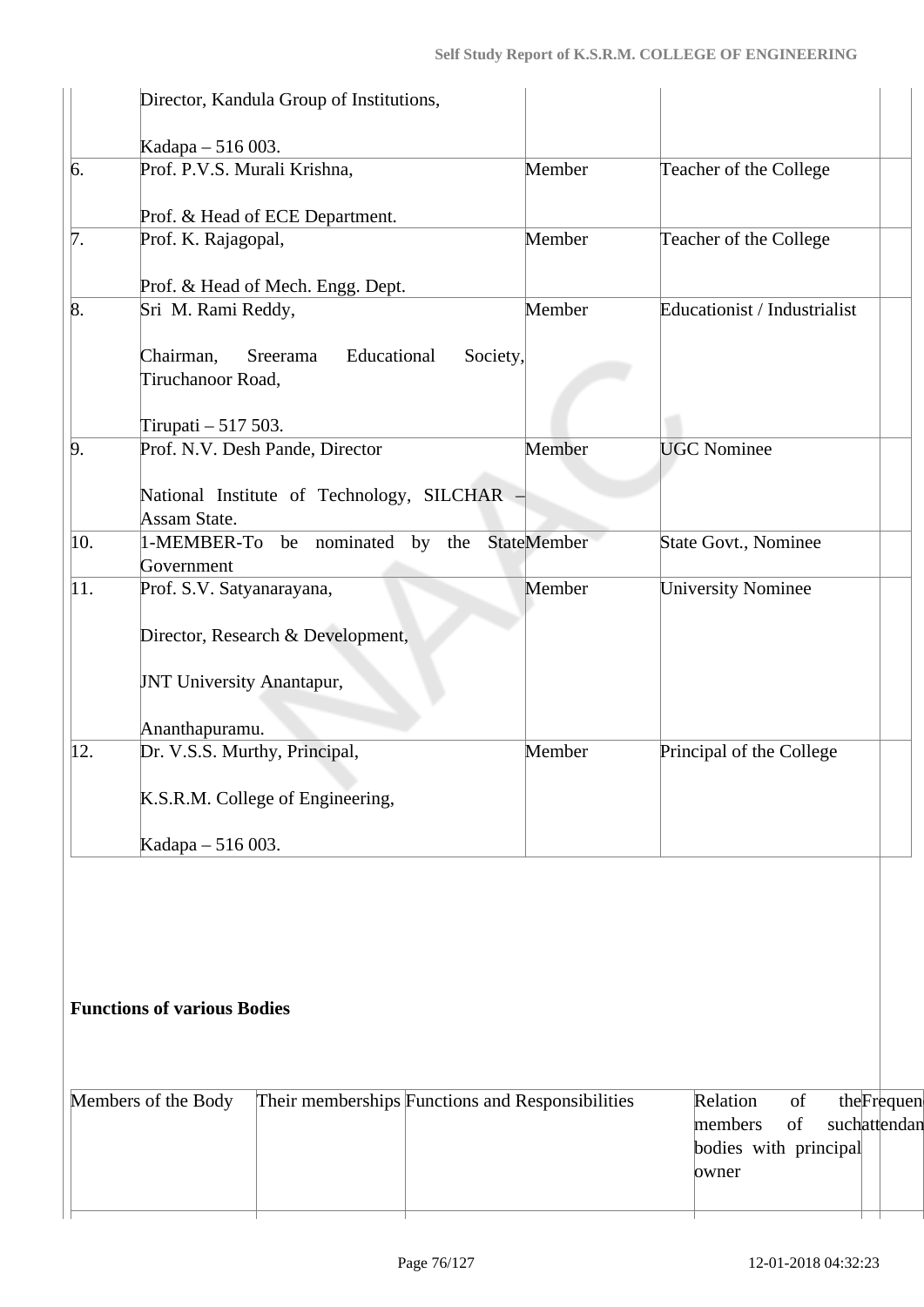| Prof. A.Mohan               | Chairman,     | He is the livewire for effectiveRelationship                            |                               | inOnce in |
|-----------------------------|---------------|-------------------------------------------------------------------------|-------------------------------|-----------|
|                             |               | running of all academic programmes expertise                            |                               | i.e., fou |
| Director,                   | Academic      | senate in the institution.<br>Driving force                             |                               | probably  |
|                             |               | and administration behind the senate, academic and                      |                               | January,  |
| Kandula<br>Group<br>of      |               | administrative members. Planning,                                       |                               | October   |
| Institutions, Kadapa        |               | Co-ordination,<br>compilation<br>and                                    |                               | meeting   |
|                             |               | implementation of all academic and                                      |                               | current   |
|                             |               | administrative<br>matters<br>in<br>the                                  |                               | member    |
|                             |               | institution. Recruitment of staff and                                   |                               | exceptio  |
|                             |               | other functions of administration are                                   |                               | meeting   |
|                             |               | also looked after.                                                      |                               |           |
| Prof. V.S.S. Murthy,        | Secretary,    | primary responsibilities<br>His                                         | $are$ Employee – Employer-do- |           |
|                             | Academic      | senateplanning and coordinating of all relationship                     |                               |           |
| Principal,                  |               | and administration academic and administration matters                  |                               |           |
|                             |               | institution.<br>Conducting<br>the<br>ın                                 |                               |           |
| <b>KSRMCE,</b>              |               | academic meeting, preparation of                                        |                               |           |
|                             |               | schedules, fixing of<br>academic                                        |                               |           |
| Kadapa                      |               | calendar for Sessional examinations.                                    |                               |           |
|                             |               | Implementation of all academic and                                      |                               |           |
|                             |               | Sessional calendars looking after,                                      |                               |           |
|                             |               | student discipline, staff discipline and                                |                               |           |
|                             |               | other administrative matters.                                           |                               |           |
|                             |               |                                                                         |                               |           |
| P.V.S.<br>Prof.             | MuraliMember, | A member in academic senate and Employee - Employer-do-                 |                               |           |
| Krishna                     |               | administration of KSRMCE will haverelationship                          |                               |           |
|                             | Academic      | Senatepowers in extending his support either                            |                               |           |
|                             |               | HOD, Dept.of ECE, and administration favourably or unfavourably towards |                               |           |
| <b>KSRMCE, Kadapa</b>       |               | the proposals placed by the chairman                                    |                               |           |
|                             |               | and secretary in the academic senate.                                   |                               |           |
|                             |               | He will also cooperate with the                                         |                               |           |
|                             |               | chairman and<br>secretary in all                                        |                               |           |
|                             |               | administrative and academic matters.                                    |                               |           |
|                             |               | He will also extends cooperation to                                     |                               |           |
|                             |               | the chairman, BOS in S.V. University                                    |                               |           |
|                             |               | in all academic matters.                                                |                               |           |
|                             |               |                                                                         |                               |           |
|                             |               |                                                                         |                               |           |
| Prof. M. Sreenivasulu       | Member,       | A member in academic senate and Employee - Employer-do-                 |                               |           |
|                             |               | administration of KSRMCE will haverelationship                          |                               |           |
| HOD, Dept. of CSE, Academic |               | Senate powers in extending his support either                           |                               |           |
| <b>KSRMCE, Kadapa</b>       |               | and administration favourably or unfavourably towards                   |                               |           |
|                             |               | the proposals placed by the chairman                                    |                               |           |
|                             |               | and secretary in the academic senate.                                   |                               |           |
|                             |               | He will also cooperate with the                                         |                               |           |
|                             |               | chairman<br>and<br>secretary<br>in<br>all                               |                               |           |
|                             |               | administrative and academic matters.                                    |                               |           |
|                             |               | He will also extends cooperation to                                     |                               |           |
|                             |               | the chairman, BOS in S.V. University                                    |                               |           |
|                             |               |                                                                         |                               |           |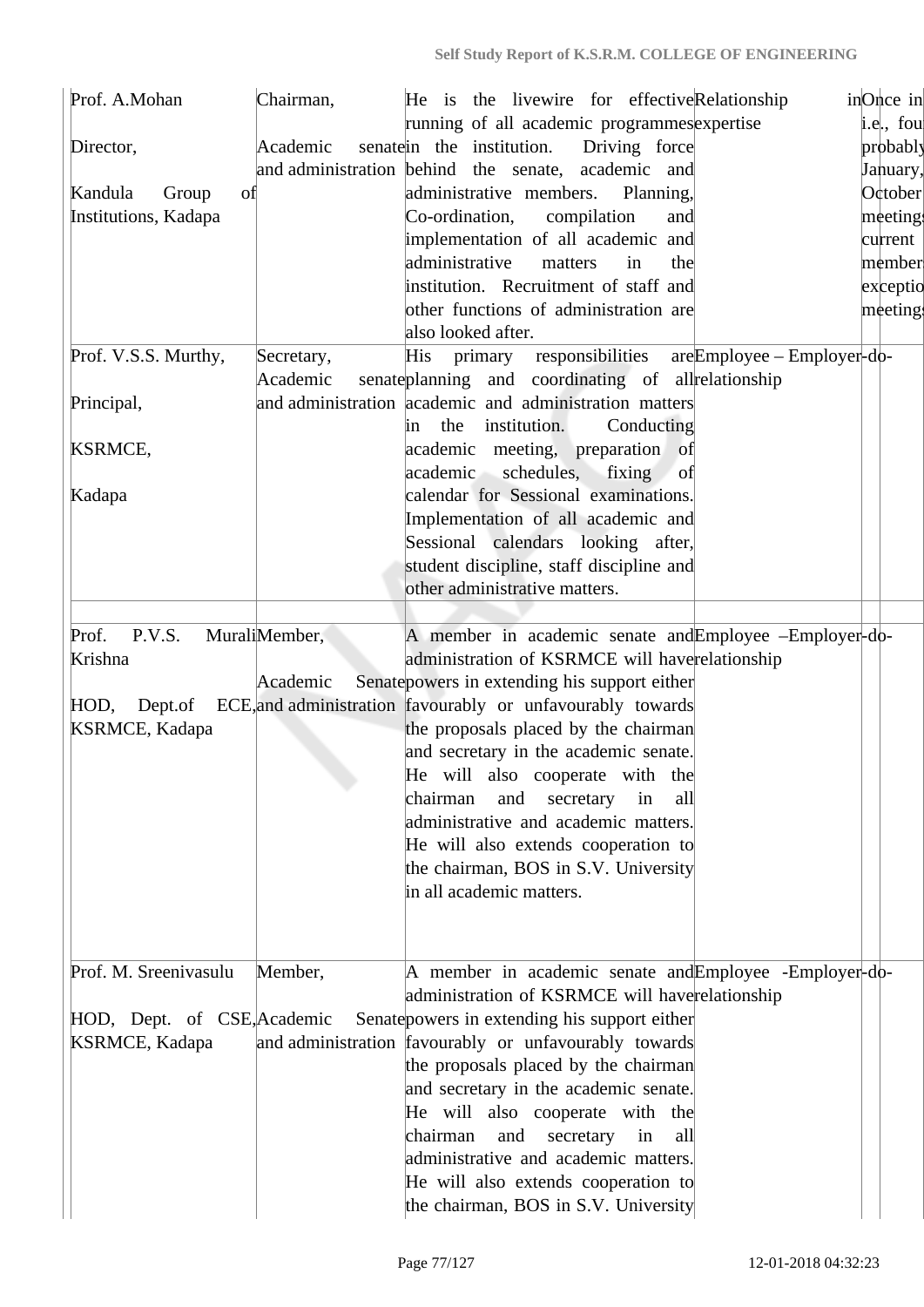|                             |          | in all academic matters.                                |  |
|-----------------------------|----------|---------------------------------------------------------|--|
|                             |          |                                                         |  |
| Smt. C.N. Arpitha           | Member,  | A member in academic senate and Employee - Employer-do- |  |
|                             |          | administration of KSRMCE will haverelationship          |  |
| HOD, Dept. of EEE, Academic |          | Senate powers in extending her support either           |  |
| KSRMCE, Kadapa              |          | and administration favourably or unfavourably towards   |  |
|                             |          | the proposals placed by the chairman                    |  |
|                             |          | and secretary in the academic senate.                   |  |
|                             |          | She will also cooperate with the                        |  |
|                             |          | chairman<br>and<br>secretary<br>in<br>all               |  |
|                             |          | administrative and academic matters.                    |  |
|                             |          | She will also extends cooperation to                    |  |
|                             |          | the chairman, BOS in S.V. University                    |  |
|                             |          | in all academic matters.                                |  |
|                             |          |                                                         |  |
|                             |          |                                                         |  |
| Prof. K. Raja Gopal         | Member,  | A member in academic senate and Employee - Employer-do- |  |
|                             |          | administration of KSRMCE will haverelationship          |  |
| Dept. ME                    | Academic | Senate powers in extending his support either           |  |
|                             |          | and administration favourably or unfavourably towards   |  |
| <b>KSRMCE,</b>              |          | the proposals placed by the chairman                    |  |
|                             |          | and secretary in the academic senate.                   |  |
| Kadapa                      |          | He will also cooperate with the                         |  |
|                             |          | chairman<br>and<br>secretary<br>in<br>all               |  |
|                             |          | administrative and academic matters.                    |  |
|                             |          | He will also extends cooperation to                     |  |
|                             |          | the chairman, BOS in S.V. University                    |  |
|                             |          | in all academic matters.                                |  |

## **Recruitment Procedure**

There are three categories of faculty/staff in the technical institution.

- Teaching Staff.
- Technical supporting staff
- Non-Teaching staff

Whenever the institution requires to recruit the faculty position, the proper advertisement would be given in leading news papers. In the advertisement, it consists of position of the faculty and number of vacancies along with required qualification and experience.

All the applications received in response to this advertisement would be properly scrutinized and a list of eligible candidates would be prepared by the screening committee. Further, the call letters for all these eligible candidates would be dispatched by scheduling a convenient date and time for interviewing.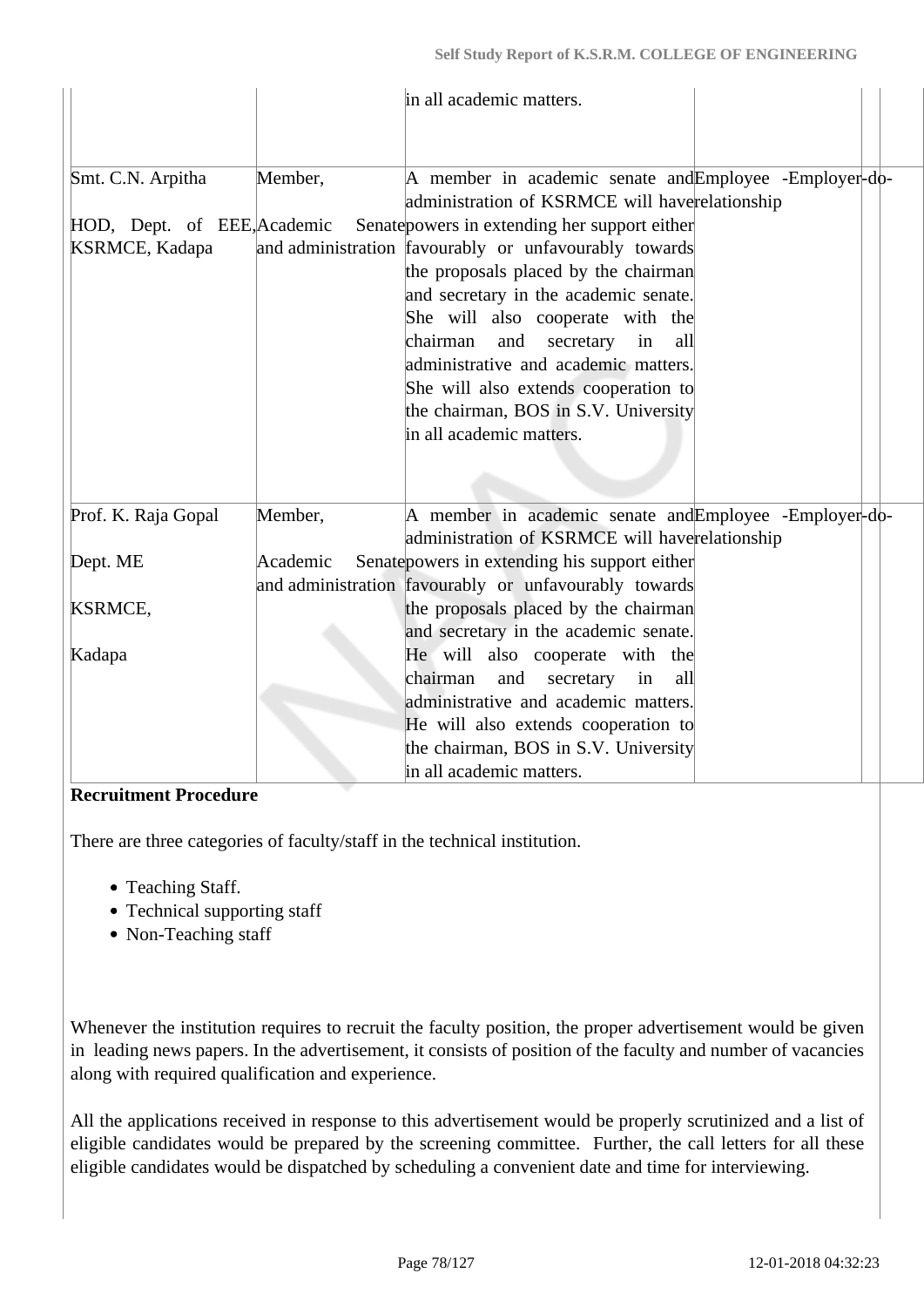## **SELECTION COMMITTEE**

College has constituted a proper selection committee comprising the following members

- The Chairman / Secretary
- University Nominees
- AICTE's Nominees
- Government nominees; and
- Two Independent subject experts.

The Selection Committee would examine the caliber of the candidate and selects the suitable candidates and enter the merit list in minutes book.

#### **Service rules**

### **Follow the selection procedure as per the AICTE Norms**

- As per the constitution, two years of probationary period after the selection procedure.
- Pay, allowances, increments and promotions are paid as per the norms and time to time shall be issued.
- The rules related to the leaves, maternity rule, faculty development programs, grant of lien as per the AICTE.
- Allowances are provided for paper presentations in conferences and seminars.
- Members of the faculty who are perusing their Ph.D part time are also encouraged by the administrative authorities to attend the summer training programs organized by NIT and IITS.
- For all employees in the college Service Registers are maintained.

#### **Promotional policies**

Facullty members who are ratified by the University and in the position of Assistant Professors / Associate Professors can be promoted internally as per the AICTE guidelines.

#### **Grievance redressal mechanism**

The college has constituted Grievance Redressal Committee. it has members drawn from teaching staff. As there is harmony among the teaching as well as non-teaching staff the cell worked smoothly. Following members are appointed from teaching faculty and look after the grievance from the students and staff.

Members Designation & Dept. Contact No.

Prof. P.V.S. Murali Krishna –

HoD/ECE 9160993077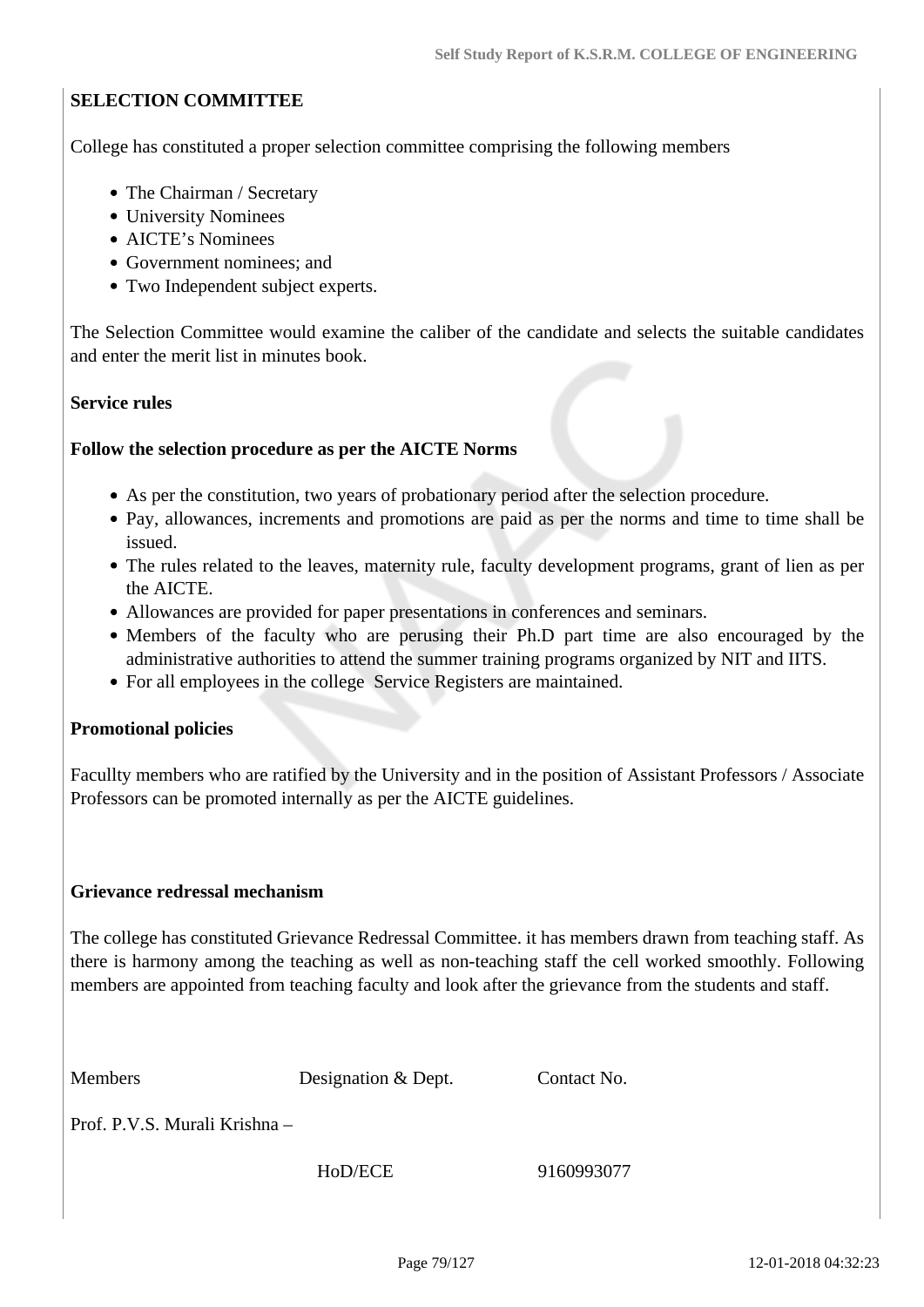| Dr. M. Sreenivasulu      | Prof. & HoD/CSE | 9160993076 |
|--------------------------|-----------------|------------|
| Dr. B. Rama Bhupal Reddy | HoD/Mathematics | 9490032642 |

#### **Responsibilities:**

- To attend the Grievances of the students in respect of academic activities, ragging etc.
- To attend the Grievances of Women students.
- The Grievance committee shall entertain and hear the grievances or complaints of teachers and other employees working in the college.
- The grievance committee shall entertain the complaints or grievances only from individuals and no collective complaints shall be entertained.
- The complaint once settled shall not be entertained again, unless the grievance committee decides to reopen the case.

#### **6.2.3 Implementation of e-governance in areas of operation**

- **1.Planning and Development**
- **2.Administration**
- **3.Finance and Accounts**
- **4.Student Admission and Support**
- **5.Examination**

**All 5 of the above**

**Any 4 of the above**

**Any 3 of the above**

**Any 2 of the above**

#### **Response:** Any 4 of the above

| <b>File Description</b>                                                                                            | <b>Document</b>      |
|--------------------------------------------------------------------------------------------------------------------|----------------------|
| Details of implementation of e-governance in areas<br>of operation Planning and<br>Development, Administration etc | <b>View Document</b> |

## **6.2.4 Effectiveness of various bodies/cells/committees is evident through minutes of meetings and implementation of their resolutions**

**Response:**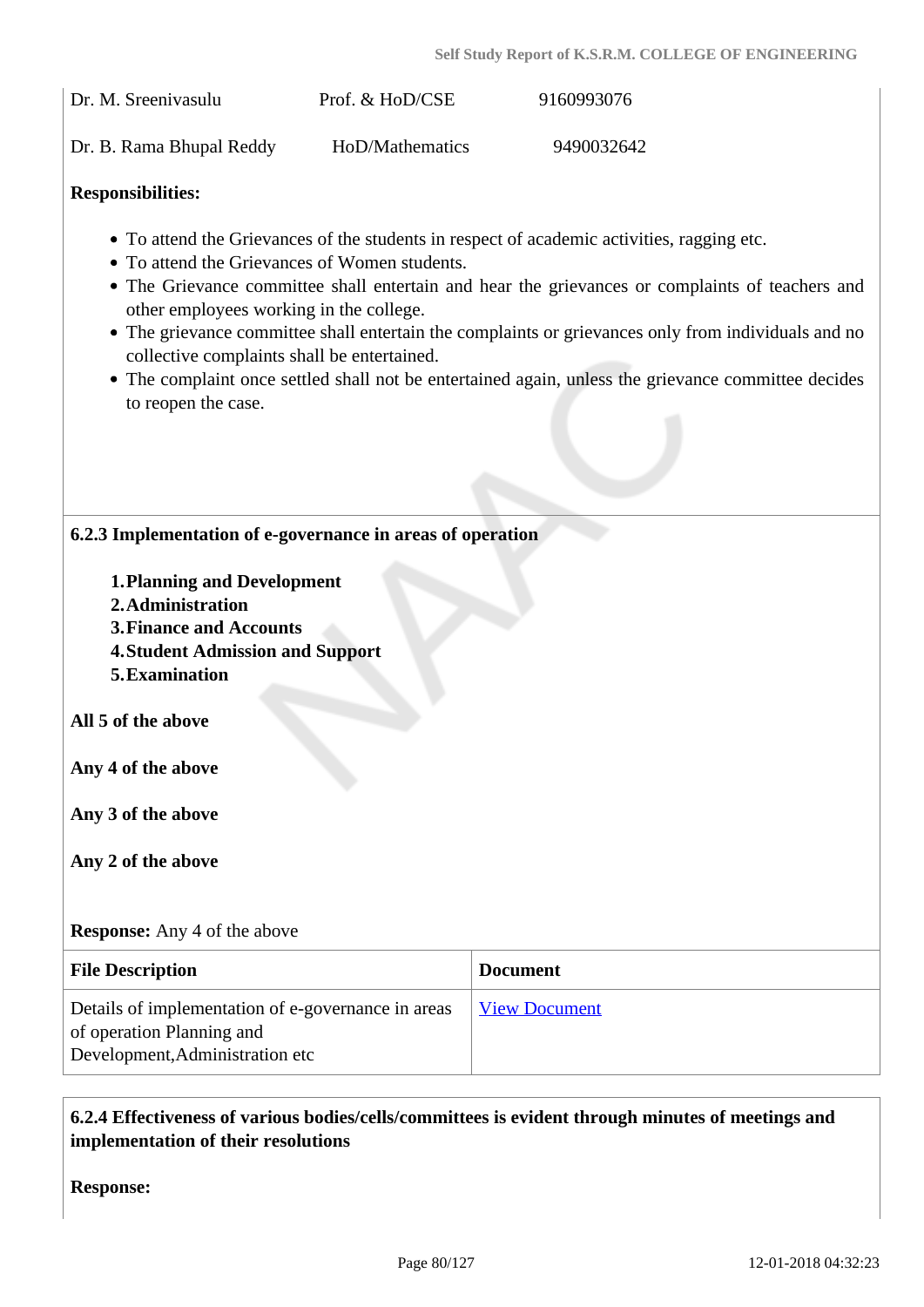## **Effectiveness of various bodies/cells/committees is evident through minutes of the meetings and implementation of their responsibilities**

The staff members noted below are assigned duties as Co-ordinator/ Convenor/ Member for the following committees for the academic year 2017-18. They are requested to extend their full co-operation for successful completion of the academic year and quality improvement of the college in all respects.

## **1. DISCIPLINARY COMMITTEE**

| <b>Members</b>                         | <b>Designation &amp; Dept.</b> |                            | <b>Contact No.</b> |
|----------------------------------------|--------------------------------|----------------------------|--------------------|
| Dr. V. Giridhar                        | Prof. in CE                    |                            | 9849499769         |
| Sri C. Harsha Vardhan Reddy            |                                | Asst. Prof. in EEE         | 8465050222         |
| Sri T.V. Chalapathi                    | Asst. Prof. in ECE             |                            | 9533520247         |
| Sri S. Vijaya Kumar Asst. Prof. in MED |                                |                            | 9441287880         |
| Smt. S. Riyaz Banu                     | Asst. Prof. in CSE             |                            | 9703773414         |
| Sri B. Veera Sankar                    |                                | Asst. Prof. in Mathematics | 9966072081         |
|                                        |                                |                            |                    |

Sri K. Vijaya Bhaskar Reddy Asst. Prof. in Humanities9440352335

## **Responsibilities:**

- To advise the Management on the action to be taken on the disciplinary cases initiated.
- To attend to the enquiries entrusted to them by the Director/Principal and give their findings or enquiry report.
- To give suggestions for maintenance of discipline.
- To maintain discipline in the campus by going round the premises whenever they are free from class work.
- To monitor the Students wearing of ID cards, tucked in & come in time right from 9.00 am.

## **2. ANTI RAGGING COMMITTEE**

| <b>Members</b>                       | <b>Designation &amp; Dept.</b> | Contact No. |
|--------------------------------------|--------------------------------|-------------|
| Sri K. Sudershan Kumar, Co-Ordinator | Asst. Prof. in ME              | 9959883552  |
| Sri G.C. Venkata Subbaiah            | Asst. Prof. in Physics         | 9502217224  |
| Miss M. Mary Jasmine                 | Asst. Prof. in Chemistry       | 9494835212  |
| Sri P. Damodar                       | Asst. Prof. in CE              | 9652797027  |
| Sri T. Narayana                      | <b>Physical Director</b>       | 9000452805  |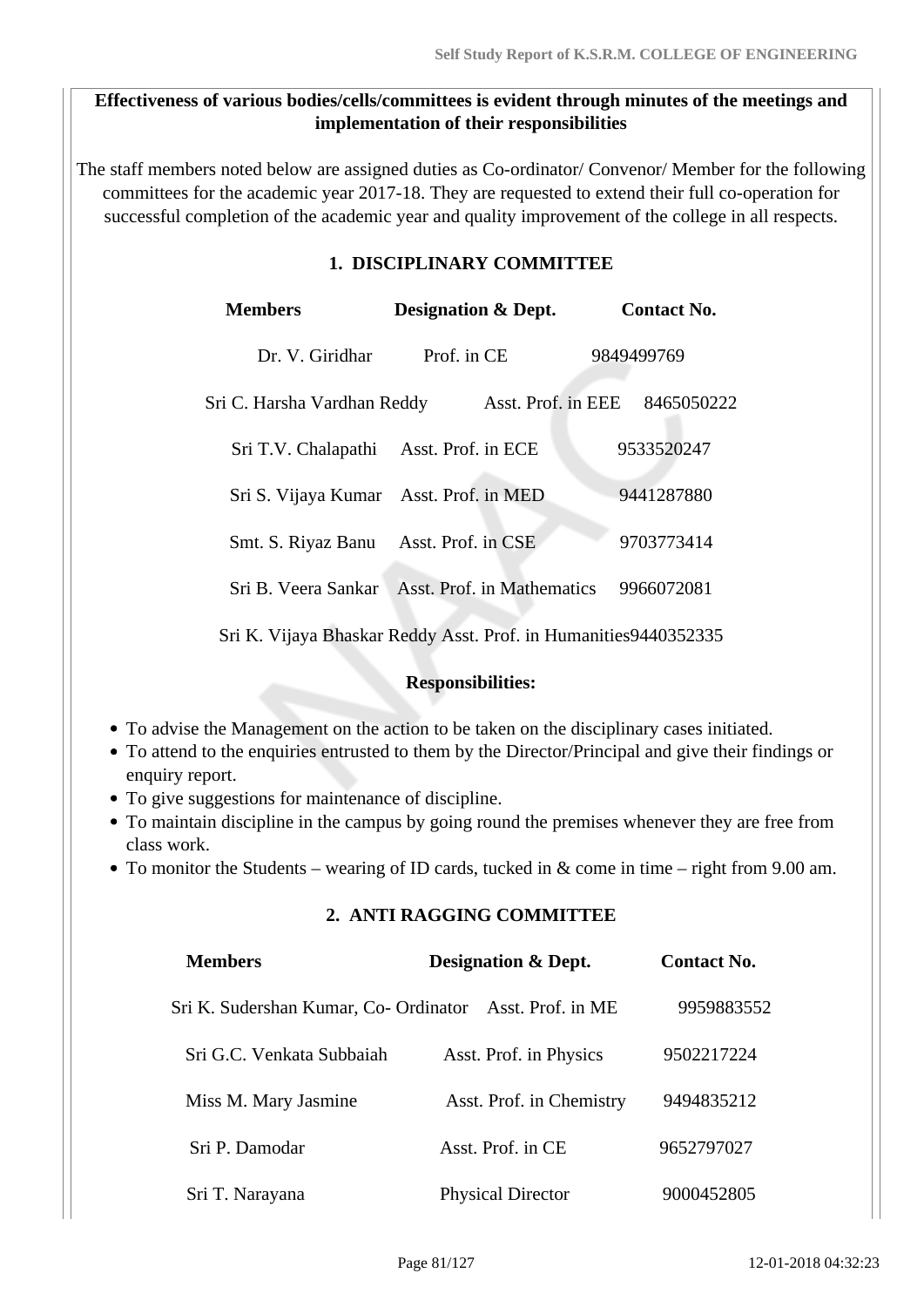| Sri K.Md. Jabiullah   | Asst. Prof. in ME  | 9885633142 |
|-----------------------|--------------------|------------|
| Sri S. Mahaboob Khan  | Asst. Prof. in ME  | 9642531366 |
| Smt. K. Divya Lakshmi | Asst. Prof. in ECE | 9494947993 |

#### **Responsibilities:**

- Regularly monitor vulnerable places of ragging like Canteen, Corridors, Hostels, Bus stops inside college, Play grounds.
- To create awareness regarding punishments that may be given.
- Display of anti ragging posters at prominent places.

#### **3.TRANSPORT COMMITTEE**

| <b>Members</b>           | <b>Designation</b> | <b>Contact No.</b> |
|--------------------------|--------------------|--------------------|
| Sri R. Ramakrishna Reddy | Asso.Prof. in MED  | 9490633226         |
| Sri V.A Dheeraj          | Asst. Prof. in MED | 9885930934         |

#### **Responsibilities**

- Maintenance of the Buses including repairs to be carried out.
- Providing of buses to the students and staff for onward and downward journeys as per the time schedule.
- Watching the Attendance of Drivers and Conductors and regulation of their claims.
- Issue of Bus passes to students/staff.

## **4. NEWS LETTER / MAGAZINE/ BROCHURE / CALENDAR COMMITTEE**

| <b>Members</b>                         | <b>Designation &amp; Dept.</b>                | <b>Contact No.</b> |
|----------------------------------------|-----------------------------------------------|--------------------|
| Sri K. Ramesh Rao,                     | Co-ordinator Asst. Prof. in Humns. 9440531583 |                    |
| Sri K. Khasimpeera                     | Asst. Prof. in Humns.                         | 9966367517         |
| Miss S. Sandhya Rani Asst. Prof. in CE |                                               | 8297126091         |
| Sri N. Radha Krishna                   | Asst. Prof. in ECE                            | 9030731861         |
| Smt. K.B. Pullamma                     | Asst. Prof. in CSE                            | 9985886608         |

#### **Responsibilities**

- Getting information worth to be published in the Newsletter and also about the facilities available in the college.
- Preparation of brochure with latest and updated information.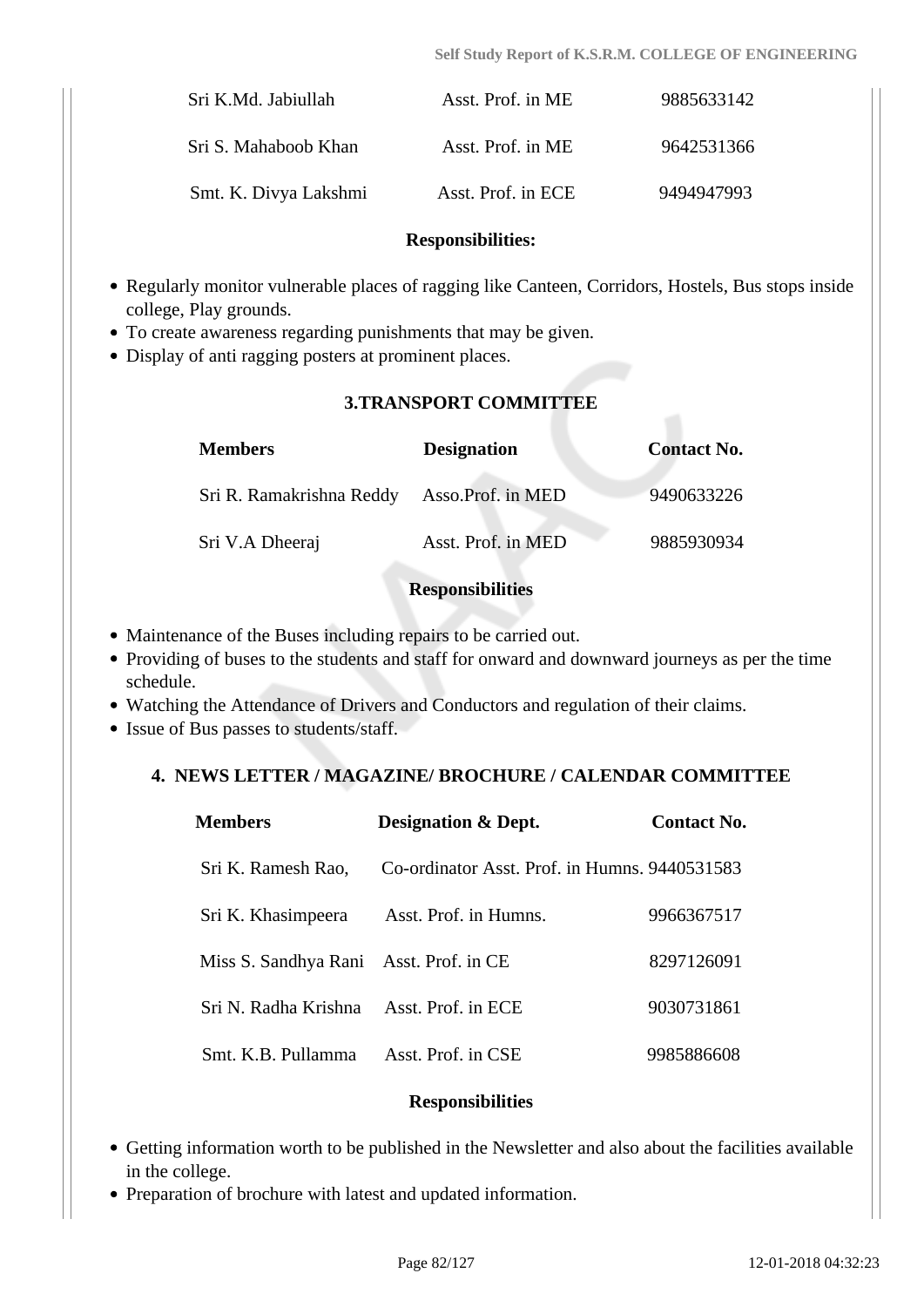- Preparation of google calendar incorporating all academic activities of all U.G. Programmes.
- Collection of information on all activities of the institution internal and external.
- Presenting the information in well-organized college brochure.
- Collection of articles in English and Telugu from Students & Staff.
- Preparation of college magazine.
- Published information should reach the targeted audience quite often as per college schedule.

## **5. CULTURAL COMMITTEE**

| <b>Members</b>         | <b>Designation &amp; Dept.</b>              | <b>Contact No.</b> |
|------------------------|---------------------------------------------|--------------------|
| Sri G. Sreedhar        | Asst. Prof. in Mathematics                  | 9441046435         |
| Smt. K. Niveditha      | Asst. Prof. in CE                           | 9885391590         |
| Sri J. Balaji          | Asst. Prof. in EEE                          | 9494080894         |
|                        | Sri P. Krishnateja Yadav Asst. Prof. in ECE | 9642187611         |
| Sri Y. Nagarjuna Reddy | Asst. Prof. in ME                           | 7702454513         |
| Sri N. Suresh Babu     | Asst. Prof. in CSE                          | 8008783142         |

### **Responsibilities**

- To organize cultural gatherings and cultural festivals.
- Collection of information on all the cultural activities.
- Documentation of all the cultural activities for the last 5 years.
- Training the students to become masters in different fields of cultural activities.
- Selecting the talented students so as to send them to different competitions conducted by other colleges.
- Procurement of one complete set of musical instruments and give training.

## **6. SPORTS COMMITTEE**

| <b>Members</b>                            | <b>Designation &amp; Dept.</b> | Contact No. |
|-------------------------------------------|--------------------------------|-------------|
| Sri T. Narayana                           | <b>Physical Director</b>       | 9000452805  |
| Sri Shaik Nowshad                         | Asst. Prof. in CE              | 8328527581  |
| Sri N. Siddhik                            | Asst. Prof. in EEE             | 9642073661  |
| Sri MD. Mahaboob Pasha Asst. Prof. in ECE |                                | 9866802432  |
| Sri P. Sivaseshu                          | Asst. Prof. in ME              | 9959964443  |
| Miss A. Haritha                           | Asst. Prof. in CSE             | 9652010013  |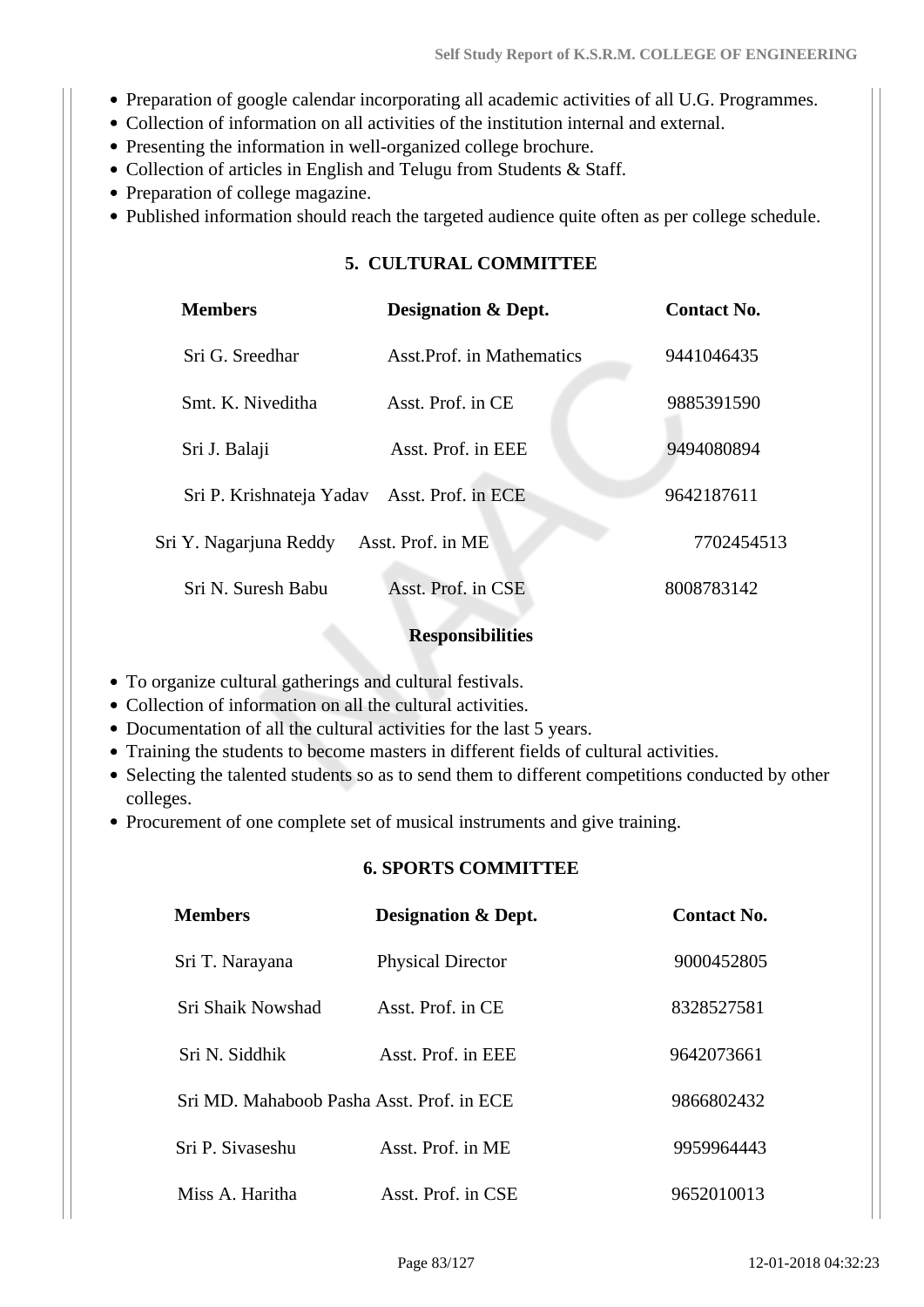#### **Responsibilities**

- Development of facilities for games and sports in the college and hostels.
- Construction of modernized gymnasium facilities/indoor stadium.
- Continuous maintenance of all play fields.
- Documentation of all events of sports & games for the five years.
- Arrange regular coaching to the students to find out best talented players and to motivate the students to take active part in sports and games.

#### **7. TIME TABLE COMMITTEE**

| <b>Members</b>       | <b>Designation &amp; Dept.</b>    | <b>Contact No.</b> |
|----------------------|-----------------------------------|--------------------|
| Sri P. Sreenivas     | Asst. Prof. in MED                | 9849056800         |
| Sri N. Prathap Kumar | Asst. Prof. in CED                | 8801328775         |
| Smt. Saleha Tabassum | Asst., Prof. in EEE               | 9949541921         |
| Sri A. Valli Basha   | Asst. Prof. in ECE                | 9490576710         |
| Sri. C. Nagaraja     | Asst. Prof. in MED                | 9885402479         |
| Sri Y. Prasad Reddy  | Asst. Prof. in CSE                | 9985990596         |
| Smt. G. Radha        | <b>Asst. Prof. in Mathematics</b> | 9966815484         |

#### **Responsibilities**

To draw up a time table for all the classes indicating the room nos. allotted.

To assign the teachers to the tutorial hours.

#### **8. ALUMNI COUNCIL**

| <b>Members</b>                                            | Designation & Dept. | Contact No. |
|-----------------------------------------------------------|---------------------|-------------|
| Sri M. Ramamurthy Naik, Co-coordinator Asst. Prof. in ECE |                     | 8498859090  |
| Smt. B. Veera Mounika                                     | Asst. Prof. in CE   | 9642302325  |
| Sri M. Lakshmi Narayana                                   | Asst. Prof. in EEE  | 9494137001  |
| Sri B.Subbarayudu                                         | Asst. Prof. in ME   | 9703008931  |
| Smt. V. Sudha                                             | Asst. Prof. in CSE  | 9985239981  |

#### **Responsibilities - Alumni**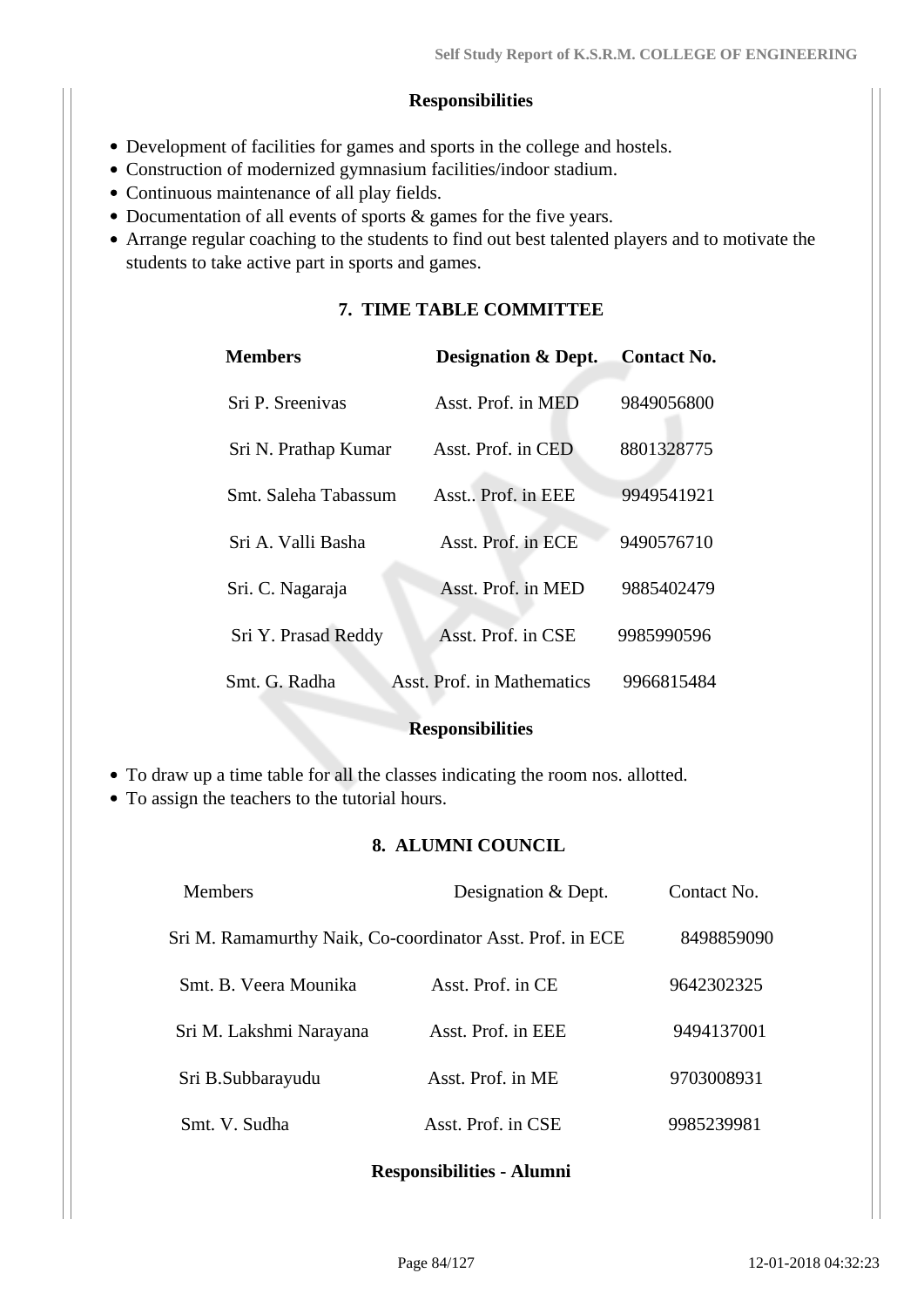- To initiate action for opening Alumni Chapters at Hyderabad, Chennai and Bangalore.
- To arrange annual meeting of Alumni regularly.
- To initiate action for preparation of directory of alumni and updated every year.
- To convey meeting of parents.
- To get feedback of parents, alumni and the employers of the companies.
- To make the alumni enroll as members in the alumni website.
- To send important information of the college to alumni members through whatsapp/facebook/mail.
- Track the alumni who can help us getting placements.

#### **9. CENTRAL LIBRARY COMMITTEE**

| <b>Members</b>                                 | <b>Designation &amp; Dept.</b> | <b>Contact No.</b> |
|------------------------------------------------|--------------------------------|--------------------|
| Smt. B. Gouri, Co-ordinator Asst. Prof. in CSE |                                | 7674915181         |
| Miss K. Ravali                                 | Asst. Prof. in CE              | 9959464761         |
| Smt. C.G. Revathi                              | Asst. Prof. in EEE             | 9177182622         |
| Sri N. Nagendra Prasad                         | Asst. Prof. in ECE             | 9985682147         |
| Sri D. Merwin Rajesh                           | Asst. Prof. in ME              | 8897920252         |
| Sri K. Eswara Reddy                            | <b>Asst.Prof.in Humanities</b> | 9491273404         |

#### **Responsibilities**

- Procurement of additional textbooks, reference books, and Journals (including e-journals) etc., English literature, books for all competitive examinations and storybooks.
- Seating arrangement and maintenance of library.
- Monitoring day to day work of library including working hours.
- Information to be procured for developing existing Digital Library.
- Motivate the faculty/students to visit library regularly.

#### **10. MAINTENANCE COMMITTEE**

| <b>Members</b>             | <b>Designation &amp; Dept.</b> | Contact No. |
|----------------------------|--------------------------------|-------------|
| Sri V. Venkateswara Prasad | Asst. Prof. in CED             | 9949976305  |
| Sri A. Ramaswamy Reddy     | Asst. Prof. in EEE             | 9491547620  |
| Sri R. Mahesh              | Asst Prof. in ME               | 8142303236  |

#### **Responsibilities**

- Committee should take care of Electrical/Civil/Mechanical maintenance of the college and hostels.
- To procure and to install electrical equipment. Ensure maintenance of electrical lines & systems.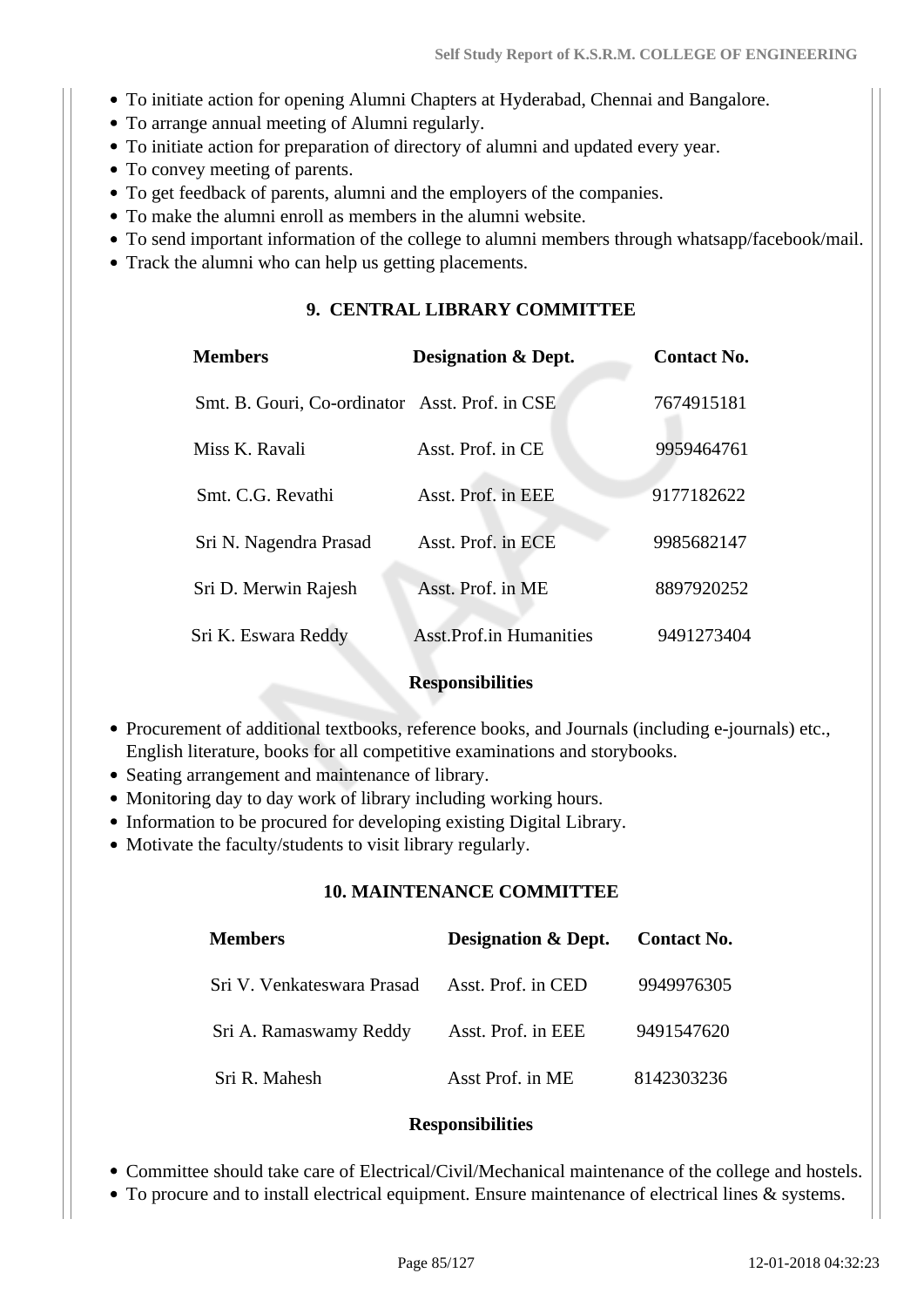- To provide lighting facility in classrooms & Laboratories of SJ Block and also in Civil Block.
- Regular maintenance of fans, tube lights, switch boards etc., maintenance of generator. Procurement of fire extinguishes.
- Installation of modern intercom facilities in adequate numbers for all the departments.
- To maintain Drawing boards/desks/wooden furniture/tables.
- Maintenance of water pipelines, water tanks, construction activities, RO-Plant etc.
- Maintenance of solar plant.

## **11. TRAINING & PLACEMENT COMMITTEE ( Career/Personality Development)**

| <b>Members</b>            | <b>Designation &amp; Dept.</b>    | <b>Contact No.</b> |
|---------------------------|-----------------------------------|--------------------|
| Sri G.M. Siddeeq          | Training & Placement Officer      | 9666679905         |
| Sri P. Rajendra Kumar     | Asst. Prof. in CE                 | 9704132772         |
| Sri G. Hussain Basha      | Asst. Prof. in EEE                | 9985246180         |
| Sri Y. Venkateswara Raju  | Asst. Prof. in ECE                | 9177852972         |
| Sri M. Mohan Reddy        | Asst. Prof. in ME                 | 9948625040         |
| Sri N.J. Pramod Dhinakar  | Asst. Prof. in CSE                | 9989466486         |
| Sri A. Ananda Rao         | Asst. Prof. in Humanities         | 9491135177         |
| Sri V. Rama Chandra Reddy | <b>Asst. Prof. in Mathematics</b> | 9440169375         |

#### **Responsibilities: Placement**

- To bring various software and core companies to the campus for recruitment.
- To train the students in facing interviews and to suggest various software courses to the students of different engineering branches.
- To arrange companies for internship/project works for the students.
- Sending of letters to various companies for internship and project works.
- Conducting of workshops on latest technologies.
- Gathering information regarding campus drives.
- Guest lecturers to be arranged by the industrial experts/alumni.

#### **Responsibilities – Career/Personality Development**

- To procure sufficient no. of books to the library on personality development.
- To educate the students on the personality development by arranging Guest lectures by eminent people.
- To create awareness and to motivate the students to take the competitive examinations such as TOFEL, GRE, G-MAT, CAT, IELTS, IES, IAS, Group-I services and other competitive examinations and to secure a seat in PG Courses.To suggest fine text books to the library for all the above exams.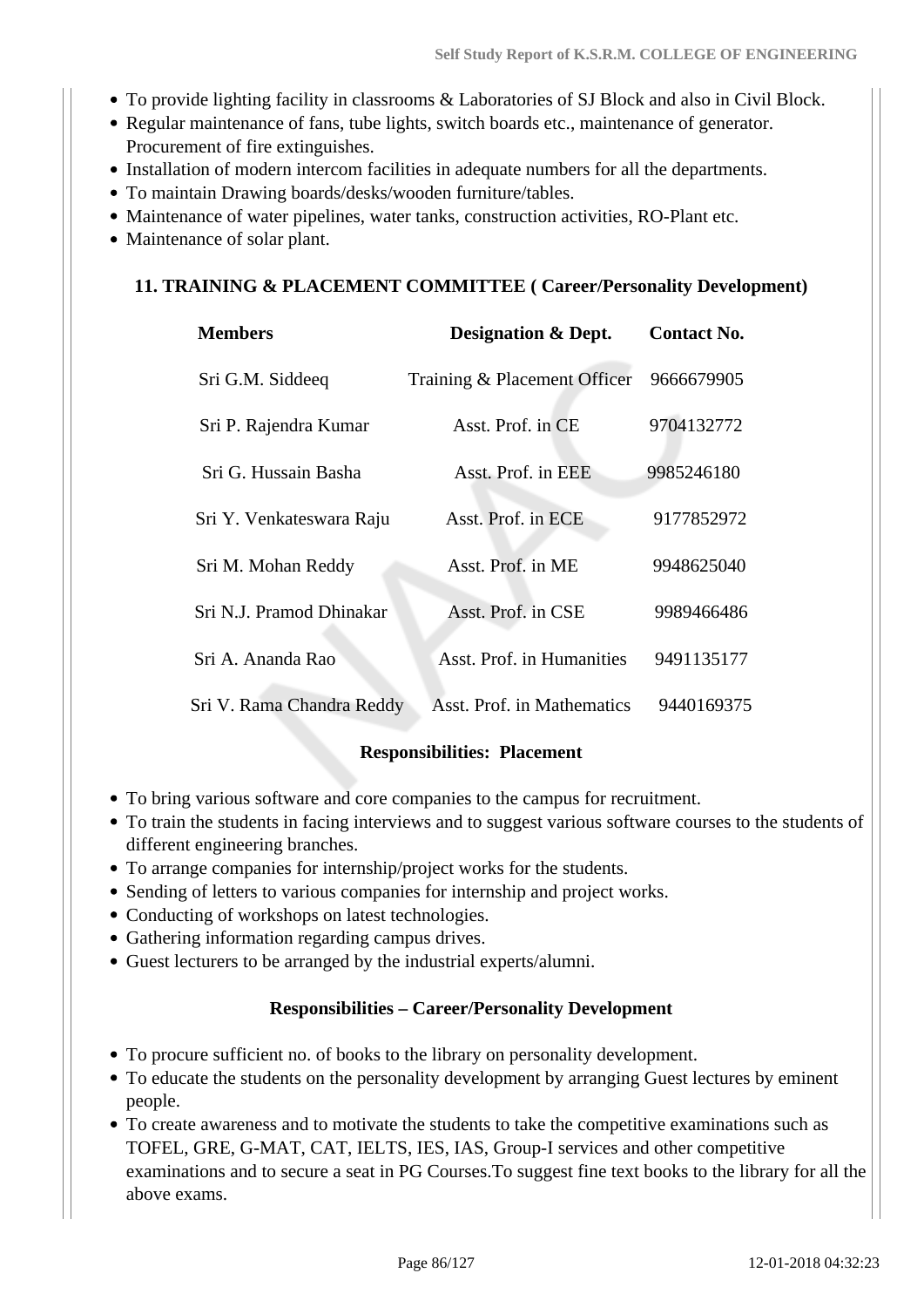- To make them aware of the details of institutions, which offer coaching to the above said examinations.
- To guide the students in the process of filling the applications, selecting the right college and the right course of their liking.
- All notifications concerning the above programmed appearing in the Newspapers, News Bulletins etc., must be displayed properly in a separate Notice Board, to enable the students to make use of the opportunities.
- Development of English language laboratory and conducting regular classes.

## **12. Data acquisition & Maintenance Committee**

| <b>Members</b>                                          | Designation & Dept. | Contact No. |
|---------------------------------------------------------|---------------------|-------------|
| Sri B. Peda Narayana – Co- ordinator Asst. Prof. in CSE |                     | 9494449771  |
| Sri G. Venkateswarlu                                    | Asst. Prof. in CE   | 9949250862  |
| Sri M.Purushotham Reddy                                 | Asst. Prof. in CSE  | 9703008423  |
| Sri M. Prabhakar                                        | Asst. Prof. in ECE  | 9493339222  |
| Sri J. Suresh Babu                                      | Asst. Prof. in ME   | 9247181832  |
|                                                         |                     |             |

Smt. B. Vahida Rahiman Bhanu Asst. Prof. in Mathematics 9642317471

## **Responsibilities - Website**

- To acquire all the students data and place it in the website. (students and parents must have access).
- Internet connectivity for the whole campus.
- Development of new departmental computer centers with Internet facility.
- To design a new website and maintenance of the same.
- To take steps for development of Wi-Fi campus.
- To update the information in the website at regular and periodical intervals.

#### **Responsibilities – Automation**

- Automation of admissions, Scholarships etc.,
- Automation of Finance and Accounts.
- Automation of Salary Bills.
- Automation for issue of various certificates.
- Automation of Marks and Results analysis.
- To train the office staff regarding issue of necessary certificates.
- To train the office staff in the usage of computers, M.S. Office.

## **13. Affiliation and Accreditation (NBA / COMPLIANCE / AFFILIATION /AICTE PROPOSALS/NIRF)**

**Members Designation & Dept. Contact No.**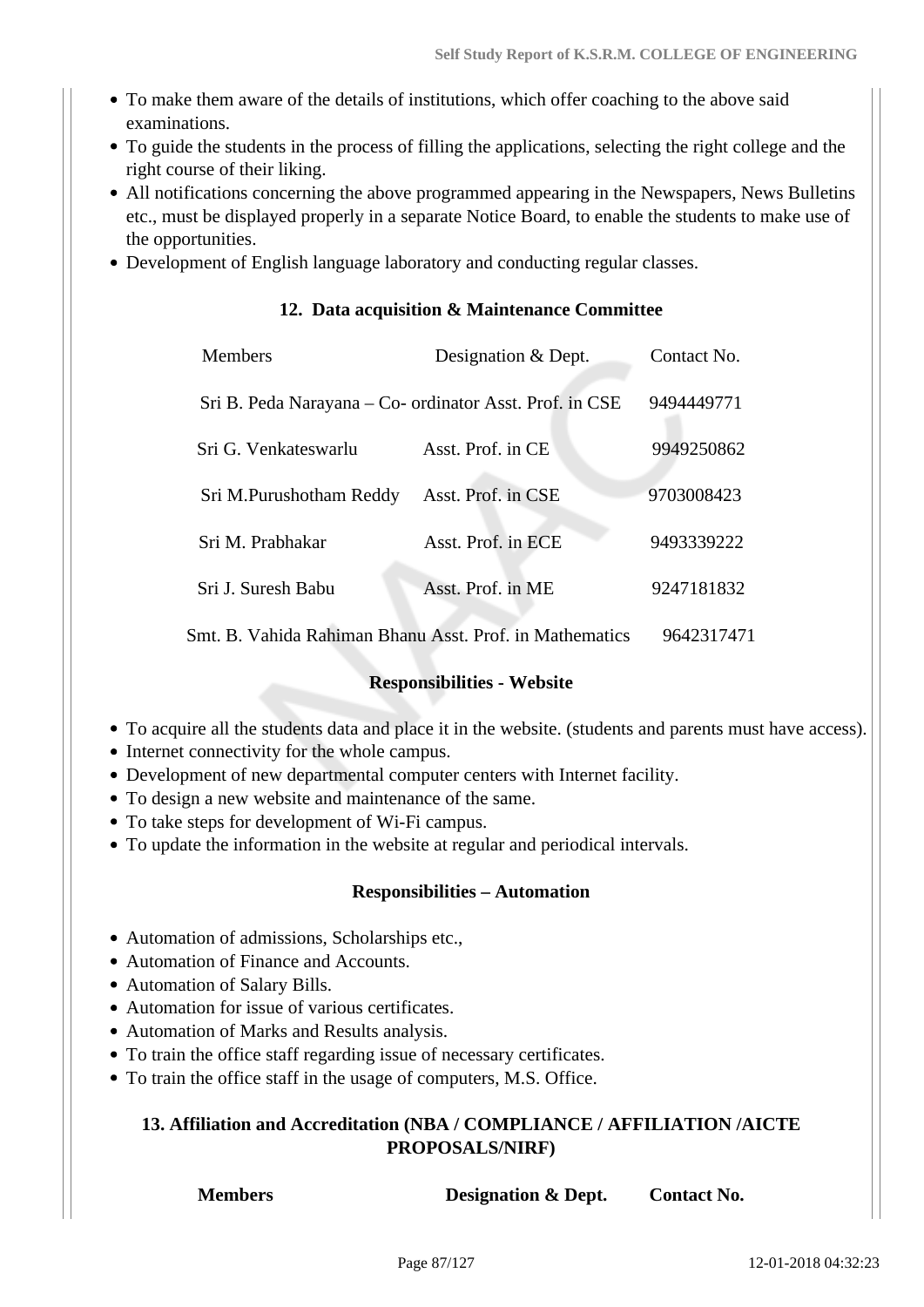| Dr. D. Ravikanth                                | Prof. in ME        | 9440506828 |
|-------------------------------------------------|--------------------|------------|
| Sri P. Suresh Praveen Kumar                     | Asst Prof. in CE   | 9052236527 |
| Sri K. Kalyan Kumar                             | Asst. Prof. in EEE | 9492070084 |
| Sri S. Zahiruddin                               | Asst. Prof. in ECE | 9985226064 |
| Sri P.K. Chaitanyakanth Reddy Asst. Prof. in ME |                    | 8096296664 |
| Sri G. Nagendra Babu                            | Asst. Prof. in CSE | 9885011772 |

#### **Responsibilities**

- To prepare and submit the application for NBA/NAAC/NIRF
- To monitor the production of records as required in Part-I/Part-II by the respective departments and to ensure that they are kept ready well in advance.
- To ensure submission of compliance report to AICTE for UG & PG courses.
- To ensure submission of affiliation reports to the university for UG/PG courses.

## **14. COMMUNITY DEVELOPMENT (NSS + Swatch Bharath)**

| <b>Members</b>       | <b>Designation &amp; Dept.</b> | <b>Contact No.</b> |
|----------------------|--------------------------------|--------------------|
| Sri P. Durga Prasad  | Asst. Prof. in EEE             | 8790087632         |
| Sri M.C. Sanjeevaiah | Asst. Prof. in Humns.          | 9966828805         |
| Dr. M. Swetha        | <b>Asst.Prof.in Chemistry</b>  | 9441512561         |

#### **Responsibilities**

- To train the people in the near by areas to get acquaintance in the fields of electricity, house wiring, carpentry, fitting and computers etc.
- To conduct Medical camps under the banner of NSS.
- To conduct clean and green programs on the campus on some important dates.

## **15. PUBLIC RELATIONS COMMITTEE**

| <b>Members</b>          | <b>Designation &amp; Dept.</b> | <b>Contact No.</b> |
|-------------------------|--------------------------------|--------------------|
| Sri K. Pavan Kumar      | Asst. Prof. in ECE             | 9966625764         |
| Sri M. Ravisankar Reddy | HoD/Physics                    | 9440024590         |
| Smt. M.V. Rathnamma     | Asst. Prof. in CSE             | 9393882007         |

#### **Responsibilities**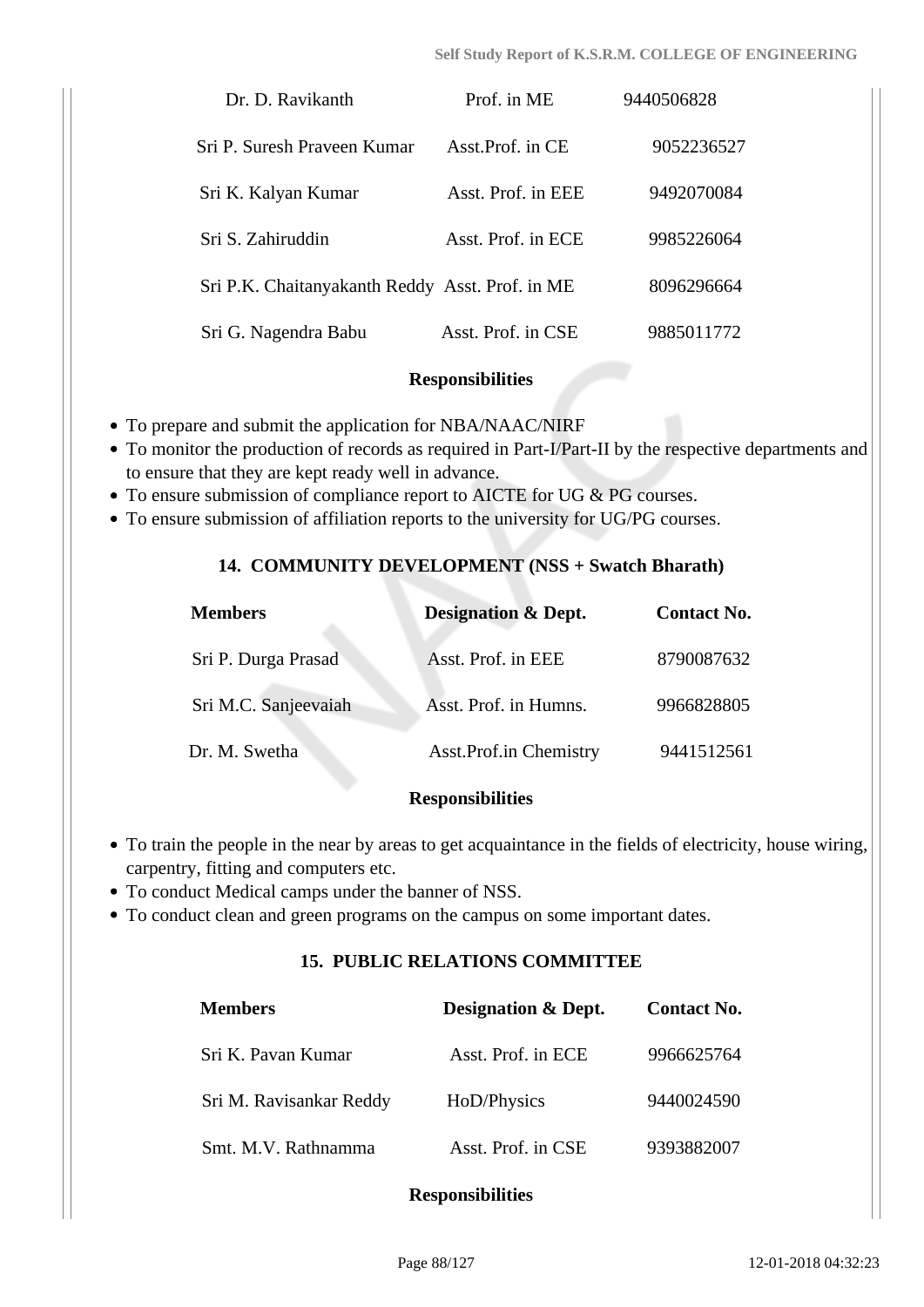- To invite the press people for all-important functions in the college.
- To maintain rapport with the press.
- To process the advertisements or any other news items to the press.
- To publish in the news paper of any worthy information like cultural activities,Sports Events, Workshops, Conferences, Seminars, Orientation Programmes etc.

#### **16. Professional Students Chapter**

| <b>Members</b>         | Designation & Dept. | Contact No. |
|------------------------|---------------------|-------------|
| Sri V. Ramesh Babu     | Asst. Prof. in CED  | 9441195639  |
| Smt. Saleha Tabassum   | Asst. Prof. in EEE  | 9949541921  |
| Sri J. Srinivasa Reddy | Asst. Prof. in ECE  | 9177292304  |
| Sri TVVSN. Murthy      | Asso. Prof. in ME   | 9247414333  |
| Smt. B. Manorama Devi  | Asst. Prof. in CSE  | 9985725101  |

#### **Responsibilities**

- Enrollment of faculty & students as members (To start IEEE students chapter and organize lectures/workshop on behalf).
- Arranging a Lecture with Guest Faculty/ Industry Personnel/ Local faculty returning from training programme, Seminar etc.
- Conducting a training program for a group of teachers by local/ guest experts e.g., computer awareness, teaching methods, project report writing, use of teaching aids.
- Arranging visit to work sites, industries, exhibitions, other institutions RXD organizations.
- Conducting Quiz programmes, competitions to the students.
- Organizing programmes, using course4 modules available with ISTE.
- Arranging a continuing education programmes for working professional organized through institute.
- Any other special programmes under ISTE chapter.

## **17. RESEARCH & DEVELOPMENT CELL (+ MoU)**

| <b>Members</b>          | Designation & Dept. Contact No. |            |
|-------------------------|---------------------------------|------------|
| Dr. M. Venkata Narayana | Professor in ECE                | 9440425221 |
| Dr. T. Kiran Kumar      | Prof. in CE                     | 9441259009 |
| Dr. K. Amaresh          | Prof. in EEE                    | 9849050464 |
| Sri R.V. Sreehari       | Asso. Prof. in ECE              | 9440110956 |
| Sri B. Srihari          | Asst. Prof. in MED              | 9493351896 |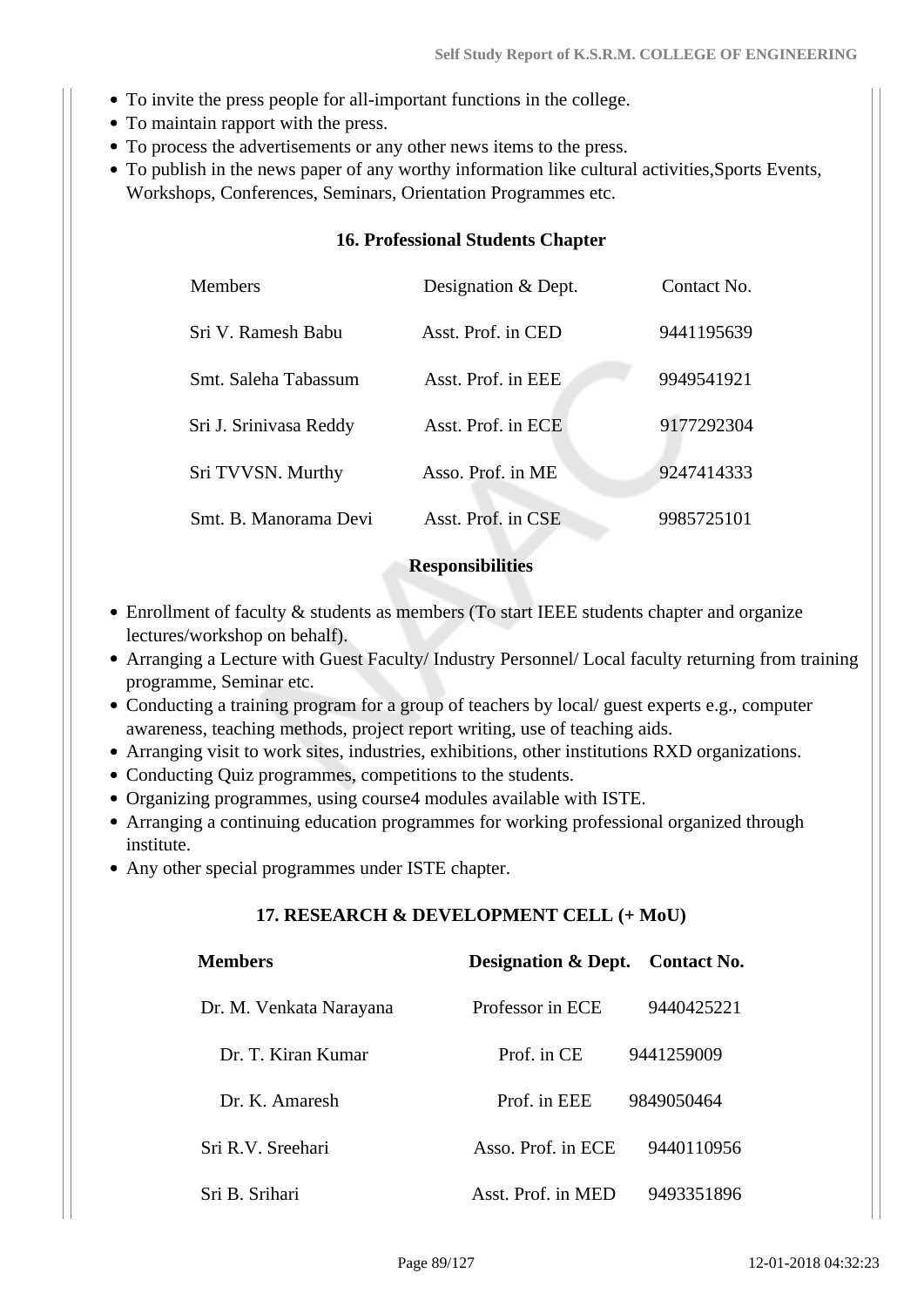Dr. V. Lokeswara Reddy Prof. in CSE 9440702278

### **Responsibilities**

- Identifying the requirements of the corporate world by interacting with them.
- Identifying and interacting with the funding agencies for funding the Research and Development activities.
- Conducting workshops and conference to inculcate the innovative ideas among the student community.
- Motivating the students to do research on innovative projects.
- Motivating the staff to do research work in their fields.

#### **Responsibilities – MoU**

- To list various industries and get their consent for M.O.U's and members of advisory committee.
- To conduct a meeting of industrialists for discussions on M.O.U's and signing of
- To make a visit to various industries with a view to get student interns, project works,funding projects, placements.
- To explore various funding agencies like DST, AICTE, MHRD etc. and submit proposals on time.

## **18. ENTREPRENEUR DEVELOPMENT CELL**

| <b>Members</b>            | Designation & Dept. Contact No. |            |
|---------------------------|---------------------------------|------------|
| Sri A. Harikrishna        | Asst. Prof. in ME               | 9052731415 |
| Sri S. Mallikarjuna Reddy | Asst. Prof. in ME               | 9705892302 |

#### **Responsibilities**

- To conduct the workshops with the aid of faculty from Industry/MSME/Banks etc.
- To motivate the students to become good entre-preneurs.
- To submit proposals to DST-ED Cell and get enough training funds every year.

## **19. INTERNAL QUALITY ASSURANCE CELL (IQAC)**

| <b>Members</b>          | <b>Designation &amp; Dept.</b> | <b>Contact No.</b> |
|-------------------------|--------------------------------|--------------------|
| Dr. G. Hemalatha        | Prof. in ECE                   | 9440004404         |
| Dr. G. Sreenivasa Reddy | Professor in CE                | 9849927981         |
| Sri. M. Bhaskar Reddy   | Asso.Prof. in EEE              | 9160995555         |

#### **Responsibilities :**

- To motivate faculty to submit research proposals with UGC or any other.
- Create awareness among the faculty about the various funding agencies.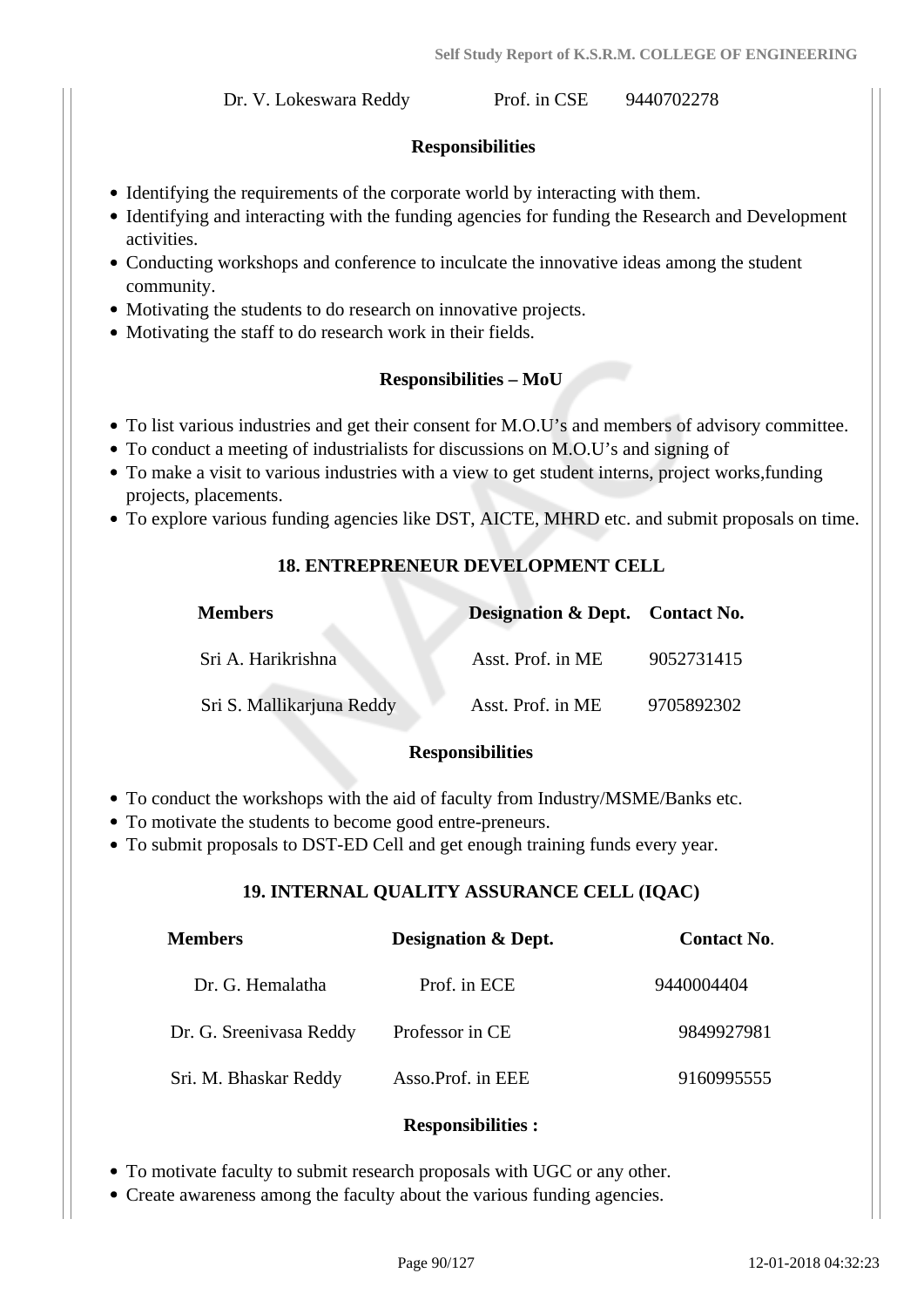- To motivate the faculty to publish papers in Conferences/Journals.
- To motivate the faculty in respect of Ph.D.
- To get the feedback from the students.
- To improve extra curriculum activities.
- To give suggestions for improving quality in library.

#### **20. GRIEVANCES REDRESSAL COMMITTEE**

| <b>Members</b>                | <b>Designation &amp; Dept.</b> | <b>Contact No.</b> |
|-------------------------------|--------------------------------|--------------------|
| Prof. P.V.S. Murali Krishna – | HoD/ECE                        | 9160993077         |
| Dr. M. Sreenivasulu           | Prof. & HoD/CSE                | 9160993076         |
| Dr. B. Rama Bhupal Reddy      | HoD/Mathematics                | 9490032642         |

#### **Responsibilities:**

To attend the Grievances of the students in respect of academic activities, ragging etc.

• To attend the Grievances of Women students.

#### **21. Internal Complaints Committee For Prevention of Sexual Harassment of**

#### **Women:**

| <b>Members</b>       | <b>Designation &amp; Dept.</b> | <b>Contact No.</b> |
|----------------------|--------------------------------|--------------------|
| Smt. C.N. Arpitha    | HoD/EEE                        | 8985282378         |
| Smt. S.Sharmila Banu | Asst. Prof. in ECE             | 9703312080         |
| Miss M. Ramya        | Asst. Prof. in ME              | 7036646979         |
| Smt. B. Swetha       | Asst. Prof. in CSE             | 9492561783         |
| Dr. I. Sreevani      | HoD/Chemistry                  | 9581561899         |
|                      |                                |                    |

#### **Responsibilities :**

#### **1. The Internal Complaint Committee shall:-**

(a) Provide assistance if an employee or a student chooses to file a complaint with the police.

 (b) Provide mechanisms of dispute redressal and dialogue to anticipate and address issues through just and fair conciliation without undermining complainant's right, and minimize the need for purely punitive approaches that lead to further resentment, alienation or violence.

c) Protect the safety of the complainant by not divulging the person's identify, and provide the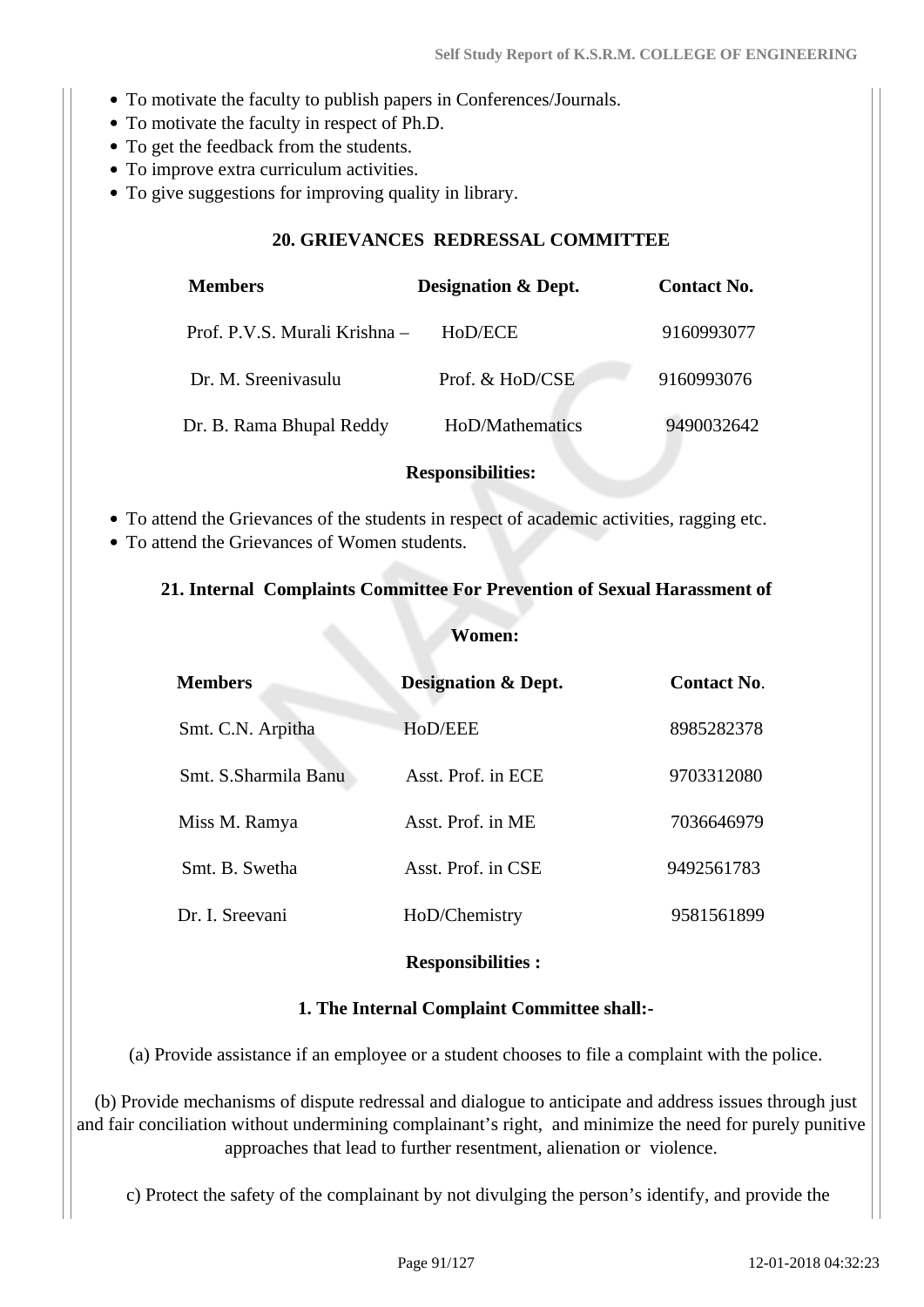mandatory relief by way of sanctioned leave or relaxation of attendance requirement or transfer to another department or supervisor as required during the pendency of the complaint, or also provide for the transfer of the offender:

 (d) ensure that victims or witnesses are not victimized or discriminated against while dealing with complaints of sexual harassment: and

 (e) ensure prohibition of retaliation or adverse action against a covered individual because the employee or the student is engaged in protective activity.

## **22. Govt. Schemes**

(a) DDU–GKY (Deen Dayal Upadyaya Grameena Kaushalya Yojana)

 (b) NSDC (National Skill Development Corporation) To submit proposals and monitor along with external agency.

 (c) APSSDC (AP State Skill Development Corporation) To co-coordinator with depts... and conduct programs as per the schedule.

 (d) MHRD (Ministry of Human Resources Development) After sanctioning of Projects, Supervise the training/Pvt. Program.

| <b>Members</b>                         | <b>Designation &amp; Dept.</b> | <b>Contact No.</b> |
|----------------------------------------|--------------------------------|--------------------|
| Sri G. Suneel Kumar Asst. Prof. in ECE |                                | 9966672653         |
| Sri S. Khaja Khizar Asst. Prof. in CSE |                                | 9849194711         |
| Sri U. Pradeep Kumar Asst. Prof. in ME |                                | 9908864887         |

#### **Responsibilities**

- To continuously explore possibility of various funding schemes.
- To submit proposals and monitor along with external agency. After sanction of the funding schemes, supervise the training programmes.

## **23. STUDENTS CLUB**

| <b>Advisors</b>  | <b>Designation &amp; Dept.</b> | <b>Contact No.</b> |
|------------------|--------------------------------|--------------------|
| Sri T. Prasanth  | Asst. Prof. in CE              | 9160012124         |
| Miss S. Jabeen   | Asst. Prof. in ECE             | 9493352861         |
| Sri L. Titus     | Asst. Prof. in ME              | 9441402445         |
| Miss K. Jyothsna | Asst. Prof. in CSE             | 9703354715         |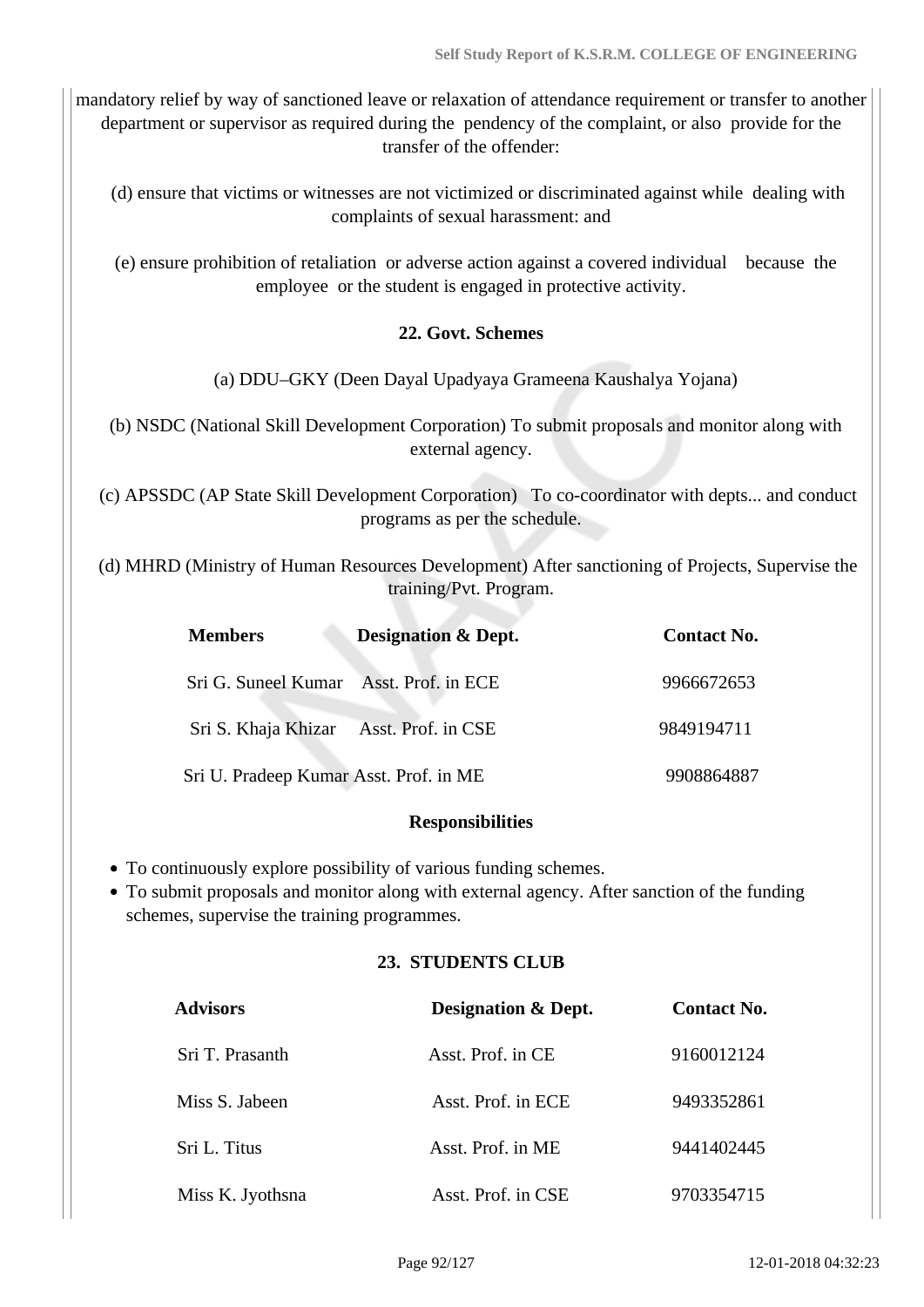Sri J. Balaji Asst. Prof. in EEE 9494080894

#### **Responsibilities :**

- May organize activities by the students with the tag of dramatic club / dancing / cultural club/ photograph club etc..
- May help them get permissions from Principal to organize events and also to closely monitor the events

## **24. OBC Cell**

## **Objectives**

OBC Cell has been constituted in the College to resolve the issues and problems related to the OBC students and employees of the College

#### Functions

- To collect regularly, on an annual basis, information regarding course-wise admissions of OBC students in the College
- To collect information in respect of appointment, training of OBC candidates in teaching and nonteaching posts in the College
- To analyze the information collected above and prepare reports and digests for onward transmission to higher authorities
- To deal with representations received from OBC students regarding academics and campus life in the College
- To plan, implement and monitor remedial coaching for OBC students
- Any other work assigned from time to time to promote learning and well being among OBC students

## Members

- Dr T. Kiran Kumar, Professor, Coordinator
- Miss B. Sravani, Asst Prof, Member
- Miss A. Jyothirmayee, Asst Prof, Member
- Miss S. Jabeen, Asst Prof, Member
- Sri B. Sreehari, Asst Prof, Member
- Smt M. V. Rathnamma, Asst Prof, Member
- Sri G. Sreedhar, Asst Prof, Member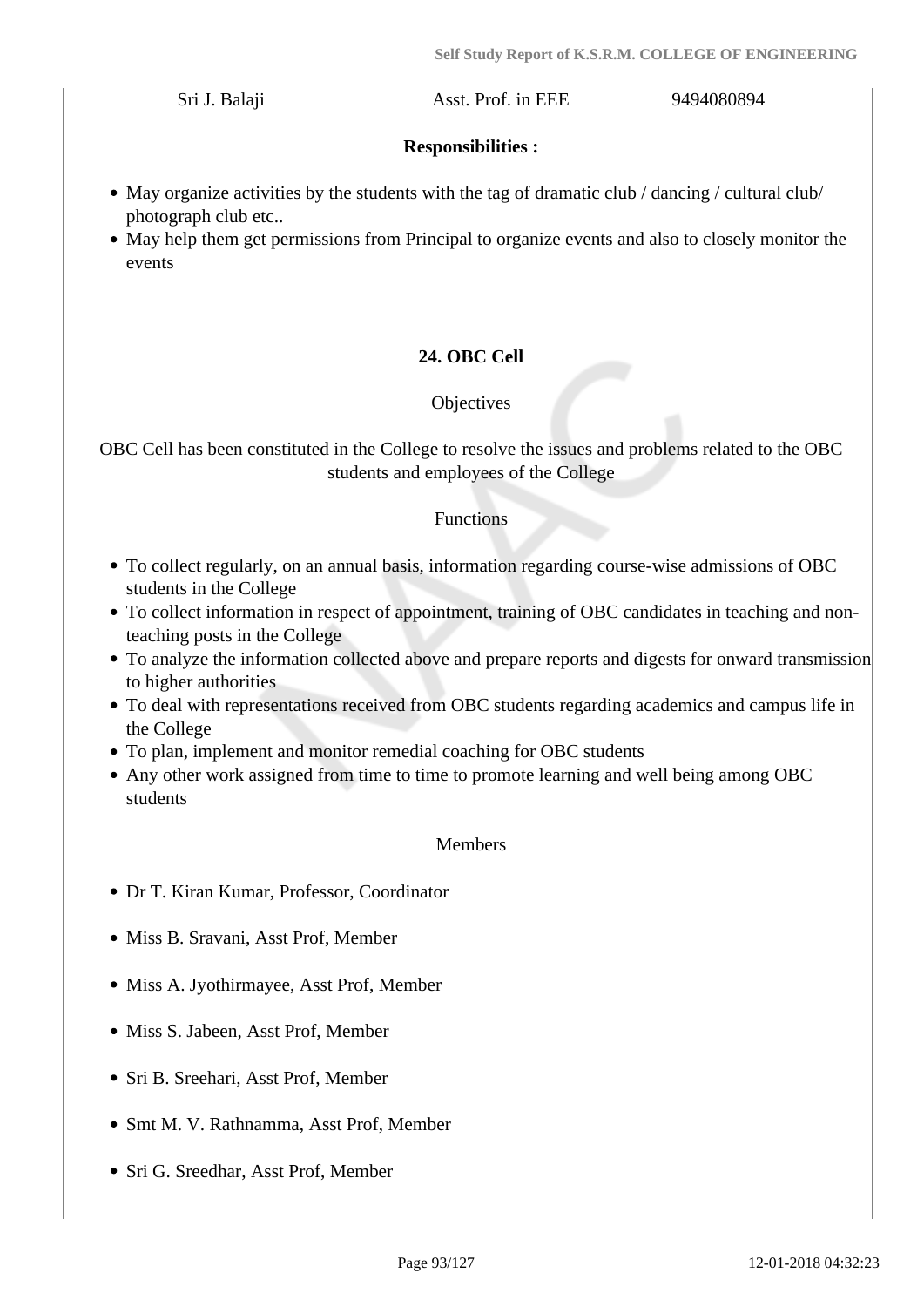## **25. SC/ST Cell**

#### **Objectives**

SC/ST Cell has been constituted in the College to resolve the issues and problems related to the SC/ST students and employees of the College

#### Functions

- 1. To collect regularly, on an annual basis, information regarding course-wise admissions of SC/ST students in the College
- 2. To collect information in respect of appointment, training of SC/ST candidates in teaching and nonteaching posts in the College
- 3. To analyze the information collected above and prepare reports and digests for onward transmission to higher authorities
- 4. To deal with representations received from SC/ST students regarding academics and campus life in the College
- 5. To plan, implement and monitor remedial coaching for SC/ST students
- 6. Any other work assigned from time to time to promote learning and well being among SC/ST students

#### Members

- 1. Sri N. Prathap Kumar, Asst Prof, Coordinator
- 2. Sri M. Lakshmi Narayana, Asst Prof, Member
- 3. Sri N. Radha Krishna, Asst Prof, Member
- 4. Sri L. Titus, Asst Prof, Member
- 5. Smt K. B. Pullamma, Asst Prof, Member
- 6. Miss M. Mary Jasmine, Asst Prof, Member
- 7. Sri M. Chinna Sanjeevaiah, Asst Prof, Member

Contact Addresses : Sri N. Prathap Kumar, Assistant Professor, Department of Civil Engineering, KSRM College of Engineering, Kadapa-516003

## **26. Minority Cell**

#### **Objectives**

Minority Cell has been constituted in the College to resolve the issues and problems related to the Minority students and employees of the College

## Functions

- 1. To collect regularly, on an annual basis, information regarding course-wise admissions of Minority students in the College
- 2. To collect information in respect of appointment, training of Minority candidates in teaching and non-teaching posts in the College
- 3. To analyze the information collected above and prepare reports and digests for onward transmission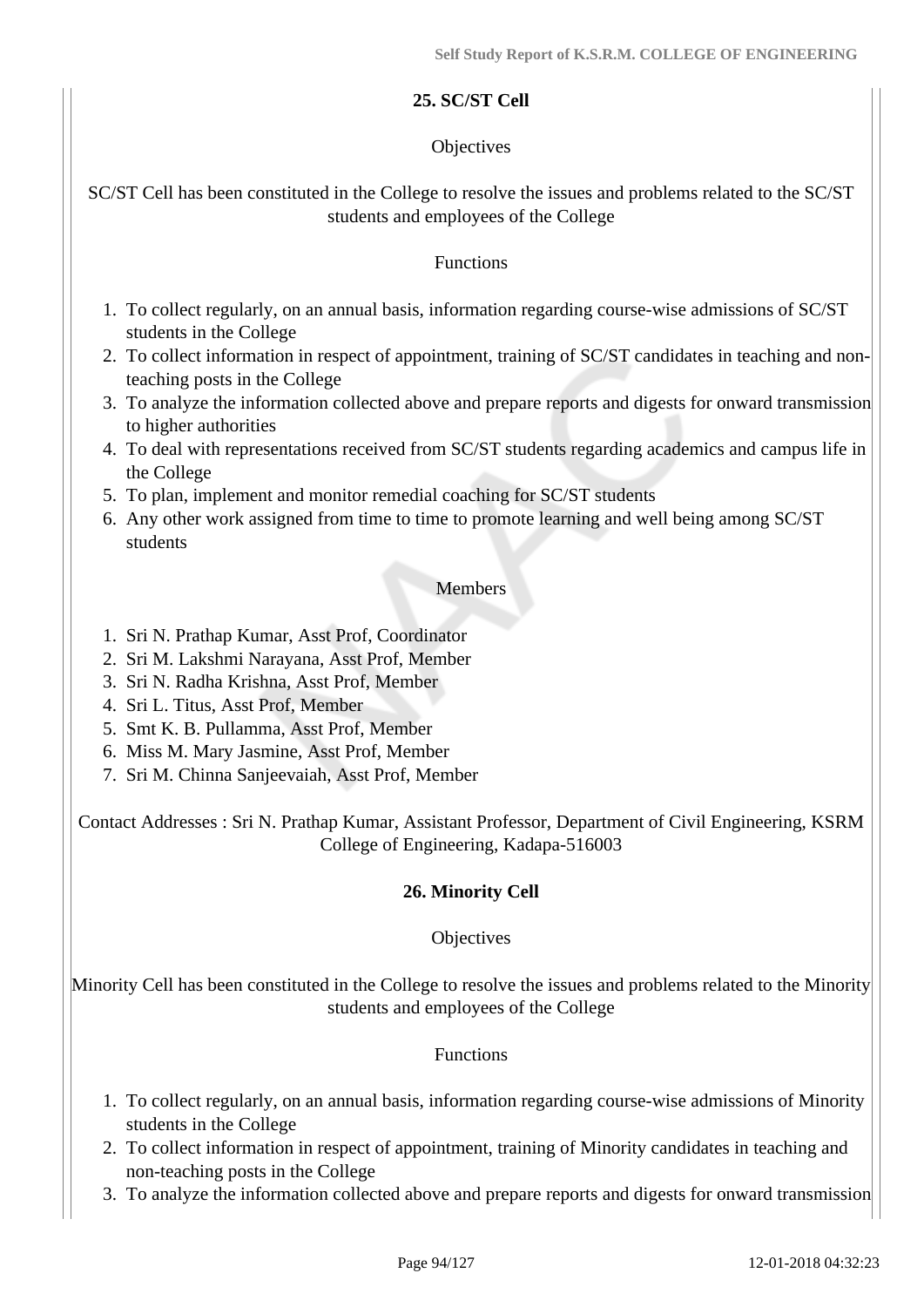to higher authorities

- 4. To deal with representations received from Minority students regarding academics and campus life in the College
- 5. To plan, implement and monitor remedial coaching for Minority students
- 6. Any other work assigned from time to time to promote learning and well being among Minority students

|                                                                                                                                                                                                                                                                                                                        | <b>Members</b>       |
|------------------------------------------------------------------------------------------------------------------------------------------------------------------------------------------------------------------------------------------------------------------------------------------------------------------------|----------------------|
| 1. Sri Valli Bhasha, Asst Prof, Coordinator<br>2. Smt saleha Thabusam, Asst Prof, Member<br>3. Sri S. Mahaboobkhan, Asst Prof, Member<br>4. Sri S. Khaja Khijar, Asst Prof, Member<br>5. Smt S. Riyaz Bhanu, Asst Prof, Member<br>6. Smt M. V. Rathnamma, Asst Prof, Member<br>7. Sri S. Shabuddien, Asst Prof, Member |                      |
| <b>File Description</b>                                                                                                                                                                                                                                                                                                | <b>Document</b>      |
| Any additional information                                                                                                                                                                                                                                                                                             | <b>View Document</b> |

## **6.3 Faculty Empowerment Strategies**

**6.3.1 The institution has effective welfare measures for teaching and non-teaching staff**

## **Response:**

## **Health Center:**

The Institute has its own Health Center to provide necessary medical aid to the students and staff on the campus. There are Two Doctors and One Nurse. Specialists are also visiting the Health Center to provide consultation to the inmates. To meet the emergency, an ambulance is available in the institute. Medicines are provided at Free of cost.

## **Free Transportation Facilities:**

The Institute transport facilities include 11 buses (52 seater), 02 staff cars, 01 ambulance, and 1 tractor. The buses are provided to near by towns such as Vempalli, Mydukur, Ontimitta to make it convenient for the students coming from these areas. Buses leave the college in various timings to mak it convenient for the students to utilize the Library and Internet facilities in the college.

## **Post Office, Book stores and Canteen:**

A Post Office is functioning in the campus to cater the needs of the faculty, staff and students. All Kinds of Postal Services rendered including Saving Accounts. College stores and Canteens are available in the campus to cater the needs of the residents of the Institute. Subsidized rates for staff are provided in the canteen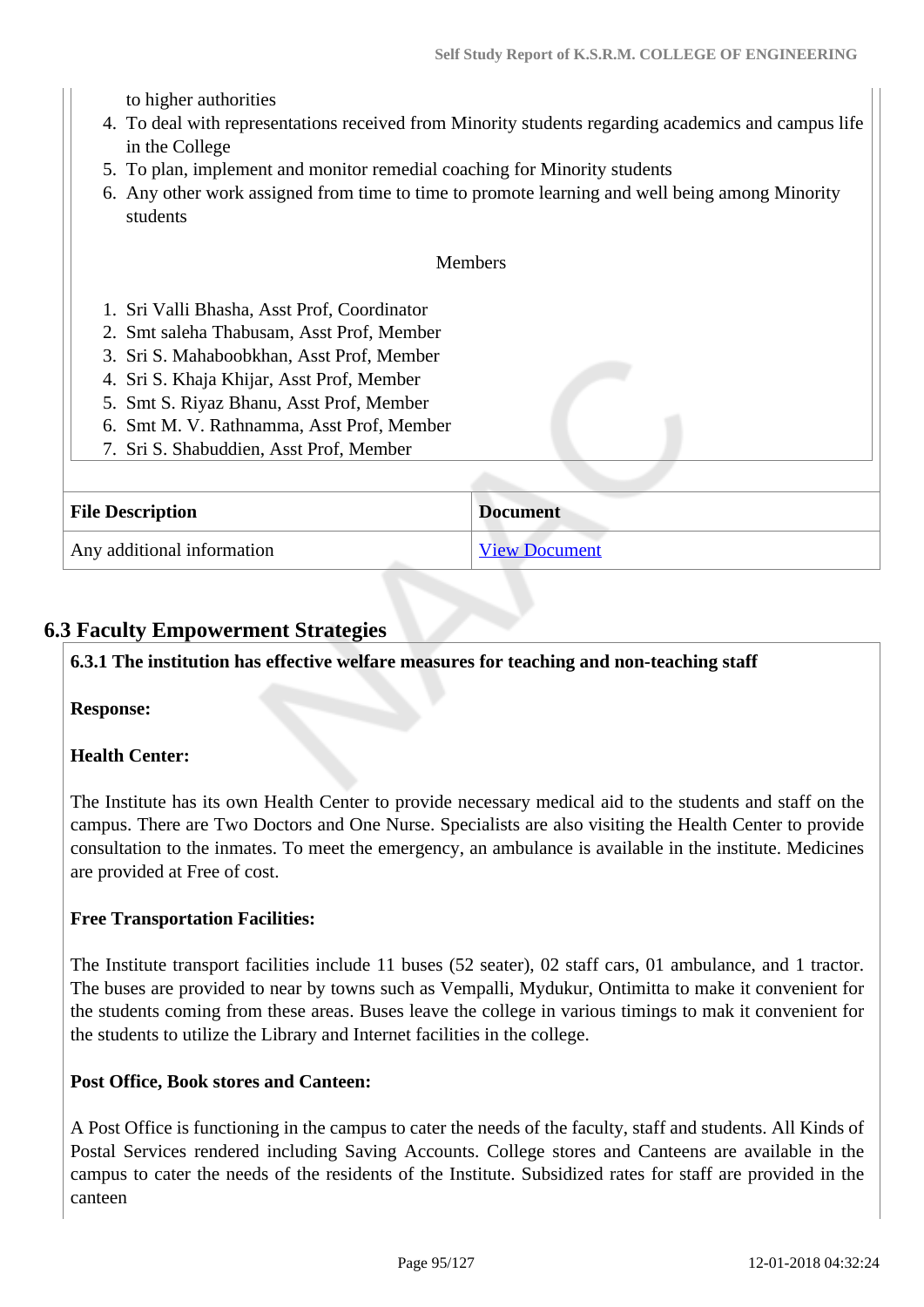## **Other facilities provided by the administrative authorities**

- Maternity leave as per the Govt norms
- Paid leave for curriculum course work who are perusing Ph.D at IIT and NIT.
- TA and DA provisions for faculty development programs.
- EPF and Group Insurance are provided.
- Fee concession for Faculty children.

## **6.3.2 Average percentage of teachers provided with financial support to attend conferences / workshops and towards membership fee of professional bodies during the last five years**

#### **Response:** 22.8

6.3.2.1 Number of teachers provided with financial support to attend conferences / workshops and towards membership fee of professional bodies year wise during the last five years

| 2016-17 | 2015-16 | 2014-15 | 2013-14 | 2012-13 |
|---------|---------|---------|---------|---------|
| 45      | 108     | IJΙ     | 43      | 33      |

| <b>File Description</b>                                                                                                    | <b>Document</b>      |
|----------------------------------------------------------------------------------------------------------------------------|----------------------|
| Details of teachers provided with financial support<br>to attend conferences, workshops etc. during the last<br>five years | <b>View Document</b> |

## **6.3.3 Average number of professional development /administrative training programs organized by the institution for teaching and non teaching staff during the last five years**

**Response:** 3.4

6.3.3.1 Total number of professional development / administrative training programs organized by the Institution for teaching and non teaching staff year wise during the last five years

|        | 2016-17 | 2015-16 | 2014-15 | 2013-14 | 2012-13 |
|--------|---------|---------|---------|---------|---------|
| ت<br>∼ |         |         |         |         |         |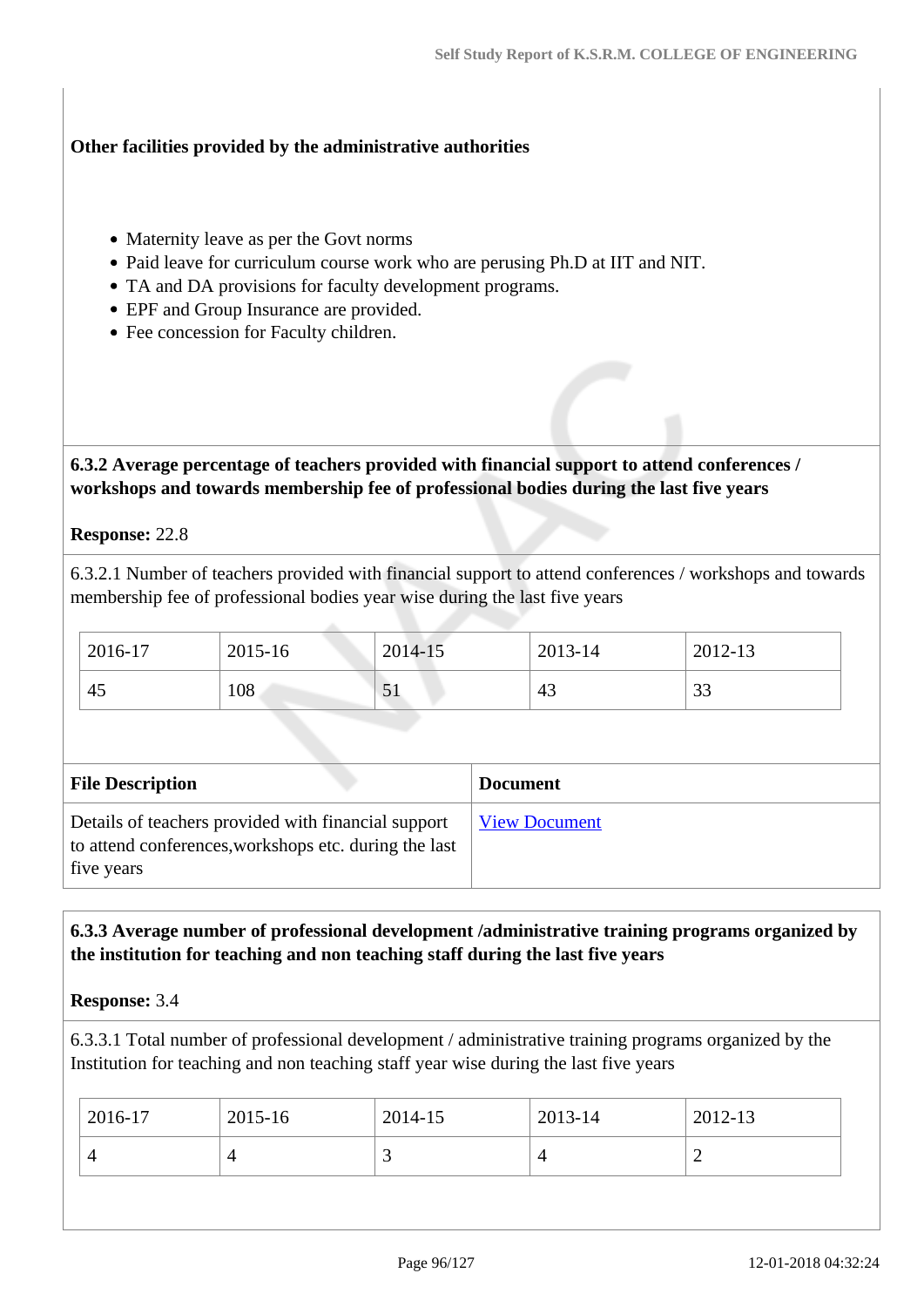| <b>File Description</b>                                                                                                                                       | <b>Document</b> |
|---------------------------------------------------------------------------------------------------------------------------------------------------------------|-----------------|
| Details of professional development / administrative   View Document<br>training programs organized by the Institution for<br>teaching and non teaching staff |                 |

## **6.3.4 Average percentage of teachers attending professional development programmes viz., Orientation Programme, Refresher Course, Short Term Course, Faculty Development Programme during the last five years**

## **Response:** 7.19

6.3.4.1 Total number of teachers attending professional development programs, viz., Orientation Program, Refresher Course, Short Term Course, Faculty Development Programs year wise during the last five years

| 2016-17                            | 2015-16      | 2014-15    | 2013-14      | 2012-13 |
|------------------------------------|--------------|------------|--------------|---------|
| $\cap$<br>$\overline{\phantom{a}}$ | $\sim$<br>∠∠ | $\sqrt{2}$ | $\mathbf{I}$ | ⊥ J     |

| <b>File Description</b>                                                                       | <b>Document</b>      |
|-----------------------------------------------------------------------------------------------|----------------------|
| Details of teachers attending professional<br>development programs during the last five years | <b>View Document</b> |

## **6.3.5 Institution has Performance Appraisal System for teaching and non-teaching staff**

## **Response:**

The Performance Appraisal for teaching staff is obtained based on the following criteria.

- Work Experience.
- Education qualification.
- Teaching and Learning Activities such as Subjects taught, Course material preparation and Innovative teaching -learning methodologies.
- Co-curricular and Professional Development Activities.
- Research papers published in referred journals as notified by UGC.
- Students Feedback.
- Contribution to corporate life.
- Classroom teaching and Examination duties.

## **Performance factor for Non-Teaching staff are**

• Command of all assigned work duties and responsibilities.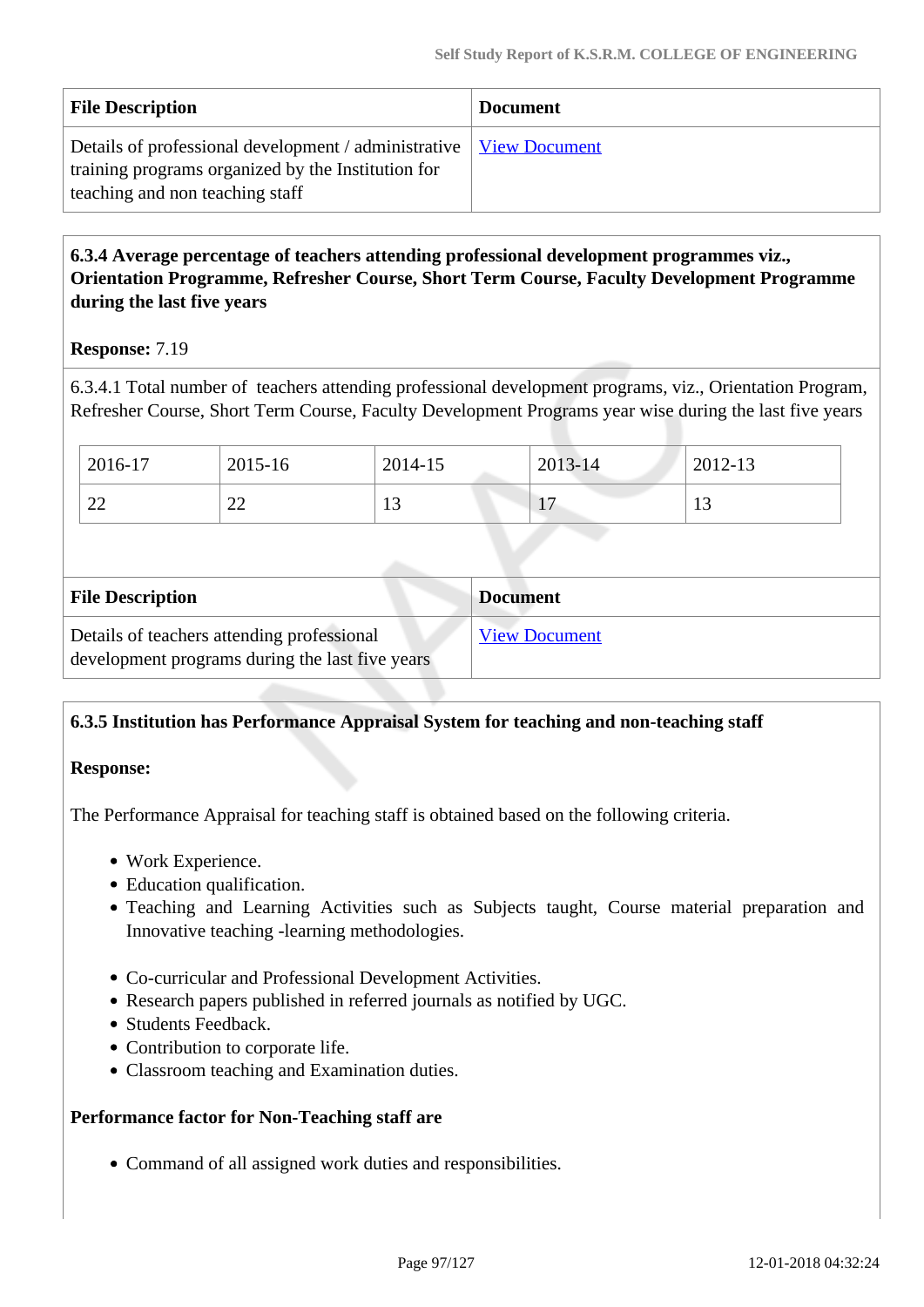- Cooperates with co-workers.
- Accepts direction from his/her supervisor.
- Performs the work assignment with a minimum of supervision.
- Is punctual, reliable, and has good attendance habits.
- Completes his/her work in a timely manner
- Decision making and problem solving.
- Human resourse management.
- Employees skill level.
- Effectiveness in listening to others.
- Employee responsiveness

| <b>File Description</b>         | <b>Document</b>      |
|---------------------------------|----------------------|
| Any additional information      | <b>View Document</b> |
| Link for Additional Information | <b>View Document</b> |

## **6.4 Financial Management and Resource Mobilization**

#### **6.4.1 Institution conducts internal and external financial audits regularly**

#### **Response:**

The institution is having qualified practicing charted accountant as External auditor who is auditing the accounts of the college once in a Year. After the audit, the report is sent to the management for review. The auditor is appointed by the Management. In addition to this, the institution is having consultants to give opinion on taxation and legal issues. Further the following committees are formed for internal auditing purpose.

- 1.Finance Committee.
- 2.Management Committee.

 **Finance Committee**: Finance committee gathers and approves the annual budget of the Autonomous section and institute level for each financial year and review the utilization of funds of previous year as per budgetary provision. It meets once in a year and twice if required. The draft budget is placed to the finance committee for the approval. All the current year spending is carried out as per provision given in the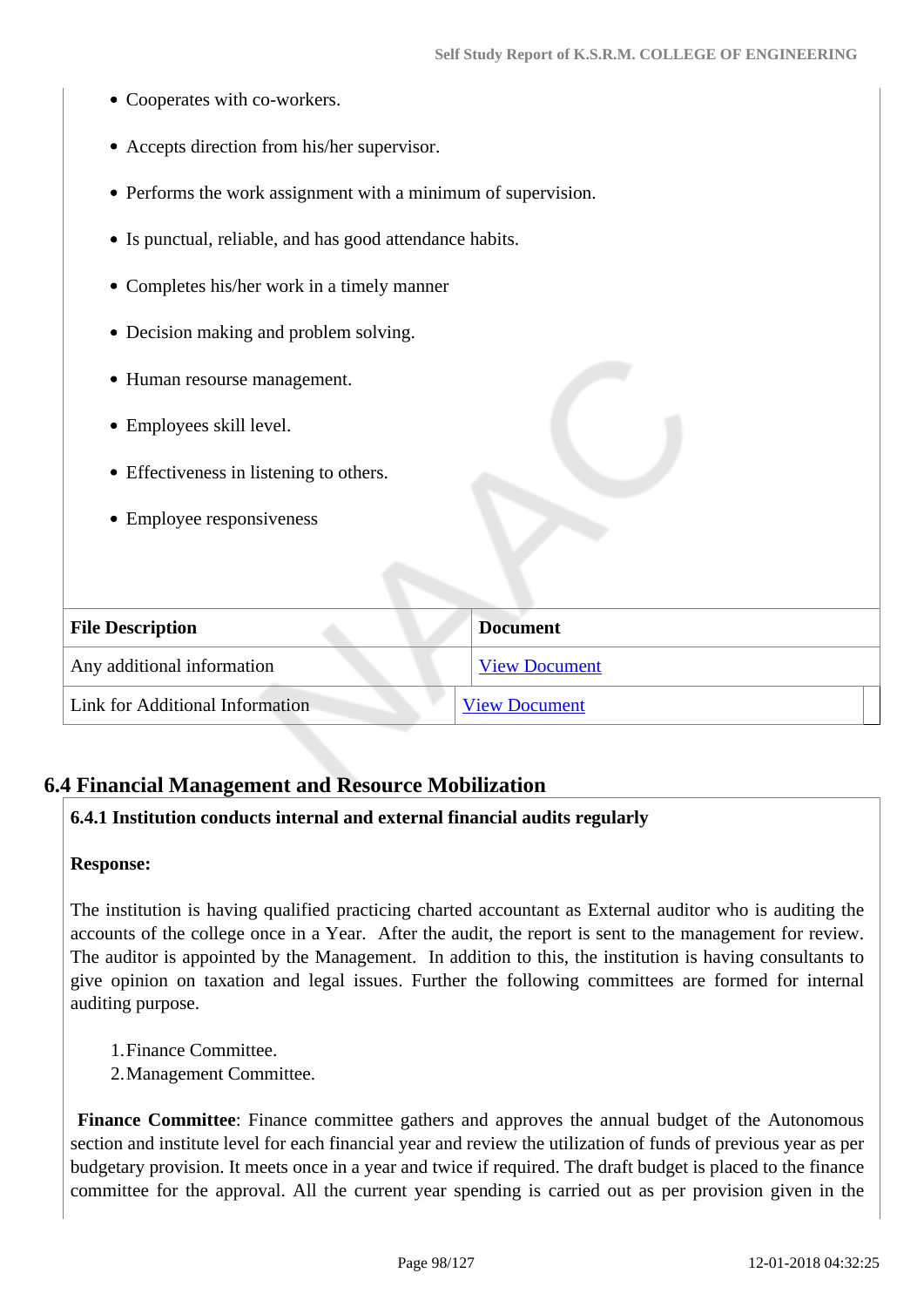budget. Periodic reviews are carried out to monitor the utilization of the budget as per the provision given in annual Autonomous budget. Principal conduct the reviews with the help of chief account officer and Accounts officer a quarterly basis and make sure that the funds are utilized effectively.

**Management Committee**: Institute level budget is approved by institute Governing Body and management Committee at the end of each financial year for the coming year. Each department Committee headed by the HOD, senior faculty and lab in charges and prepares the annual budget for each financial year, this exercise is carried out taking the recurring  $\&$  non – recurring expenditure requirement for the department for the entire year. A detailed requirement is submitted to principal. Account officer prepare the institute level requirement and prepare the detailed budget. All the department requirements and institute level requirements are discussed in HODs meeting and finalize the total recurring and nonrecurring budget requirements. The comprehensive budget proposal is placed before the Governing Body and Management committees for final approval. Effective monitoring system is in place from quotations stage to the installation and commissioned stage. Any additional requirements arise due to unforeseen expenditure may be discussed in the HODs meeting and Management Committee is requested to approve Quarterly review of the expenditure is carried out in each department, to monitor the effective utilizations of funds.

 The Last audit was done on 31st March, 2017 and as on date there is no adverse remark on the accounts of the institution. The college is filing income tax return every year within the stipulated time.

## **6.4.2 Funds / Grants received from non-government bodies, individuals, Philanthropers during the last five years (not covered in Criterion III)**

#### **Response:** 11.6

6.4.2.1 Total Grants received from non-government bodies, individuals, philanthropers year wise during the last five years (INR in lakhs)

| 2016-17 | 2015-16 | 2014-15      | 2013-14 | 2012-13 |
|---------|---------|--------------|---------|---------|
| 2.50    | 2.40    | つ 35<br>ں ب∡ | 2.30    | 2.05    |

| <b>File Description</b>                                                                      | <b>Document</b>      |
|----------------------------------------------------------------------------------------------|----------------------|
| Details of Funds / Grants received from non-<br>government bodies during the last five years | <b>View Document</b> |

## **6.4.3 Institutional strategies for mobilisation of funds and the optimal utilisation of resources**

**Response:** 

**OBJECTIVES**:-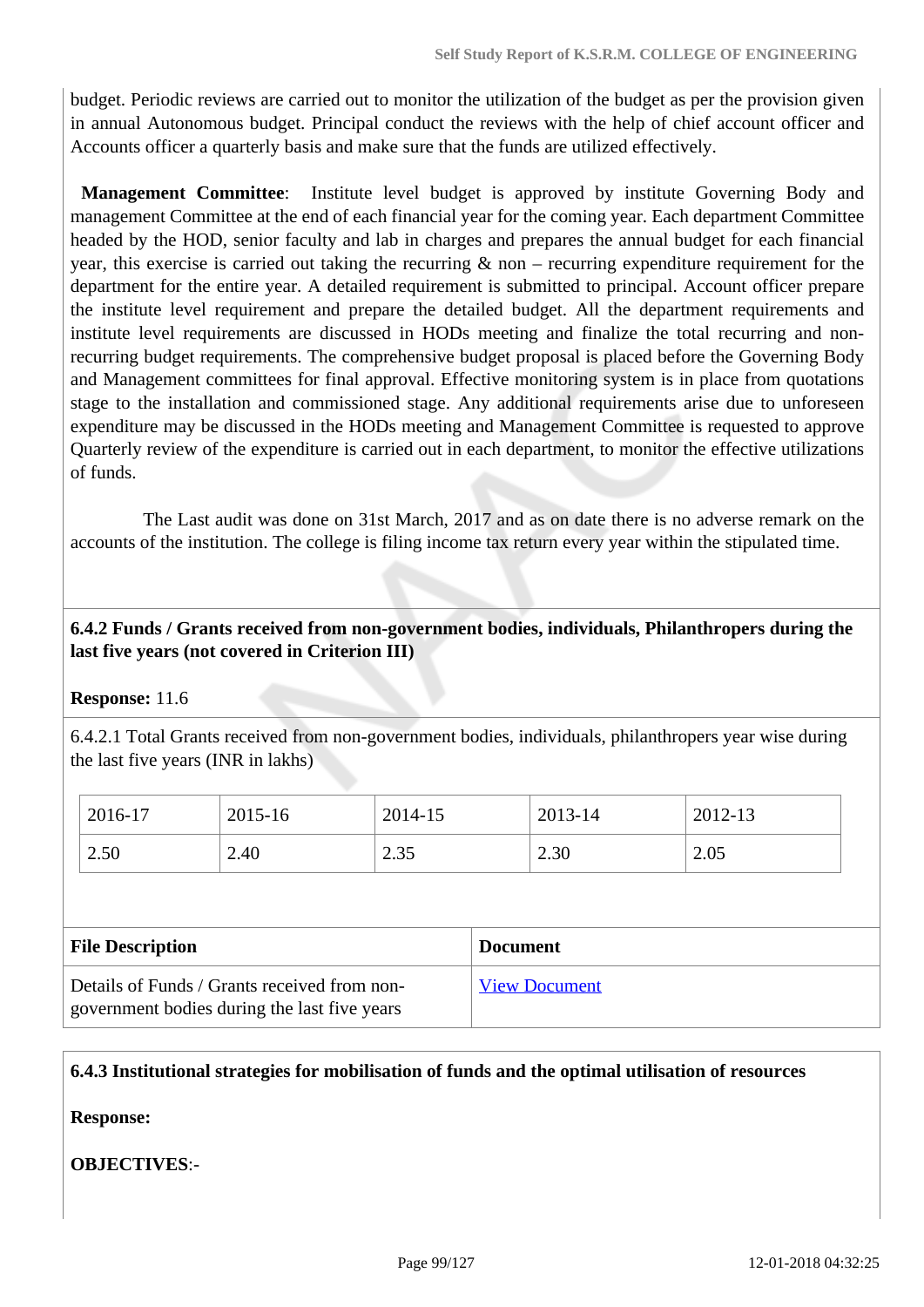- Ensures growth and development in a planned and phased manner.
- Takers into account sustainability as a major concern at every level.
- Tailors every plan to suit the vision and objectives of the Institution.
- Factors in sourcing and availability of funds and listing the priorities.
- Make a judicious use of consultants, consultancy and expertise in the planning.
- Provide for periodic strategic planning for mobilization, allocation and utilization of resources.

#### **STRATEGIES**:-

- The Institution should be financially viable from inception.
- Develop infrastructure through fundraising ( Foundations, Individuals.
- Manage maintenance and operational costs through fees.
- Parallel models of planning for sustainability for the Institution.
- Develop an 'alternative model' that relies on infrastructure development through donors and foundations.

#### **THE PROCESS OF PLANNING FOR SUSTAINABILITY**:-

- Strategic Planning Committee & Strategy Retreats.
- Governing Bodies of Sponsors and of the Institution.
- For matters relating to Policy.
- Board of Management of the University for Operational Matters.
- Board of Management and Academic Council of the Institution for academic matters.
- Consultants and Collaborators.

## **STRATEGIES TO DEVELOP ALTERNATE CHANNELS OF FUNDS GENERATION**:-

- Develop an investment plan for the funds at the disposal of the Institution.
- Maximize returns from use of the infrastructure of the Institution.
- Maximize opportunities for returns from outsourcing utilities and services.
- Overlap sustainable clusters (Engineering, Management, Social Work etc.,) with financially unviable clusters.
- Maximize returns from the land at the disposal of the Institution.

#### **FUNDING RESOURCES:- Ground rules, Sources**.

- Depend mainly on fundraising for capital expenses and infrastructure.
- Depend on fees for running expenses, maintenance and normal development and expansion.
- Provisions made for cross subsidy of non-viable but socially relevant courses.
- Sources and Agencies:-

\*Foundations/Corporate Houses/Individuals.

\*Alumni around the world.

## **MANAGEMENT OF FINANCE AND INVESTMENTS**:-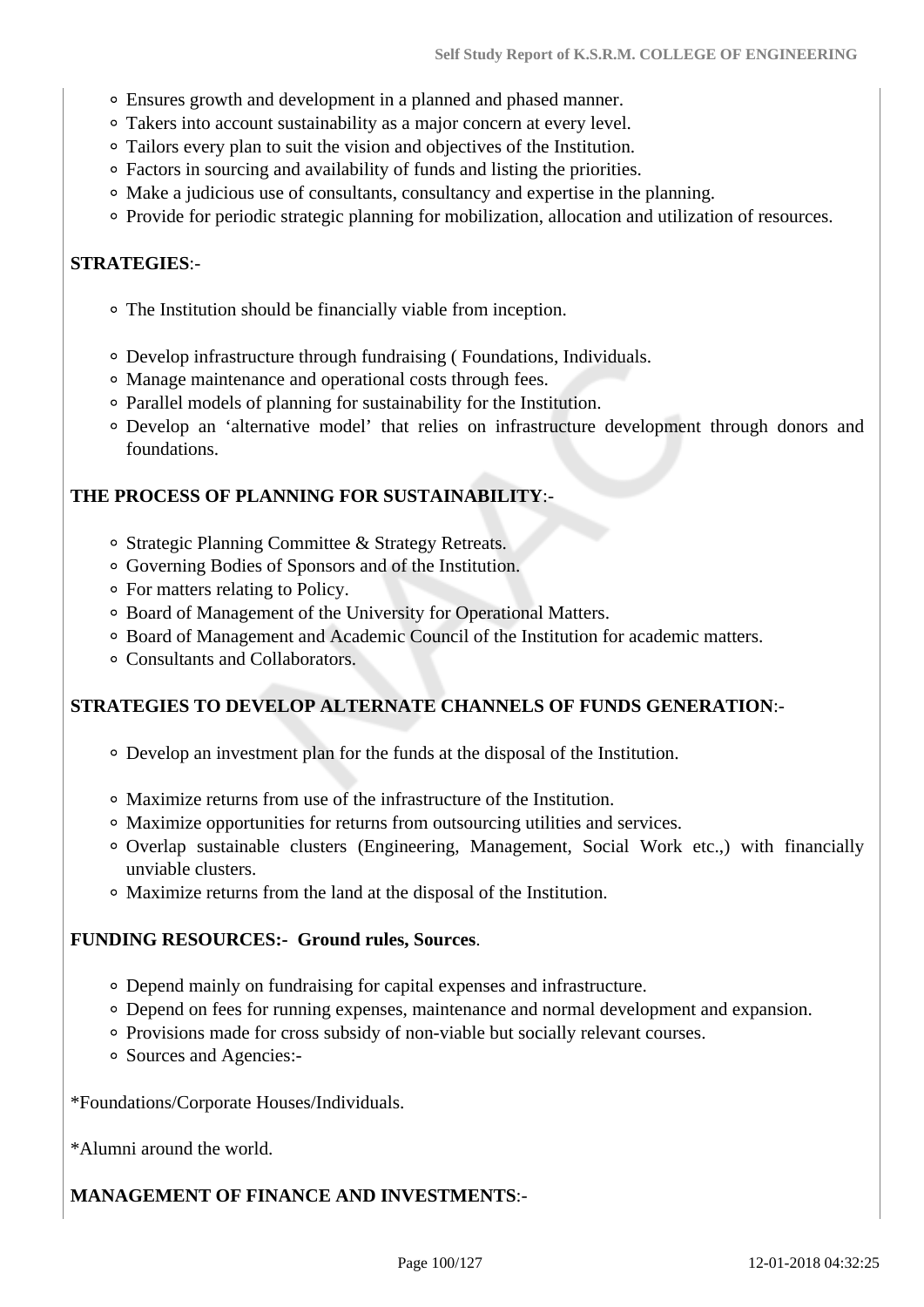- Finance Committee Monitors Internally generated funds.
- o SRI KANDULA OBUL REDDY Charities monitors fund raising and infrastructure development.
- Investment Firm handles deposits and securities under advisement.
- Finance Officer and Development Officer handle day to day transactions.
- Accounts Officer handles accounts and documentation.
- Statutory Audit firm handles all accounts and projects.

## **6.5 Internal Quality Assurance System**

 **6.5.1 Internal Quality Assurance Cell (IQAC) has contributed significantly for institutionalizing the quality assurance strategies and processes**

#### **Response:**

## **Improving Teaching and Learning Process**

The teaching and learning process starts with designing of a lecture plan by the facilitator. The lecture plan is given in advance to the learners. The facilitator initiates a discussion or tells a story or questions the learners before defining the objectives. The objectives of the lectures are defined to specify to the learner the learning outcomes. During the lecture, discussions and questioning is encouraged. Various forms of assessment are used for continuous evaluation such as group discussions, assignments, PowerPoint presentations, class test to name a few. Various co-curricular activities are also organized for the learners. These activities give an opportunity to the students to put their knowledge into application. The learner is the part of the learning process rather than just a spectator of the same. A major limitation of the teaching /learning process is the time constraint. The facilitators have various ideas which they would like to implement in their class.

The Academic Calendar is prepared before the beginning of the academic year. This aids the facilitators and the learners in understanding the time schedule for implementation of the learning process. Dedicated teaching and non-teaching staff are the pillars of strength of the teaching and learning process. Without a dedicated team, success cannot be achieved.

## **Faculty Enrichment Programmes (FEP)**

The Management annually organizes Faculty Enrichment Programmes for promoting teacher quality through a three pronged strategy that aims at personal, profession and holistic development of teachers thereby facilitating their role as educators and mentors responsible for grooming the future citizens with right knowledge, attitude and skills. The institution conducts Orientation Programme annually apart from conducting various faculty enrichment programmes. The staff orientation programmes include workshops, interactive sessions and motivational lectures from eminent persons on topics like Role of information and Communication Technology in Teaching, Sharing Best Practices, Spiritual Qualities of Teacher, Team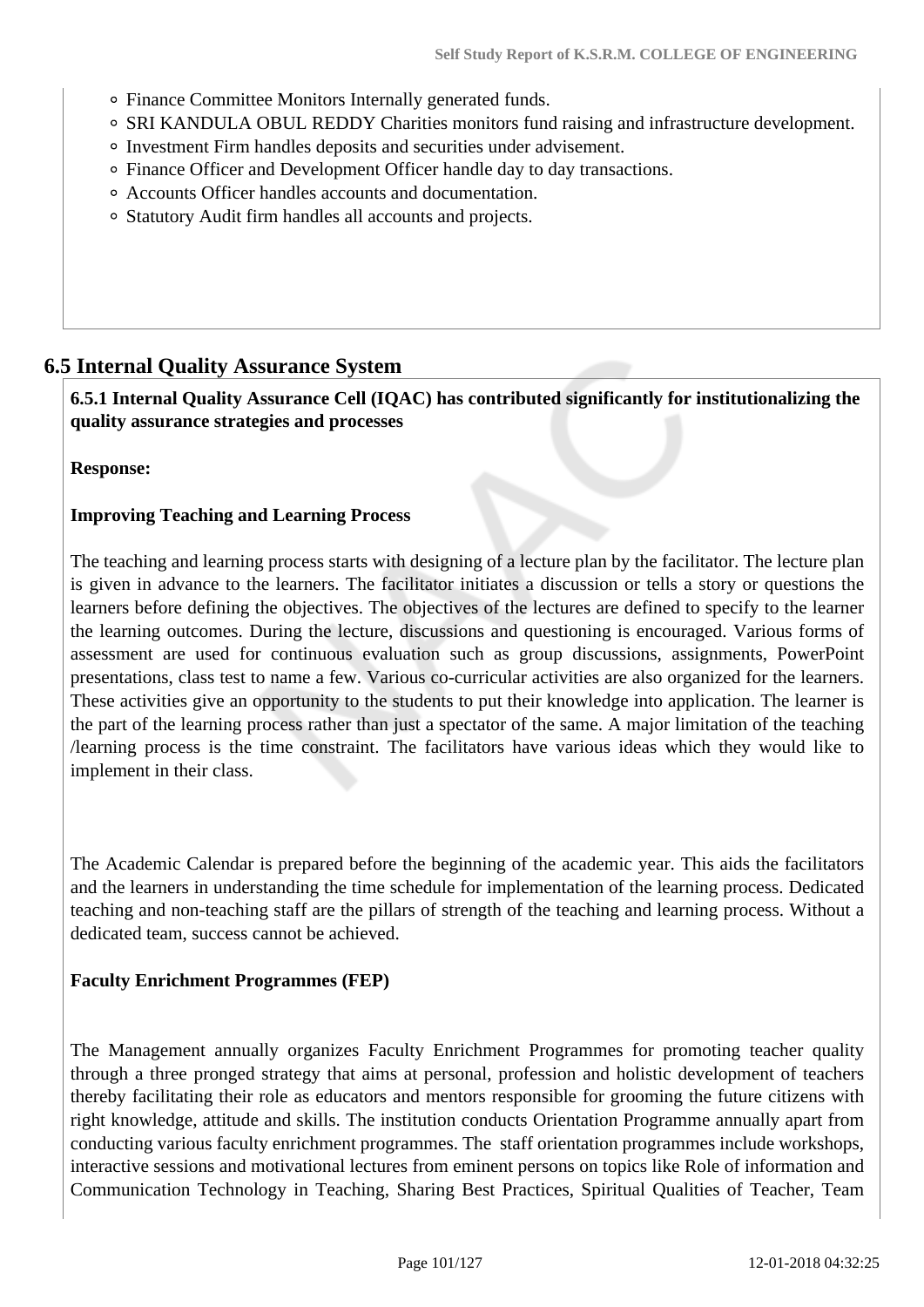Building of Teachers in Global Perspective, Interpersonal Effectiveness, Art of Living , Holistic Transmission of Knowledge, etc. The positive outcomes of these programmes are reflected through the various initiatives taken by the faculty and the management towards a relevant, enriched and holistic teaching –learning process.

## **6.5.2 The institution reviews its teaching learning process, structures & methodologies of operations and learning outcomes at periodic intervals through IQAC set up as per norms**

#### **Response:**

1.The number of e-class rooms is increased and number of faculty using the ICT facility is increased. Lesson plan will be prepared in every course and instruction will be delivered adhering to the academic plan. Lesson diary is recorded in the class student attendance register. Instead of listening to the teacher exclusively, students and teachers interact equally. Empowering innovation, experimentation and creativity by teachers to effectively utilize new methods of ICTs. Designing and conducting bridge courses to help students understand and assimilate institute teaching learning practices. IQAC examines various aspects of Teaching Learning process and suggests various modes for improvement by taking the inputs inform of feedback and advises to implement them and reviews periodically. Setting instruction quality attributes help teachers to deliver subject content efficiently. Setting learning quality attribute help students in learning process. Feedback system systemizes the monitoring. Grades in examination and co curricular and extracurricular activities of students are direct and indirect means of teaching and learning process. Workshops to share good practices involving experimentation, collaboration among faculty and students.

2. To continuously review the teaching-learning process, a central body viz the College Academic Council has been established. This is a statutory body fulfilling the requirement of autonomy. It regularly monitors and reviews teaching and learning process. It is having all the Heads of the Departments and senior faculty as members and principal as its chairman. The council meets frequently and takes decisions regarding all academic matters. It also approves and ratifies the decisions of the Boards of Studies. Besides the college academic council several committees are also engaged in reviewing the teaching-learning process continuously.

## **6.5.3 Average number of quality initiatives by IQAC for promoting quality culture per year**

#### **Response:** 6.6

6.5.3.1 Number of quality initiatives by IQAC for promoting quality year-wise for the last five years

| 2016-17 | 2015-16 | 2014-15 | 2013-14 | 2012-13 |
|---------|---------|---------|---------|---------|
|         |         |         | ◡       |         |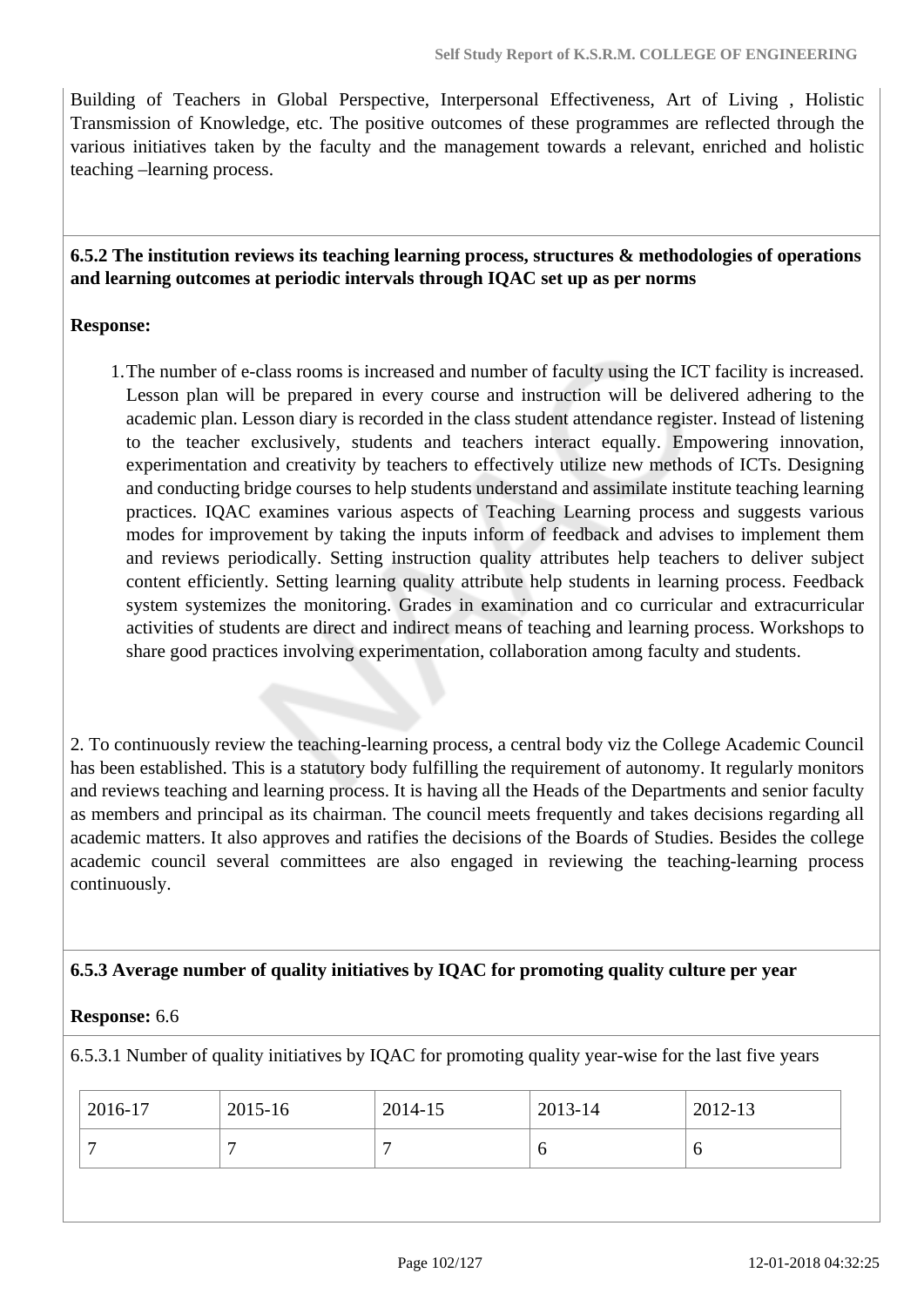| <b>File Description</b>                                                         | <b>Document</b>      |
|---------------------------------------------------------------------------------|----------------------|
| Number of quality initiatives by IQAC per year for<br>promoting quality culture | <b>View Document</b> |
| Any additional information                                                      | <b>View Document</b> |

| 6.5.4 Quality assurance initiatives of the institution include            |                                                                                                                                                                                 |
|---------------------------------------------------------------------------|---------------------------------------------------------------------------------------------------------------------------------------------------------------------------------|
| improvements                                                              | 1. Regular meeting of Internal Quality Assurance Cell (IQAC); timely submission of Annual<br>Quality Assurance Report (AQAR) to NAAC; Feedback collected, analysed and used for |
| 2. Academic Administrative Audit (AAA) and initiation of follow up action |                                                                                                                                                                                 |
| 3. Participation in NIRF                                                  |                                                                                                                                                                                 |
| <b>4.ISO Certification</b>                                                |                                                                                                                                                                                 |
| 5. NBA or any other quality audit                                         |                                                                                                                                                                                 |
| Any 4 of the above                                                        |                                                                                                                                                                                 |
| Any 3 of the above                                                        |                                                                                                                                                                                 |
| Any 2 of the above                                                        |                                                                                                                                                                                 |
| Any 1 of the above                                                        |                                                                                                                                                                                 |
| <b>Response:</b> Any 4 of the above                                       |                                                                                                                                                                                 |
| <b>File Description</b>                                                   | <b>Document</b>                                                                                                                                                                 |
| Details of Quality assurance initiatives of the<br>institution            | <b>View Document</b>                                                                                                                                                            |

## **6.5.5 Incremental improvements made during the preceding five years** *(in case of first cycle)* **Post accreditation quality initiatives** *(second and subsequent cycles)*

## **Response:**

Faculty development programme, orientation program and workshop have been conducted for the faculty members to enhance knowledge on technology up gradation. Training for faculty, staff and students on Google G suite collaboration tools. Workshops on digital transactions. Creating assessment plan and procedures to determine curriculum effectiveness. A frame work for optimising local, state and nation standards in curriculum. Monitoring curriculum delivery. Reorienting and training faculty members in current research topics. Involving students in minor and major research projects. Establishing inter disciplinary research groups that work on product development.The library has a collection of good number of books meeting the requirement of students and faculty. New titles and volumes of text books are added every year continuously, by allocating required budget to procure books and e-journals. Information and Communication Technology has been made an integral part of teaching learning process by converting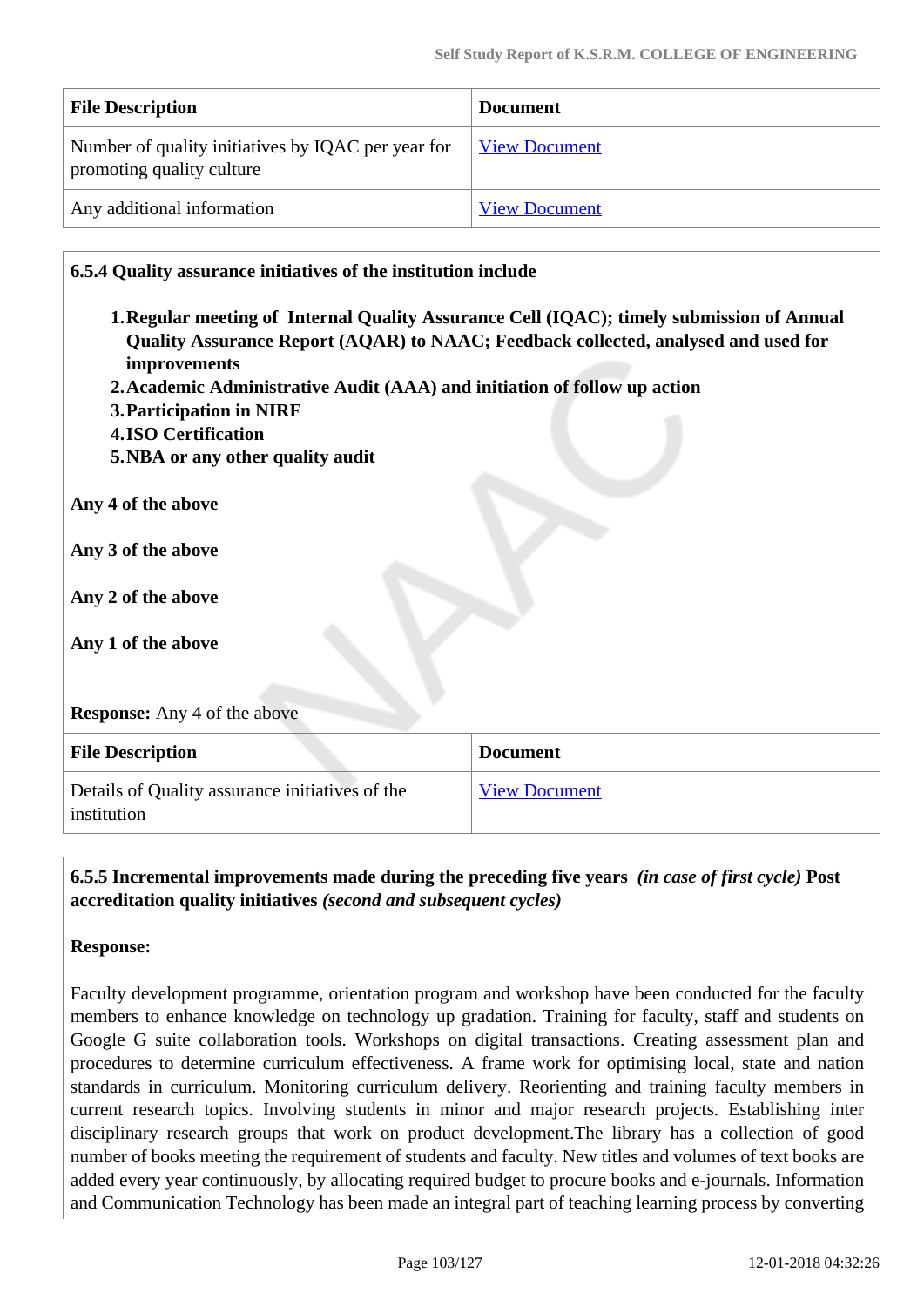some of the conventional class rooms into e-class rooms. These rooms have been equipped with LCD projectors, digital boards and audio systems. All the departments and divisions are continuously appended with additional physical infrastructure regularly when ever required and also based on the inputs taken from the stakeholders through feedback. Faculty chambers are provided computers with internet facility. Providing digital infrastructure for teaching, learning and collaboration. Providing physical infrastructure in laboratories with hardware and software tools for teaching, learning and research. Providing access to print and digital literature through library services. Providing congenial reading and work environment in library. Providing training to library staff.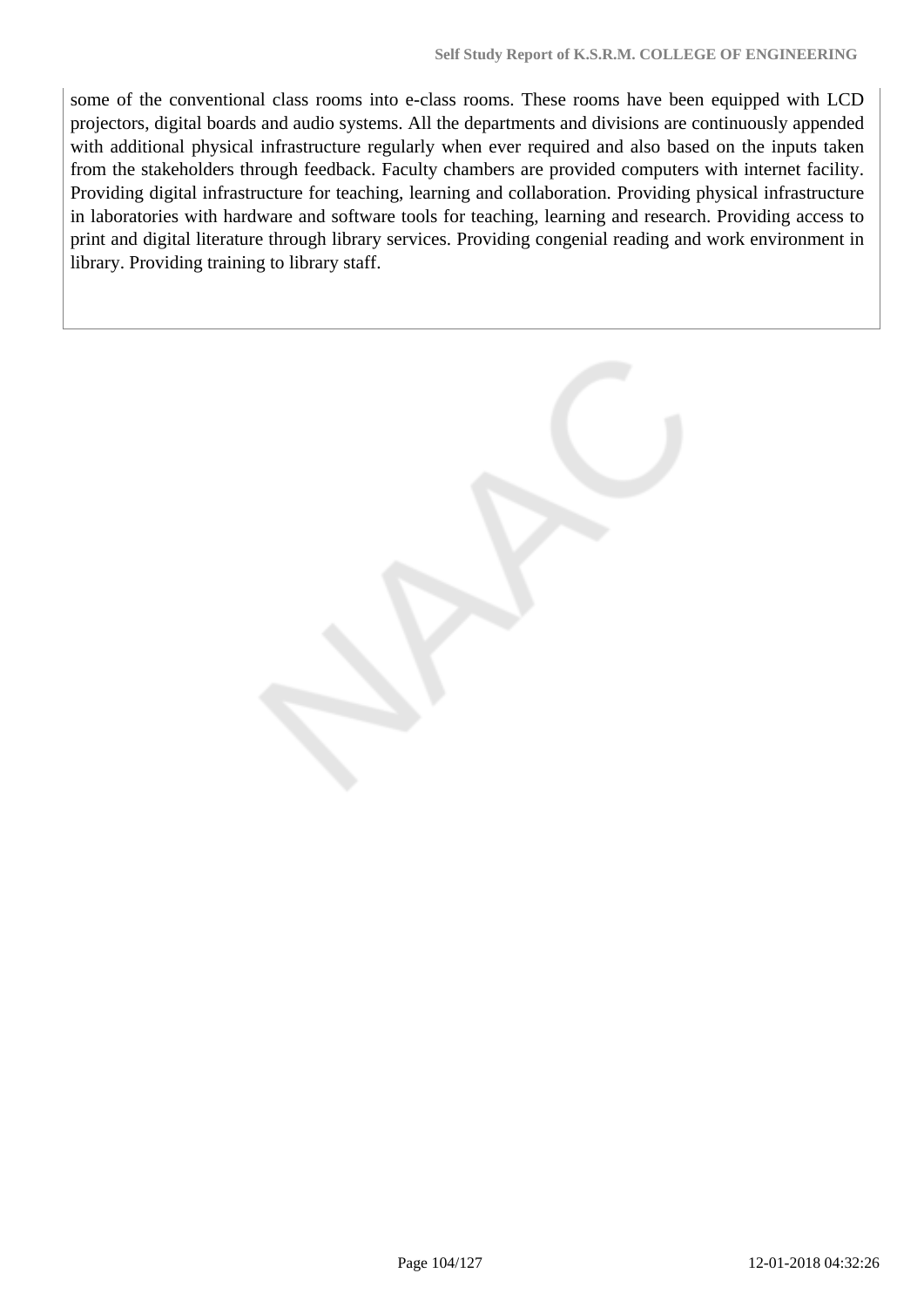# **Criterion 7 - Institutional Values and Best Practices**

## **7.1 Institutional Values and Social Responsibilities**

 **7.1.1 Number of gender equity promotion programs organized by the institution during the last five years** 

## **Response:** 13

7.1.1.1 Number of gender equity promotion programs organized by the institution year wise during the last five years

| 2016-17 | 2015-16 | 2014-15                  | $2013 - 14$ | 2012-13 |
|---------|---------|--------------------------|-------------|---------|
|         | -       | $\overline{\phantom{0}}$ |             |         |

| <b>File Description</b>                                                                  | <b>Document</b>      |
|------------------------------------------------------------------------------------------|----------------------|
| List of gender equity promotion programs organized   View Document<br>by the institution |                      |
| Any additional information                                                               | <b>View Document</b> |

## **7.1.2 Institution shows gender sensitivity in providing facilities such as**

- **a) Safety and Security**
- **b) Counselling**
- **c) Common Room**

## **Response:**

The institution has Internal Complaints Committee for Prevention of Sexual harassment of Women, which looks after the issues pertaining to women in particular. Internal Complaints Committee is capable of dealing the cases (if any) very confidently with its team of Principal, functional head of the committee and a few women faculty members. The committee also conducts different activities to encourage women to fight against any kind of injustice resulting from gender bias.

- It can be stated with due pride that in the institution the incidents of sexual harassment of women students are nil due to the discipline on the campus.
- The campus is proved to be very secure due to its well-maintained security system. Separate hostels for girls and boys with good security.
- The institution is very concerned about health and security and thus provided with ambulance to attend any kind of emergency 24/7. A health Centre with a qualified Doctor and full time Nurses are available to offer medical care for minor issues and first aid.
- Women workshops are organized quite often for stress free life by the selected resource persons.
- Faculty Counsellors always available to counsel the girl students.
- Sick room for girl students with required medical facilities.
- Common rooms exclusively for girl students are provided in each block.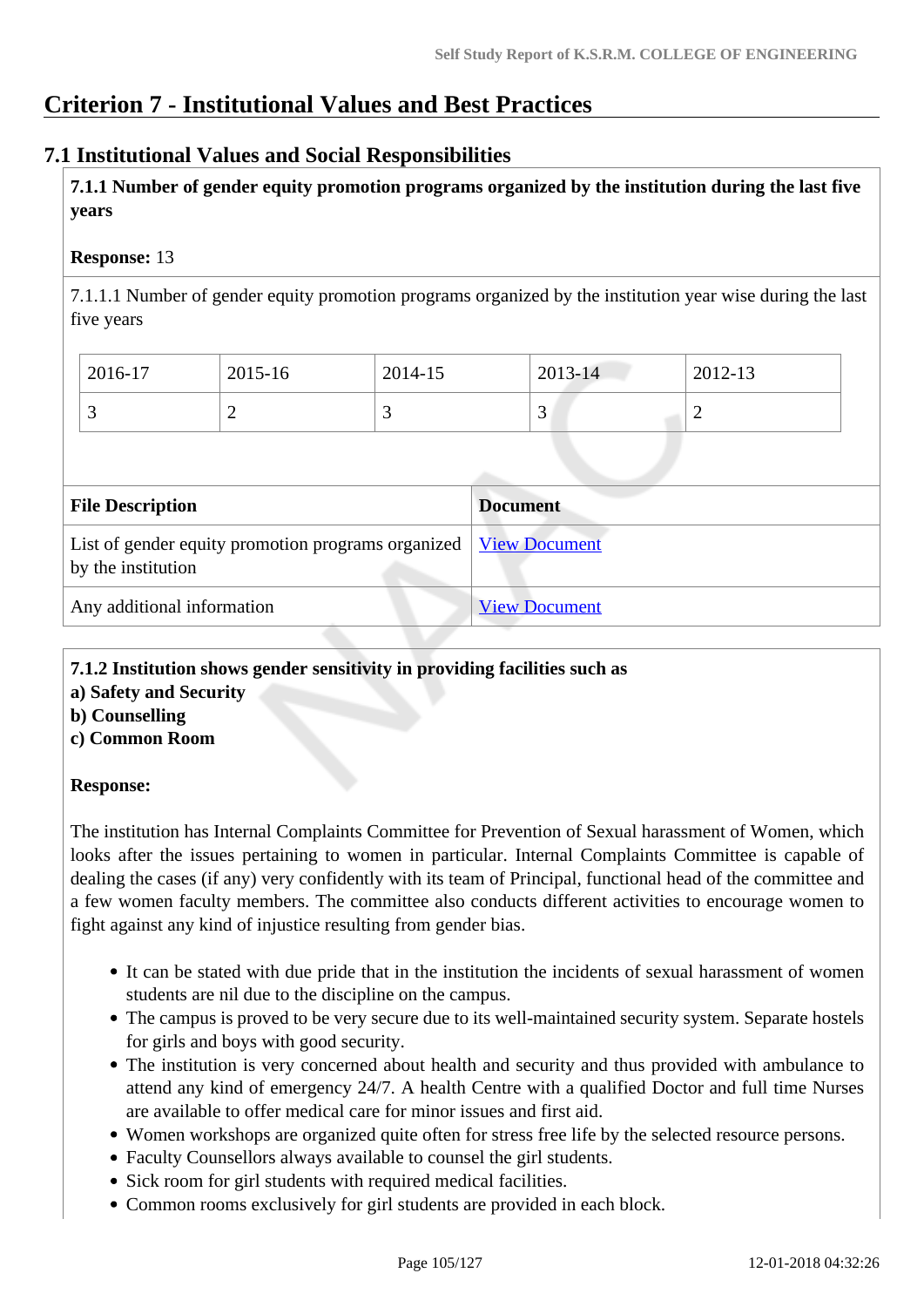- Students in the hostels have to follow strictly the rules displayed in their notice boards.
- Outings are allowed only once in a week that too after taking the consent of the parents over phone.

## **7.1.3 Percentage of annual power requirement of the Institution met by the renewable energy sources**

#### **Response:** 26.99

7.1.3.1 Annual power requirement met by renewable energy sources (in KWH)

#### Response: 100000

| <b>File Description</b>                                                            | <b>Document</b>      |
|------------------------------------------------------------------------------------|----------------------|
| Details of power requirement of the Institution met<br>by renewable energy sources | <b>View Document</b> |

#### **7.1.4 Percentage of annual lighting power requirements met through LED bulbs**

#### **Response:** 5

7.1.4.1 Annual lighting power requirement met through LED bulbs (in KWH)

Response: 1800

| <b>File Description</b>                                         | <b>Document</b>      |
|-----------------------------------------------------------------|----------------------|
| Details of lighting power requirements met through<br>LED bulbs | <b>View Document</b> |

#### **7.1.5 Waste Management steps including:**

- **Solid waste management**
- **Liquid waste management**
- **E-waste management**

**Response:** 

#### **Solid waste management:**

The primary goal of solid waste management is reducing and eliminating adverse impacts of waste materials on human health and environment to support economic development and superior quality of life. Dust bins are provided throughout the campus. Throwing the waste anywhere is strictly prohibited. Usage of plastic bags is discouraged within the premises of the College.

#### **Liquid Waste Management:**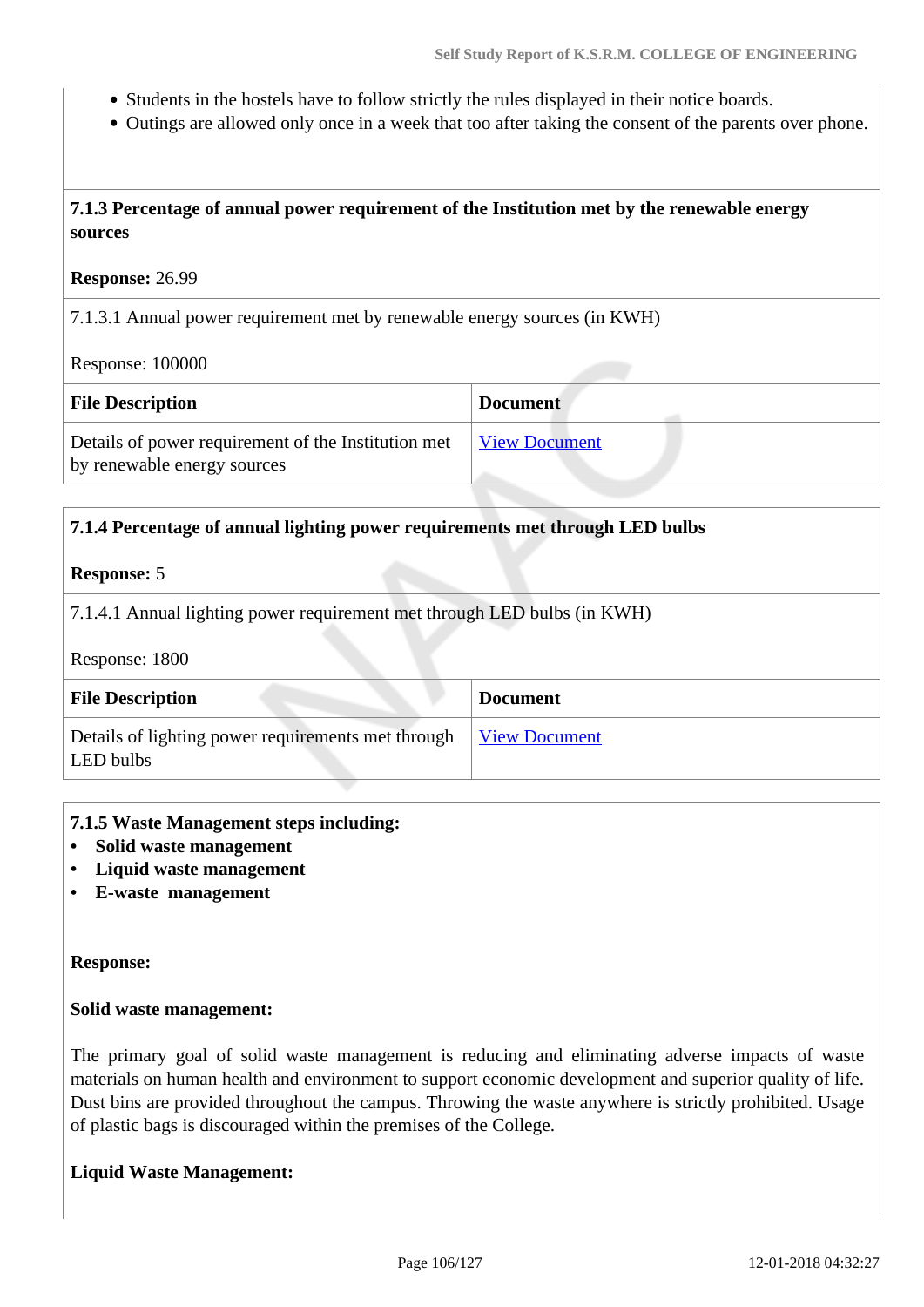Well constructed drainage system leads to the closed collection tanks, the tanks are regularly cleaned to avoid stagnation of water and the cleaning part is given for outsourcing. Waste water from RO is consumed in washrooms, flushing water in toilets and also for watering the plants and garden. RO water plants have been installed in all departments of the college and also in hostels.

## **E-Waste Management:**

"Electronic waste" or "E-Waste" may be defined as discarded computers, office electronic equipment, entertainment device electronics, mobile phones, television sets, and refrigerators. This includes used electronics which are destined for reuse, resale, salvage, recycling, or disposal. E –Waste, which on the face of it seems quite clean and safe is not so. Its qualitative characterization shows it to be very complex consisting of several hazards constituents that can play havoc with our health therefore some of the e-waste generated is used for technical education purpose by using the hardware in laboratories for display. The remaining material is disposed off in an appropriate manner.

## **7.1.6 Rain water harvesting structures and utilization in the campus**

#### **Response:**

Rainwater harvesting is a technique used for collecting, storing and using rainwater for landscape irrigation and other uses. Soak pits are also constructed at appropriate places to raise the water table. In the North-East corner, the institute has a big pit to collect the rain water. Drip irrigation is adopted on the campus mainly to restrict the usage of water to a minimal. Action is initiated to improve ground water level and minimizing run of water.

#### **Benefits**

- 1.Helps in recharging the soil,
- 2.Improvement in ground water quality by dilution
- 3.Improves soil moisture
- 4.Easy to Maintain
- 5.Reduces soil erosion
- 6.It will reduce water bills
- 7.It provides an alternative supply during water restrictions
- 8.Maintains a green, healthy garden
- 9.It decreases storm water runoff, thereby helping to reduce local flooding and scouring of creeks.
- 10.Improving plant growth by using rainwater for irrigation because stored rainwater is free from pollutants as well as salts, minerals, and other natural and man-made contaminants

#### **7.1.7 Green Practices**

- **Students, staff using**
- **a) Bicycles**
- **b) Public Transport**
- **c) Pedestrian friendly roads**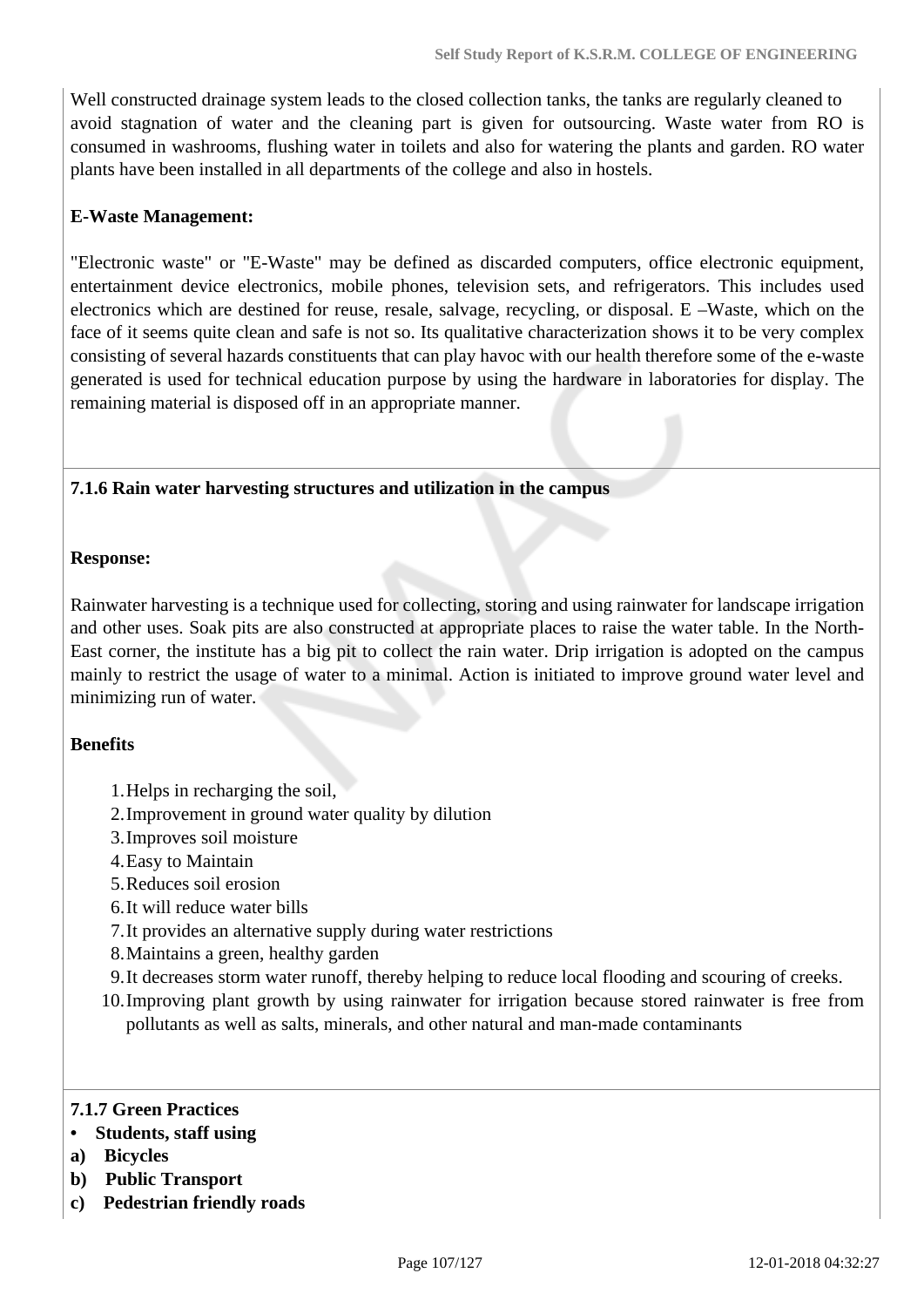#### **• Plastic-free campus**

- **Paperless office**
- **Green landscaping with trees and plants**

#### **Response:**

Green Practices followed by both the faculty members and the students in the campus are:

#### **Bicycles:**

The faculty members and students residing nearby are encouraged to come by bicycles. Thus we prevent the emission of carbon dioxide in the campus

## **Public Transport :**

The institution is located beside four lane road connecting Kadapa and Pulivendula. So we encourage our faculty members and students to use the public transport for safety, security and fuel conservation.

#### **Pedestrians Friendly Roads:**

The campus has wide, well maintained black top roads, covering every nook and corner of it.

#### **Plastic free campus:**

Use of plastic bags and cups are discouraged in the campus. Even in the canteen usage of steel plates/ leaf plates and steel cups or paper cups are mandatory.

## **Paperless office:**

The Management has taken keen interest to make the office a paper less office. The accounts/office and academic information is stored and maintained through systems only. The complete campus is WiFi enabled, making it much easier for paper less activities. Even the official information and circulars are preferred to be sent only through mails.

## **Green landscaping with trees and plants:**

The institute has taken several measures for planting to make Green Campus. 50% of total area is covered with trees. Tree plantation in the campus is the regular activity of the NSS.

## **7.1.8 Average percentage expenditure on green initiatives and waste management excluding salary component during the last five years**

#### **Response:** 0.87

7.1.8.1 Total expenditure on green initiatives and waste management excluding salary component year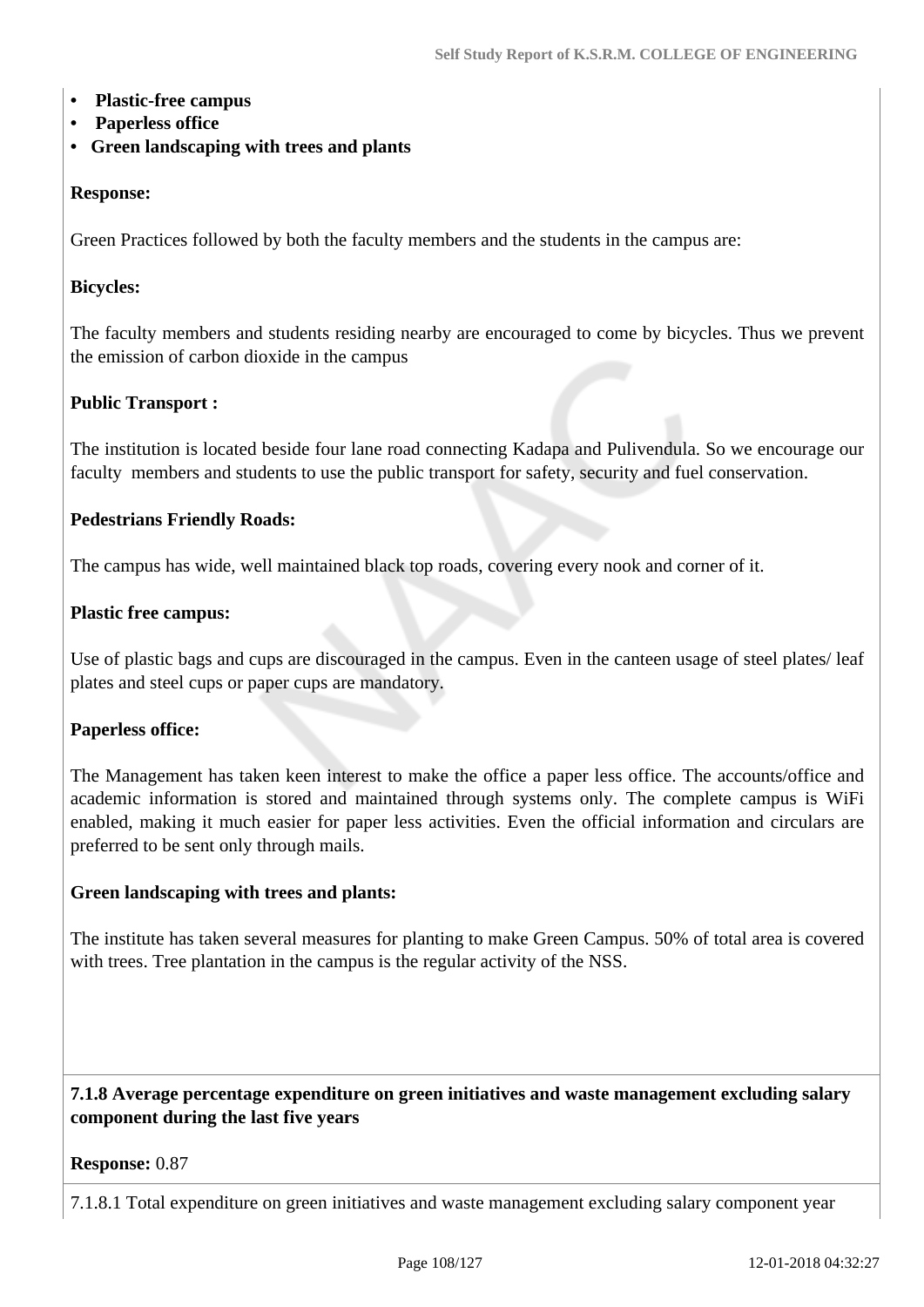|                                                                                                | wise during the last five years (INR in lakhs)                                           |         |                      |  |         |         |  |
|------------------------------------------------------------------------------------------------|------------------------------------------------------------------------------------------|---------|----------------------|--|---------|---------|--|
|                                                                                                | 2016-17                                                                                  | 2015-16 | 2014-15              |  | 2013-14 | 2012-13 |  |
|                                                                                                | 5.5                                                                                      | 5       | 4.5                  |  | 4       | 3       |  |
|                                                                                                |                                                                                          |         |                      |  |         |         |  |
|                                                                                                | <b>File Description</b><br><b>Document</b>                                               |         |                      |  |         |         |  |
| Details of expenditure on green initiatives and waste<br>management during the last five years |                                                                                          |         | <b>View Document</b> |  |         |         |  |
|                                                                                                |                                                                                          |         |                      |  |         |         |  |
|                                                                                                | 7.1.9 Differently abled (Divyangjan) Friendlines Resources available in the institution: |         |                      |  |         |         |  |

| <b>1. Physical facilities</b>                               |    |  |  |
|-------------------------------------------------------------|----|--|--|
| 2. Provision for lift                                       |    |  |  |
| 3. Ramp / Rails                                             |    |  |  |
| <b>4. Braille Software/facilities</b>                       |    |  |  |
| <b>5. Rest Rooms</b>                                        |    |  |  |
| <b>6. Scribes for examination</b>                           |    |  |  |
| 7. Special skill development for differently abled students |    |  |  |
| <b>8. Any other similar facility (Specify)</b>              |    |  |  |
|                                                             |    |  |  |
| A. 7 and more of the above                                  |    |  |  |
|                                                             |    |  |  |
| <b>B.</b> At least 6 of the above                           |    |  |  |
|                                                             |    |  |  |
| C. At least 4 of the above                                  |    |  |  |
|                                                             |    |  |  |
| D. At least 2 of the above                                  |    |  |  |
|                                                             |    |  |  |
|                                                             |    |  |  |
| <b>Response:</b> C. At least 4 of the above                 |    |  |  |
| $E_{11}$ $E_{22}$ $E_{33}$                                  | n. |  |  |

| <b>File Description</b>                                  | <b>Document</b>      |
|----------------------------------------------------------|----------------------|
| Resources available in the institution for<br>Divyangjan | <b>View Document</b> |

# **7.1.10 Number of Specific initiatives to address locational advantages and disadvantages during the last five years**

**Response:** 10

7.1.10.1 Number of specific initiatives to address locational advantages and disadvantages year wise during the last five years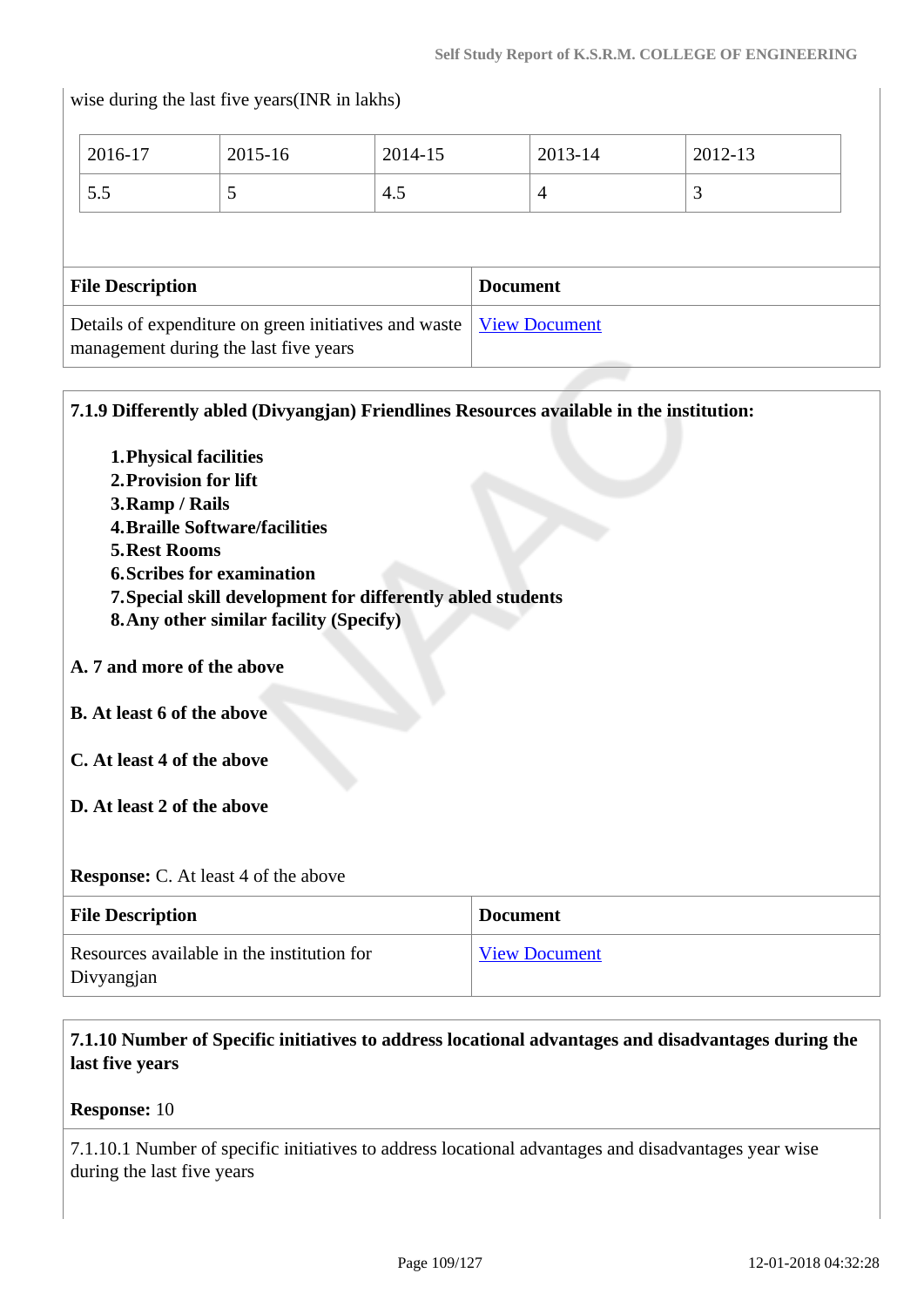| File Decerintion |         |         | Dogumant |             |  |
|------------------|---------|---------|----------|-------------|--|
|                  |         |         |          |             |  |
|                  |         |         |          |             |  |
|                  | ∽       |         |          | 2           |  |
| 2016-17          | 2015-16 | 2014-15 | 2013-14  | $2012 - 13$ |  |

| <b>File Description</b>                                                              | <b>Document</b>             |
|--------------------------------------------------------------------------------------|-----------------------------|
| Any additional information                                                           | <b>View Document</b>        |
| Number of Specific initiatives to address locational<br>advantages and disadvantages | <u><b>View Document</b></u> |

# **7.1.11 Number of initiatives taken to engage with and contribute to local community during the last five years (Not addressed elsewhere)**

#### **Response:** 10

7.1.11.1 Number of initiatives taken to engage with and contribute to local community year wise during the last five years

| 2016-17 | 2015-16 | 2014-15 | 2013-14 | 2012-13 |
|---------|---------|---------|---------|---------|
| ∼       | ∽       | ∼       |         |         |

| <b>File Description</b>                                                                   | <b>Document</b>      |
|-------------------------------------------------------------------------------------------|----------------------|
| Details of initiatives taken to engage with local<br>community during the last five years | <b>View Document</b> |
| Any additional information                                                                | <b>View Document</b> |

# **7.1.12**

**Code of conduct handbook exists for students, teachers, governing body, administration including Vice Chancellor / Director / Principal /Officials and support staff**

#### **Response:** Yes

| <b>File Description</b>                                                                                                           | <b>Document</b>      |
|-----------------------------------------------------------------------------------------------------------------------------------|----------------------|
| URL to Handbook on code of conduct for<br>students and teachers, manuals and brochures on<br>human values and professional ethics | <b>View Document</b> |

#### **7.1.13 Display of core values in the institution and on its website**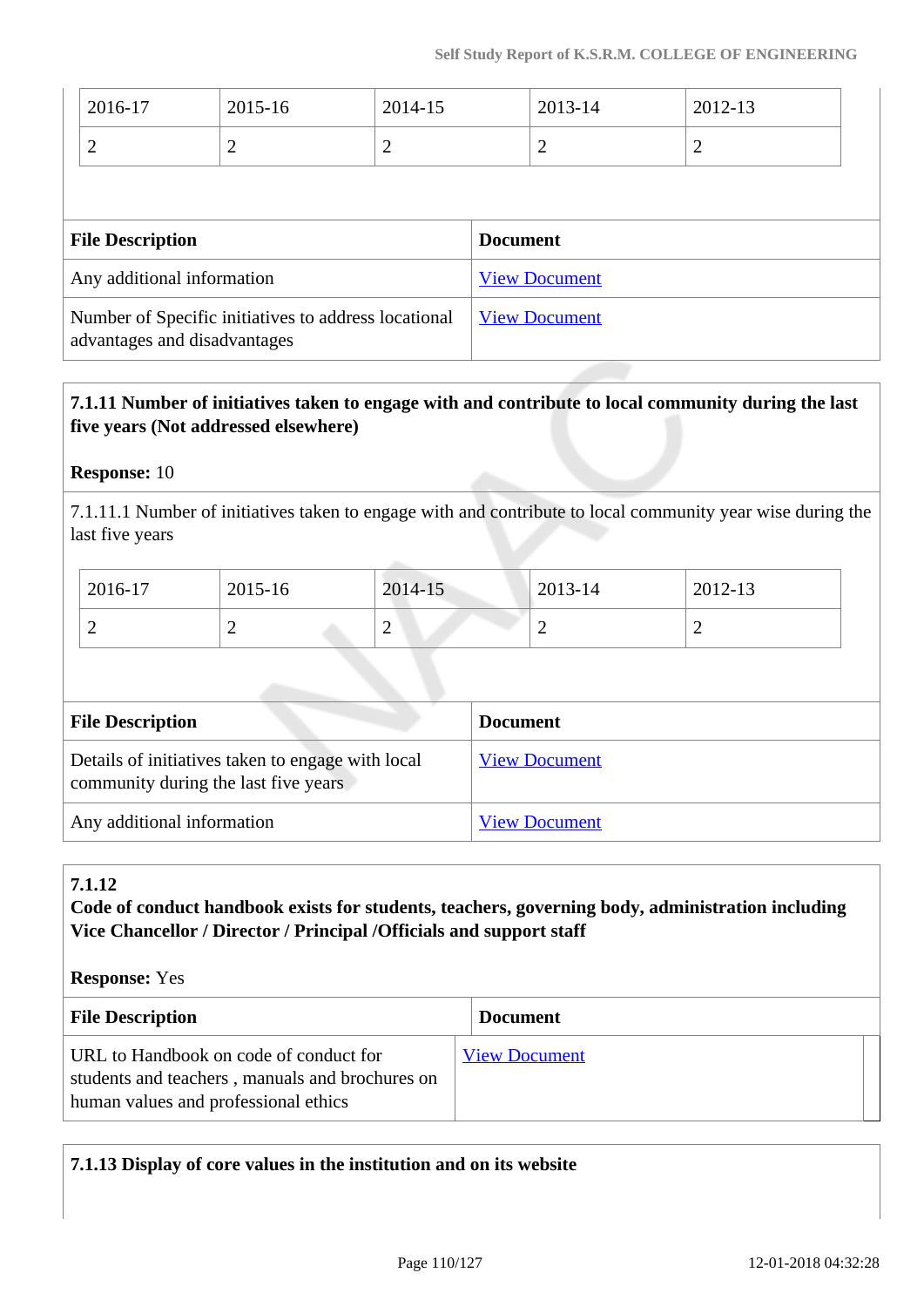| <b>Response:</b> Yes                             |                      |  |
|--------------------------------------------------|----------------------|--|
| <b>File Description</b>                          | <b>Document</b>      |  |
| Any additional information                       | <b>View Document</b> |  |
| Provide URL of website that displays core values | <b>View Document</b> |  |

## **7.1.14 The institution plans and organizes appropriate activities to increase consciousness about national identities and symbols; Fundamental Duties and Rights of Indian citizens and other constitutional obligations**

**Response:** Yes

| <b>Document</b>      |
|----------------------|
| <b>View Document</b> |
| <b>View Document</b> |
|                      |

#### **7.1.15 The institution offers a course on Human Values and professional ethics**

| <b>Response:</b> Yes                                                                        |                      |
|---------------------------------------------------------------------------------------------|----------------------|
| <b>File Description</b>                                                                     | <b>Document</b>      |
| Any additional information                                                                  | <b>View Document</b> |
| Provide link to Courses on Human Values and<br>professional ethics on Institutional website | <b>View Document</b> |

#### **7.1.16 The institution functioning is as per professional code of prescribed / suggested by statutory bodies / regulatory authorities for different professions**

| <b>Response:</b> Yes                                                                           |                      |  |  |
|------------------------------------------------------------------------------------------------|----------------------|--|--|
| <b>File Description</b>                                                                        | <b>Document</b>      |  |  |
| Provide URL of supporting documents to prove<br>institution functions as per professional code | <b>View Document</b> |  |  |

 **7.1.17 Number of activities conducted for promotion of universal values (Truth, Righteous conduct, Love, Non-Violence and peace); national values, human values, national integration, communal harmony and social cohesion as well as for observance of fundamental duties during the last five years**

**Response:** 9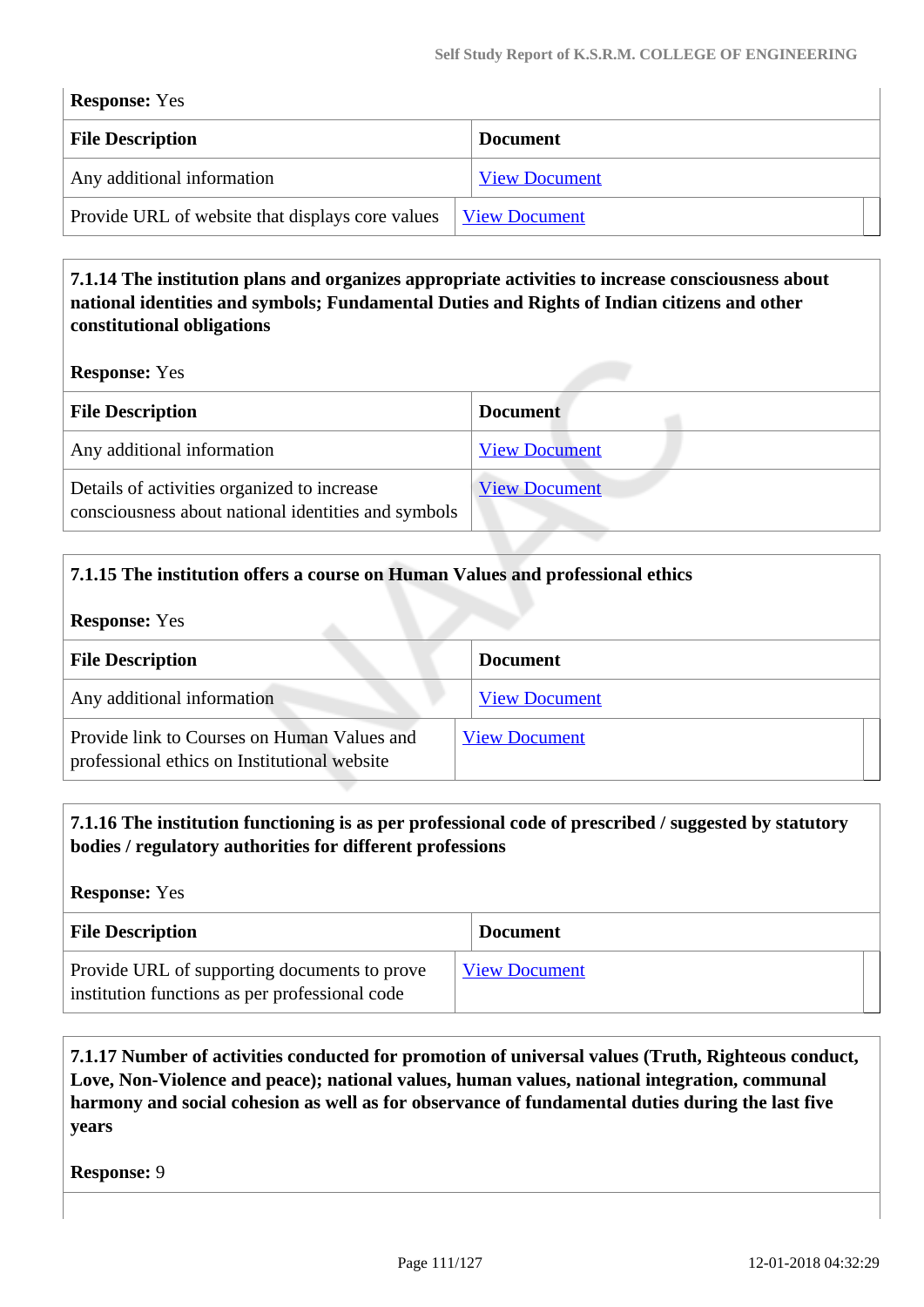7.1.17.1 Number of activities conducted for promotion of universal values (Truth, Righteous conduct, Love, Non-Violence and peace); national values, human values, national integration, communal harmony and social cohesion as well as for observance of fundamental duties year wise during the last five years

| 2016-17                 | 2015-16                                       | 2014-15        |                 | 2013-14              | 2012-13 |  |
|-------------------------|-----------------------------------------------|----------------|-----------------|----------------------|---------|--|
| 3                       |                                               | $\overline{2}$ |                 | 2                    | -1      |  |
|                         |                                               |                |                 |                      |         |  |
| <b>File Description</b> |                                               |                |                 |                      |         |  |
|                         |                                               |                | <b>Document</b> |                      |         |  |
| universal values        | List of activities conducted for promotion of |                |                 | <b>View Document</b> |         |  |

#### **7.1.18 Institution organizes national festivals and birth / death anniversaries of the great Indian personalities**

#### **Response:**

With a view to fostering the spirit of oneness and inculcating moral values among the students, our Institution constantly encourages in celebrating all National festivals, birth and death anniversaries of great men and important days. Following are the important festivals and occasions that we celebrate in the campus.

- Republic Day
- Independence Day
- Gandhi Jayanthi
- Ambedkar Jayanthi
- Srinivasa Ramanujan Jayanthi
- Sir Mokshagundam Visweswaraya Jayanthi
- Rudolf Diesel Jayanthi
- Teachers Day
- Engineers Day
- Women's Day
- Yoga Day
- Water Day
- Ambedkar Vardhanthi

 **7.1.19 The institution maintains complete transparency in its financial, academic, administrative and auxiliary functions**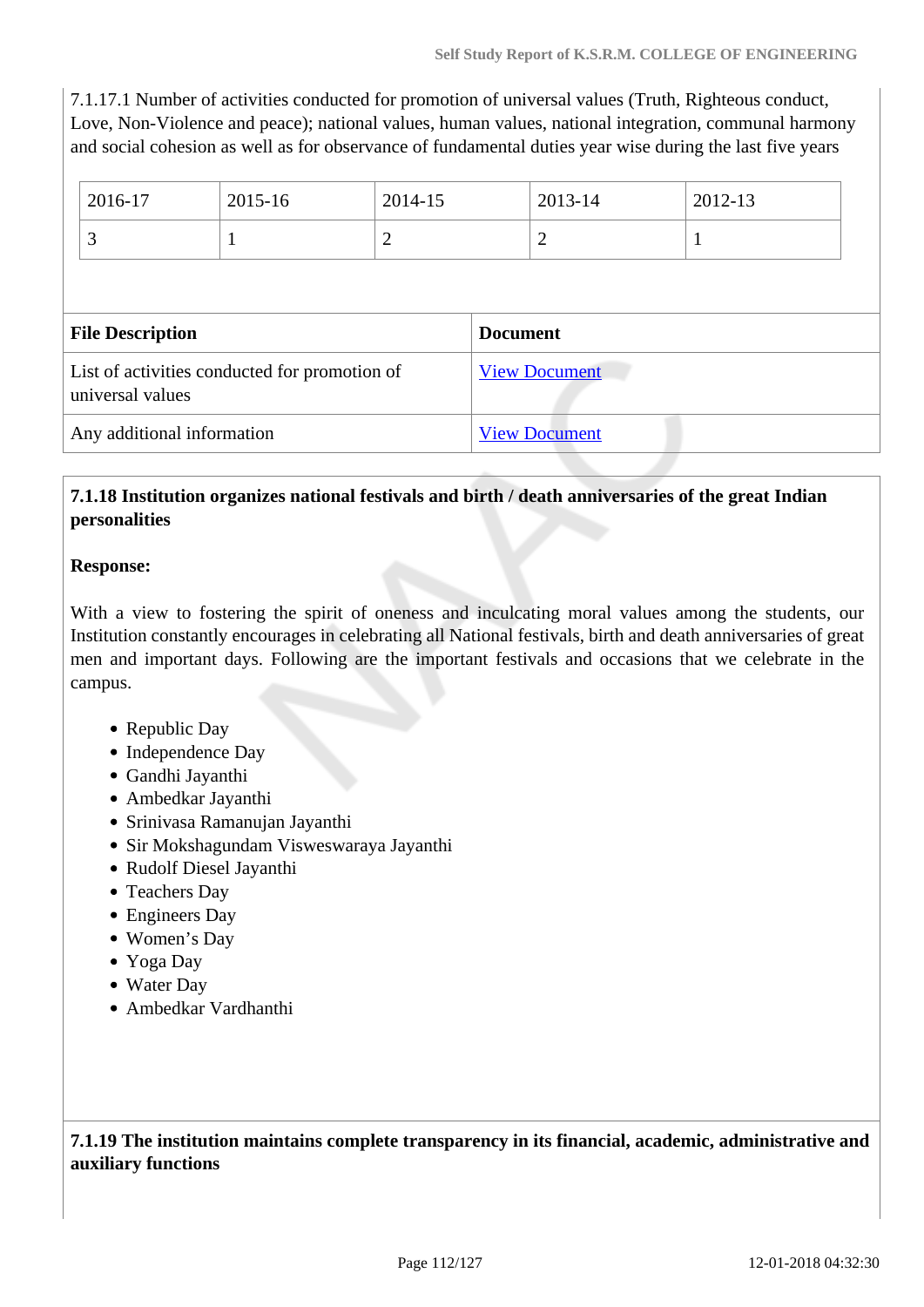#### **Response:**

#### **Financial Transparency:**

Before commencement of Academic Year, budget proposals were prepared by each department. Then it is brought for discussion in Governing Body Meeting to get approval. Budget is released as per the approval of the Governing Body Meeting, to all the departments. Every department in the institution will procure new things and improve the existing facilities.

#### **Academic Transparency:**

- Academic decisions have been taken in the respective departments relating to subject allocation, arranging guest lectures, organising seminars, and workshops.
- Conducting counselling for students by faculty advisors twice in a semester
- Internal assessment of the students is evaluated in a centralized manner. The answered scripts are given to students after evaluation for the verification. Finally, marks will be sent to their parents / guardians.

#### **Administrative Transparency:**

There exists defined procedures for administrative activities such as – code of handbook for students and staff, code of ethics, centre for research and innovation policy, research promotion policy, consultancy promotion policy ...etc

#### **Auxiliary Functions:**

For smooth functioning of the institution, different committees are formed to carry out auxiliary functions. The following committees are in function.

- 1.Disciplinary committee
- 2.Anti-Ragging committee
- 3.Transport committee
- 4.News letter / Magazine / Brochure / Calendar committee
- 5.Cultural committee
- 6.Sports committee
- 7.Time table committee
- 8.Alumni council committee
- 9.Central library committee
- 10.Maintenance committee
- 11.Training & Placement committee
- 12.Data acquisition and maintenance Committee
- 13.Affiliation and accreditation committee
- 14.Community development committee
- 15.Public relations committee
- 16.Professional students chapter
- 17.Research and development committee
- 18.Entrepreneur development cell
- 19.Internal Quality and Assurance Cell (IQAC)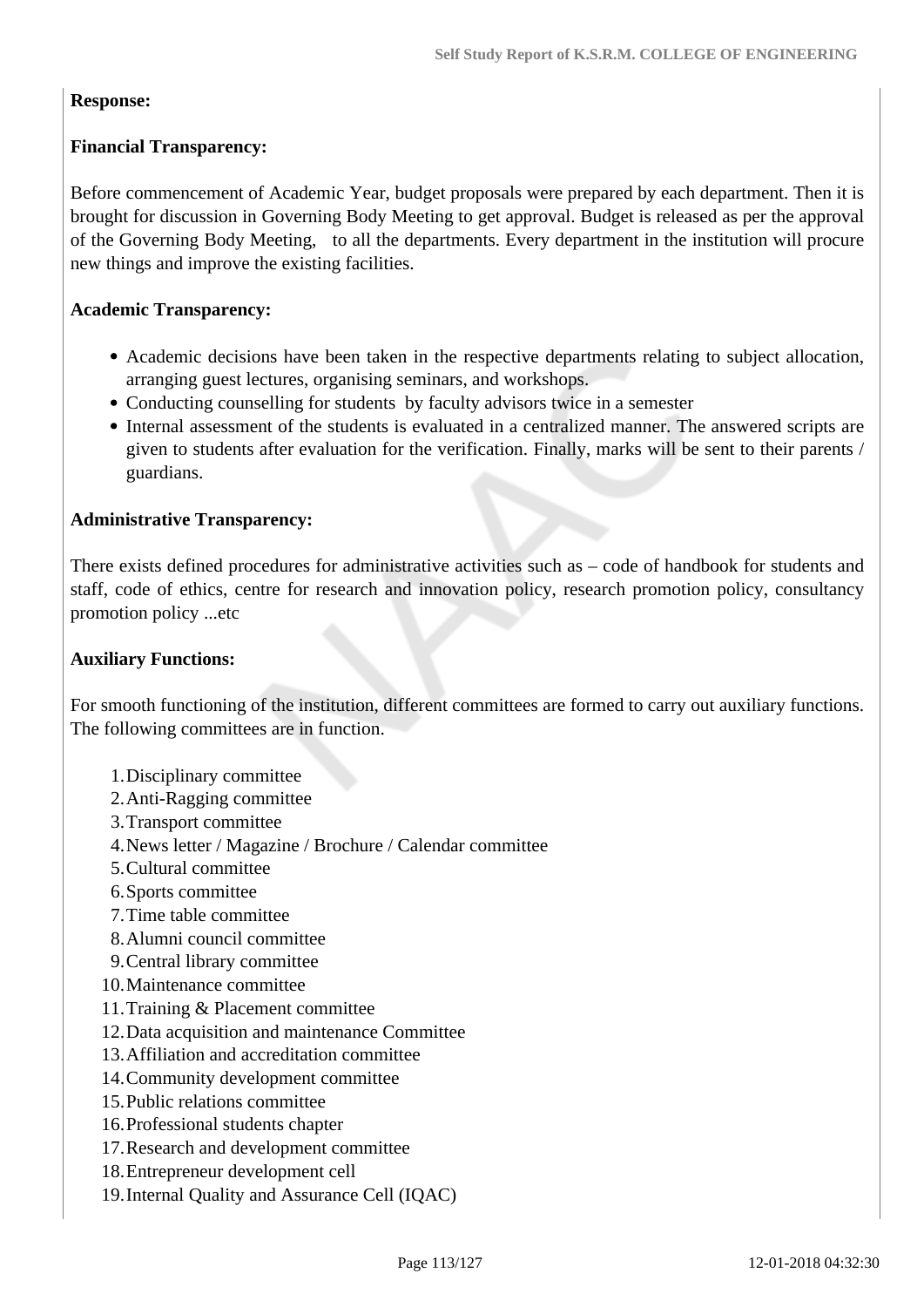20.Grievances redressal committee 21.Internal complaints committee for prevention of sexual harassment of women 22.Government schemes committee 23.Students club 24.SC / ST Cell, 25.OBC Cell, 26.Minority Cell

#### **7.2 Best Practices**

**7.2.1 Describe at least two institutional best practices (as per NAAC Format)**

**Response:** 

**Best Practice – 1**

**Title of the Practice:**

Framework for instruction delivery fostering effective knowledge transfer

#### **Goals:**

? To ensure that courses offered to students are allotted to competent faculty members who have adequate expertise and experience to teach the course and to appoint a mentor for each course.

? To ensure that the faculty member, well ahead of the beginning of the semester, prepare a set of course objectives and outcomes, adequate study material, presentation material, videos, software tools, lesson plan, question bank with key under the guidance of the mentor and get approved by HOD/Principal.

? To monitor course delivery continuously during the progress of the semester, based on the feedback/input given by the stakeholders.

? To put a system in place for measuring the attainment of the intended course outcomes quantitatively and qualitatively.

? To record and make available the experience and hurdles faced by the faculty in delivering the course, to other faculty who will be teaching the course in the subsequent years.

#### **The Context:**

The mission of the College is to prepare the students for future. This entails high quality instruction delivery supported by allied activities like research, industry-institute interaction etc. It is the responsibility of the College to provide systematic support to the faculty members so that they are properly equipped to meet the demands of the instruction.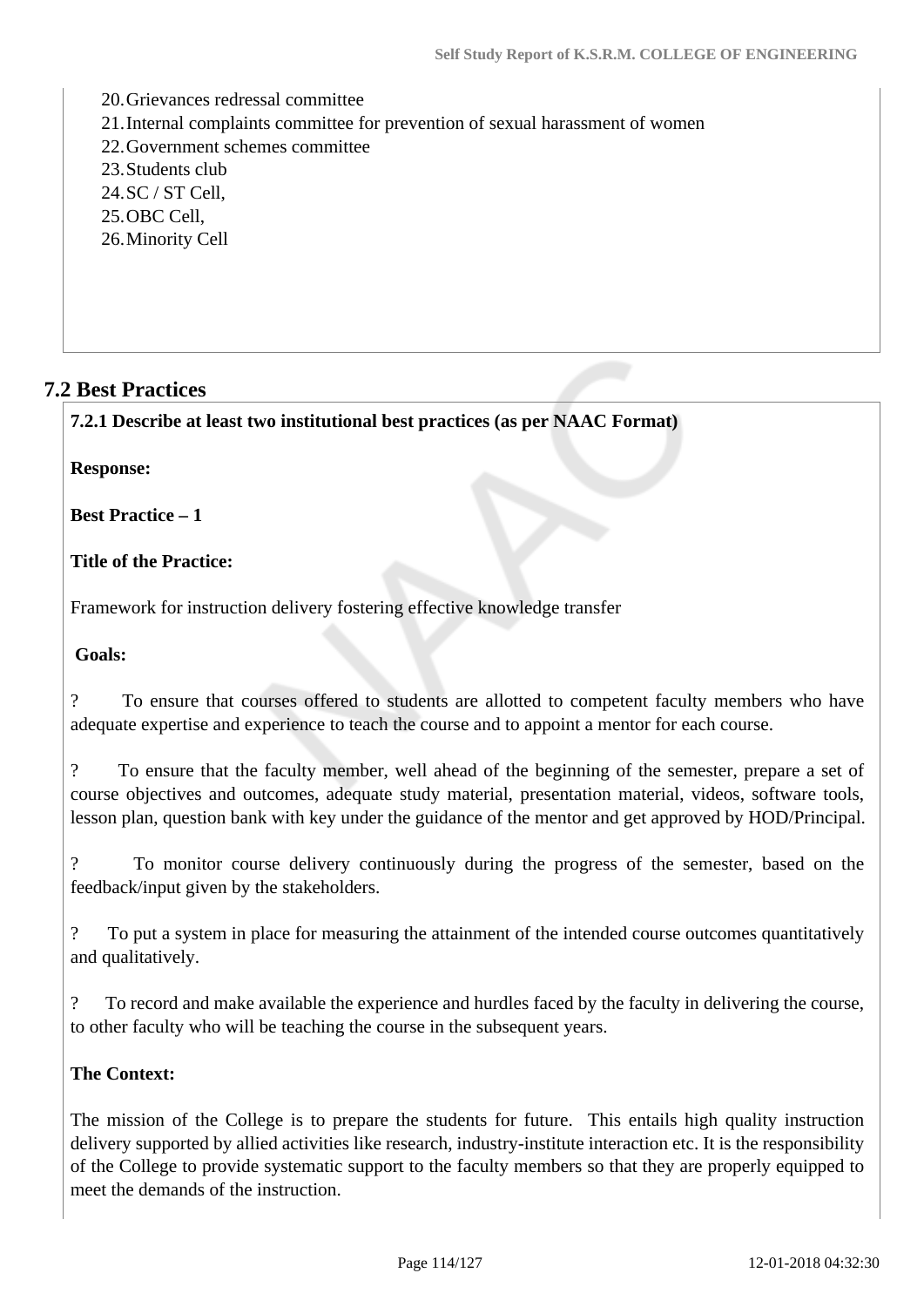In this context, developing a framework for instruction delivery and benchmarks for measuring the attainment of the outcomes quantitatively and qualitatively are essential. This practice is designed to address this issue. Appropriate remedial steps are taken for continuous improvement.

#### **The Practice:**

The teaching of students at all levels is to be distributed among faculty members without regard to rank or seniority as such. Basic-level courses are not deemed the exclusive province of the junior faculty nor advanced courses the unique domain of the senior faculty. It is important that students, including freshmen and sophomores, have significant opportunities to learn from eminent faculty. And junior faculty members should not be called upon to bear a disproportionately heavy share of the responsibility for large and pedagogically demanding basic-level courses. This is not to say that teaching assignments should be unrelated to research interests or teaching strengths. On the contrary, the marriage of teaching and research greatly enhances both enterprises. Comparative advantages and strengths are an appropriate consideration in allocating teaching responsibilities. Naturally, teachers should be flexible enough to offer courses outside narrow fields of specialization

A skill matrix is prepared taking into account faculty specialization, performance of the faculty in the last two years and professional experience. From the skill matrix, appropriate faculty is identified for teaching each course in consultation with the faculty. The faculty with vast teaching experience and expertise is identified as a mentor for the course. Mentor of a particular course guides the faculty members in defining the course objectives and course out comes based on the syllabus and assist them in preparing lesson plan, notes on lesson and other adequate study material, presentation material, videos, software tools and question bank with key. Well ahead of the beginning of the coursework, it is ensured that teachers are well equipped to handle the courses assigned to them.

As the semester progresses, courses are delivered as per the lesson plan. Periodically the mentor of a particular course interact with the faculty offering the course and ensure that the delivery is in line with the lesson plan. In case of any deviation, suitable measures are taken to bring it in line with the lesson plan. On last Saturday of every month the HOD reviews the progress of the course delivery.

To ensure the quality and effectiveness of the course delivery, periodic feedback is collected and appropriate measures are taken as detailed below:

? Feedback from the students collected in the Class Committee meeting arranged after the first and second internal assessment tests (Unit tests).

? Online feedback is taken from the students on the teaching of every course between 6th and 8th week from the start of the semester.

? Once in a semester, general counseling is arranged. During general counseling, each student is counseled by a senior faculty belonging to any other department so that, the student feels free to express his difficulties and issues concerning the teaching learning process.

? Once in a semester a parent-teacher meeting is arranged to get parents' views also. For all the concerns raised appropriate actions are taken. Performance of the students in the internal assessment tests is taken as an indicator of attainment of course outcome. In this regard, the weightage given for different course outcomes and the performance of the individual students in each course outcome are evaluated and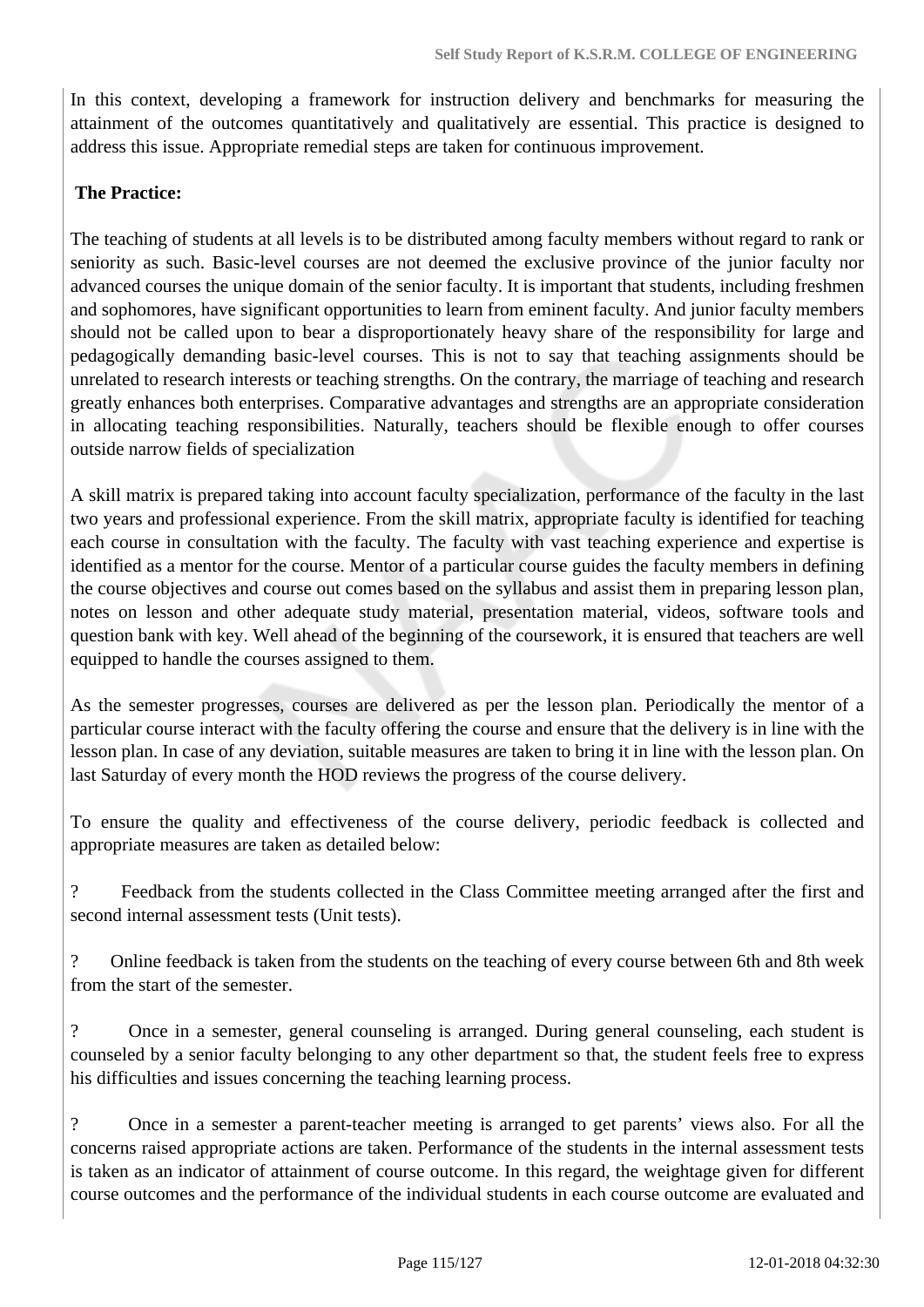quantitative assessment of attainment of course outcome is made after every assessment tests. It serves as guideline to make sure whether the intended outcomes are achieved or not. Wherever the attainment is low, appropriate corrective measures are taken. At the end of the semester, the teacher prepares a comprehensive end semester course review form which provides input for the teachers who will be handling the same course in the next term.

#### **Evidence of Success:**

The following table depicts the overall improvement in the pass percentage achieved by final year students during 2012-17.

| Acadamic<br>Year | Pass Percentage |
|------------------|-----------------|
| 2012 - 13        | 62.56           |
| $2013 - 14$      | 84.74           |
| 2014 - 15        | 83.38           |
| 2015 - 16        | 82.59           |
| 2016 - 17        | 84.71           |
|                  |                 |

#### **Problems Encountered and Resources Required:**

A great deal of time is to be set apart by all the faculty members in monitoring, assessment and relevant documentation, apart from the time spent for the classroom teaching.

#### **Best Practice – 2**

# **Title of the Practice:**

**H**arnessing **R**esearch and **I**nnovation ecosystem for **S**tudent **E**mpowerment (H-RISE)

#### **Goals:**

- To utilize the resources, both equipment and knowledge base, available at Center for Research and Innovation for student projects
- To foster system approach for student projects
- To encourage interdisciplinary student projects
- To train and enable students in industry related skills

# **Context:**

An essential component of the mandate of KSRM College of Engineering (KSRM) is to create and sustain an atmosphere of intellectual excitement, a climate of inquiry and innovation among students and faculty. The Center for Research and Innovation (CRI) is the platform for the conduct of research and scholarly activity and to promote applied research and innovation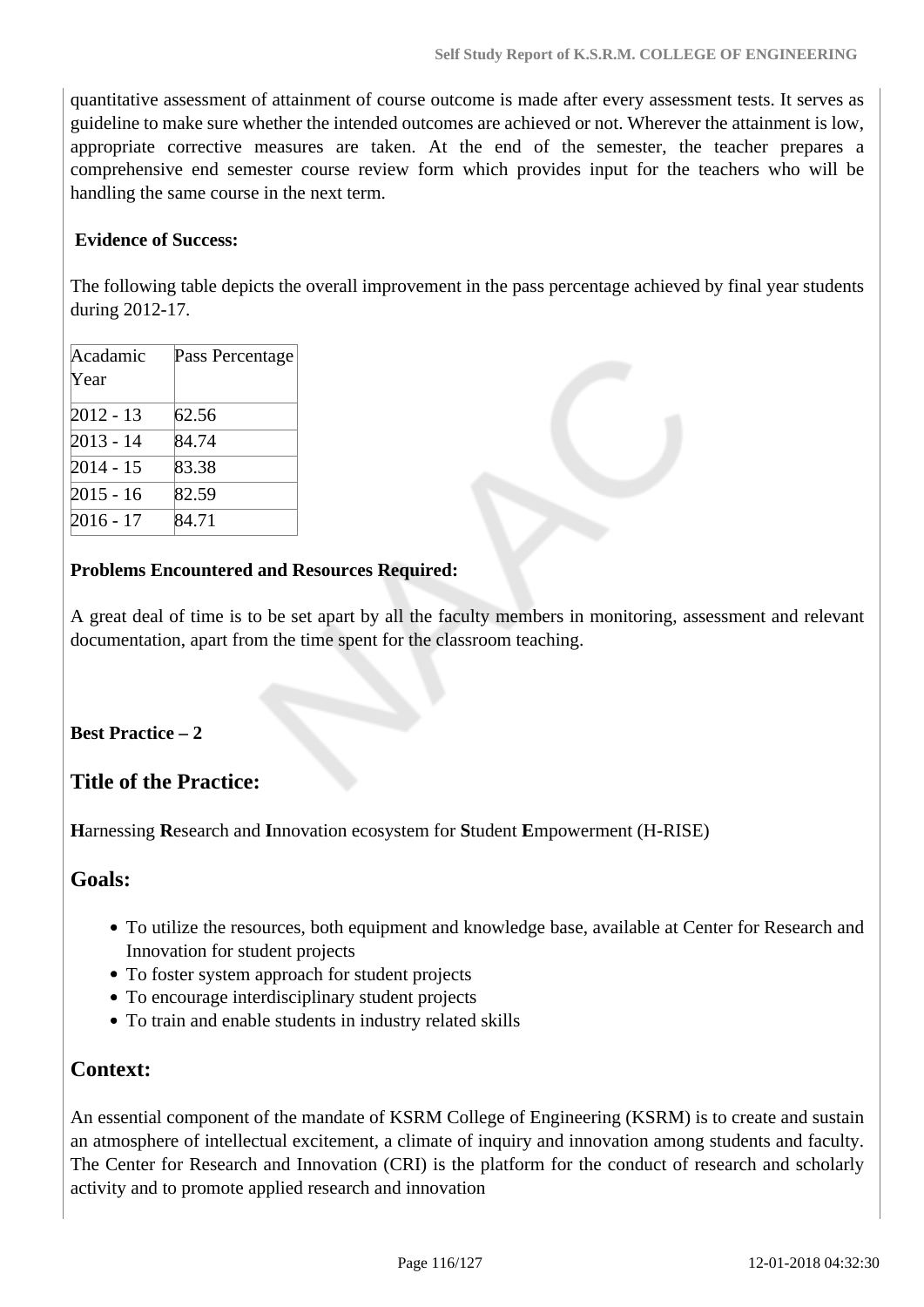KSRM has invested heavily in equipment and creating knowledge base, apart from regular laboratories in departments. Faculty are trained and emancipated to undertake scholarly activity at CRI. The CRI mimics the corporate industry work culture and ethics

In this context, KSRM initiated a process wherein CRI will empower students to undertake industry-grade projects utilising the available resources with it

# **Practice:**

The basic premise of H-RISE program is students' experiential learning. The students will be trained in domain and personality skills before inducted into the projects. A robust mentoring system ensures high project completion success rate

Physical facilities: State of art physical infrastructural facilities are available at CRI. Some of the resources are:

- 1.Computers with Intel Core i7 processors, 8 GB RAM, 19" monitors, with dual boot, Windows 10 and Ubuntu, facility (30 Nos)
- 2.Measuring and Testing equipment including 50 MHz digital storage oscilloscope, 3 channel DC power supply, 3 GHz spectrum analyser, 200 MHz mixed signal oscilloscope, multimeters, 25 MHz function generator, high-end soldering and desoldering station with accessories, ESD workbench
- 3.CAD workstation including HP Z440 workstation with Xeon quad core processor with 8 GB RAM, NVIDIA GPU with 4GB RAM, 23" monitors, and A1 size color plotter
- 4.Fabrication facility: 300 x 300 x 300 3D printer with accessories
- 5.Development tools including National Instruments LabVIEW software (40 licenses) with data acquisition systems, ANSYS, STAAD Pro along with huge collection of open source software; development boards like Raspberry Pi, NodeMCU, Arduino along with various sensors; Robotic training kits
- 6.Other infrastructure including UPS, activity rooms to train 30/40 students at a time, 24x7 internet connectivity, LCD projectors

Knowledge base of CRI include expertise of faculty from all departments, outside industry experts, alumni, and hired corporate trainers

#### **The Process:**

- 1.Screening and selection: At the beginning of academic year applications are invited from students for training and induction into projects. About 60 students are selected from all branches after screening and interview
- 2.Training: All students are given basic training in C and Python programming languages, and personality skills. This is followed by specialized training meeting the requirements of projects undertaken
- 3.Projects: Students are grouped into batches and encouraged to research and formulate their projects under the guidance of mentors
- 4.Mentoring: Each batch is assigned to faculty member who mentors the students
- 5.Funding: Students are permitted to utilise the inhouse resources. Any expenditure towards components, fabrication, travel etc are met by the CRI after due approvals and processing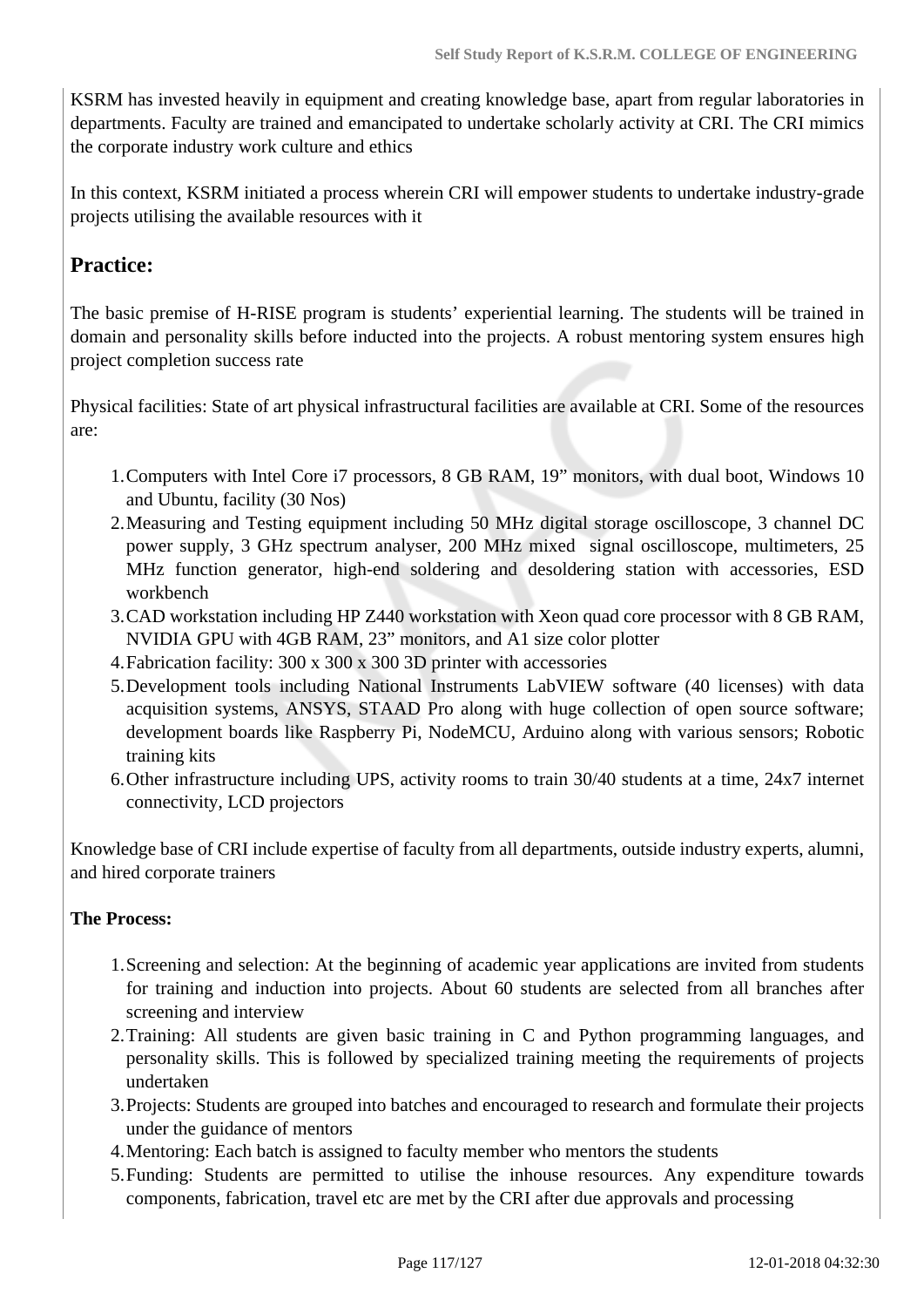6.Monitoring: The progress of projects is monitored by Coordinator, CRI

# **Evidence of Success:**

The success of the practice is ascertained by qualitative and quantitative measures. Quantitative measures are, on yearly basis,

- 1.Number of students involved in the practice
- 2.Number of successful projects
- 3.Number of training programs conducted

The qualitative measures include

- 1.Perception and feedback from students on the practice
- 2.Perception and feedback from faculty
- 3.Perception of outside world

#### **List of Recent Projects completed by Students**

| <b>Students</b>                     | <b>Project Description</b>                                |
|-------------------------------------|-----------------------------------------------------------|
| K. Bharath Kumar Reddy (139Y1A0533) | <b>Modern Farming</b>                                     |
|                                     |                                                           |
| L. Raviteja Naidu (139Y1A0536)      | This project aims at development of mobile app for        |
|                                     | aspects of decision making for Market price details,      |
| M. Lokesh (139Y1A0537)              | selection of pesticides and also the weather reports. Fo  |
|                                     | this mobile app free of cost. This will effectively help  |
| $T.$ Sanjaydeep (129Y1A05D1)        | sell their product in market and earn higher profits.     |
|                                     | Mentor: V Chandra Sekhar                                  |
| K. Ashok (129Y1A0343)               | <b>Fabrication of Unmanned Defense and Multi-purpo</b>    |
| G. Reddy Sai Kishore (129Y1A0331)   | An unmanned defence Robot which is highly suital          |
|                                     | Applications. The goal of the projects to implement the   |
| A. Narasimha Murthy (129Y1A0302)    | way of analyzing Robot. The FM receiver circuit contr     |
| D. Govardhan Reddy (129Y1A0325)     | Mentor: L. Titus                                          |
| B. Jaya Prakash (129Y1A0315)        |                                                           |
| S. Divya (30903220)                 | <b>Solar Powered Electric Bicycle</b>                     |
| K. Mohan Reddy (30903260)           | In order to conserve Energy, It is intended to take       |
|                                     | sustainable green future. In this project a solar po      |
| A. Pavan Kumar Reddy (30903268)     | developed by using solar energy which is a natural re     |
|                                     | bicycle one can travel faster for long time without using |
| A. Naresh (30903260)                |                                                           |
|                                     | Mentor: K. Rama Mohan Reddy                               |
| M. Narasimha Naik (30903259)        |                                                           |
| G.B. Siva Bhavani (119Y1A0427)      | <b>Obstacle Avoider Robot with GPS</b>                    |
|                                     |                                                           |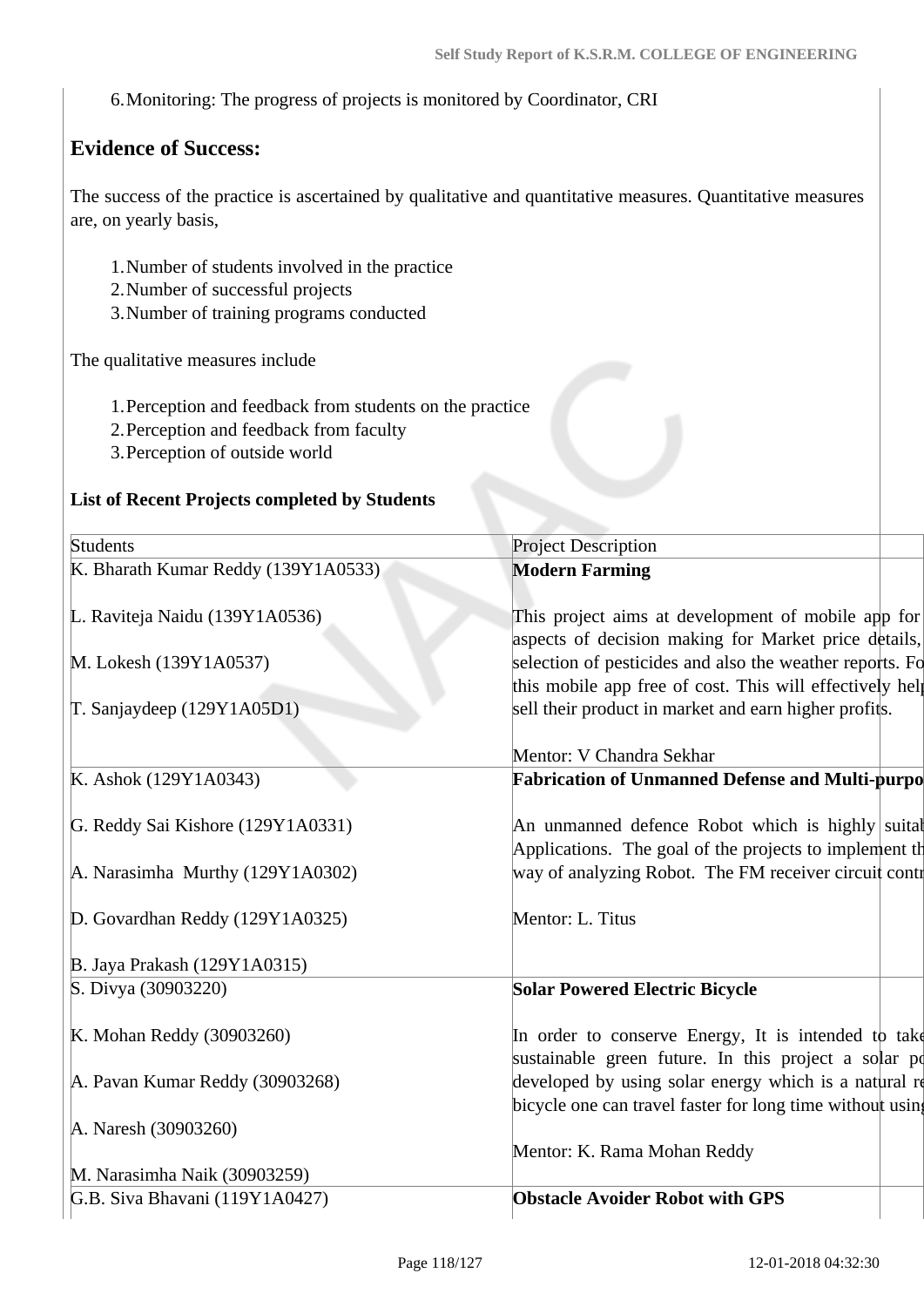| $B. \text{ Rajitha}(119Y1A0416)$       | The project aims to design and build an obstacle a<br>vehicle using ultrasonic sensors for obstacle |
|----------------------------------------|-----------------------------------------------------------------------------------------------------|
| G. Srinidhi (119Y1A0433)               | microcontroller of ATMEGA family is used to achi<br>operation.                                      |
| M. Thulasi (119Y1A0460)                |                                                                                                     |
|                                        | Mentor: R.V. Sreehari                                                                               |
| D. Krishna Sai (139Y1A0132)            | <b>Design and Fabrication of Soil Moisture Sensor</b>                                               |
|                                        |                                                                                                     |
| K. Swetha (139Y1A0164)                 | Soil moisture sensor is an important component                                                      |
|                                        | irrigation systems. In this project, soil moisture sensor                                           |
| K. L. V. Saivardhan Reddy (139Y1A0165) | fabricated for real world us. It is calibrated by field of                                          |
|                                        | necessary C library is developed for interfac                                                       |
| K. Anantha Raju (139Y1A0167)           | microcontroller. The design is based on resistivity princ                                           |
|                                        |                                                                                                     |
| S.Damodar Reddy (139Y1A01C8)           | Mentor: A. Mohan                                                                                    |
|                                        |                                                                                                     |

# **List of recent training programs**

| Resource person                                                              | <b>Training Program/Topic</b>                   |
|------------------------------------------------------------------------------|-------------------------------------------------|
| Prof A. Mohan                                                                | <b>Data Analysis using Python</b>               |
|                                                                              |                                                 |
|                                                                              | This course introduces basic Python programming |
|                                                                              | and web data analysis using RegEx, Sockets      |
|                                                                              | programming and BeautifulSoup                   |
|                                                                              | Dates: 13-Sep-17 to 27-Sep-2017                 |
|                                                                              |                                                 |
|                                                                              | No of students attended: 30                     |
| Mr. Prakesh Rangu                                                            | Jobs In IT Industry                             |
|                                                                              |                                                 |
| Delivery Manager, WIPRO Technologies, Bangalore No of students attended: 110 |                                                 |
|                                                                              |                                                 |
|                                                                              | Date: 16/12/2017                                |
| Mr. S. Asim Akhtar                                                           | Opportunities in Industry for B.Tech Students   |
| Dy General Manager-Operations, TIME Institute-No of students attended: 235   |                                                 |
| Hyderabad                                                                    |                                                 |
|                                                                              | Date: 20/12/2017                                |
| Mrs. M.Soluchana                                                             | <b>Importance of Communications Skills</b>      |
|                                                                              |                                                 |
| Corporate Trainer, Sree Venkateswara EducationalNo of students attended: 235 |                                                 |
| Society, Hyderabad                                                           |                                                 |
|                                                                              | Date: 03/01/2018                                |
| Mr. Anil Nair                                                                | Short Cut Methods In Aptitude                   |
|                                                                              |                                                 |
| Corporate Trainer, Anil Nair Classes, Hyderabad                              | No of students attended: 180                    |
|                                                                              | Date: 16/12/2017                                |
| Mr. P.Niranjan                                                               | <b>Resume Building</b>                          |
|                                                                              |                                                 |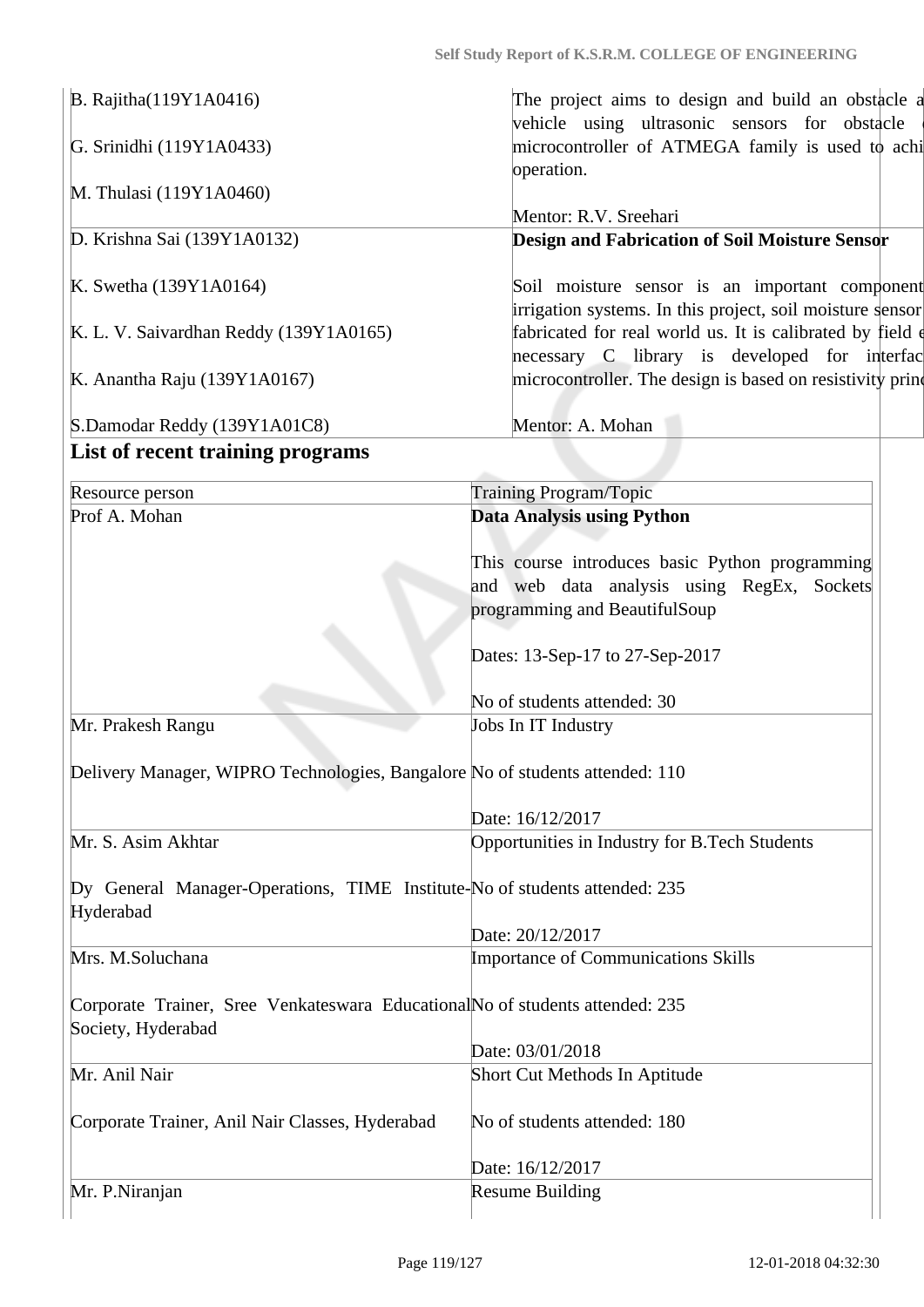| Director, Campus & Corporate Relation, CareerNo of students attended: 110<br>Conduit Management Solutions, Hyderabad |                                                      |
|----------------------------------------------------------------------------------------------------------------------|------------------------------------------------------|
|                                                                                                                      | Date: 22/07/2017                                     |
| Mr. V Venkata Siva Ram                                                                                               | C Language                                           |
| Corporate Trainer, WIPRO Technologies, Hyderabad No of students attended: 68                                         |                                                      |
|                                                                                                                      | Date: 30/07/17                                       |
| Mr. C. Prasad                                                                                                        | <b>Recent Trends In IT Industry</b>                  |
| Manager, Tech Mahindra-Hyderabad                                                                                     | No of students attended: 112                         |
|                                                                                                                      | Date: 19/08/2017                                     |
| Mr. Visweswaran Jagadeesan                                                                                           | <b>System Design Tools from National Instruments</b> |
| Academic<br>Consultant,<br>Technical<br>Sr.<br>Instruments, Bangalore                                                | National No of students attended: 36                 |
|                                                                                                                      | Date: 28/08/2017                                     |
| Mr. Siva Krishna                                                                                                     | An Awareness Programme on Gate-18                    |
| Employee of BEL, Bangalore                                                                                           | No of students attended: 256                         |
|                                                                                                                      | Date: 11/09/2017                                     |
| Mr. S Uttam Rao                                                                                                      | <b>Mock Interviews</b>                               |
| Manager, ATOS Life Sciences, Hyderabad                                                                               | No of students attended: 115                         |
|                                                                                                                      | Date: 21/09/2017                                     |
| Mr. N. Vamsi & Mr. Faheem Basha                                                                                      | IBM Cloud Application Development Program            |
| IT Associate, APITA, Vijayawada                                                                                      | No of students attended: 108                         |
|                                                                                                                      | Date: 22/09/2017                                     |
| Mr. A Mohan                                                                                                          | Leveraging ICTS for Learning                         |
| Director, Kandula Group of Institutions, Kadapa                                                                      | No of students attended: 96                          |
|                                                                                                                      | Date: 15/11/2017                                     |

#### **Problems encountered and Resources Required:**

- 1.Retention of students: Some students backout of the process unable to cope up with the work pressure. Mostly students are sensitised of the work and motivated to complete the projects. Any vacancies that arise because of dropouts are replenished with new students after appropriate induction training
- 2.Fabrication facilities: Facilities for mechanical fabrication are to be created within CRI
- 3.Funding: CRI is unable to fund the total expenditure towards projects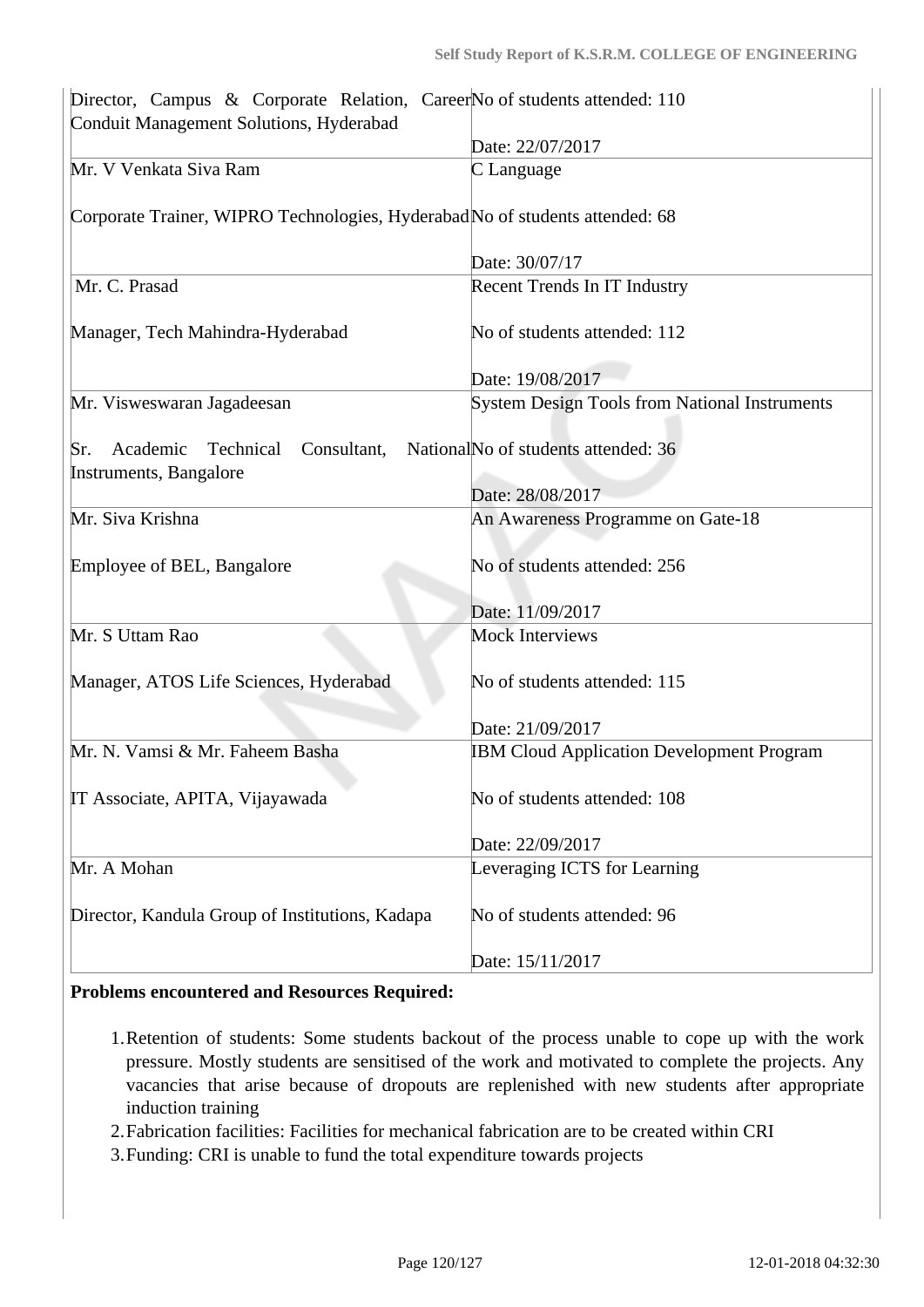#### **Best Practice – 3**

# **Title of the Practice:**

Creation and maintenance of an Eco-friendly Campus

#### **Objectives of the Practice:**

The objectives of this initiative are:

- Creating awareness among the college community an atmosphere and learning environment that advances a civil and sustainable growth.
- Cheering the college community to steer and uphold sustainable solutions through teaching, research and extension activities that tackle live issues of the campus and its adjacent communities.
- Ensuring the preservation of biological diversity and the protection of this eco-sensitive area by adopting thud and sustainable growth.
- Fastening the traditional knowledge and practices of local communities and involving them in the conservation and sustainable use of these resources.

#### **Context:**

- Since college is located in drought area, plantation of trees leads to increase in rainfall.
- To maintain pollution free environment in the college premises.

#### **The Practice:**

Eco-Friendly Practices followed by both the faculty and the students on the campus are:

- **Bicycles and Public Transport:** The faculty members and the students residing nearby are encouraged to come on bicycles. Thus we prevent the emission of carbon dioxide on the campus. The institution is located beside four lane road connecting Kadapa and Pulivendula. So we encourage our staff and students to use the public transport for safety, security and fuel conservation purpose.
- **Pedestrians Friendly Roads:** The campus has wide, well maintained black top roads, covering every nook and corner of it.
- **Plastic free campus and Paperless office:** Use of plastic bags and cups are discouraged inside the institution. Also, in the canteen, it is insisted on usage of steel plates/ leaf plates and steel cups or paper cups as mandatory. The institution is laid special attention on avoiding paper usage maximum in every part of the administration. The ultimate vision is to see the office completely as paperless. All accounts/office as well as academic information is stored and maintained through systems only. The total campus is Wi-Fi enabled. It is also an easier way to maintain paperless activities properly and promptly. Even the official information and circulars are preferred to be sent only through mails.
- **Green landscaping with trees and plants:** The institution has taken several measures for plantation with the vision Green Campus. 50% of total area is covered with trees. Tree plantation on the campus is the regular activity of the NSS wing.
- **Grid connected roof top solar photo voltaic power projects:** The College has embarked upon roof-top solar installations with an installed capacity of 200 kWp. If the power requirement of the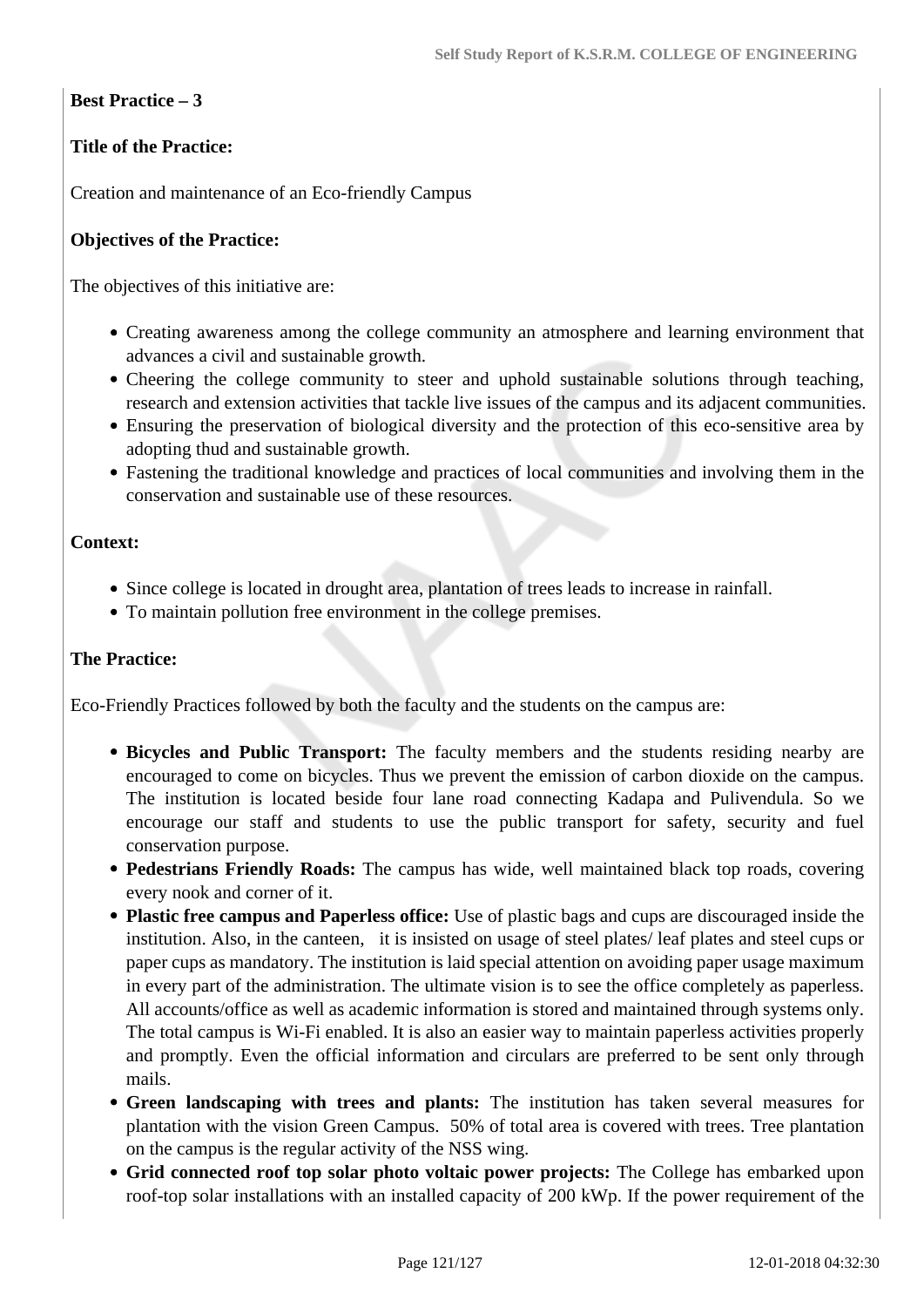Institution is less than the solar generated power, then the surplus generation is fed to the grid.

#### **Evidence of Success:**

Success in the creation of an Eco-Friendly campus is seen in the following:

- **The plantations and their maintenance:** A very plane environment has been tackled for the plantations mentioned above, and great care is taken for their systematic maintenance and robust growth. Whatever plants have been destroyed or deforested by animals have been promptly replaced.
- **Grid connected roof top solar photo voltaic power project**: The 200 kWp project is operational at Institution.
- **Waste management:** Transforming solid waste into harmless landfill material is operational for a year now, and will be scaled up shortly. All dead wood and seasonal trimming of trees are distributed to the labourers and nearby institutions for fuel.
- Water conservation and supply management: Plans are ready for construction of maximum number of soak pits at felicitous places to upraise the water table

#### **Problems Encountered and Resources Required**

**Even though opportunities are at hand to face eco friendly possibilities on the campus, it is filled with extortionate issues**

- Selection and preparation of locations for academic buildings called for expertise in a system of drains and plans for proper landscaping.
- Systematic planting of trees is very expensive but fruitful.

#### **Best Practice – 4**

**Title of the Practice:**

Improving Teaching and Learning Process

#### **Goals:**

To achieve the principles of the teaching / learning process which are multi-fold. The principles on the basis of which this best practice was decided was – to raise the curiosity of a student in a particular topic, to encourage the students to question the obvious and to increase the interaction in the class.

#### **The Context:**

 Rapid advancement in technology is one of the major issues that affect the teaching/learning process. The facilitators find it difficult to keep pace with the techno-savvy learners. Further there is rapid change taking place in technology which aggravates the problem. Keeping the audience captivated throughout the lecture is another challenge. The facilitator is required to use a variety of tools to keep the learner engaged in the learning process. Having access to a variety of tools all the time may not be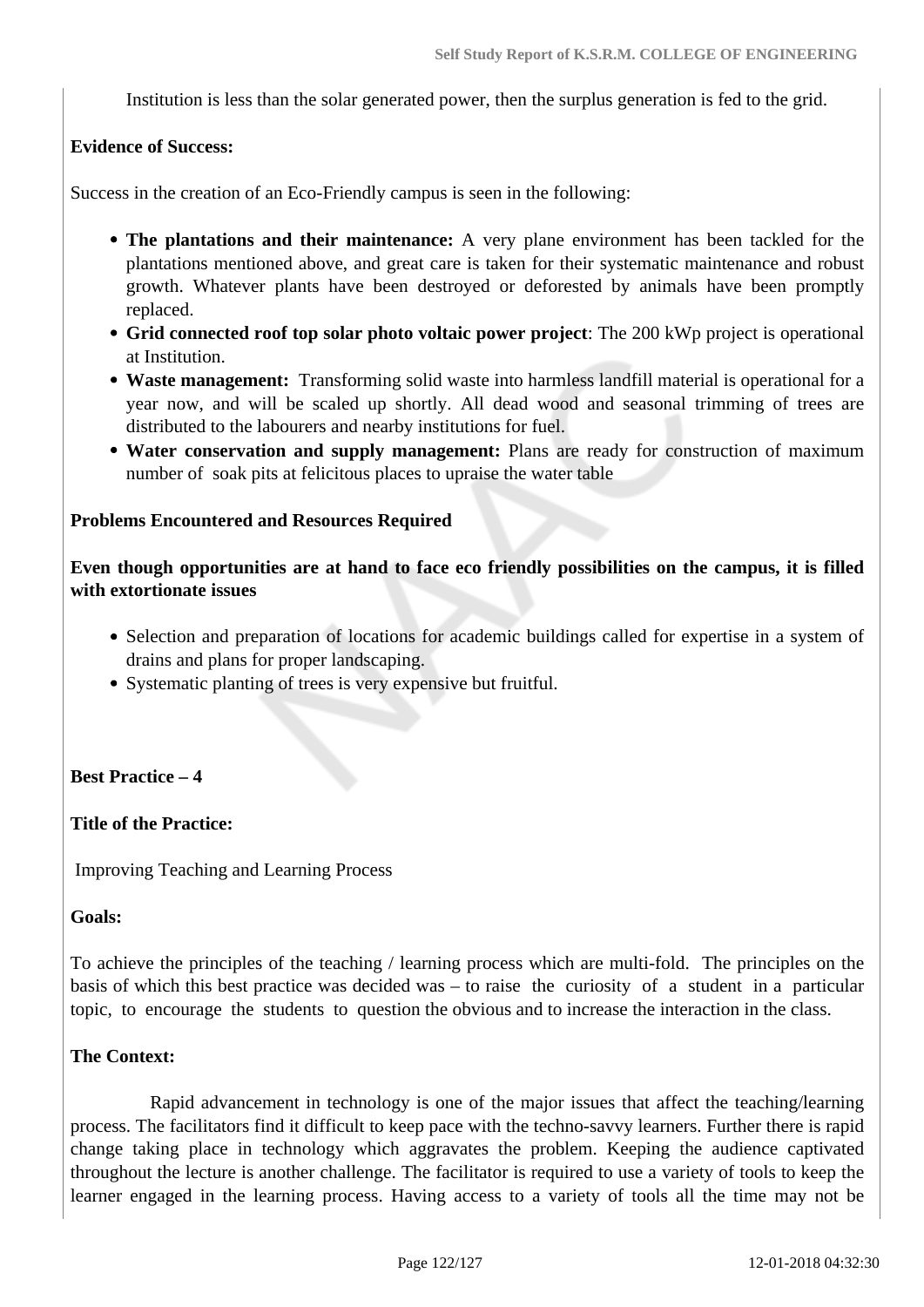possible. Today knowledge is just a click away to the learner; a challenge faced by facilitators is to keep pace with the latest news and happenings. The teaching/learning process is given immense importance in the institute. The institute trains their facilitators continuously to help them enhance their teaching abilities. The learning imparted to the teachers is implemented in enhancing the learning experience of the learner.

## **The Practice:**

 The teaching /learning process starts with designing of a lecture plan by the facilitator. The lecture plan is given in advance to the learners. The facilitator initiates a discussion or tells a story or questions the learners before defining the objectives. The objectives of the lectures are defined to specify to the learner the learning outcomes. During the lecture, discussions and questioning is encouraged. Holistic learning is encouraged through the continuous evaluation system. Various forms of assessment are used for continuous evaluation such as group discussions, assignments, PowerPoint presentations, class test to name a few. Various co-curricular activities are also organized for the learners. These activities give an opportunity to the students to put their knowledge into application. An aspect very unique about our teaching /learning process is the freedom given to learners to share their views and ideas. Even ideas that sound impractical are discussed and a proper explanation is given to the learners why they cannot be implemented. The learner is the part of the learning process rather than just a spectator of the same. A major limitation of the teaching /learning process is the time constraint. The facilitators have various ideas which they would like to implement in their class, however due to paucity of time all of them cannot be implemented.

#### **Evidence of success:**

 The evidence of success is visible, qualitatively as well as quantitatively. The qualitative indicators are a more positive outlook towards life, improvement in etiquettes and desire to understand things rather than learning by the rot. The quantitative indicators for learners who actively participate in co-curricular activities are that they show improvement in academic performance. Students who have passed out have done extremely well in the corporate world. Some students have put their learning into application by starting their own businesses. The results bring some prominent factors to light. Some of the factors are that students when shown the right direction and given the right encouragement can achieve the goals they desire. Holistic development rather than only academic success contributes in creating socially sensitive individuals which is a prominent requirement of any educational institute.

#### **Problems encountered and Resources Required:**

 The non-availability or non-workability of technology is one of the major problems encountered in the teaching learning process. Further, encouraging discussions in the lecture becomes self-obliterate towards its aim, at times. Questions posed by learners may not be to find an answer to the problem but to test the knowledge of the facilitator. The span of interest of the learners is very short. Teachers today have to play the role of an educator and entertainer combined, rather than just an educator. Resources in terms of finance are continuously required to upgrade technology requirements.

#### **Notes:**

The Academic Calendar is prepared before the beginning of the academic year. This helps the facilitators and the learners in understanding the time schedule for implementation of the learning process. Dedicated teaching and non-teaching staff are the pillars of strength of the teaching/learning process. Without a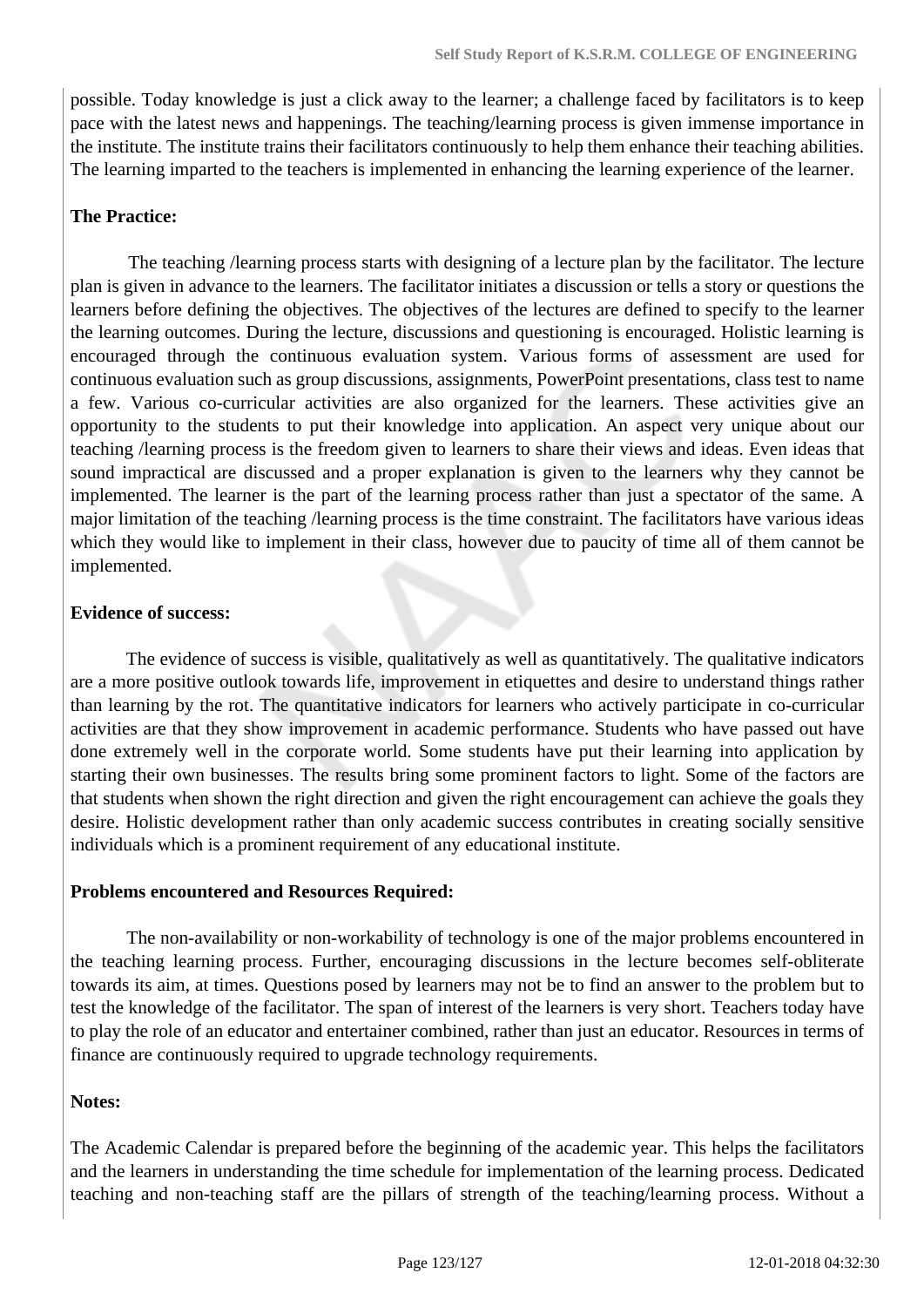dedicated team, success cannot be achieved. The Principal with his dynamic leadership style and constant guidance and support gives a prominent shape to the teaching/learning process.

# **7.3 Institutional Distinctiveness**

 **7.3.1 Describe/Explain the performance of the institution in one area distinctive to its vision, priority and thrust**

#### **Response:**

The distinctiveness of KSRM College of Engineering consists mostly in creating for its students an ambiance that provides a 'probing environment' in the area of career and setting of goals for their social sustainability.

An individual's personality is an aggregate conglomeration of the decisions they have made throughout their life, and the memory of the experiences to which these decisions led. There are inherent natural, genetic, and environmental factors that contribute to the development of individual personality.

To make benefit the College is organizing activities focussed on following aspects:

- Improving self-awareness,
- Improving self-knowledge
- CRT programs
- Improving skills and/or learning new ones
- Building or renewing identity/self-esteem
- Developing strengths or talents
- Improving a career
- Identifying or improving potential

The Institution organizes activities on above said aspects in association with the following consultants.

- Career conduit Management Solutions Pvt. Ltd., Hyderabad
- Tapasya Infotech., Hyderabad
- TIME Institute., Hyderabad
- RICHMAN & FREELAND., Hyderabad
- Mr. Ashiwin & Co., Chennai
- Seventh Sense., Bangalore
- Coign Management Solutions., Hyderabad
- Self Motivation by Md. Shakeer
- KUBE Technologies., Hyderabad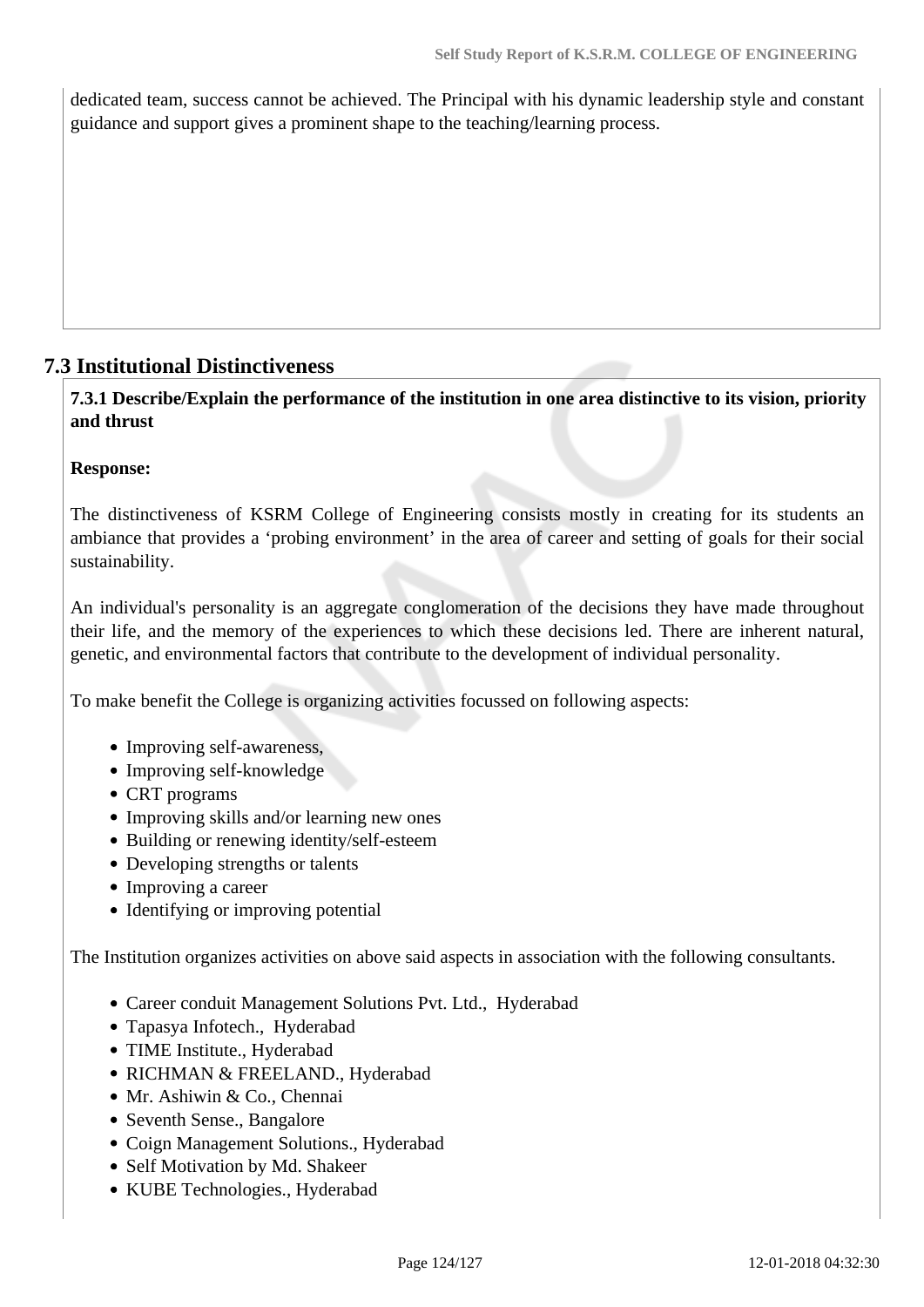In addition the Institute organizes Webinars, workshops on improving advanced Technical skills, also conducts awareness programs on competitive exams like GATE, GRE, GMAT & TOEFL.

A person with a high self-esteem exhibits the following:

- Has a positive feeling about self
- Understands that there are self strengths and self weaknesses
- Believes to have a higher number of strengths than a number of weaknesses
- Believes that strengths are more important than weaknesses
- Believes that he or she is an important person

With continuous efforts on the activities to inculcate personality Development skills to the students of KSRMCE, one of our student secured All India Rank -1 in GATE Examination and many more students secured good ranks in Various Competitive exams. Many Students are placed in Indian Civil Services, State and Central Government organizations, Reputed MNCs.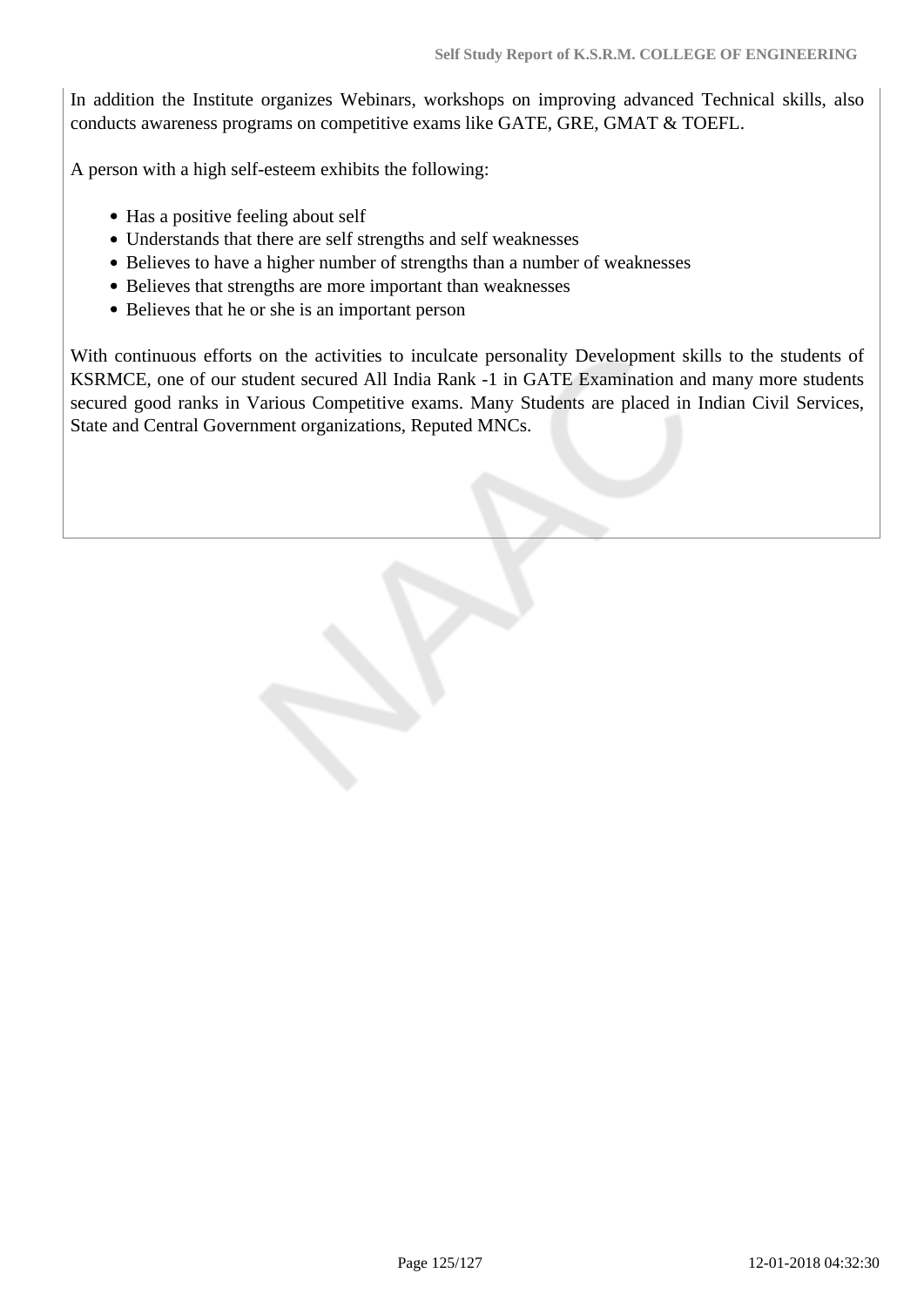# **5. CONCLUSION**

# **Additional Information :**

#### **Additional Information :**

Action taken on the recommendations of the Peer Team in March 2013.

**Education and Placement of Students**: Rigorous training for student placements

**Qualified Senior Teachers**: Faculty strength has been augmented with full time seniors and formal feedback from students for quality improvement and analytic evaluation of teachers for improvement in quality of teaching, course and program-wise feedback is collected on teaching learning and shared with faculty members.

**Improvement in hostels**: Hostel facilities are improved by properly furnishing the rooms and providing hygienic food and dining facilities.

**Sports** : sports facilities are improved with Two cricket grounds. The turf wickets are developed and also the management has decided to construct another Indore stadium of large capacity. Accommodating Shuttle badminton, Ball badminton ,Volley ball ,Basket ball and table tennis, at National level. Digital Library established, also has registration with National Digital Library, students have access to MOOC courses through NPTEL / Swayam.-

**Seed money for faculty**: The faculty are given seed money for doing projects and for attending

Conferences at National Level.

Library facilities are also improved by establishing Digital Library, also has registration with National Digital Library. Students have access to MOOC courses through NPTEL / Swayam.

Internet facilities are also improved in the faculty chambers.

# **Concluding Remarks :**

#### **Concluding Remarks:**

K.S.R.M. College of Engineering is the outcome of meticulous planning, clear vision and concepts, conceived and nurtured by an internationally renowned educational society, committed to excellence in academics, research and governance, with its greatest strength in the cadre of men and women devoted to excellence in every process and undertaking. A detailed analysis of the criteria that are the commitments of an institution of excellence is given in the Self Study Reports of the college and uploaded on the NAAC website.

**In conclusion, we** K.S.R.M. College of Engineering feel proud to quote the recognition and the accolade given to the college by JNT University is set to shake the grooves of academia and impact in the **Rayalaseema**